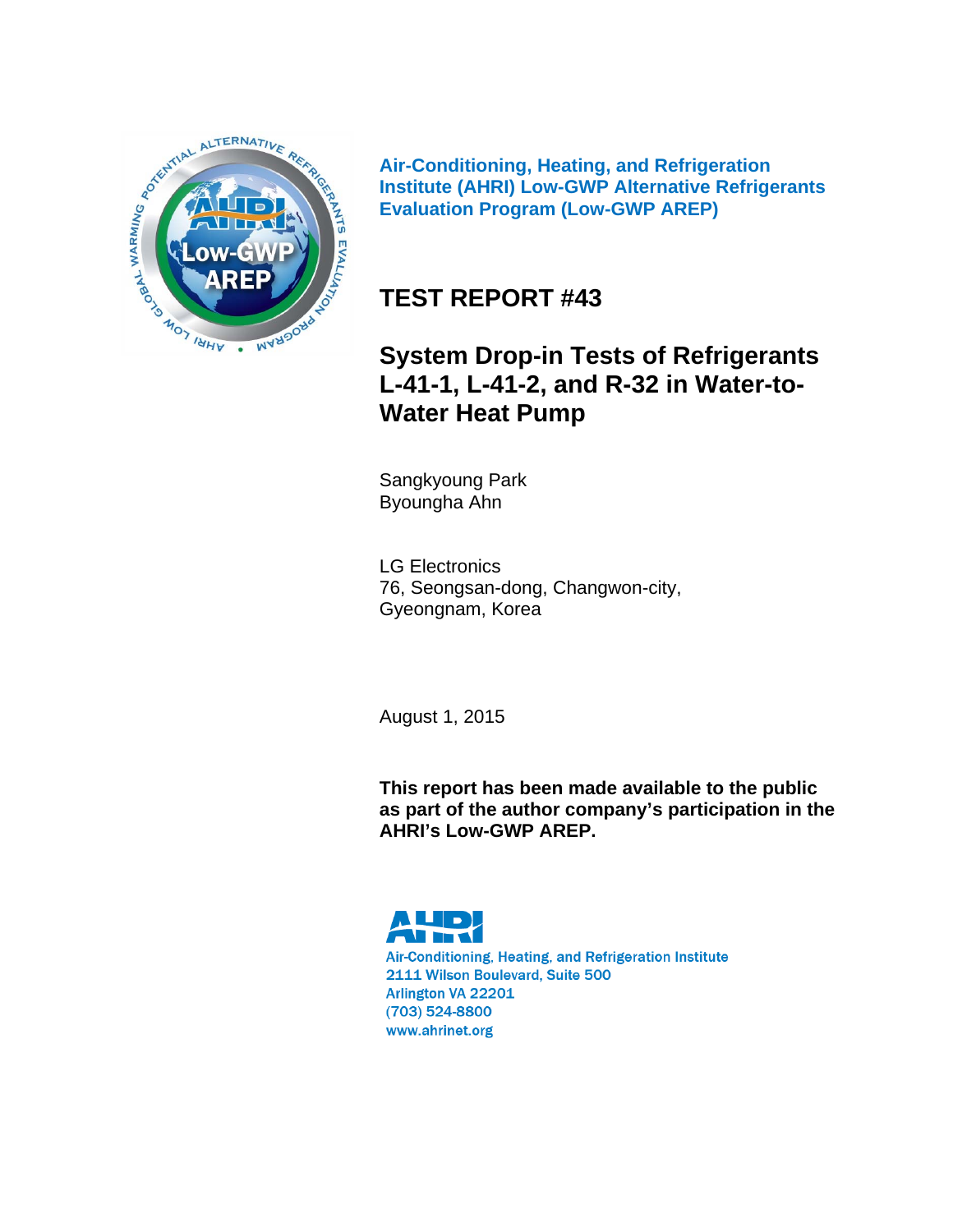List of Tested Refrigerant's Compositions (Mass %)

| $R-32$           | $R-32(100)$                       |
|------------------|-----------------------------------|
| $\lfloor$ L-41-1 | R-32/R-1234ze/R-600 (68.8/28.2/3) |
| $\lfloor$ L-41-2 | R-32/R-1234ze/R-125 (68/28.6/3.4) |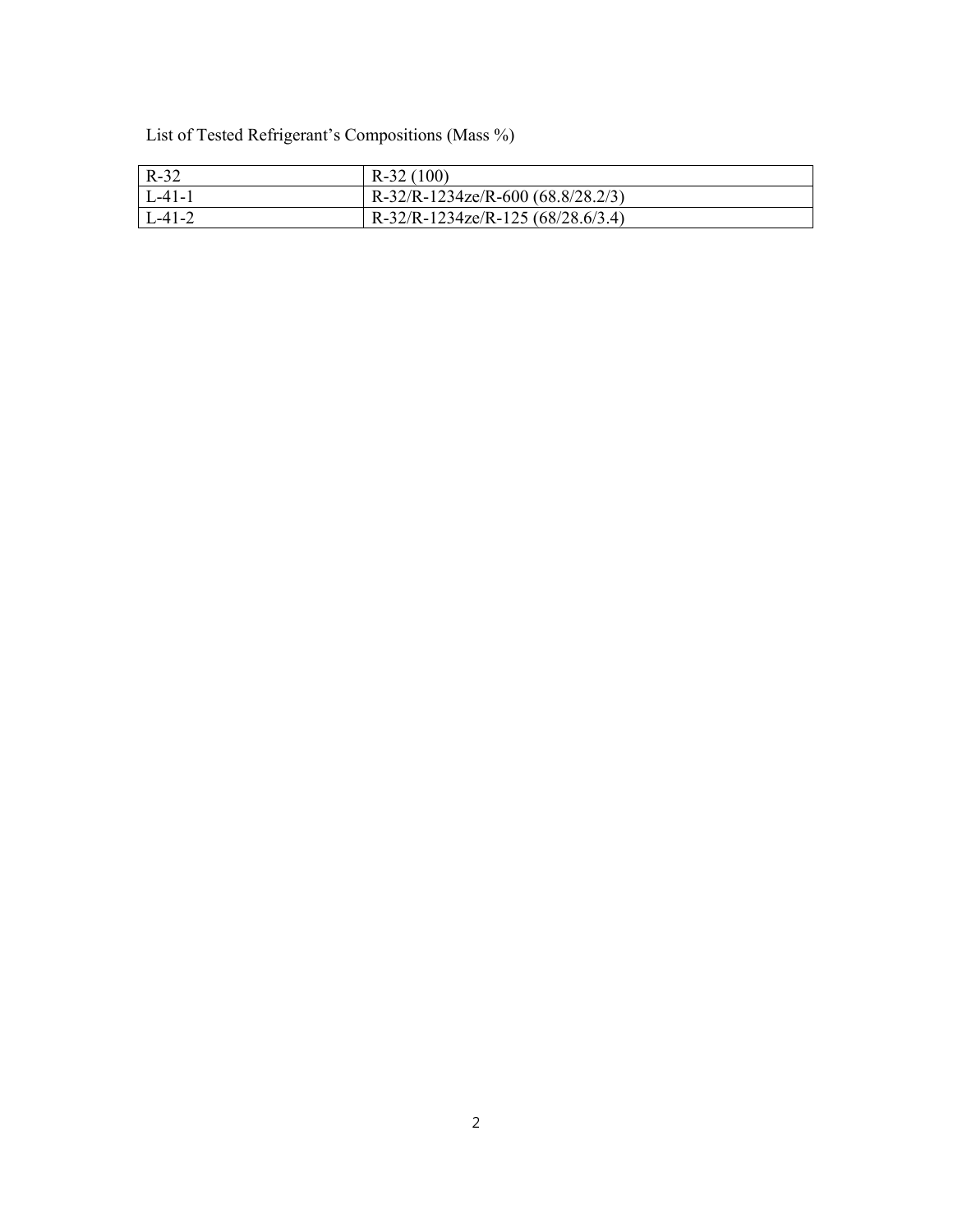#### Low-GWP AREP SYSTEM DROP-IN TEST

#### 1. Introduction

This report describes the performance evaluation of three alternative refrigerants with low global warming potential (hereafter defined as a GWP), and then various feasibilities are investigated through performance comparisons of the alternative working fluids and R410A that is a widely used refrigerant of residential and commercial air-conditioning system. Especially, a inverter-driven variable speed compressor is adopted for varying capacity of the heat pump unit in this experimental work. Test conditions and standard rated conditions are based on ISO 13256-2 and reference to the European standard certification criterion, EN14511-2, and these conditions are summarized at Table 1 and 2, respectively. This experimental work is accomplished in order to evaluate the rated and partial capacity in accordance with the test standard. Alternative low GWP refrigerants are considered as R32, L41-1 and L41-2 and the thermophysical performances are experimentally investigated and analyzed.

| Table 1. Test Conditions bet 190 19290-2                                         |                 |         |                   |         |                  |         |  |
|----------------------------------------------------------------------------------|-----------------|---------|-------------------|---------|------------------|---------|--|
|                                                                                  | Water Loop Heat |         | Ground Water Heat |         | Ground Loop Heat |         |  |
|                                                                                  | Pump (WLHP)     |         | Pump (GWHP)       |         | Pump (GLHP)      |         |  |
|                                                                                  | Cooling         | Heating |                   | Heating | Cooling          | Heating |  |
| Liquid entering indoor side heat<br>exchanger (load side $\lceil \circ F \rceil$ | 53.6            | 104     | 53.6              | 104     | 53.6             | 104     |  |
| Liquid entering outdoor side heat<br>exchanger (source side) [°F]                | 86              | 68      | 59                | 50      | 77               | 32      |  |
| Air surrounding unit, $Tdb$ ( ${}^{\circ}F$ )                                    | 59-86           | 59-86   | 59-86             | 59-86   | 59-86            | 59-86   |  |
| Fluid flow rate (gpm)                                                            | Rated           | Rated   | Rated             | Rated   | Rated            | Rated   |  |
|                                                                                  |                 |         |                   |         |                  |         |  |

Table 1: Test Conditions per ISO 13256-2

Table 2: Standard rated condition at EN14511-2

| Standard rating                                       | Outdoor heat exchanger                                                                                                                                       |                   | Indoor heat exchanger |    |  |
|-------------------------------------------------------|--------------------------------------------------------------------------------------------------------------------------------------------------------------|-------------------|-----------------------|----|--|
| conditions<br>Inlet temperature<br>Outlet temperature |                                                                                                                                                              | Inlet temperature | Outlet temperature    |    |  |
| Heating $[^{\circ}C]$                                 | 10                                                                                                                                                           | 7a                | 40                    | 45 |  |
| Cooling $[^{\circ}C]$                                 | 30                                                                                                                                                           |                   |                       |    |  |
|                                                       | $\mathbb{P}^{n+1}$ and $\mathbb{P}^{n+1}$ and $\mathbb{P}^{n+1}$ and $\mathbb{P}^{n+1}$ and $\mathbb{P}^{n+1}$ and $\mathbb{P}^{n+1}$ and $\mathbb{P}^{n+1}$ |                   |                       |    |  |

a The test is performed at the flow rate obtained during the test at the corresponding standard rating conditions.

#### 2. Details of Test Setup:

a. Description of System

The following is a brief description of the system used for drop-in test.

• Name and model number of the tested system: Designed water-to-water heat pump unit.

• Nominal capacity of the system: 3.5kW (12,000 Btu/hr)

• Baseline refrigerant, charge, flow rate, and lubricant type: R410A, 900g, PVE oil  $\boxtimes$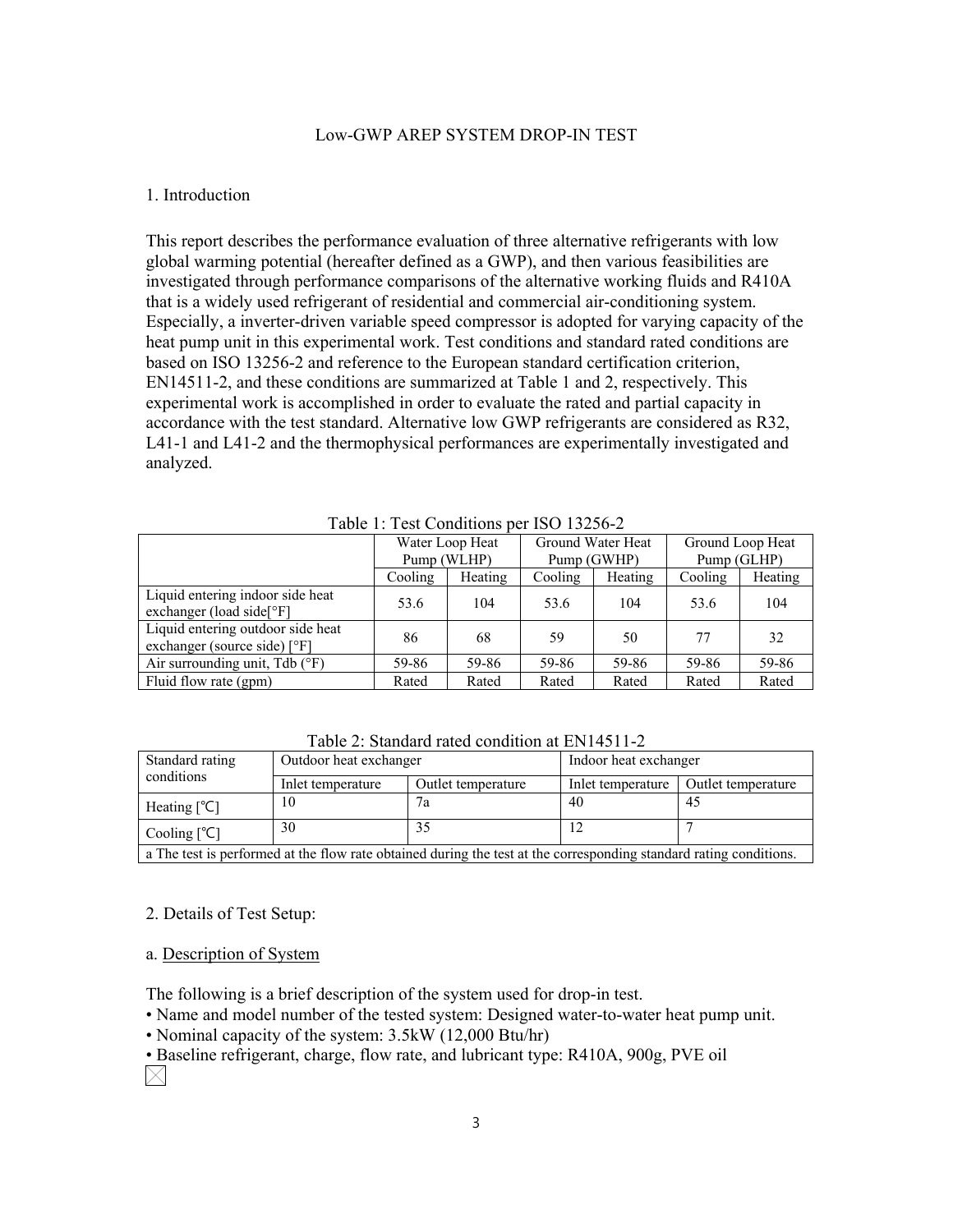The heat pump unit tested was a R410A 3.5 kW (12,000 Btu/hr) water-to-water heat pump and it consists of a single rotary compressor, two plated heat exchangers, and an EEV. The schematic of the refrigeration cycle is shown in Fig 1. (Red arrow: Heating, Blue arrow: Cooing)

#### b. Description of Tests Conducted

Figure 1 is a schematic of tested heat pump system and Table 3 is a component specification of the experimental apparatus. As shown in Fig. 1, an inverter-driven variable speed compressor is adopted for varying capacity of the heat pump unit, and an electronic expansion valve (EEV) with 1-2 phase excitation stepping motor is installed in the experimental device to regulate high and low pressure balance, and moderate refrigerant circulation flow rate was adjusted by the EEV. Plate type indoor and outdoor heat exchangers are employed for exchanging thermal energy between refrigerant and water. The liquid receiver between the condenser and the expansion device prevent performance degradation for rapid ambient air temperature changes or operation mode changes. The accumulator is installed at the compressor inlet to avoid a wet compression.



Fig.1: Schematic of the heat pump system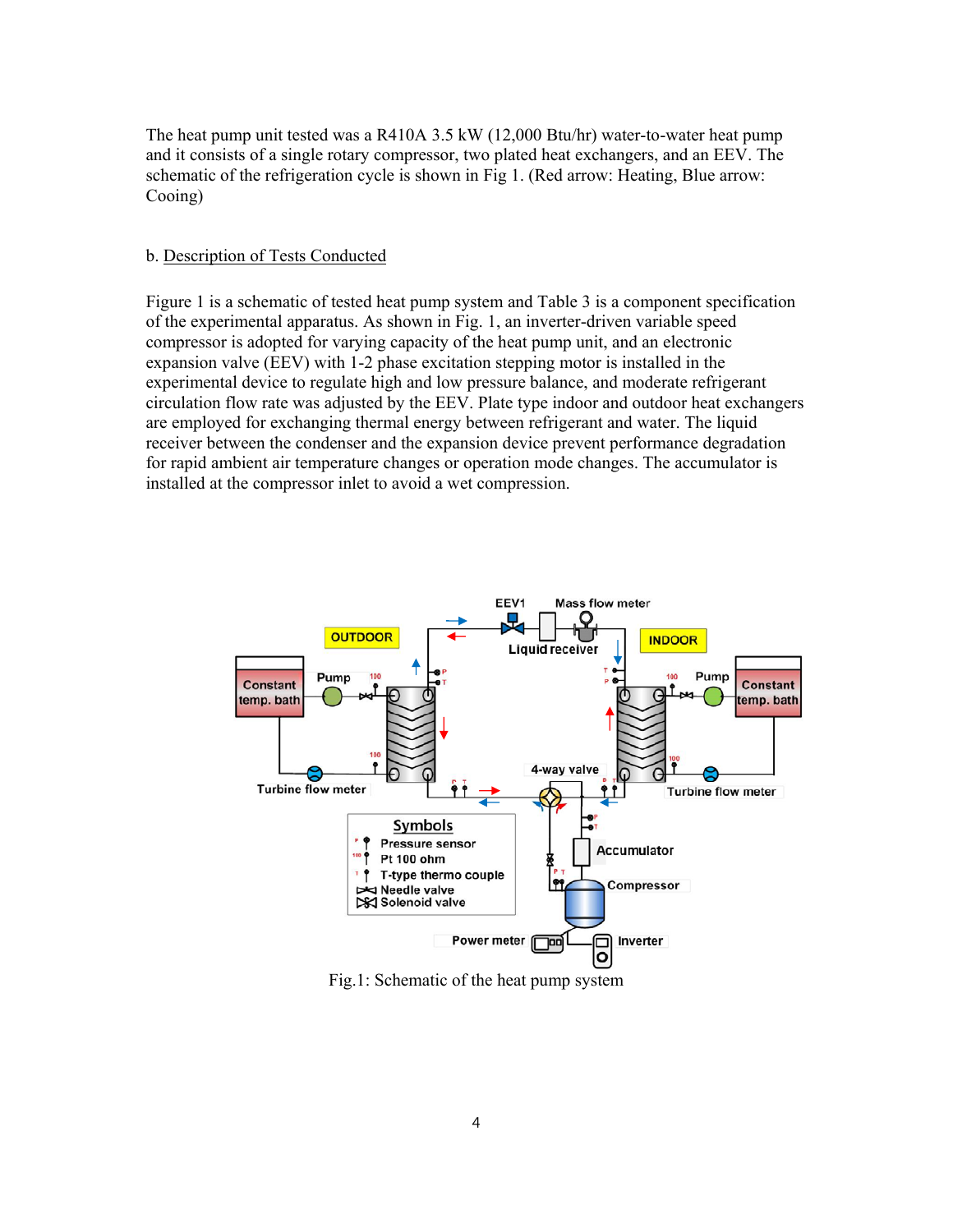| Indoor Heat Exchanger                 | Manufacturer: Danfoss<br>Model No.: B30-20-3.0-HQ<br>Type: Brazed plate type heat exchanger                          |
|---------------------------------------|----------------------------------------------------------------------------------------------------------------------|
| <b>Outdoor Heat Exchanger</b>         | Manufacturer: Danfoss<br>Model No.: B30-20-3.0-HO<br>Type: Brazed plate type heat exchanger                          |
| <b>Compressor</b>                     | Manufacturer: LG<br>Model No.: GA102MFB<br>Type: Rotary (R410A)<br>Displacement: 10.2cc<br>Frequency range: 39-100Hz |
| <b>EEV</b> (Electric expansion valve) | Manufacturer: Sanhua,<br>Model No. DPF $(o)$ 1.3<br>Step (pulse) : $2000$<br>Orifice diameter: 1.3mm                 |

Table 3: Specification of major components

#### b.1 Constant temperature water bath

To replicate the heat source and the load, the constant temperature water bath was placed to maintain the secondary fluids' set-point temperature. Constant temperature water bath for the implementation of indoor and outdoor load consists of an electric heater, refrigerator, a temperature sensor, a digital temperature controller (temperature indicating controller, TIC), a power controller (thyristor type power control unit, SCR) and a circulation pump. The antifreeze fluid in the circulating water bath was applied at the outdoor heat exchanger loop and water is applied at the indoor heat exchanger loop. Fig. 2 shows a schematic diagram of the constant temperature water bath.



Fig.2: Schematic diagram of the constant temperature water bath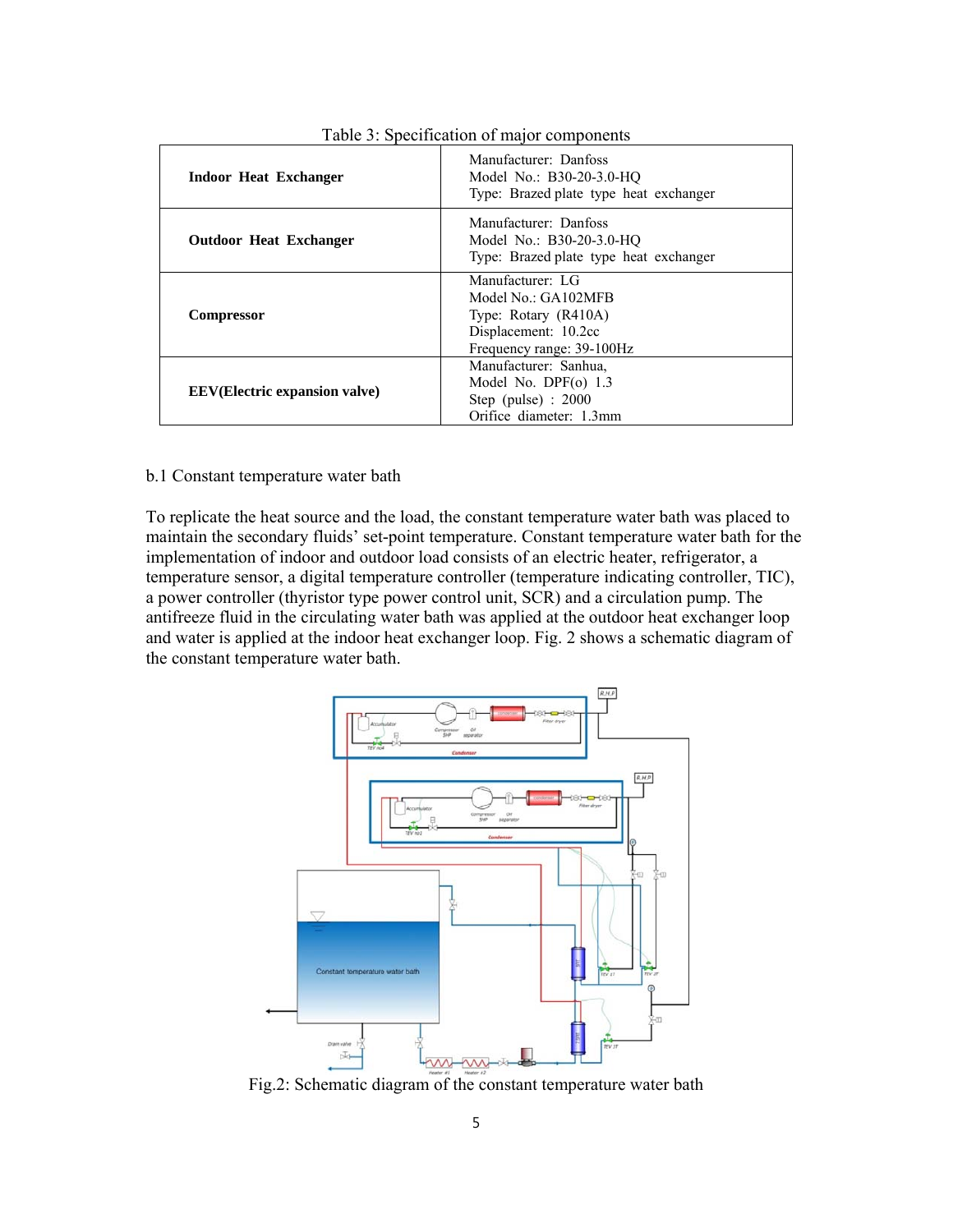#### b.2 Temperature measuring device

RTD sensor has been mainly used for measuring temperature of the secondary fluid and a thermocouple was used to measure the refrigerant pipe temperature of the main portion of the refrigerant cycle. Table 4 shows the specification of the thermocouple and RTD sensors.

| <b>Item</b>              | <b>Specification</b>              |                           |  |  |
|--------------------------|-----------------------------------|---------------------------|--|--|
|                          | Thermocouple                      | <b>RTD</b>                |  |  |
| <b>Type</b>              | T-type                            | Pt $100\Omega$            |  |  |
| <b>Temperature range</b> | $-200^{\circ}$ $\sim 200^{\circ}$ | $-200^{\circ}$ C ~ 650 °C |  |  |
| Accuracy                 | $\pm 0.2^{\circ}C$                | $\pm 0.15^{\circ}$ C      |  |  |
| <b>Alloy combination</b> | Copper/constant                   | Pt $100\Omega$            |  |  |

Table 4: Specification of Thermocouple and RTD

#### b.3 Pressure measuring device

To find the pressure-temperature relationship, the pressure of the refrigerant is measured using a pressure transducer was placed in the same position as the temperature measurement position. Table 5 shows the specification of the pressure transducer.

| Table 5: Specification of Pressure transducer |  |
|-----------------------------------------------|--|
|-----------------------------------------------|--|

| <b>Item</b>           | Specification           |
|-----------------------|-------------------------|
| <b>Manufacturer</b>   | Sensys.                 |
| <b>Pressure range</b> | 0 to 50 bar, $g$        |
| <b>Accuracy</b>       | $\pm 0.13\%$ full scale |
| Output                | $0$ to $5V$             |
| <b>Excitation</b>     | 24 VDC                  |

#### b.4 Flow measuring device

To find the flow rate of the refrigerant heat pump was used with a Coriolis effect mass flow meter. Table 6 shows the specifications of the mass flow meter for measuring the flow rate of the refrigerant. Using a turbine volumetric flow meter, the flow rate of the secondary fluid of the heat source and the load side was measured and Table 7 shows the specifications of the volumetric flow meter.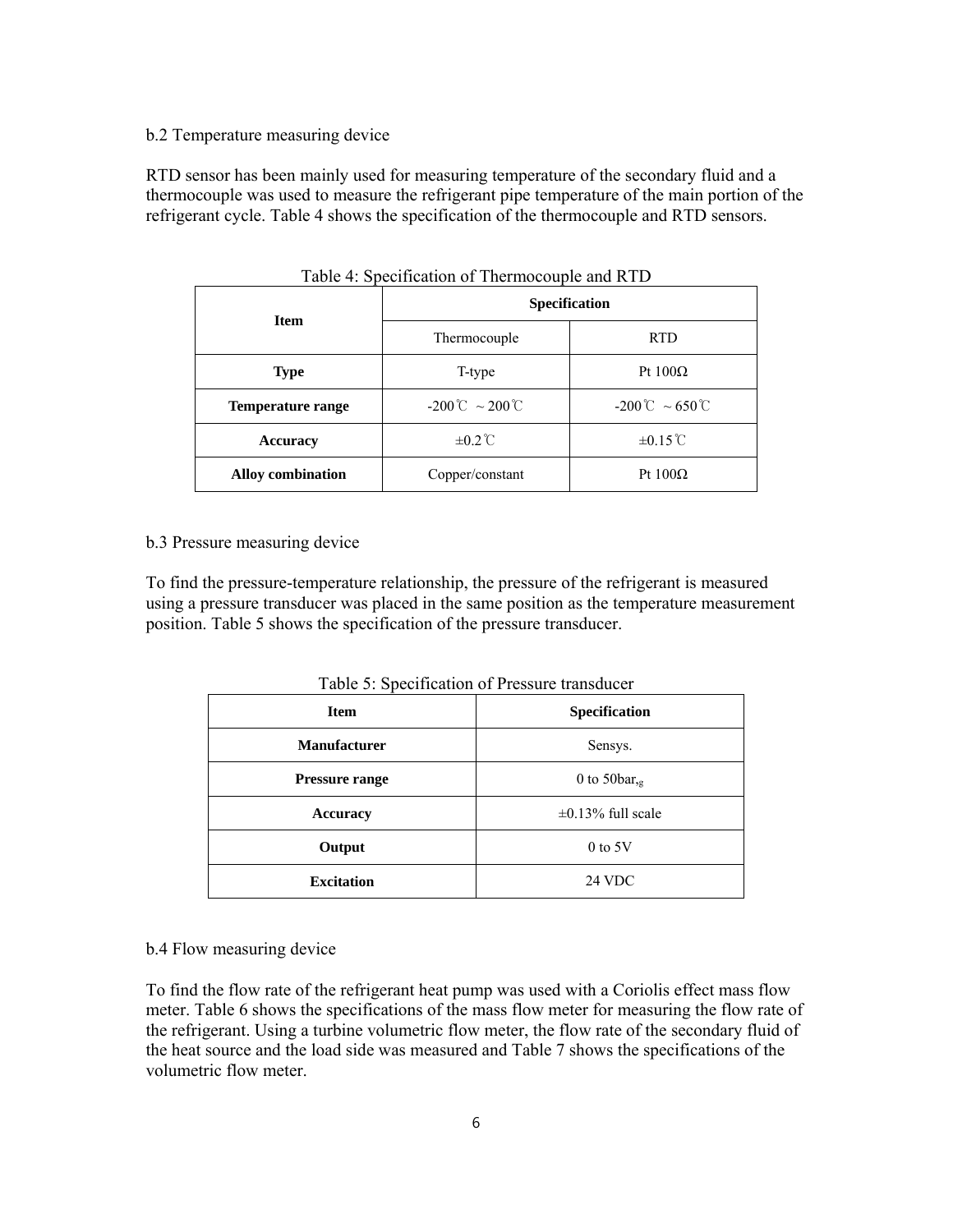| <b>Item</b>               | Specification  |
|---------------------------|----------------|
| <b>Manufacturer</b>       | Oval           |
| <b>Maximum flow range</b> | 0 to 10 kg/min |
| <b>Maximum pressure</b>   | 19 MPa         |
| <b>Transmitter model</b>  | CT9401         |
| Analog output             | $4$ to $20mA$  |
| <b>Accuracy</b>           | $\pm 0.1\%$    |
| Input voltage             | 220 V          |

Table 6: Specification of mass flow meter

Table 7: Specification of volumetric flow meter

| <b>Item</b>               | Specification    |  |  |
|---------------------------|------------------|--|--|
| <b>Manufacturer</b>       | SikA             |  |  |
| <b>Maximum flow range</b> | 0 to $2.2m^3/hr$ |  |  |
| Analog output             | $4$ to $20mA$    |  |  |
| <b>Accuracy</b>           | $\pm 0.1\%$      |  |  |
| <b>Input voltage</b>      | 220 V            |  |  |

### b.5 Power measuring device

To measure the power consumption of the heat pump was used as the integrating wattmeter of Yokogawa Co. WT230 and Table 8 shows the specifications of the power meter.

Table 8: Specification of power meter

| <b>Item</b>          | <b>Specification</b>      |
|----------------------|---------------------------|
| <b>Manufacturer</b>  | Yokogawa electric Co.     |
| Model                | WT230                     |
| Voltage range        | 0 to 600 $V$              |
| <b>Current range</b> | 0 to $20 \text{ A}$       |
| <b>Accuracy</b>      | $\pm 0.2\%$ of full range |
| <b>Excitation</b>    | 220V, 60 Hz               |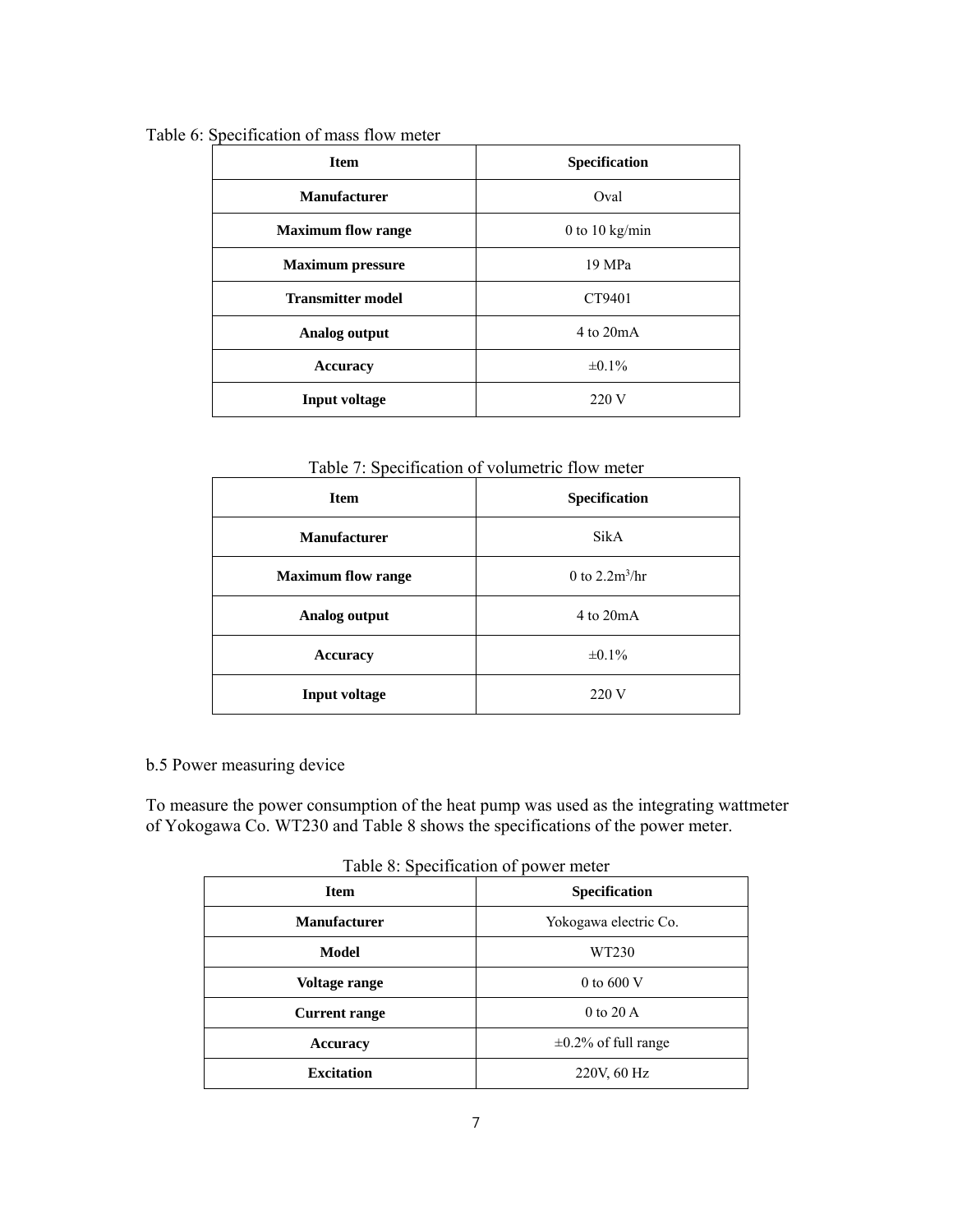#### Drop-in test procedure:

There are purposes of these experimental works in analysis and comparisons of the performances among refrigerants to investigate possibility for alternative refrigerant with low global warming potential (here in after denoted GWP) to replace R410A which is widely used in various air-conditioning systems. The alternative refrigerants are considered as R32, L41-1, and L41-2 fluids. Experimental work is conducted in focus on ensuring optimum system efficiency. To observe effects according to refrigerant charge variation, the compressor frequency is manually controlled to obtain cooling capacity of 3.5 kW (1RT). Drop-in test was done to compare and analyze performance among refrigerants in room air condition and optimum refrigerant charge ratio, and then the performance evaluation was performed at part-load adjusting to cooling and heating capacity. The performance differences among refrigerants are investigable through series of these experimental works. The temperature, pressure, and mass flow rate were continuously recorded and stored from data acquisition system per two seconds during 40 minutes. The cooling capacity can be expressed as function of the outlet and inlet of the water temperature difference, specific heat, and volume flow rate of the water.

Test summary

- 1. The optimum refrigerant charge test of R410A and alternative refrigerant
- 2. Drop-in test in EN 14511-2 condition and capacity matching test in Table 9

|              | Cooling mode |           | Heating mode |           |  |
|--------------|--------------|-----------|--------------|-----------|--|
|              | Rated        | Part-load | Rated        | Part-load |  |
| Capacity (W) | 3500         | 1800      | 4000         | 2200      |  |
| Ratio        | 100%         | 51%       | 100%         | 55%       |  |

Table 9: Capacity matching test conditions

Appendix

1. Drop-in test in ISO 13256-2 condition: R-410A, R-32, L-41-1, L-41-2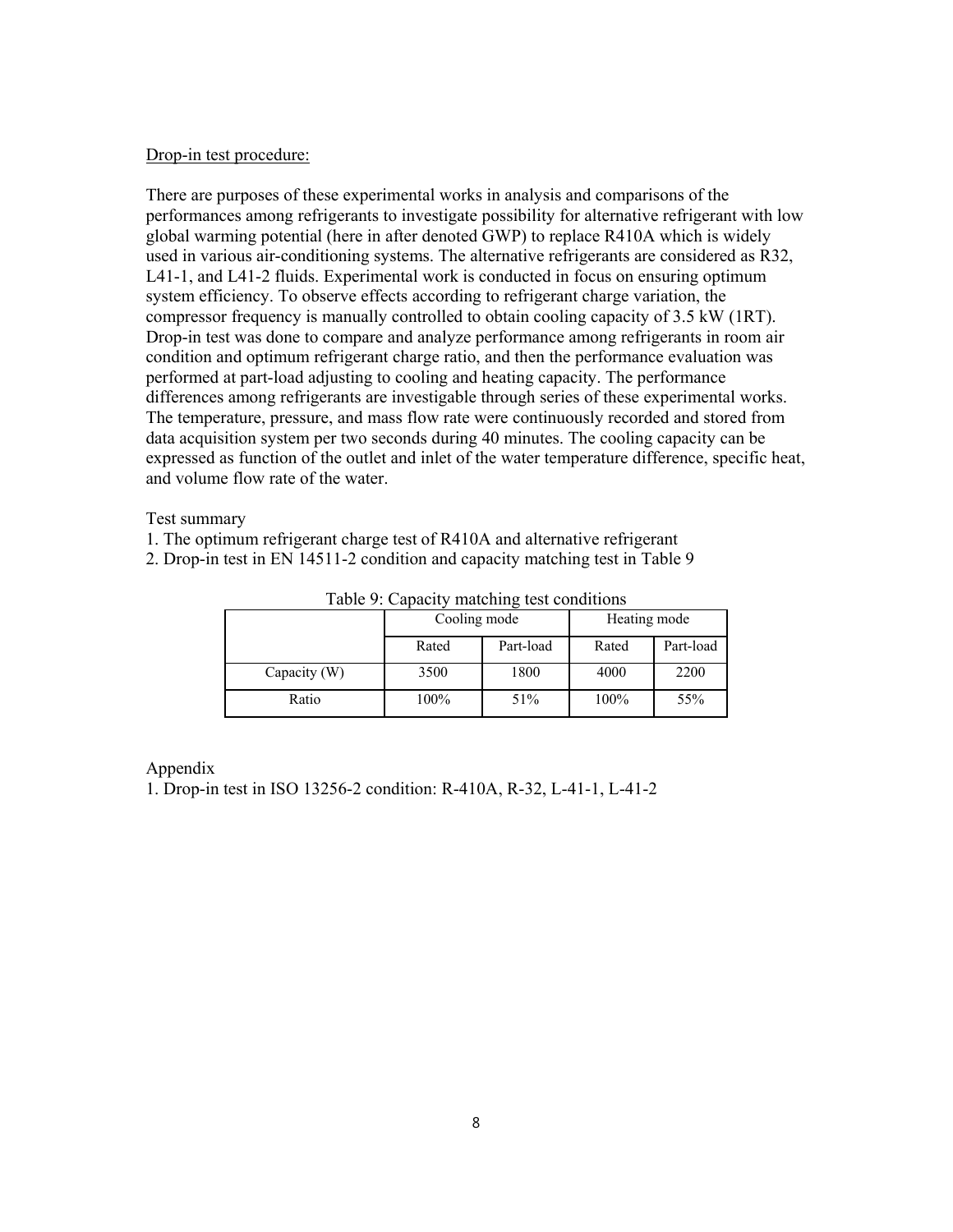#### 3. Results

1) The optimum refrigerant charge test of R410A and alternative refrigerant

The refrigerant properties of 100%R32 and R410A were obtained from NIST REFPROP 8.0 and the refrigerant properties of L41-1and L41-2 were obtained from Honeywell. Figure 6 shows optimum refrigerant charge test result according to various refrigerants on cooling test conditions. This experimental result is obtained at European standard certification criterion of EN14511-2 test condition. An optimum refrigerant charge is defined as fluid amount which can achieve maximum EER. Compressor frequency have been manually decided to target cooling capacity (3.5 kW), and adding refrigerant has increased by 100g at each test. Especially, this test data is obtained at cooling operation mode since effects of refrigerant charge ratio is insignificant from the viewpoint of operating mode for the heat pump system installing a liquid receiver. Generally, compressor volume efficiency could be decreased by temperature increment of compressor inlet in the low refrigerant charge condition. Furthermore, there can be high decrement of the cooling capacity from the decrement of refrigerant mass flow rate. Otherwise, condensing and evaporating pressure could be increased by refrigerant overcharge with pure liquid in the high pressure side. These results lead to lower evaporating temperature and further temperature difference decrement between refrigerant and secondary fluid. However, there may be various problems in that thermal capacity and COP changes are lower than case of the low fill charge condition. As shown in Fig. 3, optimum refrigerant charge of the alternative refrigerants used in the test is considerably smaller than that of R410A because these fluids have further liquid density and latent heat at the cooling operation, EWT (30°C) of cond. and EWT (30°C) of evaporator. Optimum refrigerant charge on the R410A, L41-1, L41-2 and R32 are measured as 900g, 800g, 800g, and 700g, respectively. Optimum refrigerant charge of the L41-1 and L42-2 is reduced to maximum 11% based on the R410A, on the other hand, that of R32 is reduced to maximum 22%. Therefore, optimum refrigerant charge of R32 is the smallest.



Fig. 3: Refrigerant charge amount at maximum with respect to refrigerant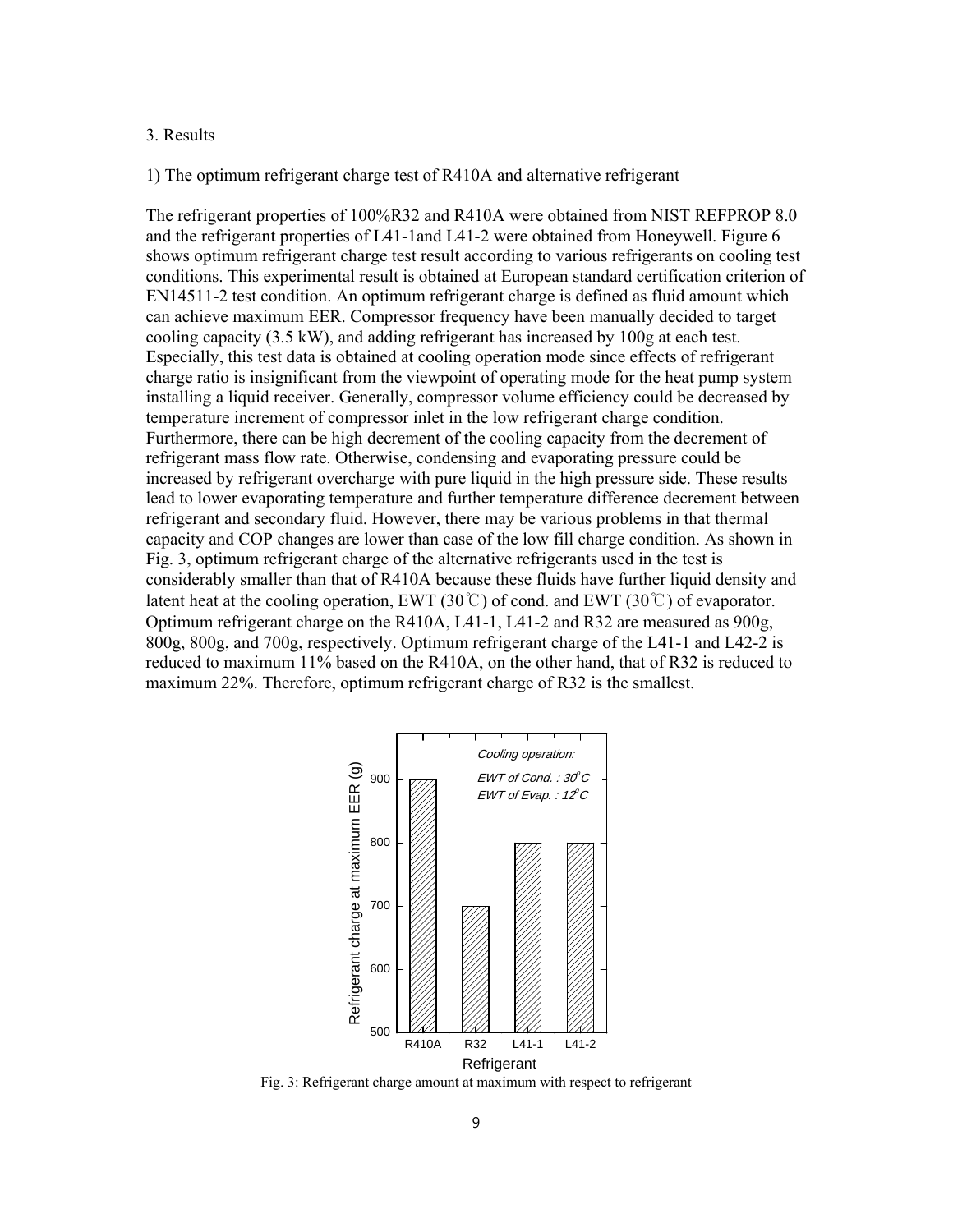#### 2) Drop-in test in EN 14511-2 condition and capacity matching test -Cooling operation mode

Figure 4 shows cooling capacity versus refrigerants under compressor frequency of 55 Hz in Drop-In test condition. Also, in the constant capacity test based on the 3500 W and 1800 W are presented for the refrigerants. In constant capacity test, compressor frequencies have been manually adjusted to meet at the target cooling capacity (3.5 kW and 1.8 kW). As shown in Fig. 4, the cooling capacities for the R410A, R32, L41-1 and L41-2 are measured as 3636 W, 3832 W, 3472 W, and 3423 W, respectively. The cooling capacity of the R32 is 5.4% greater than R410A, on the other hand, the cooling capacity of L41-1 and L41-2 are maximum 4% and 6% smaller than R410A, respectively.



Fig. 4: Cooling capacity with respect to Drop-in test, 3500W and 1800W for cooling operating mode

Figure 5 and 6 shows power consumption of the compressor and COP versus refrigerants under the Drop-in test and the constant capacity test, respectively. As previously stated in Fig. 4, the compressor frequency is fixed on the 55 Hz under the Drop-in test. As shown in Fig. 5, power consumption of the R410A, R32, L41-1 and L41-2 are measured as 857 W, 909 W, 752 W, and 765 W, respectively. The power consumption of the R32 is increased to 5.4% in comparison with R410A, on the other hand, those of L41-1 and L41-2 are decreased to maximum 12% and 11% in comparison with R410A, respectively, and this caused the COP increase of the L41-1 and L41-2. The COPs of the L41-1 and L41-2 are improved in comparison with R410A. For the case of R32, the cooling capacity is relatively high compared to R410A, but the COP is slightly low from increment of the power consumption. However, in the case of constant capacity test (3500 W), the COP was same level in comparison with R410A because the power consumption decrement of 6.6%. As shown in Fig. 6, in low part load (1800 W) of the constant capacity test, the COPs of the alternative refrigerants are measured with 4.8%, 16%, and 13% higher than that of the R410A.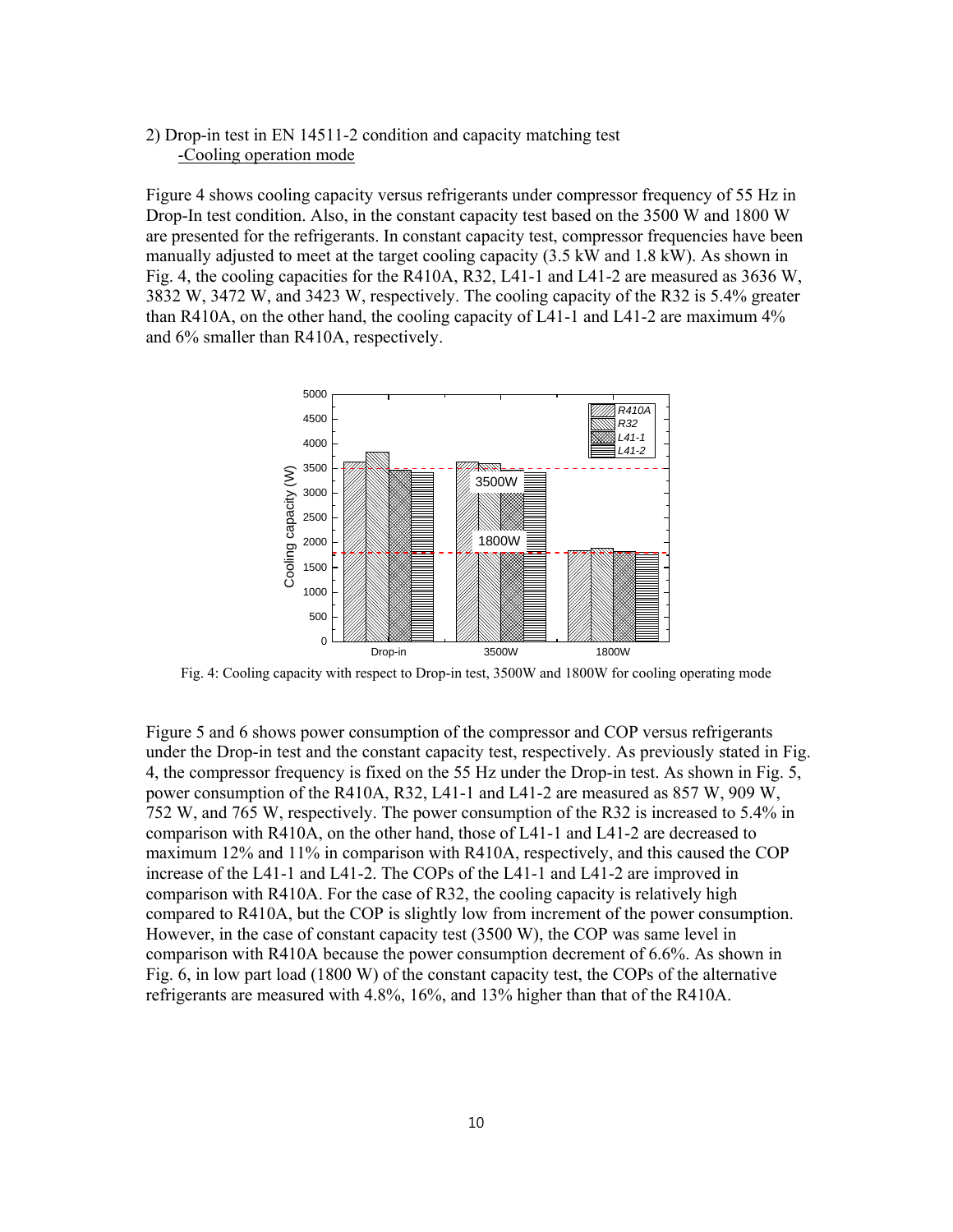

Fig. 5: Power consumption with respect to Drop-in test, 3500W and 1800W for cooling operating mode



Fig. 6: COP with respect to Drop-in test, 3500W and 1800W for cooling operating mode

Figure 7 shows mass flow rate versus refrigerants with respect to the Drop-in test and the constant capacity test (3500 W and 1800 W) for cooling operating mode. As shown in Fig. 7, for the case of the Drop-in test, mass flow rates on the R410A, R32, L41-1 and L41-2 are measured as 83 kg/h, 55 kg/h, 58 kg/h, and 58 kg/h, respectively. Generally, R32 have the lowest density among refrigerants, and this caused mass flow rate decrement of 33% in comparison with R410A. The mass flow rates of other alternative refrigerants are decreased to maximum 30% in comparison with R410A. For the case of the constant capacity (3500 W), mass flow rate of the R32 is decreased further than Drop-in test and is reduced to maximum 38% as comparison with R410A since compressor frequency is lowly controlled. For the case of the constant capacity test (1800 W), the mass flow rates of the alternative refrigerants are lowly measured in comparison with R410A, and decreased to 32%, 27% and 25% on the R32, L41-1 and L4-2, respectively.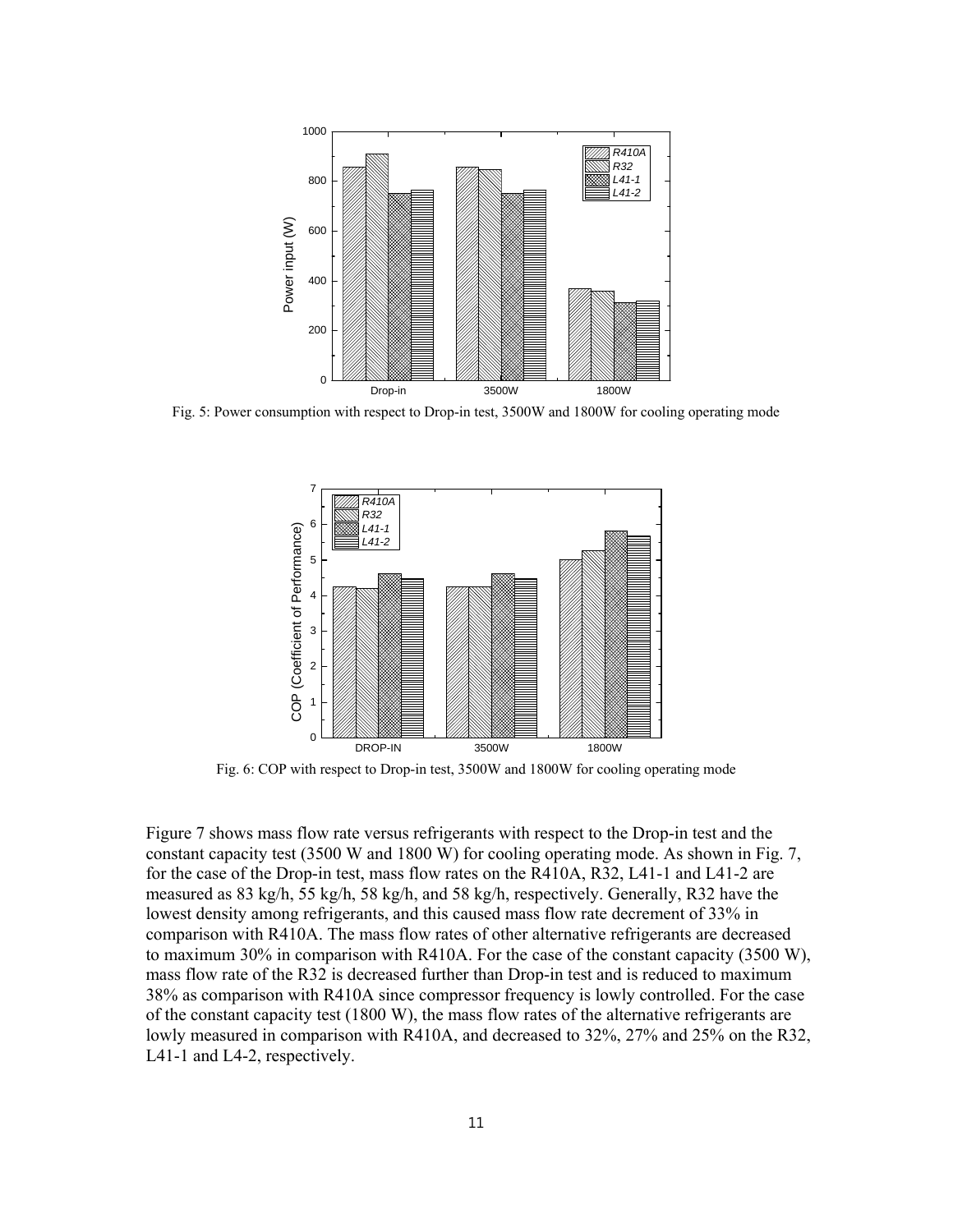

Fig. 7: Mass flow rate with respect to Drop-in test, 3500W and 1800W for cooling operating mode

Figure 8 shows compressor discharge temperature subjecting to cooling operating mode for the each refrigerant on the Drop-in test and the constant capacity test. Discharge temperature of the R32 is the highest in all test case conditions including a Drop-in test and the constant capacity tests (3500 W and 1800 W). In the case of Drop-in test and the constant capacity test (1800 W), the discharge temperatures of the R32 are 20℃ and 6℃ higher than the R410A, respectively. In the case of Drop-in test and the constant capacity test (3500 W), the discharge temperatures of the L41-1 and L41-2 are 4℃ higher than the R410A in both cases but has no difference in the constant capacity (1800 W) test in comparison with R410A.



Fig. 8: Discharge temperature with respect to Drop-in test, 3500W and 1800W for cooling operating mode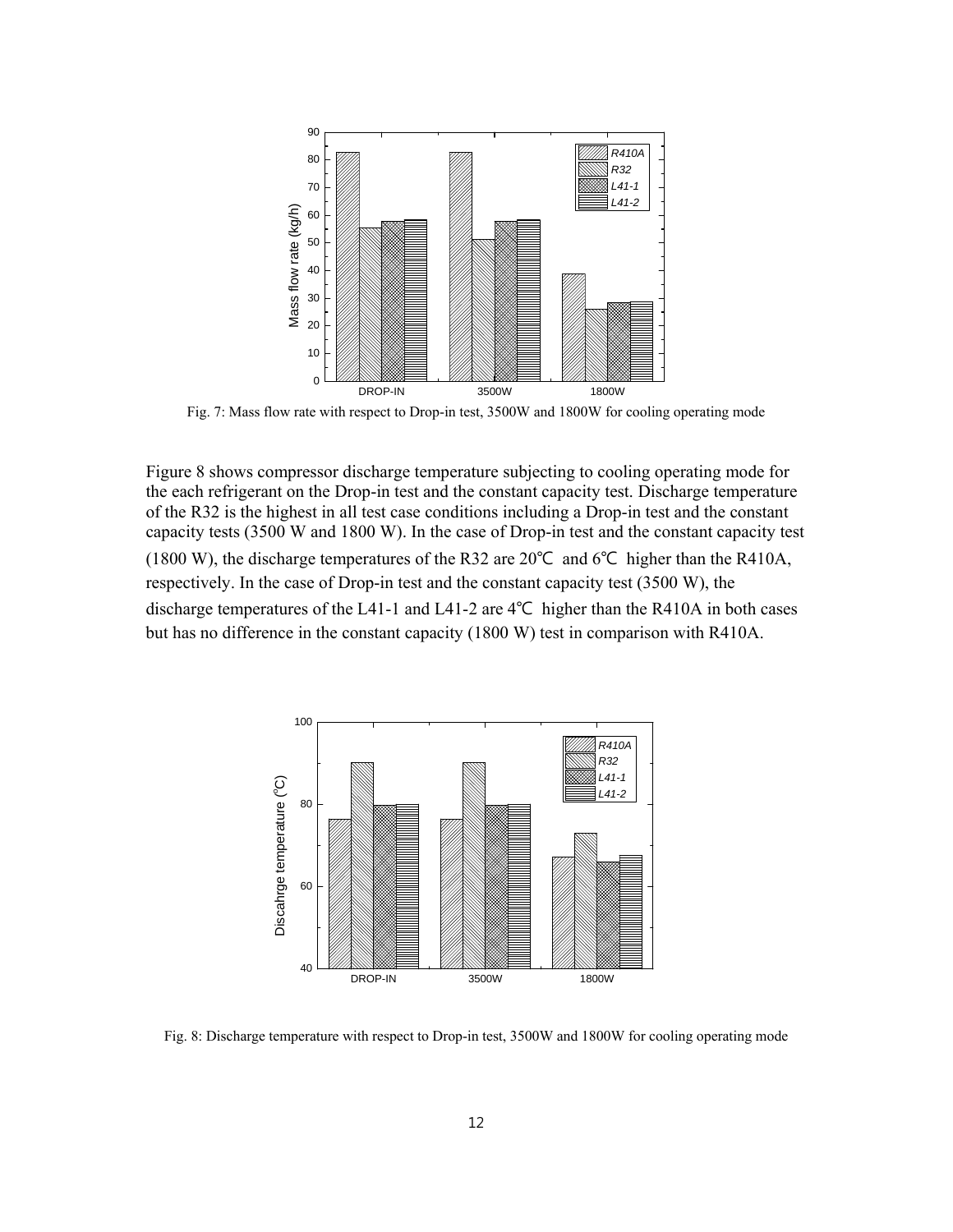#### -Heating operation mode

Figure 9 shows heating capacity versus refrigerants in the Drop-in test and the constant capacity (4000 W and 2200 W) test. Especially, the Drop-in test is accomplished under a constant compressor frequency of 70 Hz. In the case of the R32, the heating capacity is observed as nearly same level with the R410A, while those of L41-1 and L41-2 are 21%, 25% lower than the R410A, respectively. In the constant capacity test (4000 W), the compressor frequency is manually adjusted to 85 Hz to meet the target capacity of 4000 W for the L41-1 and L41-2. In the constant test (2200 W), the compressor frequencies of the R410A, R32, L41-1 and L41-2 are adjusted to 39 Hz, 35 Hz, 45 Hz and 50 Hz to meet target capacity of 2200 W.



Fig. 9: Heating capacity respect to Drop-in test, 4000W and 2200W for heating operating mode

Figure 10 shows the power consumption (Fig.  $10(a)$ ) and COP (Fig.  $10(b)$ ) versus refrigerants in the Drop-in test and the constant capacity test (4000 W and 2200 W). In the case of Dropin test, the power consumptions of the R410A, R32, L41-1, and L41-2 are measured as 1033 W, 1043 W, 857 W, and 877 W, respectively. The power consumption of R32 is measured as nearly same level with the R410A, however, those of L41-1 and L41-2 are 17% and, 15% lower than that of the R410A, respectively. In the case of constant capacity (4000 W) test, the power consumptions of the L41-1 and L41-2 are 6% and, 12.5% higher than the R410A and this was caused the compressor frequency change from 70 Hz to 85 Hz. In the case of constant capacity test (2200 W), the power consumption of R32 is measured as nearly same level with the R410A but the power consumptions of the L41-1 and L41-2 are 9% and, 25% higher than those of the R410A, respectively. As shown in Fig. 10(b), the COPs of the L41-1 and L41-2 are measured lower than other refrigerants in the all test conditions because these refrigerants have lower heat capacity than other refrigerants. Generally, the high power consumption brings, the lower COP in the refrigerant systems. In the case of Drop-in test, the COPs on these refrigerants (L41-1 and L41-2) are measured 5% and, 10% lower than that of the R410A. In the case of constant capacity (4000W) test, the COPs on these refrigerants are measured 8% and, 10% lower than that of the R410A. In the case of the R32, the COP is observed as nearly same level with the 410A but is increased to maximum to 9% for the case of constant capacity test (2200 W) compared to that of the R410A.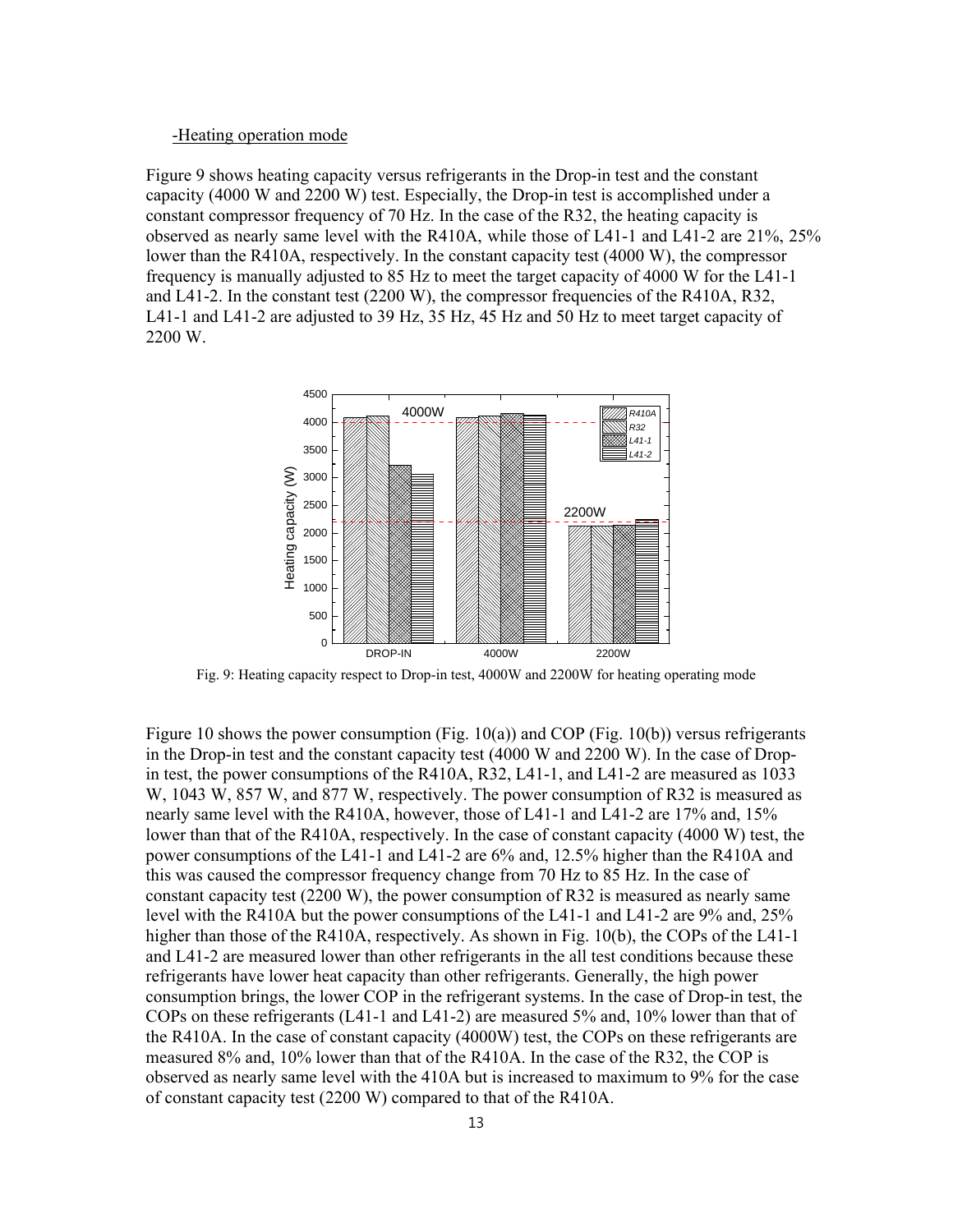

Fig. 10: Power input (a) and COP (b) with respect to Drop-in test, 4000W and 2200W for heating operating mode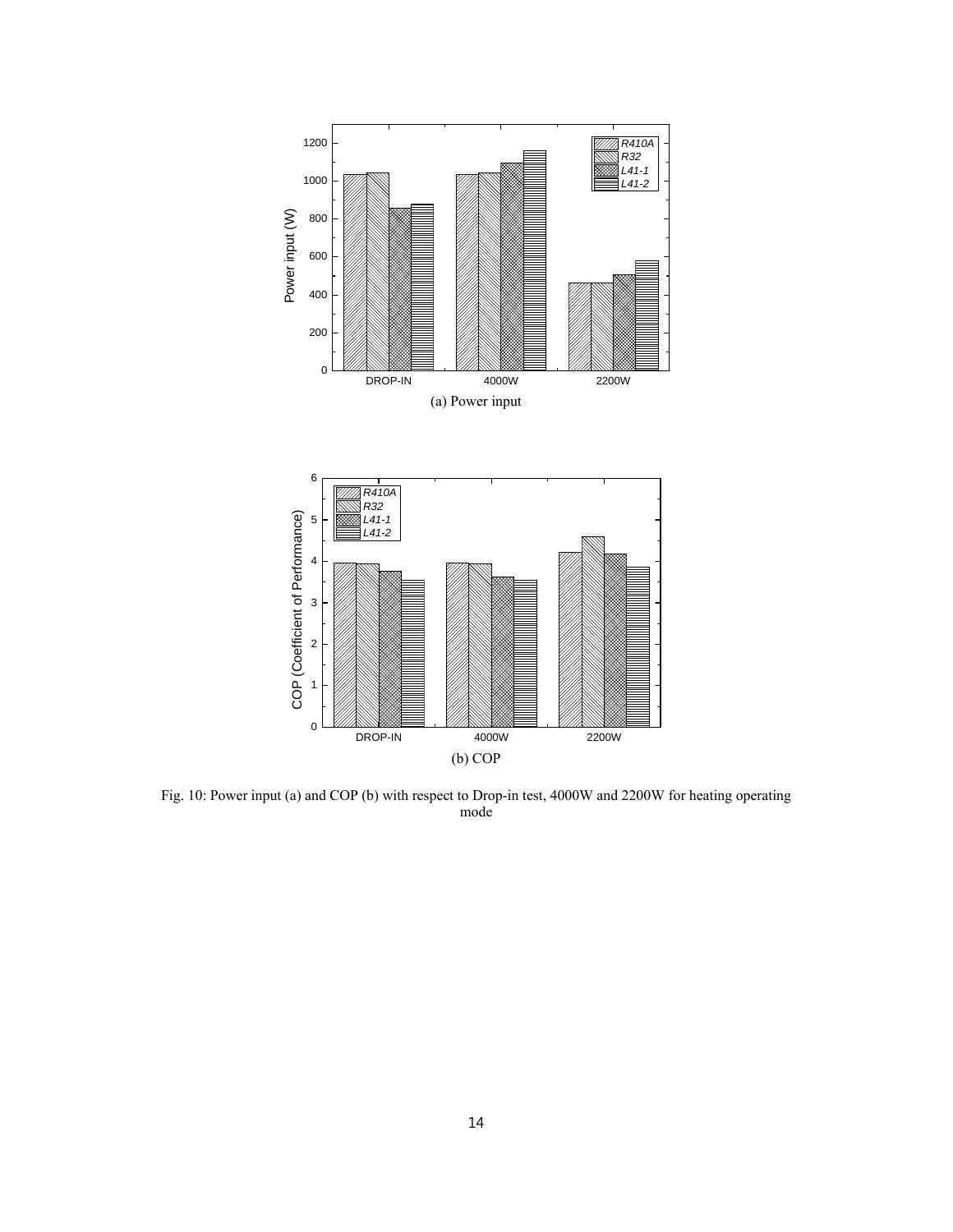Figure 11 shows mass flow rate versus refrigerants according to the Drop-in test and the constant capacity test (4000 W and 2200 W). Alternative refrigerants have lower mass flow rate in comparison with R410A since densities of these alternative refrigerants are low relatively. As shown as in Fig. 11, the mass flow rates of the alternative refrigerants are measured 37% lower than that of the R410A in the Drop-in test. Although the R32 has a lower density than L41-1 and L41-2, the mass flow rate of R32 is equivalently measured because of high suction pressure of the R32. In the case of constant capacity test (4000 W), mass flow rates of L41-1 and L41-2 are measured as 53 kg/h and 56 kg/h, respectively, and this was caused the compressor frequency change from 70 Hz to 85 Hz. In the case of the constant capacity test (2200 W), the mass flow rate of the R32 is 33% lower than that of R410A and those of the L41-1 and L41-2 are 17% and, 11% lower in comparison with R410A.



Fig. 11: Mass flow rate with respect to Drop-in test, 4000W and 2200W for operating mode

Figure 12 shows compressor discharge temperature versus refrigerants in the Drop-in test and the constant capacity test (4000 W and 2200 W). As shown in Fig. 12, the discharge temperatures of alternative refrigerants are higher R410A temperature. Particularly, temperature of the R32 is the highest among all refrigerants and is high as maximum 20  $\degree$  in comparison with R410A. In the Drop-in test, the discharge temperatures of the L41-1 and L41-2 are 4℃ and, 7℃ higher than the discharge temperature of the R410A. In the case of the constant capacity test (4000 W), the discharge temperatures of the L41-1 and L41-2 are 9℃ and, 11℃ higher than that of R410A. In the case of constant capacity test (2200 W), the discharge temperature of R32 is 8℃ higher than that of the R410A and is measured as 76℃, and then the discharge temperatures of the L41-1 and L41-2 are measured as 71℃ and 74℃, respectively.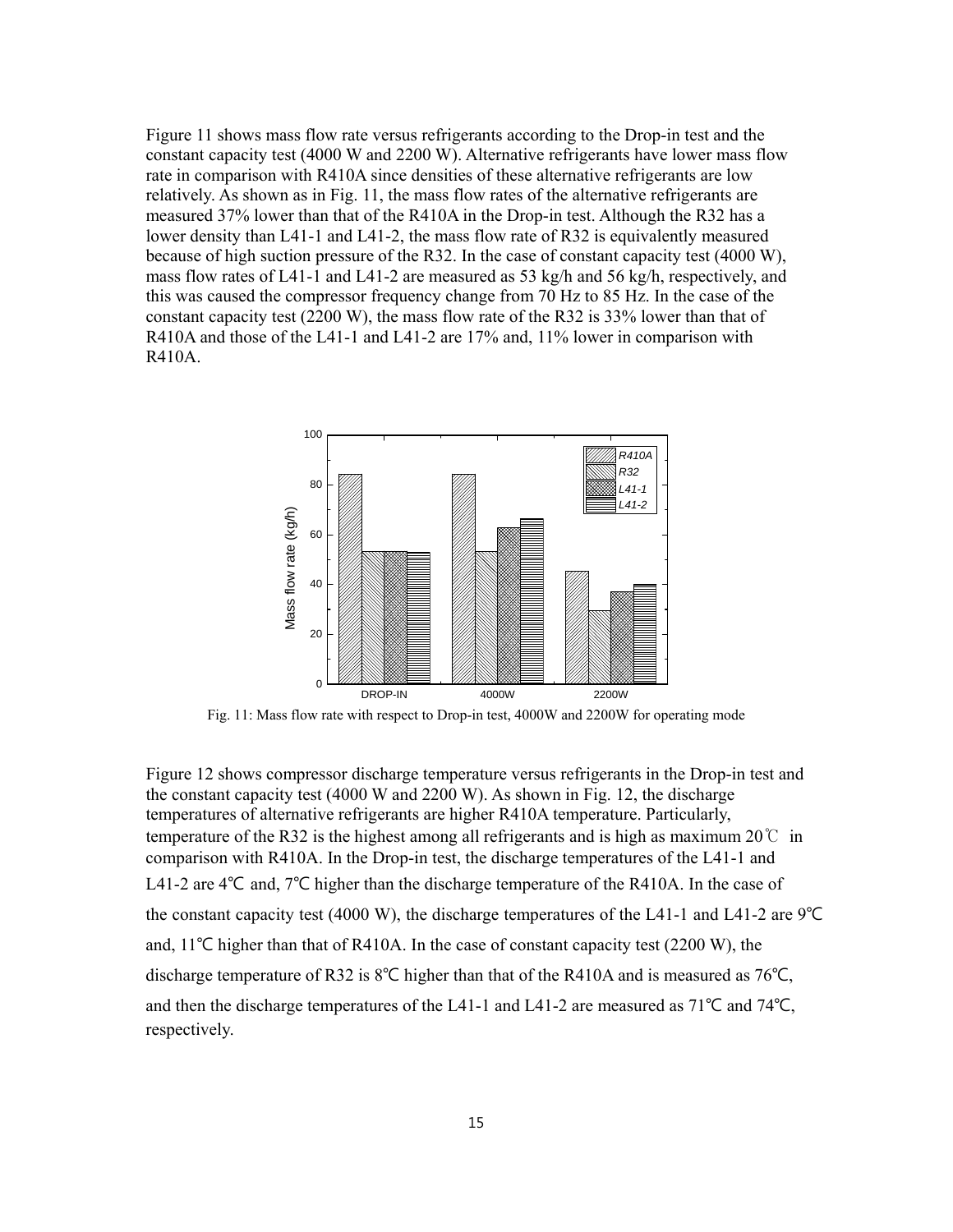

Fig. 12: Discharge temperature with respect to Drop-in test, 4000W and 2200W for heating operating mode

Figure 13 and 14 shows compressor frequency versus refrigerants in the Drop-in test and the constant capacity test (Cooling and Heating operation).



Fig. 13: Compressor frequency with respect to Drop-in test, 3500W and 1800W for cooling operating mode

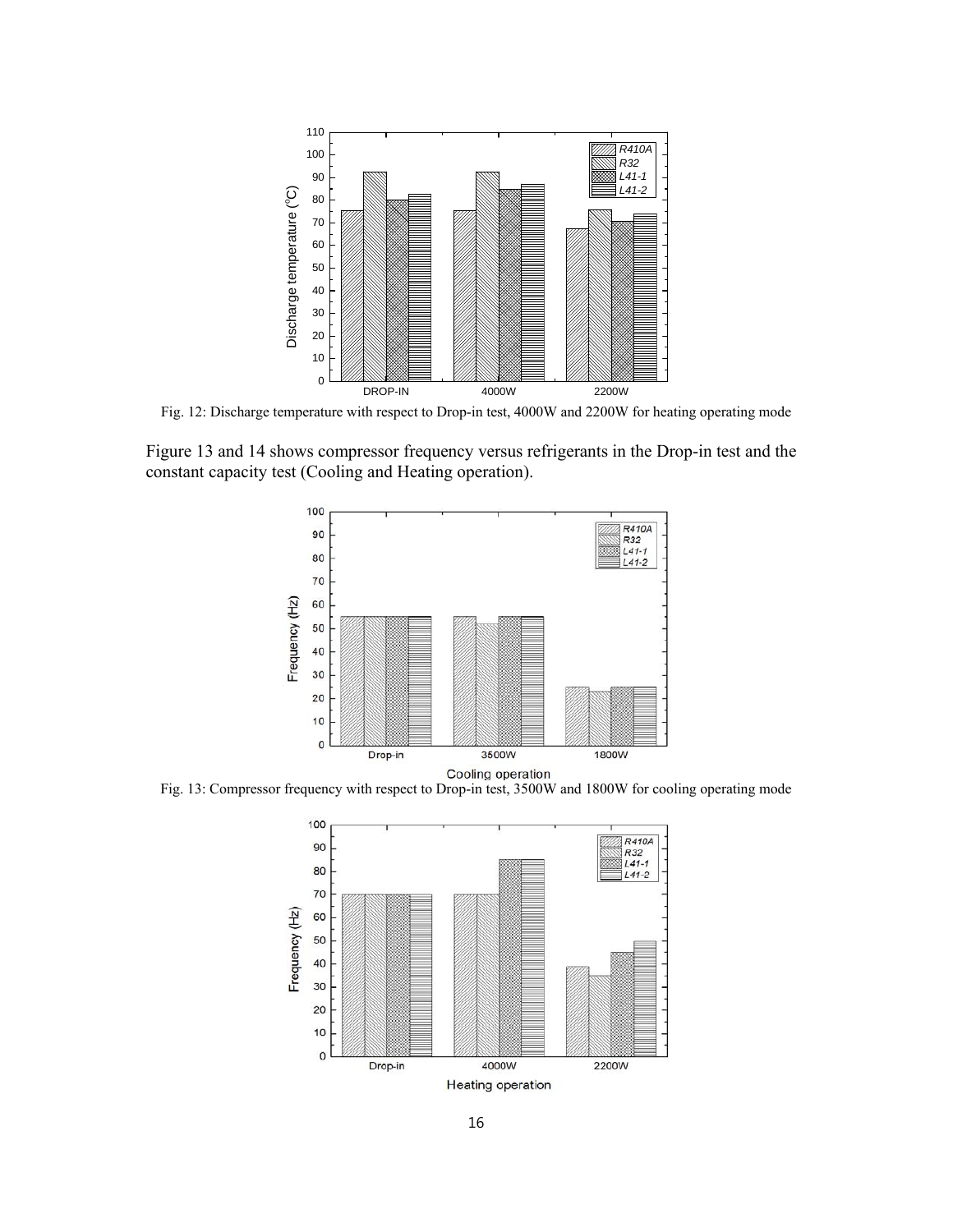Fig. 14: Compressor frequency with respect to Drop-in test, 4000W and 2200W for heating operating mode

### Appendix.

1) Drop-in test in ISO 13256-2: R-410A, R-32, L-41-1, L-41-2

A series of the performance evaluation for the various refrigerants was experimentally accomplished adjusting to ISO 13256-2 test condition in the basis of R410A. This experimental work for the all refrigerants has done based on R410A at same condition. In this report, performances of the alternative refrigerants are compared with R410A to establish baseline performance, and criteria of the performance are selected as COP, Power consumption, discharge temperature and capacity in the cooling-and heating operating modes. In the case of the R32, power consumption of inverter compressor is increased from 8% to 14%, and then thermal capacity is increased from 4% to 10%. Therefore, the COP of the R32 is 6% lower than that of the R410A. In heating operating mode of the L41-1 and L41-2, power consumption is decreased to maximum 12% in comparison with the R410A, but capacity and the COP is decreased to maximum 20% and 10%, respectively. In cooling operating mode of the L41-1 and L41-2, the COP was increased to maximum 5% compared to that of the R410A. On the whole, EER and COP of the alternative refrigerants were low in comparison with R410A and the reasons of results are assumed because experimental system was not optimized alternative refrigerants. An optimum refrigerant charge test will be progressed in future, and then Drop-in test will be accomplished in the standard condition again later.

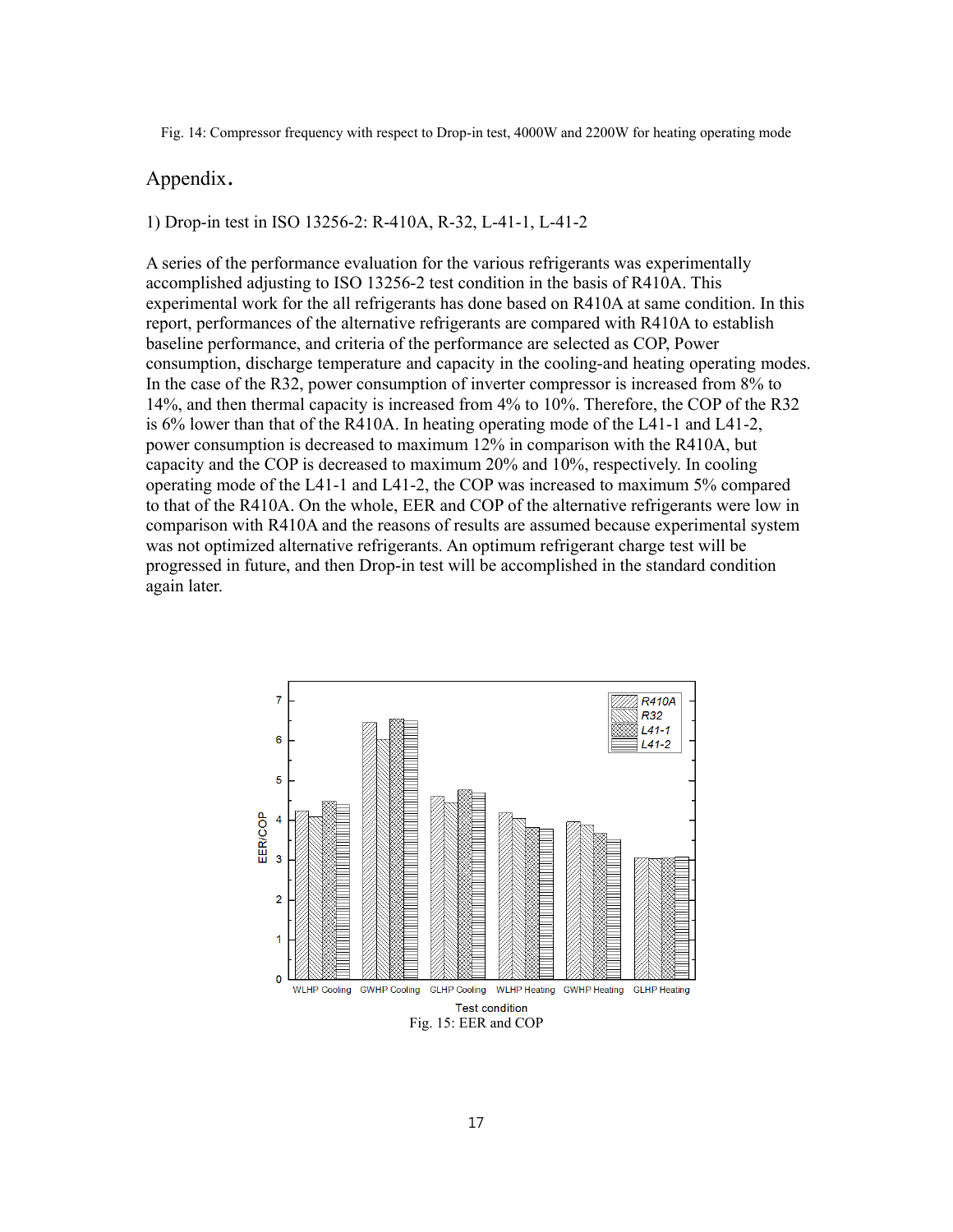

**Test conditions** Fig. 16: Capacity relative to R410A baseline



Fig. 17: Compressor Power Consumption relative to R410A baseline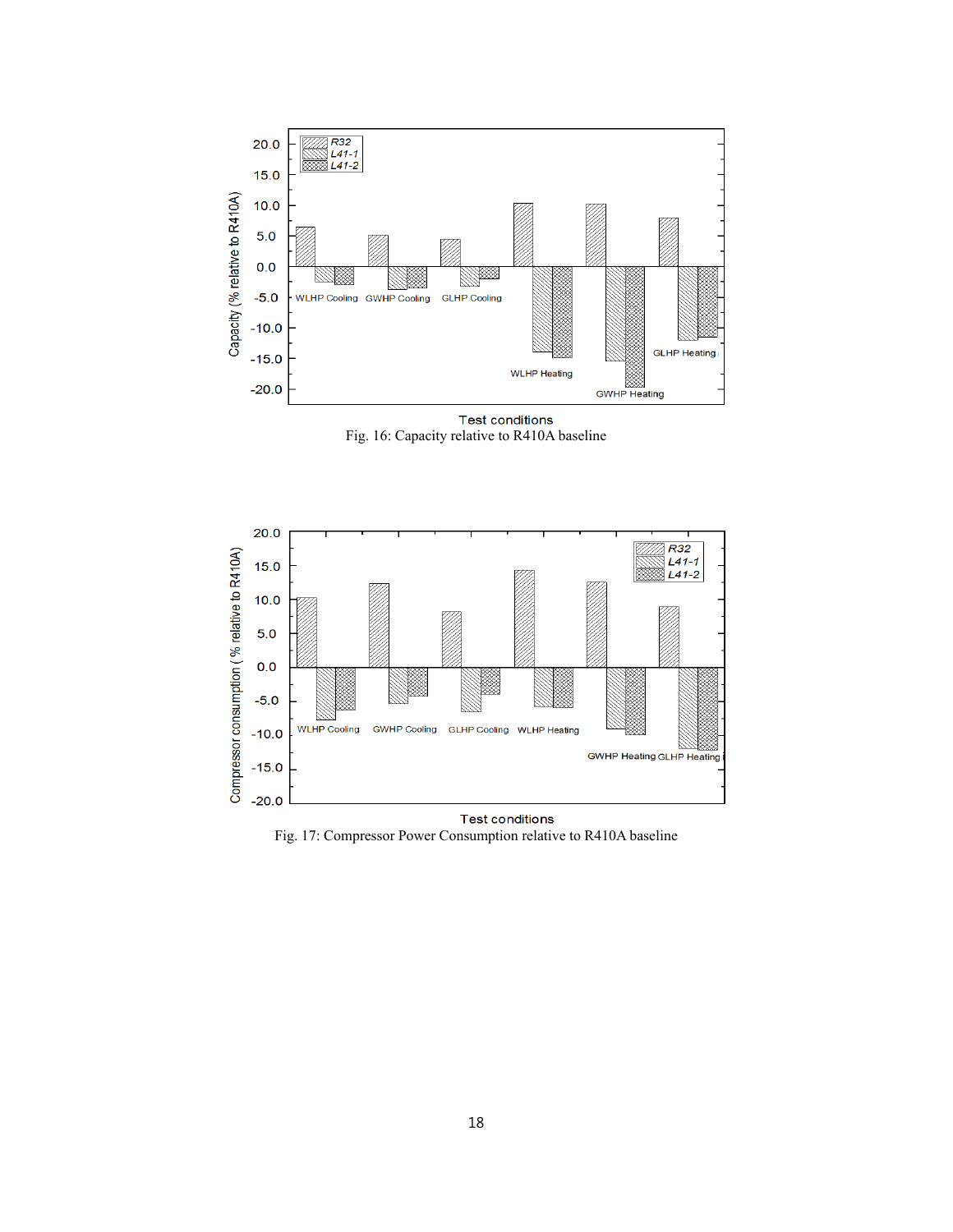| Manufacturer:                                | LG Electronics           |                                | Manufacturer's Notation: | MKS      |    |  |
|----------------------------------------------|--------------------------|--------------------------------|--------------------------|----------|----|--|
| <b>Basic Information</b>                     |                          |                                |                          |          |    |  |
| Alternative Refrigerant (If not proprietary, |                          |                                | 100% R32                 |          |    |  |
| composition as Charged, % wt)                |                          |                                |                          |          |    |  |
| Alternative Lubricant Type and ISO Viscosity |                          | RM68 (VG 68), POE oil          |                          |          |    |  |
| Baseline Refrigerant and Lubricant           |                          | FVC68D (VG 68), PVE oil        |                          |          |    |  |
| Make and Model of System                     |                          | LG electronics                 |                          |          |    |  |
| Nominal Capacity and Type of System          |                          | 3.5 kW / Water to Water system |                          |          |    |  |
|                                              |                          |                                |                          |          |    |  |
| $\sim$                                       | $\overline{\phantom{a}}$ | $\cdots$                       | $\overline{\phantom{a}}$ | $\cdots$ | -- |  |

| <b>Comparison Data</b>                        |         |    | Base.                          | Alt.                           | <b>SI Units</b> | Base.                    | Alt.                         | IP<br><b>UNits</b> | Ratio |
|-----------------------------------------------|---------|----|--------------------------------|--------------------------------|-----------------|--------------------------|------------------------------|--------------------|-------|
| Mode (Heating/Cooling)                        |         |    | Cooling<br><b>WLHP</b>         |                                |                 |                          |                              |                    |       |
| Compressor Type                               |         |    | Rotary                         | Rotary                         |                 |                          |                              |                    |       |
| <b>Compressor Displacement</b>                |         |    | 0.0337                         | 0.0337                         | $m^3/min$       |                          |                              |                    |       |
| Nominal Motor Size                            |         |    |                                |                                | hp              |                          |                              |                    |       |
| Motor Speed                                   |         |    | 3300                           | 3300                           | rpm             |                          |                              |                    |       |
| <b>Expansion Device Type</b>                  |         |    | Electric<br>Expansion<br>Valve | Electric<br>Expansion<br>Valve |                 |                          |                              |                    |       |
| Lubricant Charge                              |         |    | 0.31                           | 0.31                           | kg              | 0.68                     | 0.68                         | 1 <sub>b</sub>     |       |
| Refrigerant Charge                            |         |    | 0.9                            | 0.9                            | kg              | 1.98                     | 1.98                         | 1 <sub>b</sub>     |       |
| Refrigerant Mass Flow<br>Rate                 |         |    | N/A                            | N/A                            | kg/min          | N/A                      | N/A                          | lb/min             |       |
| Composition, at compr.<br>inlet if applicable |         |    |                                | $\overline{\phantom{a}}$       | $\%$ wt         |                          |                              |                    |       |
| Ambient                                       | Indoor  | db | 21.2                           | 21.9                           | C               | 70.16                    | 71.42                        | F                  |       |
| Temps.                                        |         | Wb | ÷,                             | -                              | $\overline{C}$  | $\overline{\phantom{a}}$ |                              | F                  |       |
|                                               | Outdoor | db | ÷,                             | $\overline{\phantom{0}}$       | $\overline{C}$  | $\overline{\phantom{a}}$ | $\qquad \qquad \blacksquare$ | $\overline{F}$     |       |
|                                               |         | wb |                                |                                | $\overline{C}$  |                          |                              | $\mathbf{F}$       |       |
| <b>Total Capacity</b>                         |         |    | 3636                           | 3869                           | W               | 12406                    | 13201                        | Btu/hr             | 1.06  |
| Sensible Capacity                             |         |    | N/A                            | N/A                            | W               | N/A                      | N/A                          | Btu/hr             |       |
| <b>Total System Power Input</b>               |         |    | N/A                            | N/A                            | W               | N/A                      | N/A                          | W                  |       |
| Compressor Power Input                        |         |    | 857                            | 945                            | W               | 857                      | 945                          | W                  | 1.10  |
| Energy Efficiency Ratio<br>(EER)              |         |    | 4.24                           | 4.09                           | W/W             | 14.47                    | 13.97                        | Btuh/W             | 0.96  |
| Coeff. Of Performance<br>(COP)                |         |    |                                |                                |                 |                          |                              |                    |       |

# **Other System Che**

| <b>Uther System Changes</b> |
|-----------------------------|
|                             |
|                             |
|                             |
|                             |
|                             |

| <b>System Data</b>                         | Base. | Alt. | <b>Ratio</b> |
|--------------------------------------------|-------|------|--------------|
| Degradation Coefficient – Cd               |       |      |              |
| Seasonal Energy Efficiency Ratio - SEER    |       |      |              |
| Heating Seasonal Performance Factor - HSPF |       |      |              |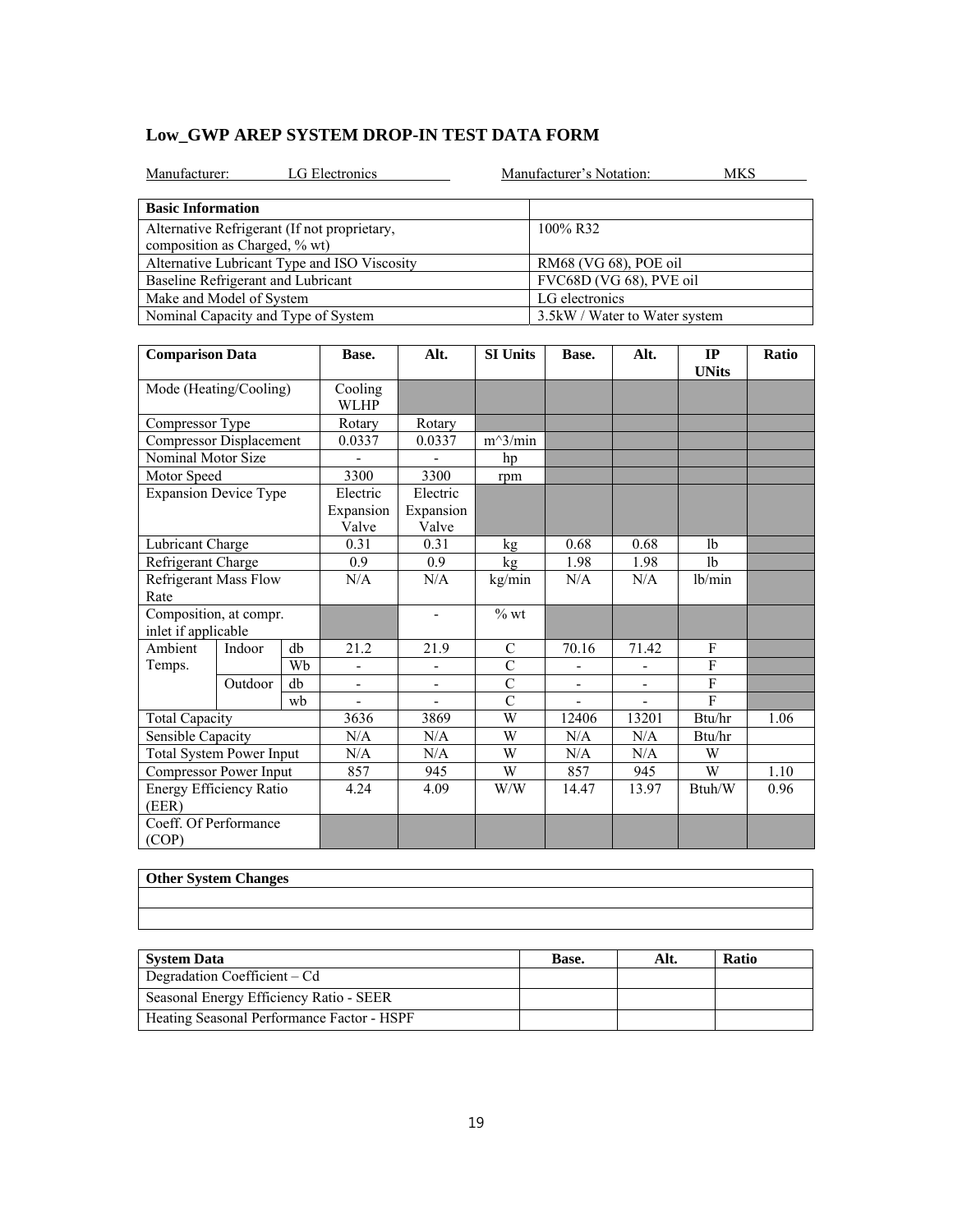Type of System: Water-to-water heat pump Alternate Refrigerant: 100% R32<br>(e.g., SSHP, window RAC, chiller, etc.) (and composition as charged, % weight

 $\overline{(and composition as charged, % weight, if not proprietary)}$ 

| <b>Water Side Data</b>   | Base.                    | Alt.  | <b>SI Units</b> | Base. | Alt.                     | <b>IP UNits</b>  | <b>Ratio</b> |
|--------------------------|--------------------------|-------|-----------------|-------|--------------------------|------------------|--------------|
| Evaporator               |                          |       |                 |       |                          |                  |              |
| Heat Exchange Fluid      | water                    | water |                 |       |                          |                  |              |
| Flow Rate (gas)          | $\overline{\phantom{0}}$ |       | $m^3/min$       | ۰     | $\overline{\phantom{0}}$ | ft $\gamma$ 3min |              |
| Flow Rate (liquid)       | 11.01                    | 11.00 | L/min           | 2.64  | 2.64                     | gal/min          |              |
| <b>Inlet Temperature</b> | 12.0                     | 12.0  | C               | 53.6  | 53.6                     | F                |              |
| Outlet Temperature       | 7.55                     | 7.31  | C               | 44.87 | 44.56                    | F                |              |
| Condenser                |                          |       |                 |       |                          |                  |              |
| Heat Exchange Fluid      | water                    | water |                 |       |                          |                  |              |
| Flow Rate (gas)          | ٠                        | -     | $m^3/min$       |       |                          | ft $\gamma$ 3min |              |
| Flow Rate (liquid)       | 11.21                    | 11.20 | L/min           | 2.96  | 2.96                     | gal/min          |              |
| <b>Inlet Temperature</b> | 29.97                    | 30.02 | C               | 85.95 | 86.04                    | F                |              |
| Outlet Temperature       | 34.43                    | 34.62 | C               | 93.97 | 94.32                    | F                |              |

| <b>Refrigerant Side Data</b>        | <b>Baseline</b> |                              | <b>Alternative</b> |           | <b>Baseline</b> |         | <b>Alternative</b> |         |
|-------------------------------------|-----------------|------------------------------|--------------------|-----------|-----------------|---------|--------------------|---------|
| <b>Temperatures &amp; Pressures</b> | T(C)            | $P$ [kPa]                    | T(C)               | $P$ [kPa] | t [F]           | P[psia] | T[F]               | P[psia] |
| <b>Compressor Suction</b>           | 13.64           | 1003                         | 14.11              | 1094      | 56.55           | 145     | 57.40              | 159     |
| Compressor Discharge                | 76.55           | 2916                         | 84.24              | 2984      | 169.79          | 423     | 183.63             | 433     |
| Condenser Inlet                     | 72.45           | 2897                         | 81.65              | 2978      | 162.41          | 420     | 178.97             | 432     |
| Condenser Outlet                    | 46.82           | $\qquad \qquad \blacksquare$ | 39.21              |           | 116.28          |         | 102.58             |         |
| <b>Expansion Device Inlet</b>       | 44.97           | $\overline{\phantom{a}}$     | 37.11              |           | 112.95          |         | 98.80              |         |
| Subcooling, at expan. device        |                 |                              | -                  |           |                 |         |                    |         |
| Evaporator Inlet                    | 8.77            | $\overline{\phantom{0}}$     | 8.99               |           | 47.79           |         | 48.18              |         |
| <b>Evaporator Outlet</b>            | 11.23           | 1005                         | 13.21              | 1095      | 52.21           | 146     | 55.78              | 159     |
| <b>Evaporator Superheat</b>         | 0.47            |                              | 0.32               |           | 0.85            |         | 0.58               |         |

| Data Source(s) for Refrigerant Properties |  |
|-------------------------------------------|--|
|                                           |  |
|                                           |  |
|                                           |  |
|                                           |  |

**Additional Notes**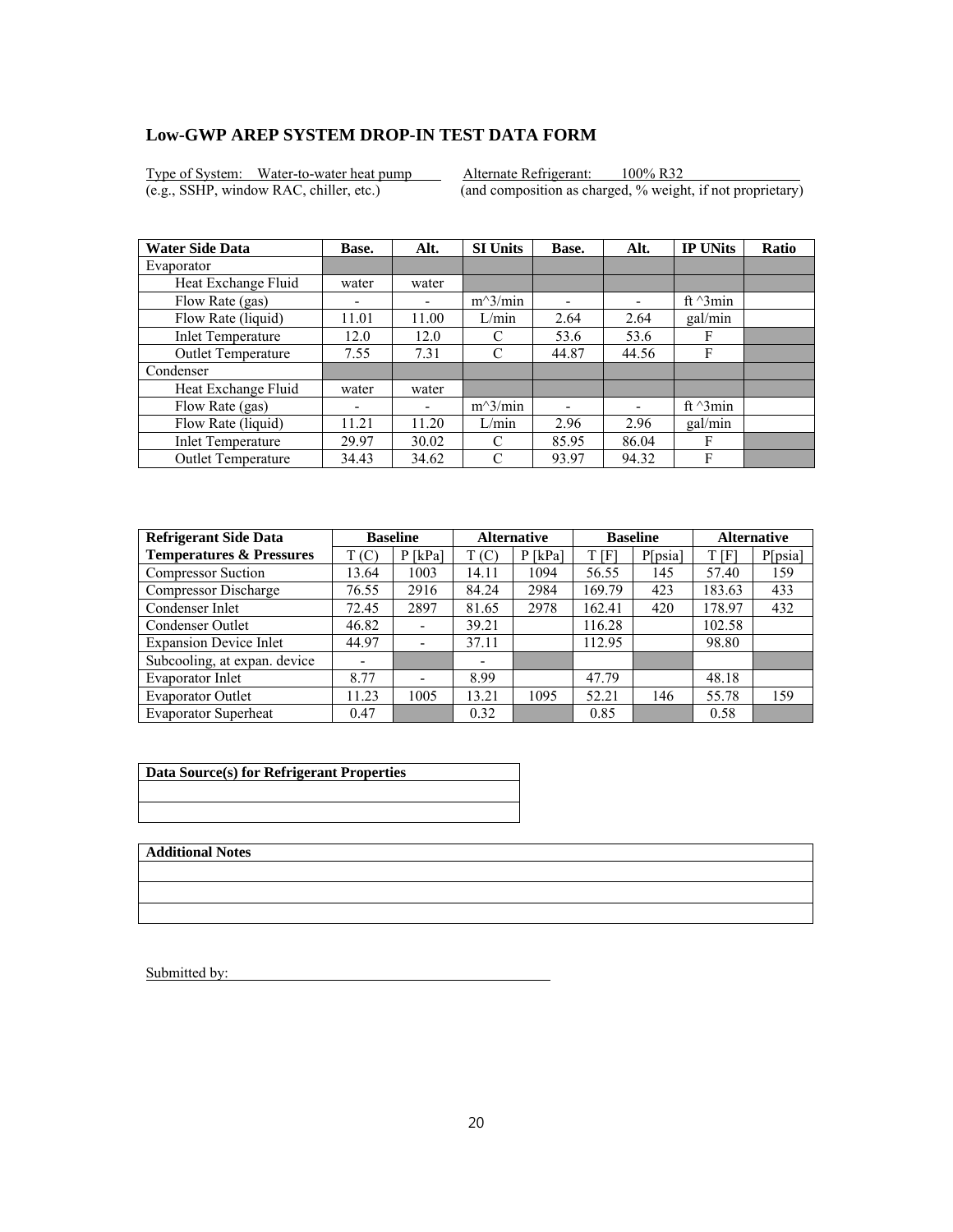| Manufacturer:                                | LG Electronics |                                |                 | Manufacturer's Notation:<br>MKS |                         |           |              |  |  |  |
|----------------------------------------------|----------------|--------------------------------|-----------------|---------------------------------|-------------------------|-----------|--------------|--|--|--|
| <b>Basic Information</b>                     |                |                                |                 |                                 |                         |           |              |  |  |  |
| Alternative Refrigerant (If not proprietary, |                |                                |                 | 100% R32                        |                         |           |              |  |  |  |
| composition as Charged, % wt)                |                |                                |                 |                                 |                         |           |              |  |  |  |
| Alternative Lubricant Type and ISO Viscosity |                |                                |                 |                                 | RM68 (VG 68), POE oil   |           |              |  |  |  |
| Baseline Refrigerant and Lubricant           |                |                                |                 |                                 | FVC68D (VG 68), PVE oil |           |              |  |  |  |
| Make and Model of System                     |                |                                |                 | LG electronics                  |                         |           |              |  |  |  |
| Nominal Capacity and Type of System          |                | 3.5 kW / Water to Water system |                 |                                 |                         |           |              |  |  |  |
|                                              |                |                                |                 |                                 |                         |           |              |  |  |  |
| Camparisan Data                              | Roco           | A 1+                           | <b>SI Unite</b> | Roco                            | A It                    | <b>TP</b> | <b>Patio</b> |  |  |  |

| <b>Comparison Data</b>                                     |                              | Base. | Alt.                           | <b>SI Units</b>                | Base.          | Alt.                     | IP<br><b>UNits</b>       | Ratio          |      |
|------------------------------------------------------------|------------------------------|-------|--------------------------------|--------------------------------|----------------|--------------------------|--------------------------|----------------|------|
| Mode (Heating/Cooling)                                     |                              |       | Cooling<br><b>GWHP</b>         |                                |                |                          |                          |                |      |
| Compressor Type                                            |                              |       | Rotary                         | Rotary                         |                |                          |                          |                |      |
| <b>Compressor Displacement</b>                             |                              |       | 0.0337                         | 0.0337                         | $m^3/min$      |                          |                          |                |      |
| Nominal Motor Size                                         |                              |       |                                |                                | hp             |                          |                          |                |      |
| Motor Speed                                                |                              |       | 3300                           | 3300                           | rpm            |                          |                          |                |      |
| <b>Expansion Device Type</b>                               |                              |       | Electric<br>Expansion<br>Valve | Electric<br>Expansion<br>Valve |                |                          |                          |                |      |
| Lubricant Charge                                           |                              |       | 0.31                           | 0.31                           | kg             | 0.68                     | 0.68                     | 1 <sub>b</sub> |      |
| Refrigerant Charge                                         |                              |       | 0.9                            | 0.9                            | $k\mathbf{g}$  | 1.98                     | 1.98                     | 1 <sub>b</sub> |      |
| Rate                                                       | <b>Refrigerant Mass Flow</b> |       |                                | N/A                            | kg/min         | N/A                      | N/A                      | lb/min         |      |
| Composition, at compr.<br>inlet if applicable              |                              |       |                                | $\overline{\phantom{a}}$       | $%$ wt         |                          |                          |                |      |
| Ambient                                                    | Indoor                       | db    | 22.2                           | 21.6                           | $\mathsf{C}$   | 71.96                    | 70.88                    | F              |      |
| Temps.                                                     |                              | Wh    | ÷,                             | $\qquad \qquad \blacksquare$   | $\overline{C}$ |                          |                          | $\mathbf{F}$   |      |
|                                                            | Outdoor                      | db    | $\overline{\phantom{0}}$       | $\overline{\phantom{0}}$       | $\overline{C}$ | $\overline{\phantom{a}}$ | $\overline{\phantom{a}}$ | $\overline{F}$ |      |
|                                                            |                              | wh    |                                |                                | $\mathcal{C}$  |                          |                          | $\mathbf{F}$   |      |
| <b>Total Capacity</b>                                      |                              |       | 4145                           | 4356                           | W              | 14143                    | 14863                    | Btu/hr         | 1.05 |
| Sensible Capacity                                          |                              |       | N/A                            | N/A                            | W              | N/A                      | N/A                      | Btu/hr         |      |
| <b>Total System Power Input</b>                            |                              |       | N/A                            | N/A                            | W              | N/A                      | N/A                      | W              |      |
| Compressor Power Input<br>Energy Efficiency Ratio<br>(EER) |                              |       | 643                            | 722                            | W              | 643                      | 722                      | W              | 1.12 |
|                                                            |                              |       | 6.45                           | 6.03                           | W/W            | 21.99                    | 20.58                    | Btuh/W         | 0.93 |
| Coeff. Of Performance<br>(COP)                             |                              |       |                                |                                |                |                          |                          |                |      |

| <b>Uther System Changes</b> |
|-----------------------------|
|                             |
|                             |
|                             |
|                             |
|                             |

| <b>System Data</b>                         | Base. | Alt. | <b>Ratio</b> |
|--------------------------------------------|-------|------|--------------|
| Degradation Coefficient – Cd               |       |      |              |
| Seasonal Energy Efficiency Ratio - SEER    |       |      |              |
| Heating Seasonal Performance Factor - HSPF |       |      |              |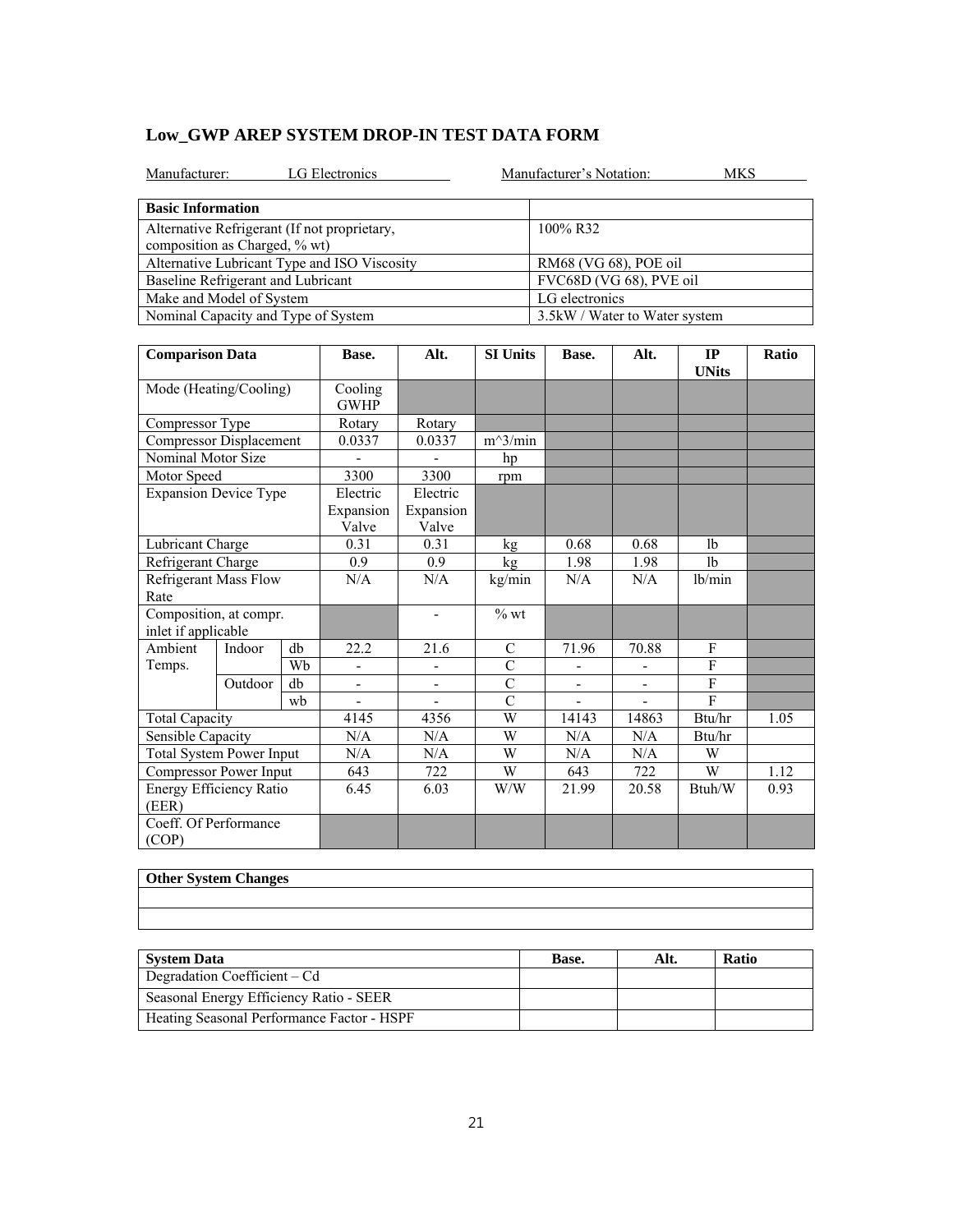Type of System: Water-to-water heat pump Alternate Refrigerant: 100% R32<br>(e.g., SSHP, window RAC, chiller, etc.) (and composition as charged, % weight

 $\overline{(and composition as charged, % weight, if not proprietary)}$ 

| <b>Water Side Data</b>   | Base.                    | Alt.  | <b>SI Units</b> | Base. | Alt.                     | <b>IP UNits</b>  | <b>Ratio</b> |
|--------------------------|--------------------------|-------|-----------------|-------|--------------------------|------------------|--------------|
| Evaporator               |                          |       |                 |       |                          |                  |              |
| Heat Exchange Fluid      | water                    | water |                 |       |                          |                  |              |
| Flow Rate (gas)          | $\overline{\phantom{0}}$ |       | $m^3/min$       | ۰     | $\overline{\phantom{0}}$ | ft $\gamma$ 3min |              |
| Flow Rate (liquid)       | 11.01                    | 11.00 | L/min           | 2.64  | 2.64                     | gal/min          |              |
| <b>Inlet Temperature</b> | 12.0                     | 12.0  | C               | 53.60 | 53.60                    | F                |              |
| Outlet Temperature       | 7.02                     | 6.75  | C               | 43.75 | 43.20                    | F                |              |
| Condenser                |                          |       |                 |       |                          |                  |              |
| Heat Exchange Fluid      | water                    | water |                 |       |                          |                  |              |
| Flow Rate (gas)          | ٠                        | -     | $m^3/min$       |       |                          | ft $\gamma$ 3min |              |
| Flow Rate (liquid)       | 11.21                    | 11.20 | L/min           | 2.96  | 2.96                     | gal/min          |              |
| <b>Inlet Temperature</b> | 15.02                    | 15.11 | C               | 59.04 | 59.20                    | F                |              |
| Outlet Temperature       | 20.12                    | 20.68 | C               | 68.22 | 69.22                    | F                |              |

| <b>Refrigerant Side Data</b>        | <b>Baseline</b> |                              | <b>Alternative</b> |           | <b>Baseline</b> |         | <b>Alternative</b> |         |
|-------------------------------------|-----------------|------------------------------|--------------------|-----------|-----------------|---------|--------------------|---------|
| <b>Temperatures &amp; Pressures</b> | T(C)            | $P$ [kPa]                    | T(C)               | $P$ [kPa] | t [F]           | P[psia] | T[F]               | P[psia] |
| <b>Compressor Suction</b>           | 9.25            | 838                          | 9.24               | 913       | 48.65           | 122     | 48.63              | 132     |
| Compressor Discharge                | 50.12           | 1865                         | 68.11              | 2250      | 122.22          | 270     | 154.60             | 326     |
| Condenser Inlet                     | 48.22           | 1859                         | 66.24              | 2239      | 118.80          | 270     | 151.23             | 325     |
| Condenser Outlet                    | 15.75           | $\qquad \qquad \blacksquare$ | 18.74              |           | 60.35           |         | 65.73              |         |
| <b>Expansion Device Inlet</b>       | 15.64           | $\overline{\phantom{a}}$     | 18.56              |           | 60.15           |         | 65.41              |         |
| Subcooling, at expan. device        |                 |                              |                    |           |                 |         |                    |         |
| Evaporator Inlet                    | 5.63            | $\overline{\phantom{0}}$     | 5.84               |           | 42.13           |         | 42.51              |         |
| <b>Evaporator Outlet</b>            | 8.84            | 841                          | 9.02               | 914       | 47.91           | 122     | 48.24              | 133     |
| <b>Evaporator Superheat</b>         | 3.45            |                              | 1.59               |           | 6.21            |         | 2.86               |         |

| Data Source(s) for Refrigerant Properties |  |  |  |  |  |
|-------------------------------------------|--|--|--|--|--|
|                                           |  |  |  |  |  |
|                                           |  |  |  |  |  |

**Additional Notes**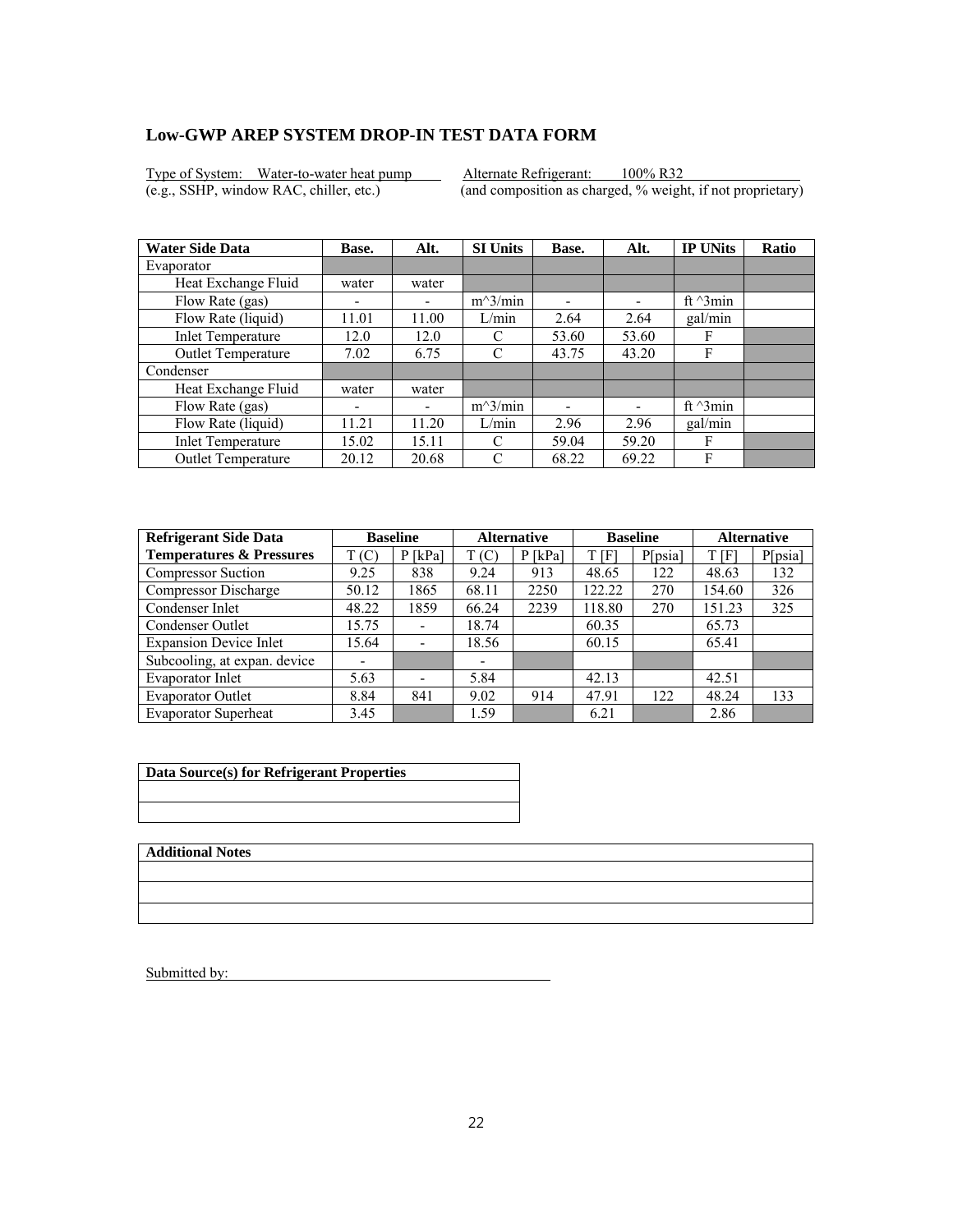| <b>LG</b> Electronics<br>Manufacturer:       | Manufacturer's Notation:<br>MKS |
|----------------------------------------------|---------------------------------|
| <b>Basic Information</b>                     |                                 |
| Alternative Refrigerant (If not proprietary, | 100% R32                        |
| composition as Charged, % wt)                |                                 |
| Alternative Lubricant Type and ISO Viscosity | RM68 (VG 68), POE oil           |
| Baseline Refrigerant and Lubricant           | FVC68D (VG 68), PVE oil         |
| Make and Model of System                     | LG electronics                  |
| Nominal Capacity and Type of System          | 3.5 kW / Water to Water system  |
|                                              |                                 |

| <b>Comparison Data</b>                        |                              |                        | Base.                          | Alt.                           | <b>SI Units</b> | Base.          | Alt.                     | IP<br><b>UNits</b> | Ratio |
|-----------------------------------------------|------------------------------|------------------------|--------------------------------|--------------------------------|-----------------|----------------|--------------------------|--------------------|-------|
| Mode (Heating/Cooling)                        |                              | Cooling<br><b>GLHP</b> |                                |                                |                 |                |                          |                    |       |
| Compressor Type                               |                              |                        | Rotary                         | Rotary                         |                 |                |                          |                    |       |
| Compressor Displacement                       |                              |                        | 0.0337                         | 0.0337                         | $m^3/min$       |                |                          |                    |       |
| Nominal Motor Size                            |                              |                        |                                |                                | hp              |                |                          |                    |       |
| Motor Speed                                   |                              |                        | 3300                           | 3300                           | rpm             |                |                          |                    |       |
| <b>Expansion Device Type</b>                  |                              |                        | Electric<br>Expansion<br>Valve | Electric<br>Expansion<br>Valve |                 |                |                          |                    |       |
| Lubricant Charge                              |                              |                        | 0.31                           | 0.31                           | kg              | 0.68           | 0.68                     | 1 <sub>b</sub>     |       |
| Refrigerant Charge                            |                              |                        | 0.9                            | 0.9                            | kg              | 1.98           | 1.98                     | 1 <sub>b</sub>     |       |
| Rate                                          | <b>Refrigerant Mass Flow</b> |                        | N/A                            | N/A                            | kg/min          | N/A            | N/A                      | lb/min             |       |
| Composition, at compr.<br>inlet if applicable |                              |                        |                                | $\overline{\phantom{a}}$       | $\%$ wt         |                |                          |                    |       |
| Ambient                                       | Indoor                       | db                     | 20.1                           | 19.5                           | $\mathcal{C}$   | 68.18          | 67.10                    | F                  |       |
| Temps.                                        |                              | Wb                     | $\qquad \qquad \blacksquare$   | $\frac{1}{2}$                  | $\overline{C}$  | $\blacksquare$ | $\overline{\phantom{0}}$ | ${\bf F}$          |       |
|                                               | Outdoor                      | db                     | $\qquad \qquad \blacksquare$   | $\overline{\phantom{0}}$       | $\mathcal{C}$   | $\blacksquare$ | $\overline{\phantom{a}}$ | $\overline{F}$     |       |
|                                               |                              | wb                     |                                |                                | $\overline{C}$  |                |                          | F                  |       |
| <b>Total Capacity</b>                         |                              |                        | 3795                           | 3965                           | W               | 12949          | 13529                    | Btu/hr             | 1.04  |
| Sensible Capacity                             |                              | N/A                    | N/A                            | W                              | N/A             | N/A            | Btu/hr                   |                    |       |
| <b>Total System Power Input</b>               |                              | N/A                    | N/A                            | W                              | N/A             | N/A            | W                        |                    |       |
| Compressor Power Input                        |                              | 824                    | 892                            | W                              | 824             | 892            | W                        | 1.08               |       |
| Energy Efficiency Ratio<br>(EER)              |                              |                        | 4.60                           | 4.45                           | W/W             | 15.71          | 15.16                    | Btuh/W             | 0.96  |
| Coeff. Of Performance<br>(COP)                |                              |                        |                                |                                |                 |                |                          |                    |       |

| <b>Uther System Changes</b> |
|-----------------------------|
|                             |
|                             |
|                             |
|                             |
|                             |

| <b>System Data</b>                         | Base. | Alt. | <b>Ratio</b> |
|--------------------------------------------|-------|------|--------------|
| Degradation Coefficient – Cd               |       |      |              |
| Seasonal Energy Efficiency Ratio - SEER    |       |      |              |
| Heating Seasonal Performance Factor - HSPF |       |      |              |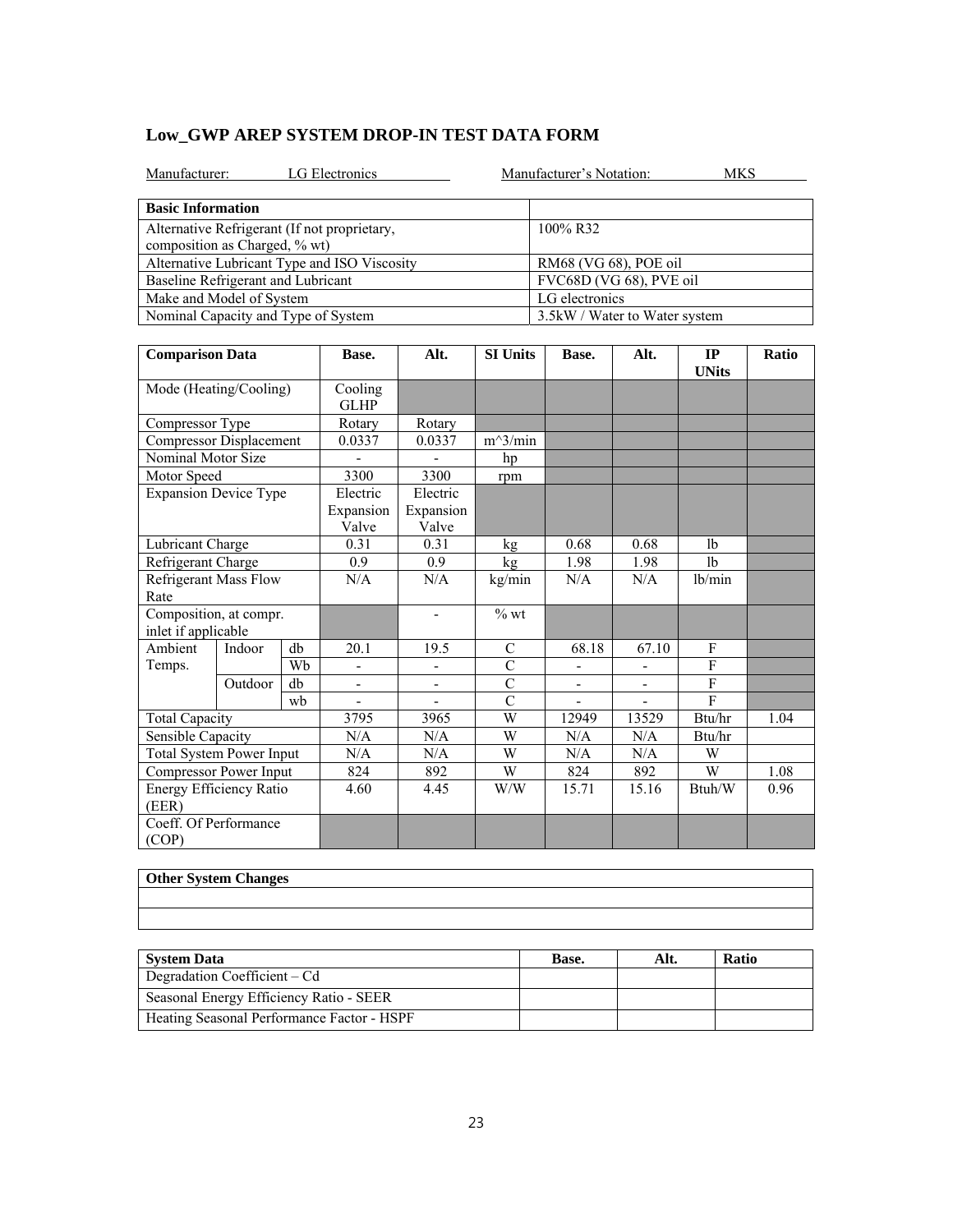Type of System: Water-to-water heat pump Alternate Refrigerant: 100% R32<br>(e.g., SSHP, window RAC, chiller, etc.) (and composition as charged, % weight

 $\overline{(and composition as charged, % weight, if not proprietary)}$ 

| <b>Water Side Data</b>    | Base. | Alt.  | <b>SI Units</b> | Base. | Alt.                     | <b>IP UNits</b>  | <b>Ratio</b> |
|---------------------------|-------|-------|-----------------|-------|--------------------------|------------------|--------------|
| Evaporator                |       |       |                 |       |                          |                  |              |
| Heat Exchange Fluid       | water | water |                 |       |                          |                  |              |
| Flow Rate (gas)           |       |       | $m^3/min$       | ۰     | $\overline{\phantom{0}}$ | ft $\gamma$ 3min |              |
| Flow Rate (liquid)        | 11.02 | 11.02 | L/min           | 2.65  | 2.65                     | gal/min          |              |
| <b>Inlet Temperature</b>  | 12.02 | 12.01 | C               | 53.64 | 53.62                    | F                |              |
| Outlet Temperature        | 7.46  | 7.24  | C               | 44.65 | 44.20                    | F                |              |
| Condenser                 |       |       |                 |       |                          |                  |              |
| Heat Exchange Fluid       | water | water |                 |       |                          |                  |              |
| Flow Rate (gas)           | ٠     | -     | $m^3/min$       |       |                          | ft $\gamma$ 3min |              |
| Flow Rate (liquid)        | 11.01 | 11.10 | L/min           | 2.91  | 2.93                     | gal/min          |              |
| <b>Inlet Temperature</b>  | 25.05 | 25.01 | C               | 77.09 | 77.02                    | F                |              |
| <b>Outlet Temperature</b> | 30.22 | 30.47 | C               | 86.40 | 86.85                    | F                |              |

| <b>Refrigerant Side Data</b>        | <b>Baseline</b> |                          | <b>Alternative</b>       |           | <b>Baseline</b> |         | <b>Alternative</b> |         |
|-------------------------------------|-----------------|--------------------------|--------------------------|-----------|-----------------|---------|--------------------|---------|
| <b>Temperatures &amp; Pressures</b> | T(C)            | $P$ [kPa]                | T(C)                     | $P$ [kPa] | T [F]           | P[psia] | T [F]              | P[psia] |
| <b>Compressor Suction</b>           | 10.14           | 868                      | 12.24                    | 1008      | 50.25           | 126     | 54.03              | 146     |
| Compressor Discharge                | 67.34           | 2111                     | 79.11                    | 2563      | 153.21          | 306     | 174.40             | 372     |
| Condenser Inlet                     | 65.78           | 2108                     | 78.22                    | 2555      | 150.40          | 306     | 172.80             | 371     |
| Condenser Outlet                    | 25.95           | $\overline{\phantom{a}}$ | 25.22                    |           | 78.71           |         | 77.40              |         |
| <b>Expansion Device Inlet</b>       | 25.84           |                          | 25.19                    |           | 78.51           |         | 77.34              |         |
| Subcooling, at expan. device        | -               |                          | $\overline{\phantom{0}}$ |           |                 |         |                    |         |
| Evaporator Inlet                    | 6.73            |                          | 7.84                     |           | 44.11           |         | 46.11              |         |
| <b>Evaporator Outlet</b>            | 9.98            | 872                      | 12.11                    | 1011      | 49.96           | 126     | 53.80              | 147     |
| <b>Evaporator Superheat</b>         | 3.52            |                          | 1.87                     |           | 6.34            |         | 3.37               |         |

| Data Source(s) for Refrigerant Properties |
|-------------------------------------------|
|                                           |
|                                           |

**Additional Notes**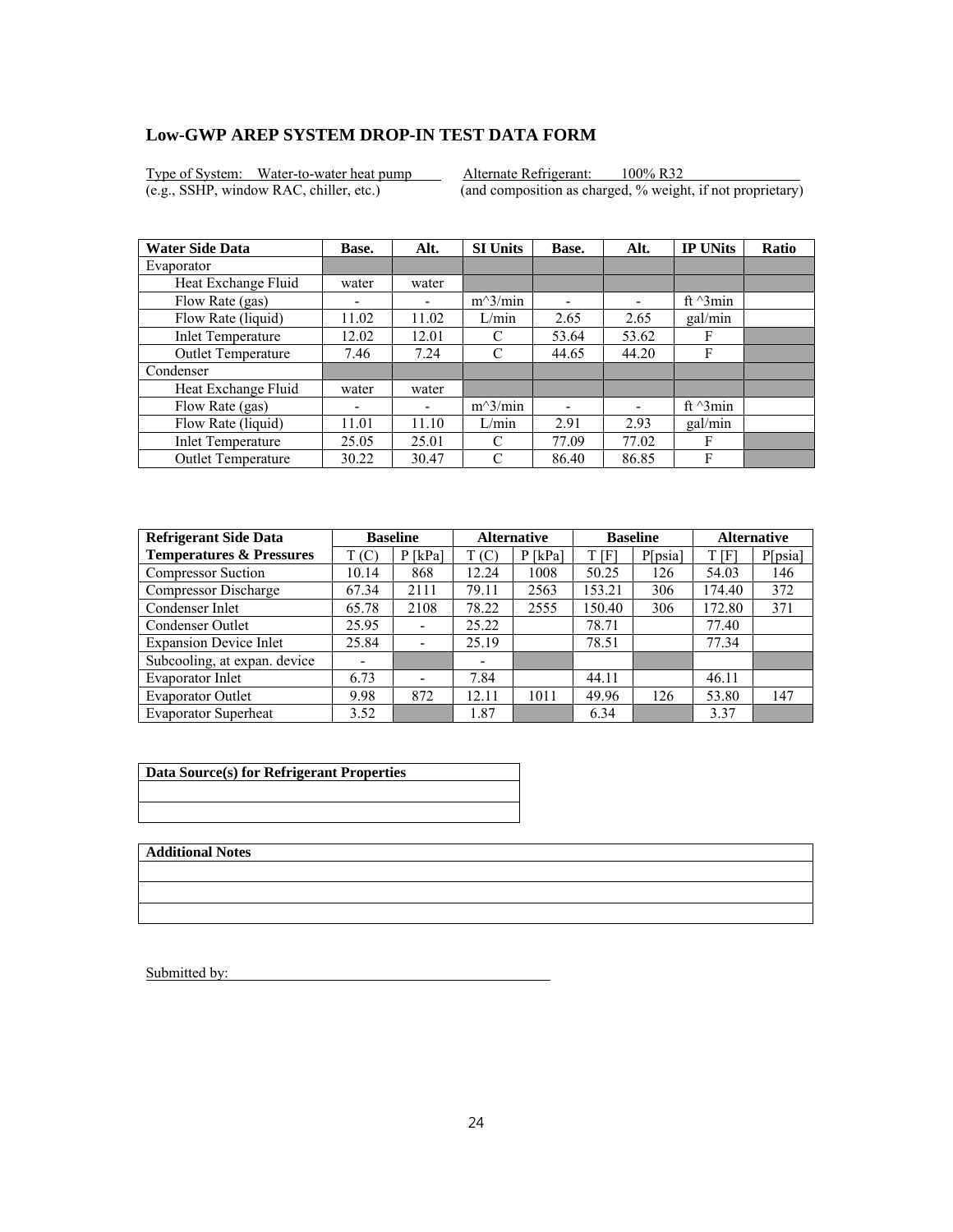| <b>LG</b> Electronics<br>Manufacturer:       |                                | Manufacturer's Notation:<br><b>MKS</b> |                 |                         |      |                                           |              |  |  |
|----------------------------------------------|--------------------------------|----------------------------------------|-----------------|-------------------------|------|-------------------------------------------|--------------|--|--|
| <b>Basic Information</b>                     |                                |                                        |                 |                         |      |                                           |              |  |  |
| Alternative Refrigerant (If not proprietary, |                                | 100% R32                               |                 |                         |      |                                           |              |  |  |
| composition as Charged, % wt)                |                                |                                        |                 |                         |      |                                           |              |  |  |
| Alternative Lubricant Type and ISO Viscosity |                                | RM68 (VG 68), POE oil                  |                 |                         |      |                                           |              |  |  |
| Baseline Refrigerant and Lubricant           |                                |                                        |                 | FVC68D (VG 68), PVE oil |      |                                           |              |  |  |
| Make and Model of System                     |                                |                                        |                 | LG electronics          |      |                                           |              |  |  |
| Nominal Capacity and Type of System          | 3.5 kW / Water to Water system |                                        |                 |                         |      |                                           |              |  |  |
|                                              |                                |                                        |                 |                         |      |                                           |              |  |  |
| <b>Comparison Data</b>                       | Base.                          | Alt.                                   | <b>SI Units</b> | Base.                   | Alt. | <b>TP</b><br>$\textbf{I} \textbf{IN}$ ita | <b>Ratio</b> |  |  |

| <b>Comparison Data</b>                        |         | Base.                  | Alt.                           | <b>SI Units</b>                | Base.          | Alt.                     | IP<br><b>UNits</b> | Ratio          |      |
|-----------------------------------------------|---------|------------------------|--------------------------------|--------------------------------|----------------|--------------------------|--------------------|----------------|------|
| Mode (Heating/Cooling)                        |         | Heating<br><b>WLHP</b> |                                |                                |                |                          |                    |                |      |
| Compressor Type                               |         |                        | Rotary                         | Rotary                         |                |                          |                    |                |      |
| <b>Compressor Displacement</b>                |         |                        | 0.0337                         | 0.0337                         | $m^3/m$ in     |                          |                    |                |      |
| Nominal Motor Size                            |         |                        |                                |                                | hp             |                          |                    |                |      |
| Motor Speed                                   |         |                        | 4200                           | 4200                           | rpm            |                          |                    |                |      |
| <b>Expansion Device Type</b>                  |         |                        | Electric<br>Expansion<br>Valve | Electric<br>Expansion<br>Valve |                |                          |                    |                |      |
| Lubricant Charge                              |         |                        | 0.31                           | 0.31                           | kg             | 0.68                     | 0.68               | 1 <sub>b</sub> |      |
| Refrigerant Charge                            |         |                        | 0.9                            | 0.9                            | kg             | 1.98                     | 1.98               | lb             |      |
| <b>Refrigerant Mass Flow</b><br>Rate          |         |                        | N/A                            | N/A                            | kg/min         | N/A                      | N/A                | lb/min         |      |
| Composition, at compr.<br>inlet if applicable |         |                        |                                | $\blacksquare$                 | $%$ wt         |                          |                    |                |      |
| Ambient                                       | Indoor  | db                     | 22.56                          | 20.17                          | $\mathcal{C}$  | 72.61                    | 68.31              | F              |      |
| Temps.                                        |         | Wh                     |                                |                                | $\mathcal{C}$  |                          |                    | F              |      |
|                                               | Outdoor | db                     | Ξ.                             | ÷,                             | $\overline{C}$ | $\overline{\phantom{0}}$ | -                  | $\overline{F}$ |      |
|                                               |         | wh                     |                                |                                | $\overline{C}$ |                          |                    | $\mathbf{F}$   |      |
| Total Capacity                                |         |                        | 4498                           | 4961                           | W              | 15348                    | 16928              | Btu/hr         | 1.10 |
| Sensible Capacity                             |         |                        | N/A                            | N/A                            | W              | N/A                      | N/A                | Btu/hr         |      |
| <b>Total System Power Input</b>               |         | N/A                    | N/A                            | W                              | N/A            | N/A                      | W                  |                |      |
| Compressor Power Input                        |         |                        | 1074                           | 1228                           | W              | 1074                     | 1228               | W              | 1.14 |
| Energy Efficiency Ratio<br>(EER)              |         |                        | $\blacksquare$                 |                                | W/W            |                          |                    | Btuh/W         |      |
| Coeff. Of Performance<br>(COP)                |         |                        | 4.19                           | 4.04                           |                |                          |                    |                | 0.96 |

# **Other System Che**

| <b>Other System Changes</b> |
|-----------------------------|
|                             |
|                             |
|                             |
|                             |
|                             |

| <b>System Data</b>                         | Base. | Alt. | <b>Ratio</b> |
|--------------------------------------------|-------|------|--------------|
| Degradation Coefficient – Cd               |       |      |              |
| Seasonal Energy Efficiency Ratio - SEER    |       |      |              |
| Heating Seasonal Performance Factor - HSPF |       |      |              |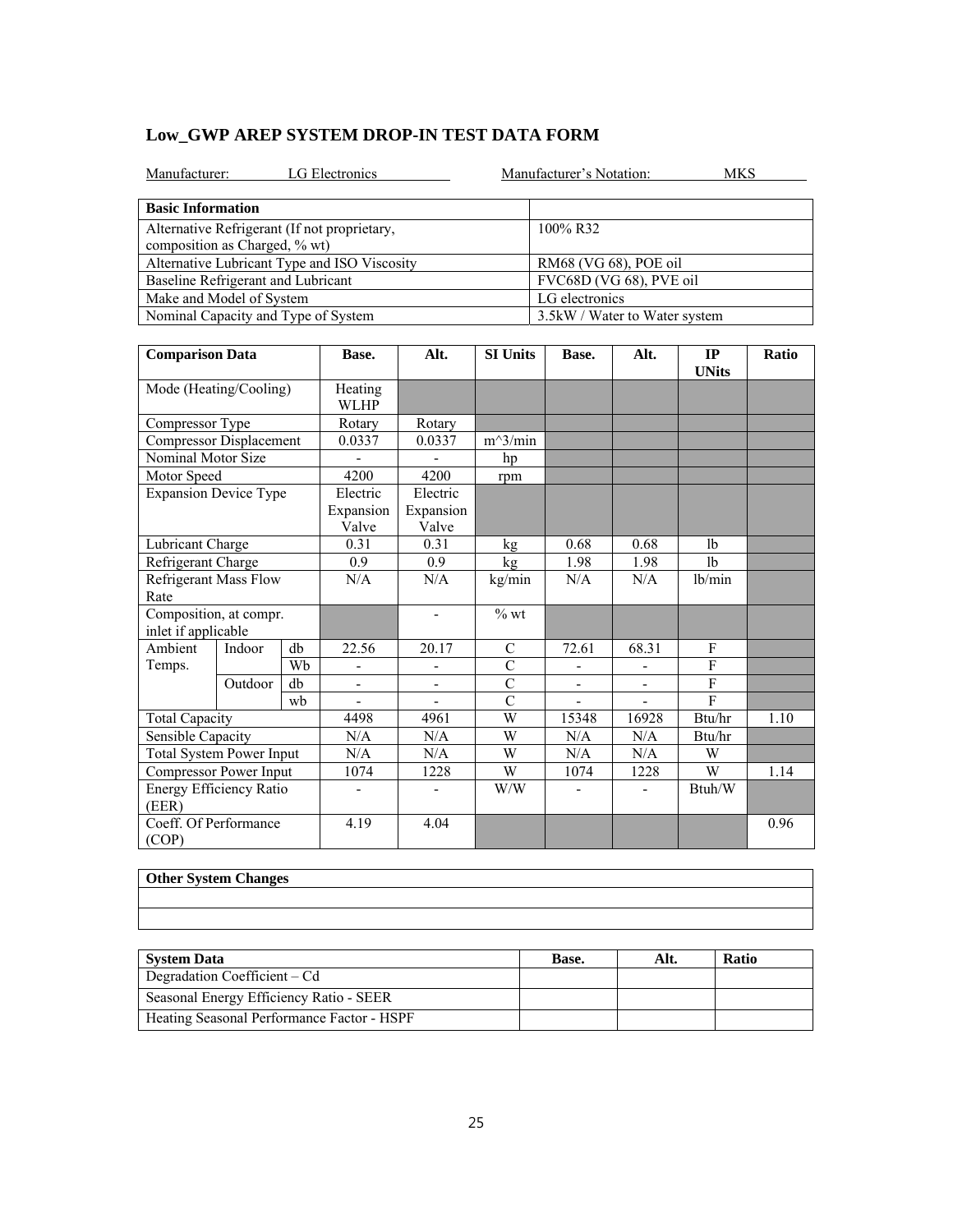Type of System: Water-to-water heat pump Alternate Refrigerant: 100% R32<br>(e.g., SSHP, window RAC, chiller, etc.) (and composition as charged, % weight

 $\overline{(and composition as charged, % weight, if not proprietary)}$ 

| <b>Water Side Data</b>    | Base.                    | Alt.  | <b>SI Units</b> | Base.  | Alt.                     | <b>IP UNits</b>  | <b>Ratio</b> |
|---------------------------|--------------------------|-------|-----------------|--------|--------------------------|------------------|--------------|
| Evaporator                |                          |       |                 |        |                          |                  |              |
| Heat Exchange Fluid       | water                    | water |                 |        |                          |                  |              |
| Flow Rate (gas)           | $\overline{\phantom{0}}$ |       | $m^3/min$       | ۰      | $\overline{\phantom{0}}$ | ft $\gamma$ 3min |              |
| Flow Rate (liquid)        | 11.12                    | 11.11 | L/min           | 2.67   | 2.67                     | gal/min          |              |
| <b>Inlet Temperature</b>  | 20.01                    | 19.98 | C               | 68.02  | 67.96                    | F                |              |
| Outlet Temperature        | 15.24                    | 15.10 | C               | 59.43  | 59.18                    | F                |              |
| Condenser                 |                          |       |                 |        |                          |                  |              |
| Heat Exchange Fluid       | water                    | water |                 |        |                          |                  |              |
| Flow Rate (gas)           | ٠                        | -     | $m^3/min$       |        |                          | ft $\gamma$ 3min |              |
| Flow Rate (liquid)        | 11.01                    | 11.64 | L/min           | 2.91   | 3.07                     | gal/min          |              |
| <b>Inlet Temperature</b>  | 40.05                    | 40.00 | C               | 104.09 | 104.00                   | F                |              |
| <b>Outlet Temperature</b> | 45.57                    | 45.65 | C               | 114.03 | 114.17                   | F                |              |

| <b>Refrigerant Side Data</b>        | <b>Baseline</b> |                          | <b>Alternative</b>       |           | <b>Baseline</b> |         | <b>Alternative</b> |         |
|-------------------------------------|-----------------|--------------------------|--------------------------|-----------|-----------------|---------|--------------------|---------|
| <b>Temperatures &amp; Pressures</b> | T(C)            | $P$ [kPa]                | T(C)                     | $P$ [kPa] | T [F]           | P[psia] | T [F]              | P[psia] |
| <b>Compressor Suction</b>           | 16.12           | 1052                     | 16.22                    | 1110      | 61.02           | 153     | 61.20              | 161     |
| Compressor Discharge                | 75.22           | 2856                     | 97.21                    | 3250      | 167.40          | 414     | 206.98             | 471     |
| Condenser Inlet                     | 66.88           | 2855                     | 90.36                    | 3248      | 152.38          | 414     | 194.65             | 471     |
| Condenser Outlet                    | 44.12           | $\overline{\phantom{a}}$ | 42.11                    |           | 111.42          |         | 109.60             |         |
| <b>Expansion Device Inlet</b>       | 44.10           |                          | 41.97                    |           | 111.38          |         | 109.35             |         |
| Subcooling, at expan. device        | -               |                          | $\overline{\phantom{0}}$ |           |                 |         |                    |         |
| Evaporator Inlet                    | 9.25            |                          | 14.22                    |           | 48.65           |         | 57.60              |         |
| <b>Evaporator Outlet</b>            | 14.22           | 1053                     | 15.01                    | 1115      | 57.60           | 153     | 59.02              | 162     |
| <b>Evaporator Superheat</b>         | 2.02            |                          | 1.55                     |           | 3.64            |         | 2.79               |         |

| Data Source(s) for Refrigerant Properties |
|-------------------------------------------|
|                                           |
|                                           |

**Additional Notes**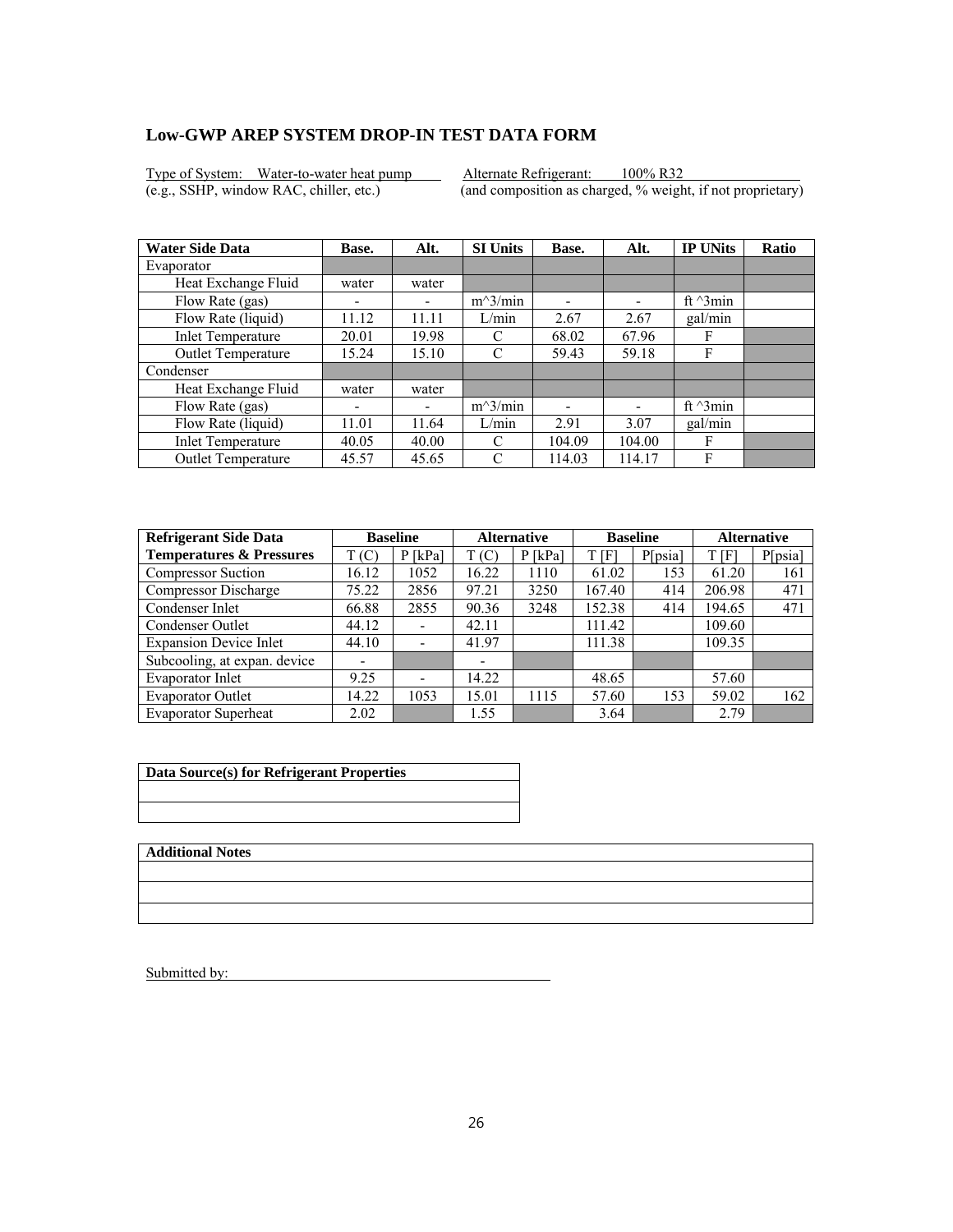| LG Electronics<br>Manufacturer:                                               |                 | Manufacturer's Notation: |      | <b>MKS</b>                     |              |  |  |  |
|-------------------------------------------------------------------------------|-----------------|--------------------------|------|--------------------------------|--------------|--|--|--|
| <b>Basic Information</b>                                                      |                 |                          |      |                                |              |  |  |  |
| Alternative Refrigerant (If not proprietary,<br>composition as Charged, % wt) |                 | 100% R32                 |      |                                |              |  |  |  |
| Alternative Lubricant Type and ISO Viscosity                                  |                 |                          |      | RM68 (VG 68), POE oil          |              |  |  |  |
| Baseline Refrigerant and Lubricant                                            |                 |                          |      | FVC68D (VG 68), PVE oil        |              |  |  |  |
| Make and Model of System                                                      |                 |                          |      | LG electronics                 |              |  |  |  |
| Nominal Capacity and Type of System                                           |                 |                          |      | 3.5 kW / Water to Water system |              |  |  |  |
|                                                                               |                 |                          |      |                                |              |  |  |  |
| <b>Comparison Data</b>                                                        | <b>SI Units</b> | Base.                    | Alt. | <b>IP</b><br><b>UNits</b>      | <b>Ratio</b> |  |  |  |

| <b>Comparison Data</b>                        |         |    | Base.                          | Alt.                           | <b>SI Units</b>    | Base.                    | Alt.           | IP<br><b>UNits</b> | Ratio |
|-----------------------------------------------|---------|----|--------------------------------|--------------------------------|--------------------|--------------------------|----------------|--------------------|-------|
| Mode (Heating/Cooling)                        |         |    | Heating<br><b>GWHP</b>         |                                |                    |                          |                |                    |       |
| Compressor Type                               |         |    | Rotary                         | Rotary                         |                    |                          |                |                    |       |
| <b>Compressor Displacement</b>                |         |    | 0.0337                         | 0.0337                         | $m^3/min$          |                          |                |                    |       |
| Nominal Motor Size                            |         |    |                                |                                | hp                 |                          |                |                    |       |
| Motor Speed                                   |         |    | 4200                           | 4200                           | rpm                |                          |                |                    |       |
| <b>Expansion Device Type</b>                  |         |    | Electric<br>Expansion<br>Valve | Electric<br>Expansion<br>Valve |                    |                          |                |                    |       |
| Lubricant Charge                              |         |    | 0.31                           | 0.31                           | kg                 | 0.68                     | 0.68           | 1 <sub>b</sub>     |       |
| Refrigerant Charge                            |         |    | 0.9                            | 0.9                            | kg                 | 1.98                     | 1.98           | 1 <sub>b</sub>     |       |
| <b>Refrigerant Mass Flow</b><br>Rate          |         |    | N/A                            | N/A                            | kg/min             | N/A                      | N/A            | lb/min             |       |
| Composition, at compr.<br>inlet if applicable |         |    |                                | $\blacksquare$                 | $\%$ wt            |                          |                |                    |       |
| Ambient                                       | Indoor  | db | 21.12                          | 22.54                          | C                  | 70.02                    | 72.57          | F                  |       |
| Temps.                                        |         | Wh |                                |                                | $\mathcal{C}$      |                          |                | $\mathbf{F}$       |       |
|                                               | Outdoor | db | $\blacksquare$                 | $\blacksquare$                 | $\overline{C}$     | $\overline{\phantom{a}}$ | $\blacksquare$ | F                  |       |
|                                               |         | wh |                                |                                | $\overline{\rm C}$ |                          |                | $\mathbf{F}$       |       |
| <b>Total Capacity</b>                         |         |    | 4088                           | 4507                           | W                  | 13949                    | 15379          | Btu/hr             | 1.10  |
| Sensible Capacity                             |         |    | N/A                            | N/A                            | W                  | N/A                      | N/A            | Btu/hr             |       |
| <b>Total System Power Input</b>               |         |    | N/A                            | N/A                            | W                  | N/A                      | N/A            | W                  |       |
| Compressor Power Input                        |         |    | 1033                           | 1162                           | W                  | 1074                     | 1228           | W                  | 1.12  |
| Energy Efficiency Ratio<br>(EER)              |         |    | ٠                              |                                | W/W                |                          |                | Btuh/W             |       |
| Coeff. Of Performance<br>(COP)                |         |    | 3.96                           | 3.88                           |                    |                          |                |                    | 0.98  |

| <b>Other System Changes</b> |
|-----------------------------|
|                             |
|                             |
|                             |
|                             |
|                             |

| <b>System Data</b>                         | Base. | Alt. | <b>Ratio</b> |
|--------------------------------------------|-------|------|--------------|
| Degradation Coefficient – Cd               |       |      |              |
| Seasonal Energy Efficiency Ratio - SEER    |       |      |              |
| Heating Seasonal Performance Factor - HSPF |       |      |              |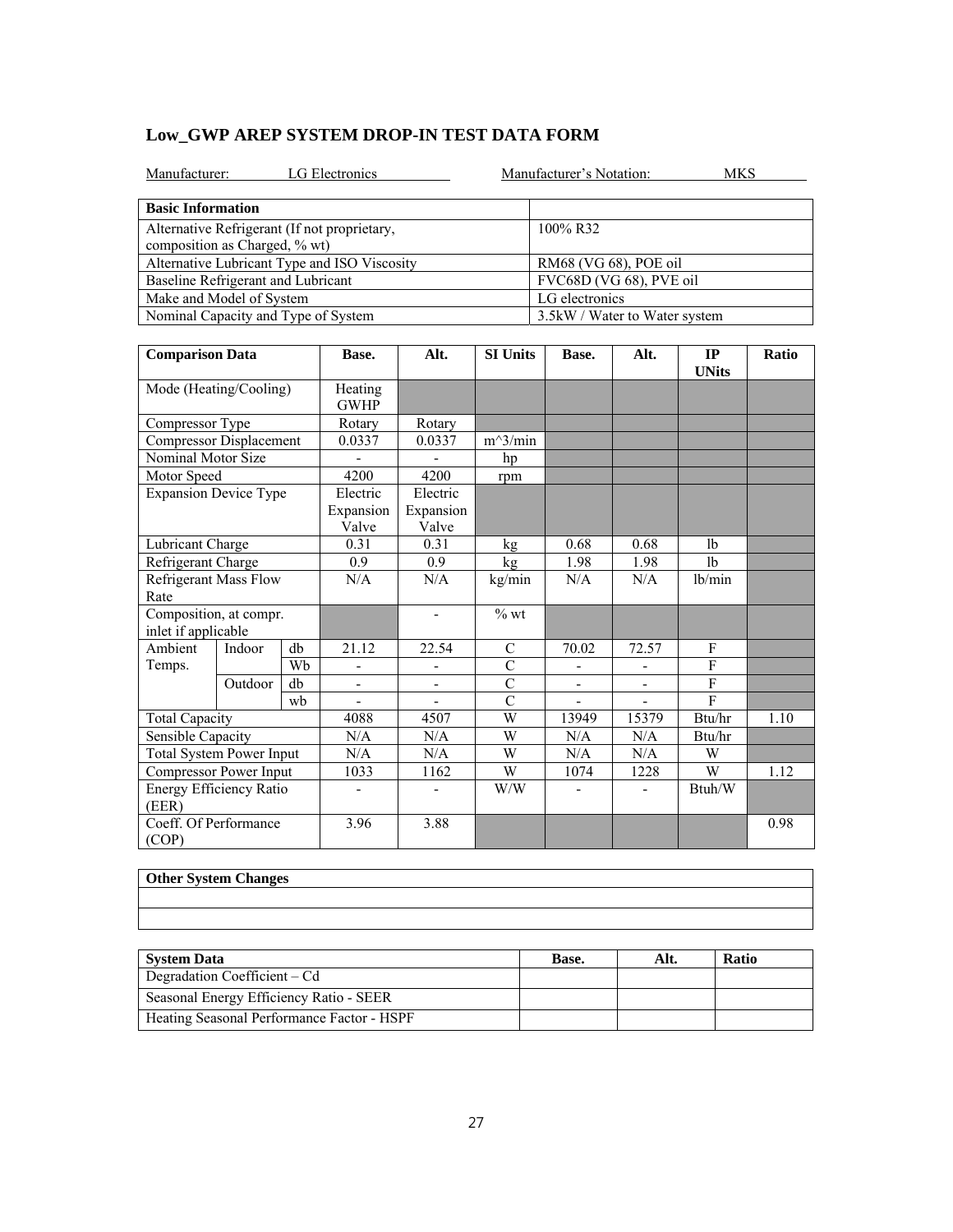Type of System: Water-to-water heat pump Alternate Refrigerant: 100% R32<br>(e.g., SSHP, window RAC, chiller, etc.) (and composition as charged, % weight

 $\overline{(and composition as charged, % weight, if not proprietary)}$ 

| <b>Water Side Data</b>   | Base.                    | Alt.  | <b>SI Units</b> | Base.  | Alt.                     | <b>IP UNits</b>  | <b>Ratio</b> |
|--------------------------|--------------------------|-------|-----------------|--------|--------------------------|------------------|--------------|
| Evaporator               |                          |       |                 |        |                          |                  |              |
| Heat Exchange Fluid      | water                    | water |                 |        |                          |                  |              |
| Flow Rate (gas)          | -                        |       | $m^3/min$       | ۰      | $\overline{\phantom{0}}$ | ft $\gamma$ 3min |              |
| Flow Rate (liquid)       | 11.08                    | 11.15 | L/min           | 2.66   | 2.68                     | gal/min          |              |
| <b>Inlet Temperature</b> | 10.05                    | 10.13 | C               | 50.09  | 50.23                    | F                |              |
| Outlet Temperature       | 6.44                     | 6.29  | C               | 43.59  | 43.32                    | F                |              |
| Condenser                |                          |       |                 |        |                          |                  |              |
| Heat Exchange Fluid      | water                    | water |                 |        |                          |                  |              |
| Flow Rate (gas)          | $\overline{\phantom{0}}$ | ۰     | $m^3/min$       |        |                          | ft $\gamma$ 3min |              |
| Flow Rate (liquid)       | 11.11                    | 11.44 | L/min           | 2.93   | 3.02                     | gal/min          |              |
| <b>Inlet Temperature</b> | 40.01                    | 40.03 | C               | 104.02 | 104.05                   | F                |              |
| Outlet Temperature       | 44.88                    | 45.26 | C               | 112.78 | 113.47                   | F                |              |

| <b>Refrigerant Side Data</b>        |       | <b>Baseline</b>              |       | <b>Alternative</b> |        | <b>Baseline</b> |        | <b>Alternative</b> |  |
|-------------------------------------|-------|------------------------------|-------|--------------------|--------|-----------------|--------|--------------------|--|
| <b>Temperatures &amp; Pressures</b> | T(C)  | $P$ [kPa]                    | T(C)  | $P$ [kPa]          | t [F]  | P[psia]         | T[F]   | P[psia]            |  |
| <b>Compressor Suction</b>           | 8.22  | 802                          | 7.94  | 846                | 46.80  | 116             | 46.29  | 123                |  |
| Compressor Discharge                | 71.87 | 2681                         | 94.11 | 2911               | 161.37 | 389             | 201.40 | 422                |  |
| Condenser Inlet                     | 64.24 | 2678                         | 87.63 | 2899               | 147.63 | 388             | 189.73 | 420                |  |
| Condenser Outlet                    | 43.06 | $\qquad \qquad \blacksquare$ | 41.97 |                    | 109.51 |                 | 107.55 |                    |  |
| <b>Expansion Device Inlet</b>       | 43.01 | $\overline{\phantom{a}}$     | 41.91 |                    | 109.42 |                 | 107.44 |                    |  |
| Subcooling, at expan. device        |       |                              |       |                    |        |                 |        |                    |  |
| Evaporator Inlet                    | 4.85  | $\overline{\phantom{0}}$     | 3.61  |                    | 40.73  |                 | 38.50  |                    |  |
| <b>Evaporator Outlet</b>            | 5.42  | 806                          | 6.91  | 850                | 41.76  | 117             | 44.44  | 123                |  |
| <b>Evaporator Superheat</b>         | .27   |                              | 1.81  |                    | 2.29   |                 | 3.26   |                    |  |

| Data Source(s) for Refrigerant Properties |
|-------------------------------------------|
|                                           |
|                                           |

**Additional Notes**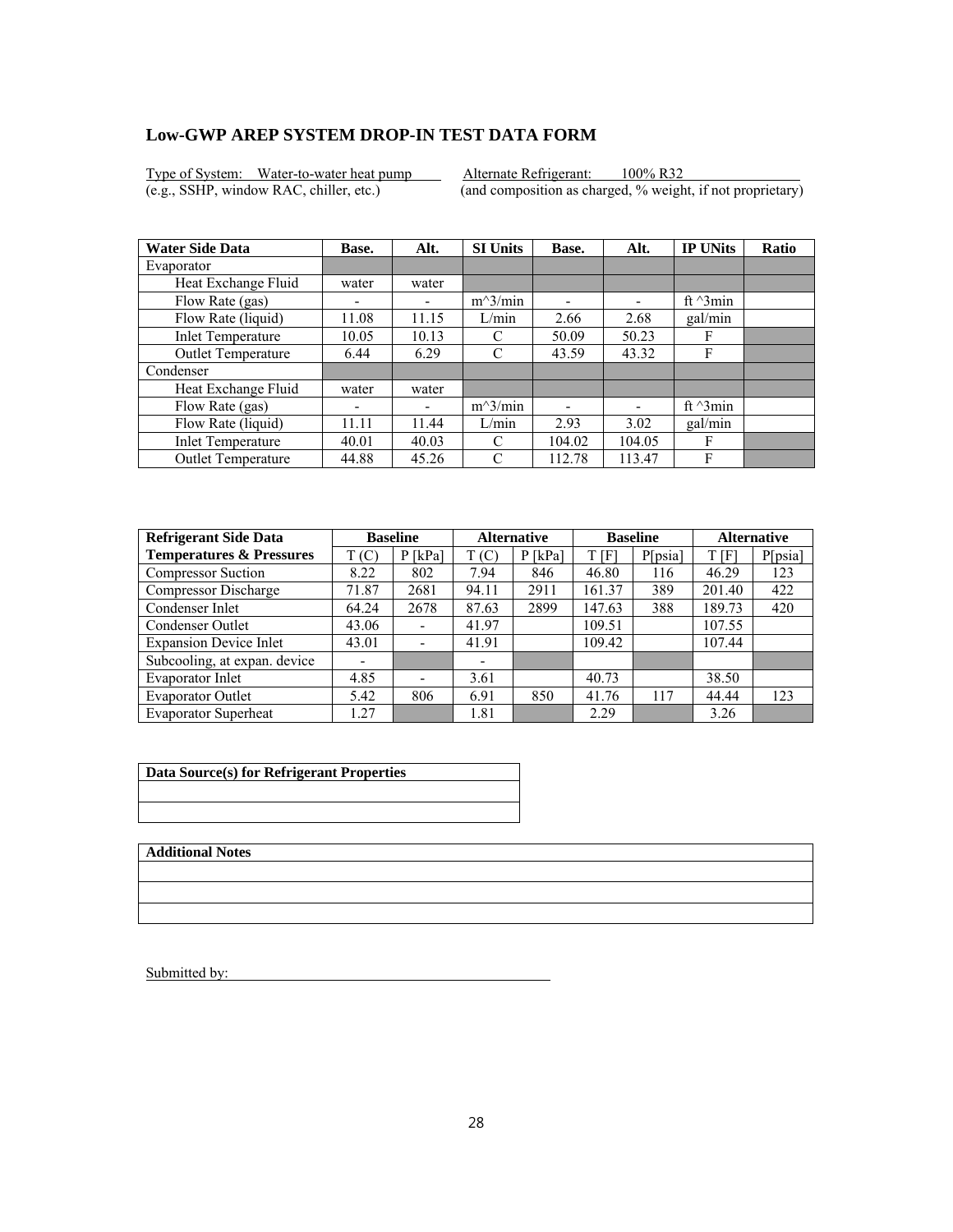| Manufacturer:                                | <b>LG</b> Electronics |      |                 | Manufacturer's Notation:<br>MKS |      |    |              |  |  |  |
|----------------------------------------------|-----------------------|------|-----------------|---------------------------------|------|----|--------------|--|--|--|
| <b>Basic Information</b>                     |                       |      |                 |                                 |      |    |              |  |  |  |
| Alternative Refrigerant (If not proprietary, |                       |      |                 | 100% R32                        |      |    |              |  |  |  |
| composition as Charged, % wt)                |                       |      |                 |                                 |      |    |              |  |  |  |
| Alternative Lubricant Type and ISO Viscosity |                       |      |                 | RM68 (VG 68), POE oil           |      |    |              |  |  |  |
| Baseline Refrigerant and Lubricant           |                       |      |                 | FVC68D (VG 68), PVE oil         |      |    |              |  |  |  |
| Make and Model of System                     |                       |      |                 | LG electronics                  |      |    |              |  |  |  |
| Nominal Capacity and Type of System          |                       |      |                 | 3.5 kW / Water to Water system  |      |    |              |  |  |  |
|                                              |                       |      |                 |                                 |      |    |              |  |  |  |
| <b>Comparison Data</b>                       | Base.                 | Alt. | <b>SI Units</b> | Base.                           | Alt. | IР | <b>Ratio</b> |  |  |  |

| <b>Comparison Data</b>                        |         |    | Base.                          | Alt.                           | <b>SI Units</b> | Base.                    | Alt.                     | IP<br><b>UNits</b> | <b>Ratio</b> |
|-----------------------------------------------|---------|----|--------------------------------|--------------------------------|-----------------|--------------------------|--------------------------|--------------------|--------------|
| Mode (Heating/Cooling)                        |         |    | Heating<br><b>GLHP</b>         |                                |                 |                          |                          |                    |              |
| Compressor Type                               |         |    | Rotary                         | Rotary                         |                 |                          |                          |                    |              |
| <b>Compressor Displacement</b>                |         |    | 0.0337                         | 0.0337                         | $m^3/min$       |                          |                          |                    |              |
| Nominal Motor Size                            |         |    |                                |                                | hp              |                          |                          |                    |              |
| Motor Speed                                   |         |    | 4200                           | 4200                           | rpm             |                          |                          |                    |              |
| <b>Expansion Device Type</b>                  |         |    | Electric<br>Expansion<br>Valve | Electric<br>Expansion<br>Valve |                 |                          |                          |                    |              |
| Lubricant Charge                              |         |    | 0.31                           | 0.31                           | kg              | 0.68                     | 0.68                     | 1 <sub>b</sub>     |              |
| Refrigerant Charge                            |         |    | 0.9                            | 0.9                            | kg              | 1.98                     | 1.98                     | 1 <sub>b</sub>     |              |
| <b>Refrigerant Mass Flow</b><br>Rate          |         |    | N/A                            | N/A                            | kg/min          | N/A                      | N/A                      | lb/min             |              |
| Composition, at compr.<br>inlet if applicable |         |    |                                | $\qquad \qquad \blacksquare$   | $\%$ wt         |                          |                          |                    |              |
| Ambient                                       | Indoor  | db | 22.72                          | 23.54                          | C               | 72.90                    | 74.37                    | F                  |              |
| Temps.                                        |         | Wb | ÷,                             | $\overline{\phantom{0}}$       | $\overline{C}$  |                          |                          | $\mathbf{F}$       |              |
|                                               | Outdoor | db | $\overline{\phantom{a}}$       | ÷,                             | $\overline{C}$  | $\overline{\phantom{a}}$ | $\overline{\phantom{0}}$ | $\mathbf{F}$       |              |
|                                               |         | wb |                                |                                | $\overline{C}$  |                          |                          | $\mathbf{F}$       |              |
| <b>Total Capacity</b>                         |         |    | 3066                           | 3309                           | W               | 10462                    | 11291                    | Btu/hr             | 1.08         |
| Sensible Capacity                             |         |    | N/A                            | N/A                            | W               | N/A                      | N/A                      | Btu/hr             |              |
| <b>Total System Power Input</b>               |         |    | N/A                            | N/A                            | W               | N/A                      | N/A                      | W                  |              |
| Compressor Power Input                        |         |    | 1002                           | 1092                           | W               | 1002                     | 1092                     | W                  | 1.09         |
| Energy Efficiency Ratio<br>(EER)              |         |    | -                              | ۰                              | W/W             |                          |                          | Btuh/W             |              |
| Coeff. Of Performance<br>(COP)                |         |    | 3.06                           | 3.03                           |                 |                          |                          |                    | 0.99         |

| Other System Changes |
|----------------------|
|                      |
|                      |
|                      |
|                      |
|                      |

| <b>System Data</b>                         | Base. | Alt. | <b>Ratio</b> |
|--------------------------------------------|-------|------|--------------|
| Degradation Coefficient – Cd               |       |      |              |
| Seasonal Energy Efficiency Ratio - SEER    |       |      |              |
| Heating Seasonal Performance Factor - HSPF |       |      |              |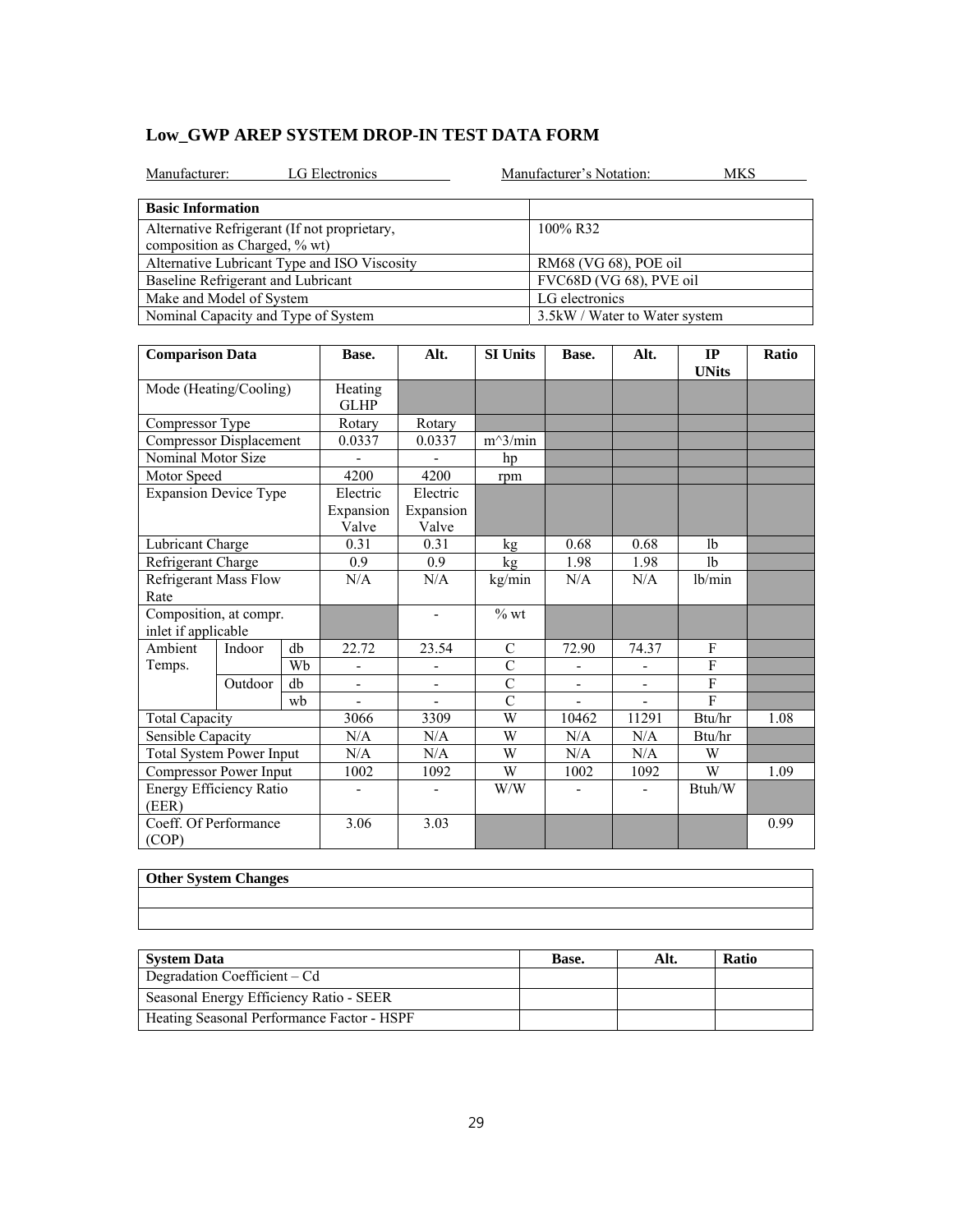Type of System: Water-to-water heat pump Alternate Refrigerant: 100% R32<br>(e.g., SSHP, window RAC, chiller, etc.) (and composition as charged, % weight

 $\overline{(and composition as charged, % weight, if not proprietary)}$ 

| <b>Water Side Data</b>    | Base.     | Alt.      | <b>SI Units</b> | Base.  | Alt.   | <b>IP UNits</b>  | <b>Ratio</b> |
|---------------------------|-----------|-----------|-----------------|--------|--------|------------------|--------------|
| Evaporator                |           |           |                 |        |        |                  |              |
| Heat Exchange Fluid       | $50\%$ of | $50\%$ of |                 |        |        |                  |              |
|                           | Ethanol   | Ethanol   |                 |        |        |                  |              |
| Flow Rate (gas)           | ٠         |           | $m^3/min$       | -      | ۰      | ft $\gamma$ 3min |              |
| Flow Rate (liquid)        | 11.18     | 11.16     | L/min           | 2.93   | 2.95   | gal/min          |              |
| <b>Inlet Temperature</b>  | 0.05      | 0.03      | C               | 32.09  | 32.05  | F                |              |
| Outlet Temperature        | $-4.23$   | $-3.98$   | C               | 24.39  | 24.84  | F                |              |
| Condenser                 |           |           |                 |        |        |                  |              |
| Heat Exchange Fluid       | water     | water     |                 |        |        |                  |              |
| Flow Rate (gas)           | -         |           | $m^3/min$       |        |        | ft $\gamma$ 3min |              |
| Flow Rate (liquid)        | 11.21     | 11.14     | L/min           | 2.96   | 2.94   | gal/min          |              |
| <b>Inlet Temperature</b>  | 40.06     | 40.13     | C               | 104.11 | 104.23 | F                |              |
| <b>Outlet Temperature</b> | 43.71     | 44.12     | C               | 110.68 | 111.42 | F                |              |

| <b>Refrigerant Side Data</b>        | <b>Baseline</b>          |                              | <b>Alternative</b> |           | <b>Baseline</b> |         | <b>Alternative</b> |         |
|-------------------------------------|--------------------------|------------------------------|--------------------|-----------|-----------------|---------|--------------------|---------|
| <b>Temperatures &amp; Pressures</b> | T(C)                     | $P$ [kPa]                    | T(C)               | $P$ [kPa] | T[F]            | P[psia] | T[F]               | P[psia] |
| <b>Compressor Suction</b>           | $-0.63$                  | 607                          | $-1.22$            | 640       | 30.87           | 88      | 29.80              | 93      |
| <b>Compressor Discharge</b>         | 74.36                    | 2701                         | 99.29              | 2981      | 165.85          | 392     | 210.72             | 432     |
| Condenser Inlet                     | 67.82                    | 2692                         | 89.74              | 2974      | 154.08          | 390     | 193.53             | 431     |
| Condenser Outlet                    | 41.28                    |                              | 40.06              |           | 106.30          |         | 104.11             |         |
| <b>Expansion Device Inlet</b>       | 41.19                    |                              | 39.91              |           | 106.14          |         | 103.84             |         |
| Subcooling, at expan. device        | $\overline{\phantom{0}}$ |                              | ۰                  |           |                 |         |                    |         |
| Evaporator Inlet                    | $-3.56$                  | $\qquad \qquad \blacksquare$ | 0.25               |           | 25.59           |         | 32.45              |         |
| <b>Evaporator Outlet</b>            | $-3.12$                  | 609                          | $-4.23$            | 643       | 26.38           | 88      | 24.39              | 93      |
| <b>Evaporator Superheat</b>         | 0.44                     |                              | $-1.47$            |           | 0.79            |         | $-2.65$            |         |

| Data Source(s) for Refrigerant Properties |
|-------------------------------------------|
|                                           |
|                                           |

**Additional Notes**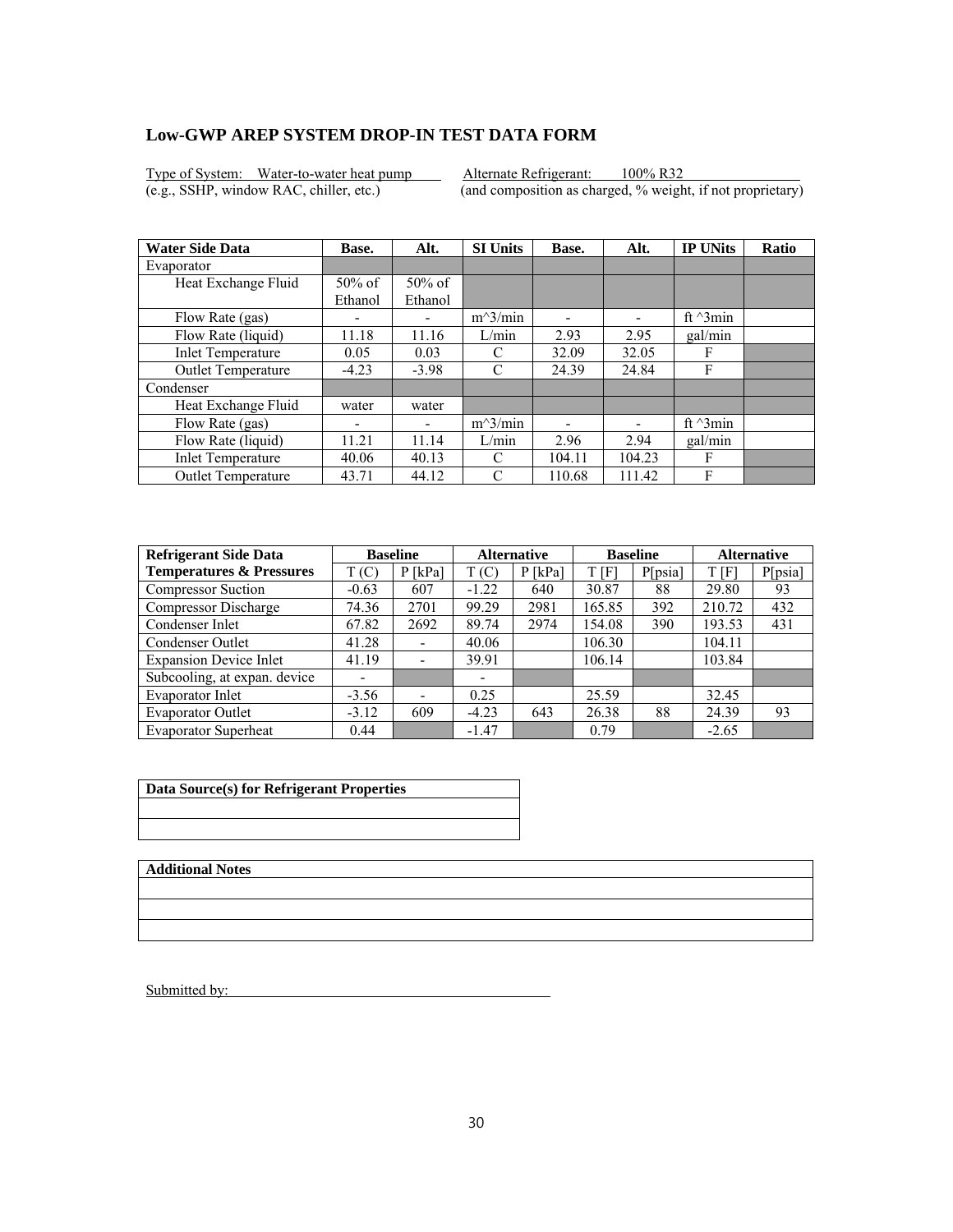|  | Low GWP AREP SYSTEM DROP-IN TEST DATA FORM |  |
|--|--------------------------------------------|--|
|--|--------------------------------------------|--|

| LG Electronics<br>Manufacturer:                                               | Manufacturer's Notation:<br>MKS |
|-------------------------------------------------------------------------------|---------------------------------|
| <b>Basic Information</b>                                                      |                                 |
| Alternative Refrigerant (If not proprietary,<br>composition as Charged, % wt) | $IA1-1$                         |
| Alternative Lubricant Type and ISO Viscosity                                  | FVC68D (VG 68), PVE oil         |
| Baseline Refrigerant and Lubricant                                            | FVC68D (VG 68), PVE oil         |
| Make and Model of System                                                      | LG electronics                  |
| Nominal Capacity and Type of System                                           | 3.5kW / Water to Water system   |

| <b>Comparison Data</b>                        |         |    | Base.                          | Alt.                           | <b>SI Units</b> | Base.                    | Alt.                     | IP<br><b>UNits</b> | Ratio |
|-----------------------------------------------|---------|----|--------------------------------|--------------------------------|-----------------|--------------------------|--------------------------|--------------------|-------|
| Mode (Heating/Cooling)                        |         |    | Cooling<br><b>WLHP</b>         |                                |                 |                          |                          |                    |       |
| Compressor Type                               |         |    | Rotary                         | Rotary                         |                 |                          |                          |                    |       |
| Compressor Displacement                       |         |    | 0.0337                         | 0.0337                         | $m^3/min$       |                          |                          |                    |       |
| Nominal Motor Size                            |         |    |                                |                                | hp              |                          |                          |                    |       |
| Motor Speed                                   |         |    | 3300                           | 3300                           | rpm             |                          |                          |                    |       |
| <b>Expansion Device Type</b>                  |         |    | Electric<br>Expansion<br>Valve | Electric<br>Expansion<br>Valve |                 |                          |                          |                    |       |
| Lubricant Charge                              |         |    | 0.31                           | 0.31                           | kg              | 0.68                     | 0.68                     | 1 <sub>b</sub>     |       |
| Refrigerant Charge                            |         |    | 0.9                            | 0.9                            | kg              | 1.98                     | 1.98                     | 1 <sub>b</sub>     |       |
| <b>Refrigerant Mass Flow</b><br>Rate          |         |    | N/A                            | N/A                            | kg/min          | N/A                      | N/A                      | lb/min             |       |
| Composition, at compr.<br>inlet if applicable |         |    |                                | $\overline{\phantom{0}}$       | $%$ wt          |                          |                          |                    |       |
| Ambient                                       | Indoor  | db | 21.2                           | 21.8                           | $\mathcal{C}$   | 70.16                    | 71.24                    | F                  |       |
| Temps.                                        |         | Wh | ÷,                             | $\overline{a}$                 | $\overline{C}$  |                          |                          | F                  |       |
|                                               | Outdoor | db | ÷,                             | ÷,                             | $\overline{C}$  | $\overline{\phantom{a}}$ | $\overline{\phantom{a}}$ | F                  |       |
|                                               |         | wh |                                |                                | $\overline{C}$  |                          |                          | F                  |       |
| <b>Total Capacity</b>                         |         |    | 3636                           | 3545                           | W               | 12407                    | 12096                    | Btu/hr             | 0.97  |
| Sensible Capacity                             |         |    | N/A                            | N/A                            | W               | N/A                      | N/A                      | Btu/hr             |       |
| <b>Total System Power Input</b>               |         |    | N/A                            | N/A                            | W               | N/A                      | N/A                      | W                  |       |
| Compressor Power Input                        |         |    | 857                            | 791                            | W               | 857                      | 791                      | W                  | 0.92  |
| Energy Efficiency Ratio<br>(EER)              |         |    | 4.24                           | 4.48                           | W/W             | 14.47                    | 15.29                    | Btuh/W             | 1.05  |
| Coeff. Of Performance<br>(COP)                |         |    |                                |                                |                 |                          |                          |                    |       |

| Other System Changes |
|----------------------|
|                      |
|                      |
|                      |
|                      |
|                      |

| <b>System Data</b>                         | Base. | Alt. | <b>Ratio</b> |
|--------------------------------------------|-------|------|--------------|
| Degradation Coefficient – Cd               |       |      |              |
| Seasonal Energy Efficiency Ratio - SEER    |       |      |              |
| Heating Seasonal Performance Factor - HSPF |       |      |              |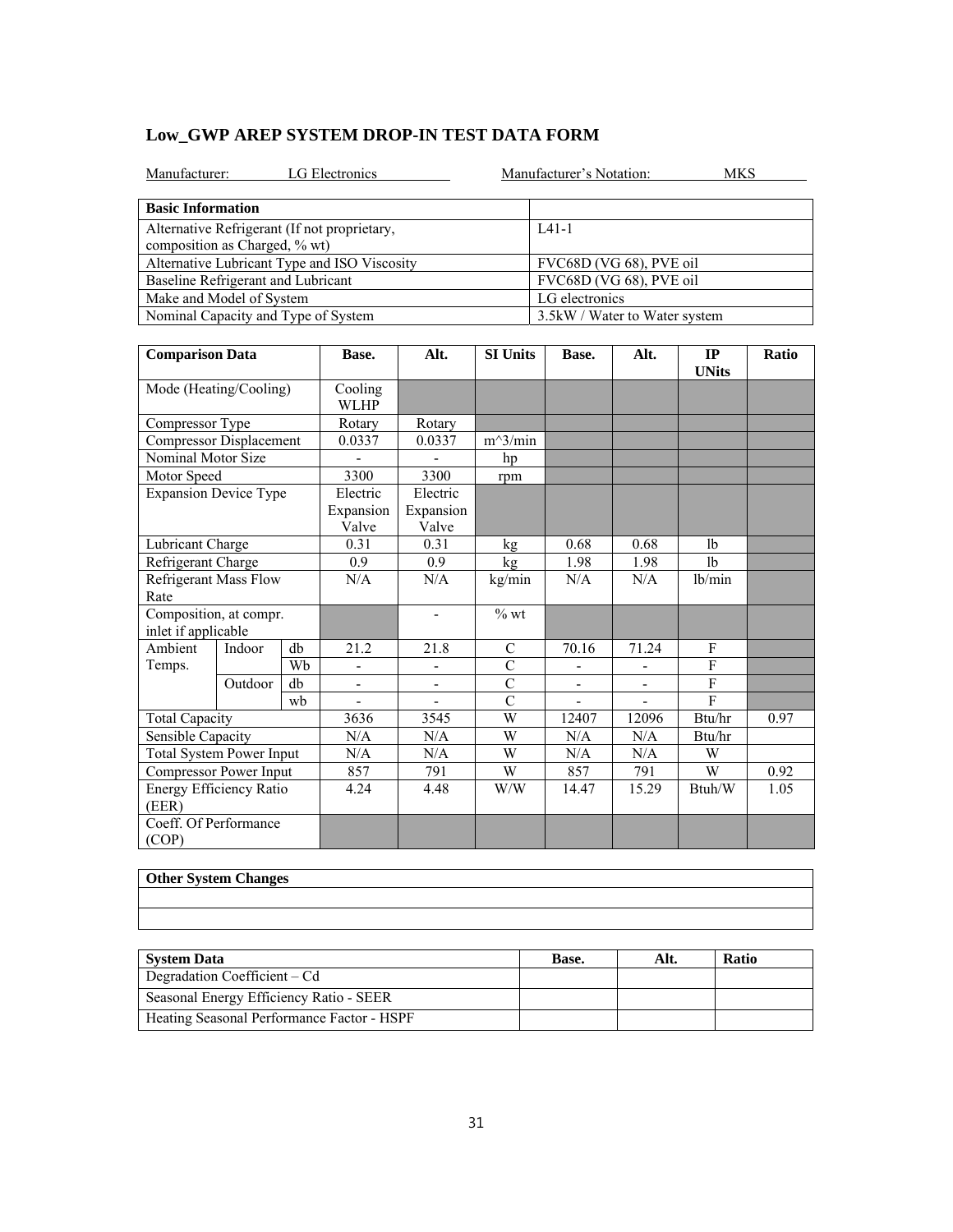Type of System: Water-to-water heat pump Alternate Refrigerant: L41-1<br>(e.g., SSHP, window RAC, chiller, etc.) (and composition as charged, % wei

 $\overline{(and composition as charged, % weight, if not proprietary)}$ 

| <b>Water Side Data</b>    | Base.                    | Alt.  | <b>SI Units</b> | Base. | Alt.                     | <b>IP UNits</b>  | <b>Ratio</b> |
|---------------------------|--------------------------|-------|-----------------|-------|--------------------------|------------------|--------------|
| Evaporator                |                          |       |                 |       |                          |                  |              |
| Heat Exchange Fluid       | water                    | water |                 |       |                          |                  |              |
| Flow Rate (gas)           | -                        |       | $m^3/min$       | ۰     | $\overline{\phantom{0}}$ | ft $\gamma$ 3min |              |
| Flow Rate (liquid)        | 11.01                    | 11.09 | L/min           | 2.64  | 2.93                     | gal/min          |              |
| <b>Inlet Temperature</b>  | 12.0                     | 12.04 | C               | 53.6  | 53.67                    | F                |              |
| Outlet Temperature        | 7.55                     | 7.78  | C               | 44.87 | 46.00                    | F                |              |
| Condenser                 |                          |       |                 |       |                          |                  |              |
| Heat Exchange Fluid       | water                    | water |                 |       |                          |                  |              |
| Flow Rate (gas)           | $\overline{\phantom{0}}$ | ٠     | $m^3/min$       |       |                          | ft $\gamma$ 3min |              |
| Flow Rate (liquid)        | 11.21                    | 11.12 | L/min           | 2.96  | 2.94                     | gal/min          |              |
| <b>Inlet Temperature</b>  | 29.97                    | 30.12 | C               | 85.95 | 86.22                    | F                |              |
| <b>Outlet Temperature</b> | 34.43                    | 34.52 | C               | 93.97 | 94.14                    | F                |              |

| <b>Refrigerant Side Data</b>        | <b>Baseline</b> |                          | <b>Alternative</b> |           | <b>Baseline</b> |         | <b>Alternative</b> |         |
|-------------------------------------|-----------------|--------------------------|--------------------|-----------|-----------------|---------|--------------------|---------|
| <b>Temperatures &amp; Pressures</b> | T(C)            | $P$ [kPa]                | T(C)               | $P$ [kPa] | t [F]           | P[psia] | T[F]               | P[psia] |
| <b>Compressor Suction</b>           | 13.64           | 1003                     | 13.98              | 951       | 56.55           | 145     | 57.16              | 138     |
| Compressor Discharge                | 76.55           | 2916                     | 77.25              | 2615      | 169.79          | 423     | 171.05             | 379     |
| Condenser Inlet                     | 72.45           | 2897                     | 75.20              | 2612      | 162.41          | 420     | 167.36             | 379     |
| Condenser Outlet                    | 46.82           | $\overline{\phantom{a}}$ | 36.17              |           | 116.28          |         | 97.11              |         |
| <b>Expansion Device Inlet</b>       | 44.97           | $\overline{\phantom{a}}$ | 36.11              |           | 112.95          |         | 97.00              |         |
| Subcooling, at expan. device        |                 |                          | -                  |           |                 |         |                    |         |
| Evaporator Inlet                    | 8.77            | $\overline{\phantom{0}}$ | 5.23               |           | 47.79           |         | 41.41              |         |
| <b>Evaporator Outlet</b>            | 11.23           | 1005                     | 13.11              | 955       | 52.21           | 146     | 55.60              | 139     |
| <b>Evaporator Superheat</b>         | 0.47            |                          | 0.36               |           | 0.85            |         | 0.65               |         |

| Data Source(s) for Refrigerant Properties |
|-------------------------------------------|
|                                           |
|                                           |

**Additional Notes**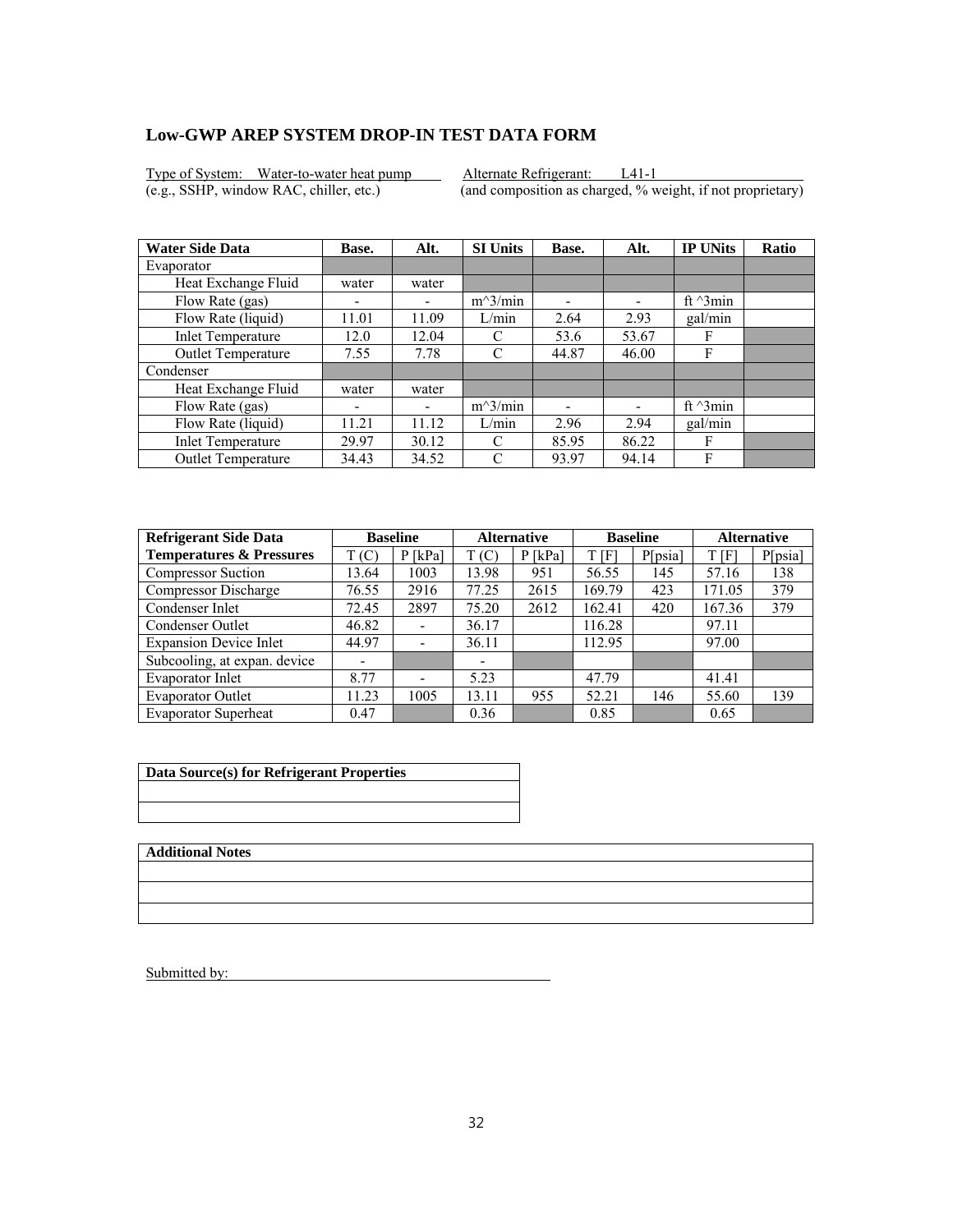|  | Low GWP AREP SYSTEM DROP-IN TEST DATA FORM |  |
|--|--------------------------------------------|--|
|--|--------------------------------------------|--|

| LG Electronics<br>Manufacturer:                                               | Manufacturer's Notation:<br>MKS |
|-------------------------------------------------------------------------------|---------------------------------|
| <b>Basic Information</b>                                                      |                                 |
| Alternative Refrigerant (If not proprietary,<br>composition as Charged, % wt) | $IA1-1$                         |
| Alternative Lubricant Type and ISO Viscosity                                  | FVC68D (VG 68), PVE oil         |
|                                                                               |                                 |
| Baseline Refrigerant and Lubricant                                            | FVC68D (VG 68), PVE oil         |
| Make and Model of System                                                      | LG electronics                  |
| Nominal Capacity and Type of System                                           | 3.5kW / Water to Water system   |

| <b>Comparison Data</b>                        |         | Base.                          | Alt.                           | <b>SI Units</b>          | Base.          | Alt.                     | IP<br><b>UNits</b>       | Ratio          |      |
|-----------------------------------------------|---------|--------------------------------|--------------------------------|--------------------------|----------------|--------------------------|--------------------------|----------------|------|
| Mode (Heating/Cooling)                        |         |                                | Cooling<br><b>GWHP</b>         |                          |                |                          |                          |                |      |
| Compressor Type                               |         |                                | Rotary                         | Rotary                   |                |                          |                          |                |      |
| Compressor Displacement                       |         |                                | 0.0337                         | 0.0337                   | $m^3/min$      |                          |                          |                |      |
| Nominal Motor Size                            |         |                                |                                |                          | hp             |                          |                          |                |      |
| Motor Speed                                   |         |                                | 3300                           | 3300                     | rpm            |                          |                          |                |      |
| <b>Expansion Device Type</b>                  |         | Electric<br>Expansion<br>Valve | Electric<br>Expansion<br>Valve |                          |                |                          |                          |                |      |
| Lubricant Charge                              |         | 0.31                           | 0.31                           | kg                       | 0.68           | 0.68                     | 1 <sub>b</sub>           |                |      |
| Refrigerant Charge                            |         |                                | 0.9                            | 0.9                      | kg             | 1.98                     | 1.98                     | 1 <sub>b</sub> |      |
| <b>Refrigerant Mass Flow</b><br>Rate          |         | N/A                            | N/A                            | kg/min                   | N/A            | N/A                      | lb/min                   |                |      |
| Composition, at compr.<br>inlet if applicable |         |                                |                                | $\overline{\phantom{0}}$ | $%$ wt         |                          |                          |                |      |
| Ambient                                       | Indoor  | db                             | 22.2                           | 20.6                     | $\mathcal{C}$  | 71.96                    | 69.08                    | F              |      |
| Temps.                                        |         | Wh                             | ÷,                             | $\overline{a}$           | $\overline{C}$ |                          |                          | F              |      |
|                                               | Outdoor | db                             | ÷,                             | ÷,                       | $\overline{C}$ | $\overline{\phantom{a}}$ | $\overline{\phantom{a}}$ | F              |      |
|                                               |         | wh                             |                                |                          | $\overline{C}$ |                          |                          | F              |      |
| <b>Total Capacity</b>                         |         |                                | 4145                           | 3989                     | W              | 14143                    | 13611                    | Btu/hr         | 0.96 |
| Sensible Capacity                             |         |                                | N/A                            | N/A                      | W              | N/A                      | N/A                      | Btu/hr         |      |
| <b>Total System Power Input</b>               |         |                                | N/A                            | N/A                      | W              | N/A                      | N/A                      | W              |      |
| Compressor Power Input                        |         |                                | 643                            | 609                      | W              | 643                      | 609                      | W              | 0.95 |
| Energy Efficiency Ratio<br>(EER)              |         |                                | 6.45                           | 6.55                     | W/W            | 21.99                    | 22.35                    | Btuh/W         | 1.02 |
| Coeff. Of Performance<br>(COP)                |         |                                |                                |                          |                |                          |                          |                |      |

| Other System Changes |
|----------------------|
|                      |
|                      |
|                      |
|                      |
|                      |

| <b>System Data</b>                         | Base. | Alt. | <b>Ratio</b> |
|--------------------------------------------|-------|------|--------------|
| Degradation Coefficient – Cd               |       |      |              |
| Seasonal Energy Efficiency Ratio - SEER    |       |      |              |
| Heating Seasonal Performance Factor - HSPF |       |      |              |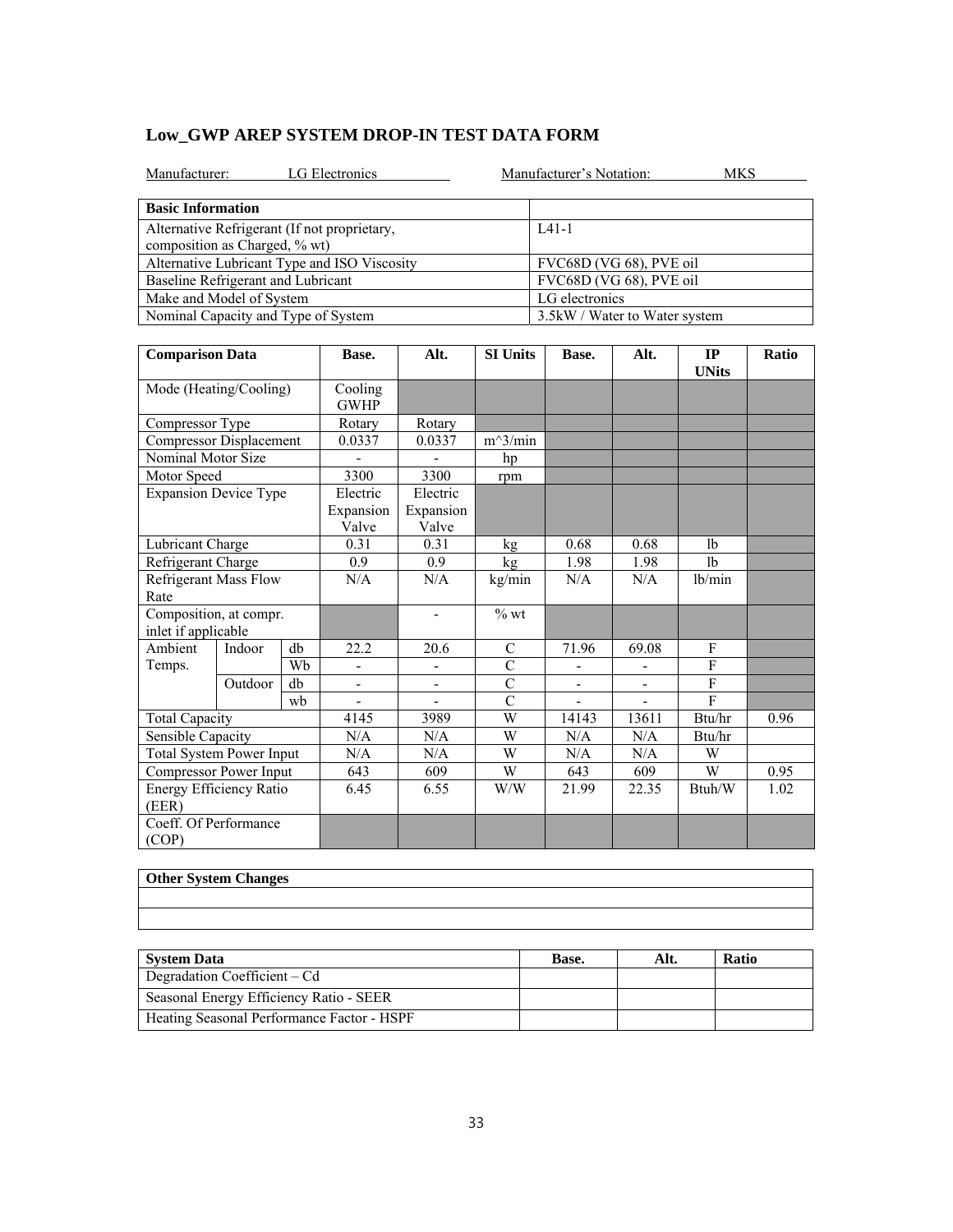Type of System: Water-to-water heat pump Alternate Refrigerant: L41-1<br>(e.g., SSHP, window RAC, chiller, etc.) (and composition as charged, % weight

 $\overline{(and composition as charged, % weight, if not proprietary)}$ 

| <b>Water Side Data</b>    | Base.                    | Alt.  | <b>SI Units</b> | Base. | Alt.                     | <b>IP UNits</b>  | <b>Ratio</b> |
|---------------------------|--------------------------|-------|-----------------|-------|--------------------------|------------------|--------------|
| Evaporator                |                          |       |                 |       |                          |                  |              |
| Heat Exchange Fluid       | water                    | water |                 |       |                          |                  |              |
| Flow Rate (gas)           | -                        |       | $m^3/min$       | -     | $\overline{\phantom{0}}$ | ft $\gamma$ 3min |              |
| Flow Rate (liquid)        | 11.01                    | 11.12 | L/min           | 2.64  | 2.94                     | gal/min          |              |
| <b>Inlet Temperature</b>  | 12.0                     | 11.95 | C               | 53.60 | 53.51                    | F                |              |
| Outlet Temperature        | 7.02                     | 7.21  | C               | 43.75 | 44.98                    | F                |              |
| Condenser                 |                          |       |                 |       |                          |                  |              |
| Heat Exchange Fluid       | water                    | water |                 |       |                          |                  |              |
| Flow Rate (gas)           | $\overline{\phantom{0}}$ | ۰     | $m^3/min$       |       |                          | ft $\gamma$ 3min |              |
| Flow Rate (liquid)        | 11.21                    | 10.94 | L/min           | 2.96  | 2.89                     | gal/min          |              |
| <b>Inlet Temperature</b>  | 15.02                    | 15.08 | C               | 59.04 | 59.14                    | F                |              |
| <b>Outlet Temperature</b> | 20.12                    | 20.87 | C               | 68.22 | 69.57                    | F                |              |

| <b>Refrigerant Side Data</b>        | <b>Baseline</b> |                          | <b>Alternative</b> |           |        | <b>Baseline</b> | <b>Alternative</b> |         |
|-------------------------------------|-----------------|--------------------------|--------------------|-----------|--------|-----------------|--------------------|---------|
| <b>Temperatures &amp; Pressures</b> | T(C)            | $P$ [kPa]                | T(C)               | $P$ [kPa] | t [f]  | P[psia]         | T[F]               | P[psia] |
| <b>Compressor Suction</b>           | 9.25            | 838                      | 8.96               | 798       | 48.65  | 122             | 48.13              | 116     |
| Compressor Discharge                | 50.12           | 1865                     | 55.61              | 1762      | 122.22 | 270             | 132.10             | 256     |
| Condenser Inlet                     | 48.22           | 1859                     | 53.21              | 1758      | 118.80 | 270             | 127.78             | 255     |
| Condenser Outlet                    | 15.75           | $\overline{\phantom{a}}$ | 15.45              |           | 60.35  |                 | 59.81              |         |
| <b>Expansion Device Inlet</b>       | 15.64           | $\overline{\phantom{a}}$ | 15.40              |           | 60.15  |                 | 59.72              |         |
| Subcooling, at expan. device        |                 |                          | -                  |           |        |                 |                    |         |
| Evaporator Inlet                    | 5.63            | $\overline{\phantom{0}}$ | 4.29               |           | 42.13  |                 | 39.72              |         |
| <b>Evaporator Outlet</b>            | 8.84            | 841                      | 8.04               | 799       | 47.91  | 122             | 46.47              | 116     |
| <b>Evaporator Superheat</b>         | 3.45            |                          | 0.83               |           | 6.21   |                 | 1.50               |         |

| Data Source(s) for Refrigerant Properties |
|-------------------------------------------|
|                                           |
|                                           |

**Additional Notes**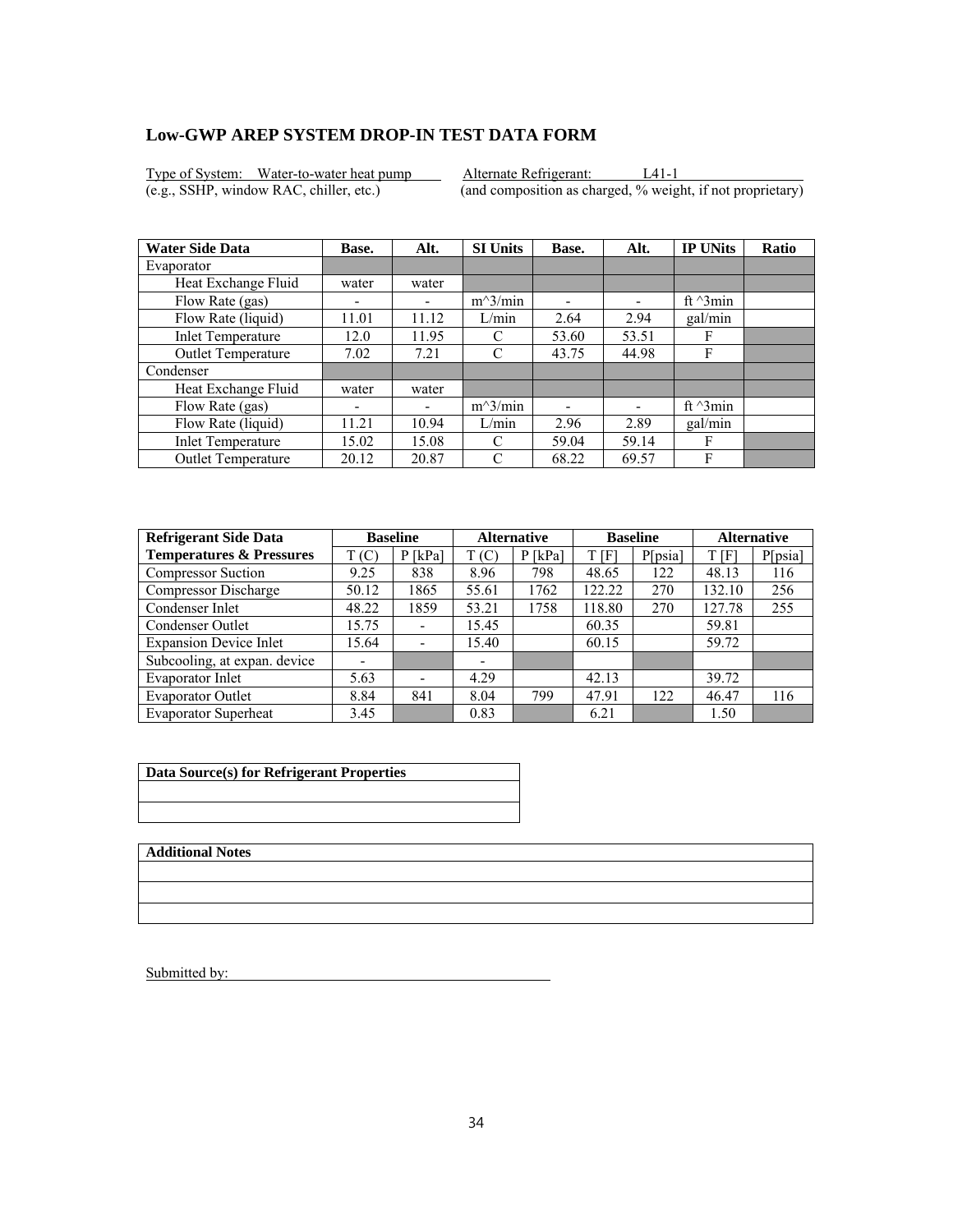|  | Low GWP AREP SYSTEM DROP-IN TEST DATA FORM |  |
|--|--------------------------------------------|--|
|--|--------------------------------------------|--|

| LG Electronics<br>Manufacturer:                                               | Manufacturer's Notation:<br>MKS |
|-------------------------------------------------------------------------------|---------------------------------|
| <b>Basic Information</b>                                                      |                                 |
| Alternative Refrigerant (If not proprietary,<br>composition as Charged, % wt) | $IA1-1$                         |
| Alternative Lubricant Type and ISO Viscosity                                  | FVC68D (VG 68), PVE oil         |
| Baseline Refrigerant and Lubricant                                            | FVC68D (VG 68), PVE oil         |
| Make and Model of System                                                      | LG electronics                  |
| Nominal Capacity and Type of System                                           | 3.5kW / Water to Water system   |

| <b>Comparison Data</b>                        |         | Base.                          | Alt.                           | <b>SI Units</b>              | Base.          | Alt.                     | IP<br><b>UNits</b>       | Ratio          |      |
|-----------------------------------------------|---------|--------------------------------|--------------------------------|------------------------------|----------------|--------------------------|--------------------------|----------------|------|
| Mode (Heating/Cooling)                        |         |                                | Cooling<br><b>GLHP</b>         |                              |                |                          |                          |                |      |
| Compressor Type                               |         |                                | Rotary                         | Rotary                       |                |                          |                          |                |      |
| <b>Compressor Displacement</b>                |         |                                | 0.0337                         | 0.0337                       | $m^3/min$      |                          |                          |                |      |
| Nominal Motor Size                            |         |                                |                                |                              | hp             |                          |                          |                |      |
| Motor Speed                                   |         |                                | 3300                           | 3300                         | rpm            |                          |                          |                |      |
| <b>Expansion Device Type</b>                  |         | Electric<br>Expansion<br>Valve | Electric<br>Expansion<br>Valve |                              |                |                          |                          |                |      |
| Lubricant Charge                              |         |                                | 0.31                           | 0.31                         | kg             | 0.68                     | 0.68                     | 1 <sub>b</sub> |      |
| Refrigerant Charge                            |         | 0.9                            | 0.9                            | kg                           | 1.98           | 1.98                     | 1 <sub>b</sub>           |                |      |
| <b>Refrigerant Mass Flow</b><br>Rate          |         | N/A                            | N/A                            | kg/min                       | N/A            | N/A                      | lb/min                   |                |      |
| Composition, at compr.<br>inlet if applicable |         |                                |                                | $\qquad \qquad \blacksquare$ | $%$ wt         |                          |                          |                |      |
| Ambient                                       | Indoor  | db                             | 20.1                           | 21.2                         | $\mathcal{C}$  | 68.18                    | 70.16                    | F              |      |
| Temps.                                        |         | Wh                             |                                |                              | $\overline{C}$ |                          |                          | F              |      |
|                                               | Outdoor | db                             | $\overline{\phantom{0}}$       | ÷,                           | $\overline{C}$ | $\overline{\phantom{a}}$ | $\overline{\phantom{a}}$ | F              |      |
|                                               |         | wh                             |                                |                              | $\overline{C}$ |                          |                          | F              |      |
| <b>Total Capacity</b>                         |         |                                | 3795                           | 3673                         | W              | 12949                    | 13529                    | Btu/hr         | 0.97 |
| Sensible Capacity                             |         |                                | N/A                            | N/A                          | W              | N/A                      | N/A                      | Btu/hr         |      |
| <b>Total System Power Input</b>               |         |                                | N/A                            | N/A                          | W              | N/A                      | N/A                      | W              |      |
| Compressor Power Input                        |         |                                | 824                            | 771                          | W              | 824                      | 771                      | W              | 0.94 |
| Energy Efficiency Ratio<br>(EER)              |         |                                | 4.60                           | 4.77                         | W/W            | 15.71                    | 17.55                    | Btuh/W         | 1.04 |
| Coeff. Of Performance<br>(COP)                |         |                                |                                |                              |                |                          |                          |                |      |

| Other System Changes |
|----------------------|
|                      |
|                      |
|                      |
|                      |
|                      |

| <b>System Data</b>                         | Base. | Alt. | <b>Ratio</b> |
|--------------------------------------------|-------|------|--------------|
| Degradation Coefficient – Cd               |       |      |              |
| Seasonal Energy Efficiency Ratio - SEER    |       |      |              |
| Heating Seasonal Performance Factor - HSPF |       |      |              |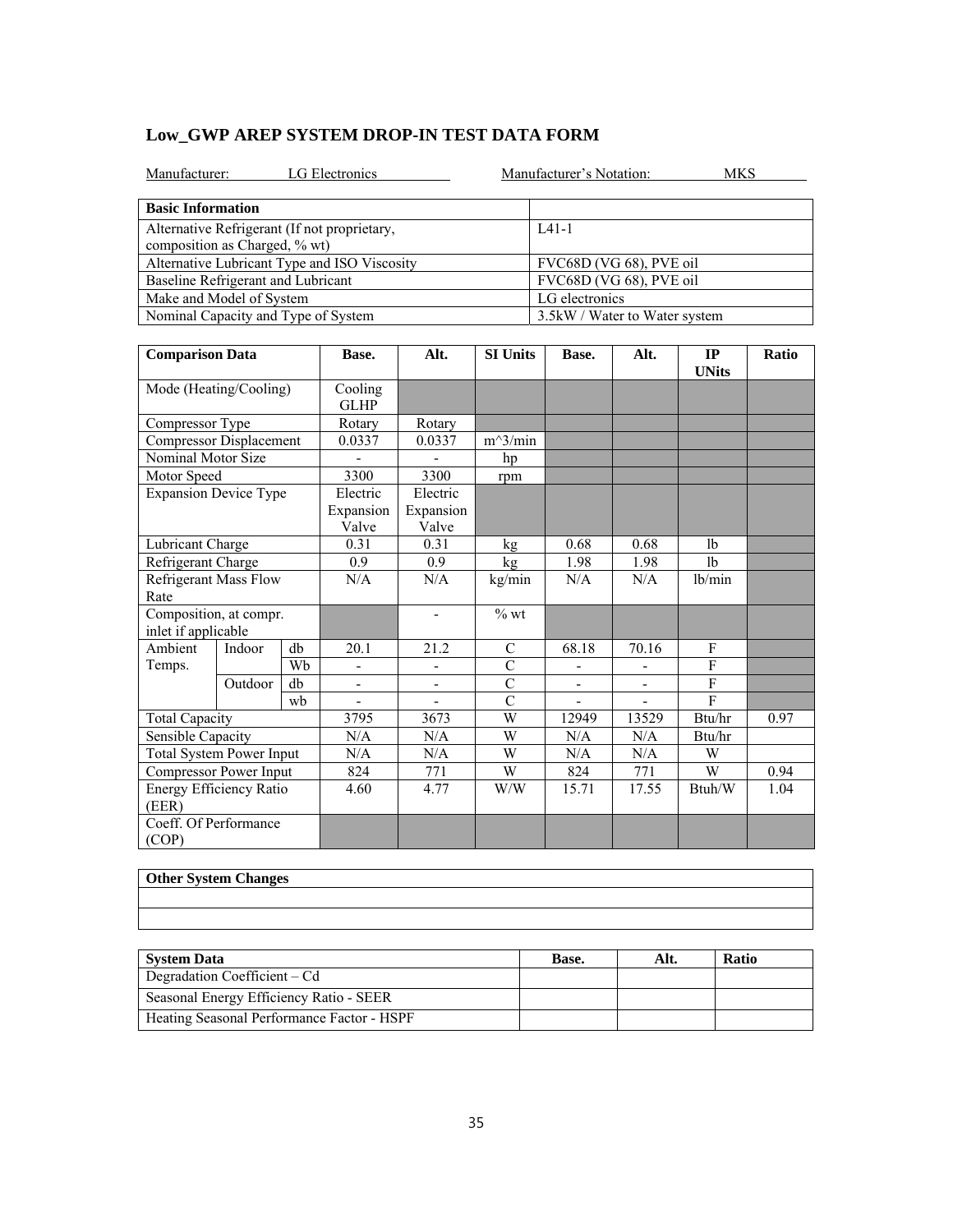Type of System: Water-to-water heat pump Alternate Refrigerant: L41-1 (e.g., SSHP, window RAC, chiller, etc.) (and composition as charged, % weight, if not proprietary)

| <b>Water Side Data</b>   | Base. | Alt.  | <b>SI Units</b> | Base. | Alt.                     | <b>IP UNits</b>  | <b>Ratio</b> |
|--------------------------|-------|-------|-----------------|-------|--------------------------|------------------|--------------|
| Evaporator               |       |       |                 |       |                          |                  |              |
| Heat Exchange Fluid      | water | water |                 |       |                          |                  |              |
| Flow Rate (gas)          |       |       | $m^3/min$       | ۰     | $\overline{\phantom{0}}$ | ft $\gamma$ 3min |              |
| Flow Rate (liquid)       | 11.02 | 11.12 | L/min           | 2.65  | 2.94                     | gal/min          |              |
| <b>Inlet Temperature</b> | 12.02 | 12.01 | C               | 53.64 | 53.62                    | F                |              |
| Outlet Temperature       | 7.46  | 7.61  | C               | 44.65 | 45.70                    | F                |              |
| Condenser                |       |       |                 |       |                          |                  |              |
| Heat Exchange Fluid      | water | water |                 |       |                          |                  |              |
| Flow Rate (gas)          | ٠     | -     | $m^3/min$       |       |                          | ft $\gamma$ 3min |              |
| Flow Rate (liquid)       | 11.01 | 11.03 | L/min           | 2.91  | 2.91                     | gal/min          |              |
| <b>Inlet Temperature</b> | 25.05 | 25.11 | C               | 77.09 | 77.20                    | F                |              |
| Outlet Temperature       | 30.22 | 30.98 | C               | 86.40 | 87.76                    | F                |              |

| <b>Refrigerant Side Data</b>        | <b>Baseline</b> |                          |                          | <b>Alternative</b> | <b>Baseline</b> |         | <b>Alternative</b> |         |
|-------------------------------------|-----------------|--------------------------|--------------------------|--------------------|-----------------|---------|--------------------|---------|
| <b>Temperatures &amp; Pressures</b> | T(C)            | $P$ [kPa]                | T(C)                     | $P$ [kPa]          | T [F]           | P[psia] | T [F]              | P[psia] |
| <b>Compressor Suction</b>           | 10.14           | 868                      | 11.04                    | 822                | 50.25           | 126     | 51.87              | 119     |
| Compressor Discharge                | 67.34           | 2111                     | 71.21                    | 2011               | 153.21          | 306     | 160.18             | 292     |
| Condenser Inlet                     | 65.78           | 2108                     | 69.54                    | 2009               | 150.40          | 306     | 157.17             | 291     |
| Condenser Outlet                    | 25.95           | $\overline{\phantom{a}}$ | 25.65                    |                    | 78.71           |         | 78.17              |         |
| <b>Expansion Device Inlet</b>       | 25.84           |                          | 25.61                    |                    | 78.51           |         | 78.10              |         |
| Subcooling, at expan. device        | -               |                          | $\overline{\phantom{0}}$ |                    |                 |         |                    |         |
| Evaporator Inlet                    | 6.73            |                          | 6.22                     |                    | 44.11           |         | 43.20              |         |
| <b>Evaporator Outlet</b>            | 9.98            | 872                      | 9.92                     | 827                | 49.96           | 126     | 49.86              | 120     |
| <b>Evaporator Superheat</b>         | 3.52            |                          | 1.62                     |                    | 6.34            |         | 2.92               |         |

| Data Source(s) for Refrigerant Properties |  |  |  |  |
|-------------------------------------------|--|--|--|--|
|                                           |  |  |  |  |
|                                           |  |  |  |  |

**Additional Notes**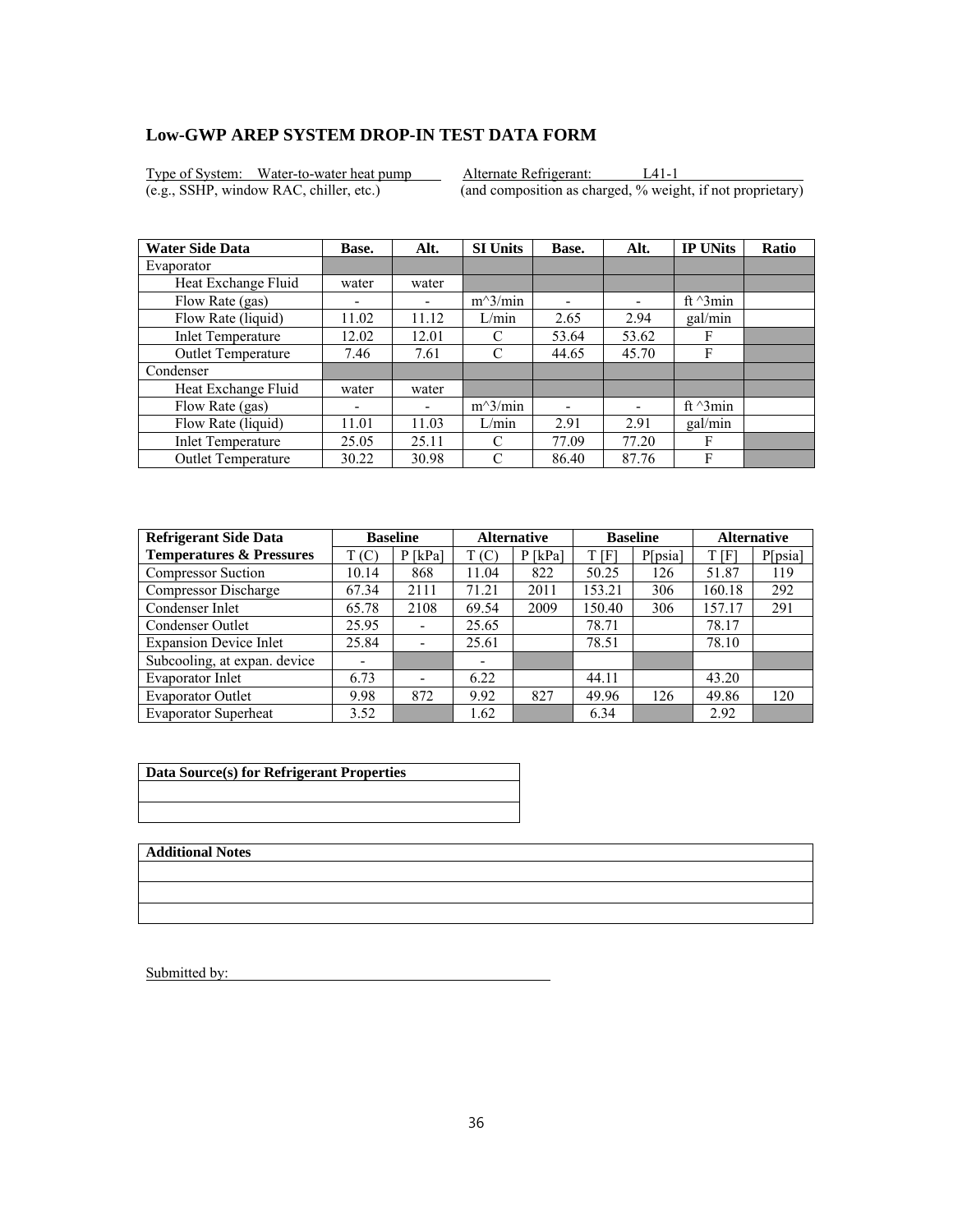|  |  | Low GWP AREP SYSTEM DROP-IN TEST DATA FORM |
|--|--|--------------------------------------------|
|--|--|--------------------------------------------|

| LG Electronics<br>Manufacturer:                                               | Manufacturer's Notation:       | MKS |
|-------------------------------------------------------------------------------|--------------------------------|-----|
| <b>Basic Information</b>                                                      |                                |     |
| Alternative Refrigerant (If not proprietary,<br>composition as Charged, % wt) | $IA1-1$                        |     |
| Alternative Lubricant Type and ISO Viscosity                                  | FVC68D (VG 68), PVE oil        |     |
| Baseline Refrigerant and Lubricant                                            | FVC68D (VG 68), PVE oil        |     |
| Make and Model of System                                                      | LG electronics                 |     |
| Nominal Capacity and Type of System                                           | 3.5 kW / Water to Water system |     |

| <b>Comparison Data</b>                        |                       |                        | Base.                          | Alt.                           | <b>SI Units</b> | Base.                    | Alt.                     | IP<br><b>UNits</b> | Ratio |
|-----------------------------------------------|-----------------------|------------------------|--------------------------------|--------------------------------|-----------------|--------------------------|--------------------------|--------------------|-------|
| Mode (Heating/Cooling)                        |                       | Heating<br><b>WLHP</b> |                                |                                |                 |                          |                          |                    |       |
| Compressor Type                               |                       |                        | Rotary                         | Rotary                         |                 |                          |                          |                    |       |
| <b>Compressor Displacement</b>                |                       |                        | 0.0337                         | 0.0337                         | $m^3/min$       |                          |                          |                    |       |
| Nominal Motor Size                            |                       |                        |                                |                                | hp              |                          |                          |                    |       |
| Motor Speed                                   |                       |                        | 4200                           | 4200                           | rpm             |                          |                          |                    |       |
| <b>Expansion Device Type</b>                  |                       |                        | Electric<br>Expansion<br>Valve | Electric<br>Expansion<br>Valve |                 |                          |                          |                    |       |
| Lubricant Charge                              |                       |                        | 0.31                           | 0.31                           | kg              | 0.68                     | 0.68                     | 1 <sub>b</sub>     |       |
| Refrigerant Charge                            |                       |                        | 0.9                            | 0.9                            | kg              | 1.98                     | 1.98                     | 1 <sub>b</sub>     |       |
| <b>Refrigerant Mass Flow</b><br>Rate          |                       |                        | N/A                            | N/A                            | kg/min          | N/A                      | N/A                      | lb/min             |       |
| Composition, at compr.<br>inlet if applicable |                       |                        |                                | $\qquad \qquad \blacksquare$   | $%$ wt          |                          |                          |                    |       |
| Ambient                                       | Indoor                | db                     | 22.56                          | 22.17                          | $\mathcal{C}$   | 72.61                    | 71.91                    | F                  |       |
| Temps.                                        |                       | Wh                     |                                | $\overline{a}$                 | $\overline{C}$  |                          |                          | F                  |       |
|                                               | Outdoor               | db                     | ÷,                             | ÷,                             | $\overline{C}$  | $\overline{\phantom{a}}$ | $\overline{\phantom{a}}$ | F                  |       |
|                                               |                       | wh                     |                                |                                | $\overline{C}$  |                          |                          | F                  |       |
|                                               | <b>Total Capacity</b> |                        | 4498                           | 3873                           | W               | 15348                    | 16928                    | Btu/hr             | 0.86  |
| Sensible Capacity                             |                       |                        | N/A                            | N/A                            | W               | N/A                      | N/A                      | Btu/hr             |       |
| <b>Total System Power Input</b>               |                       | N/A                    | N/A                            | W                              | N/A             | N/A                      | W                        |                    |       |
| Compressor Power Input                        |                       |                        | 1074                           | 1013                           | W               | 1074                     | 1013                     | W                  | 0.94  |
| Energy Efficiency Ratio<br>(EER)              |                       |                        | $\qquad \qquad \blacksquare$   | -                              | W/W             |                          |                          | Btuh/W             |       |
| Coeff. Of Performance<br>(COP)                |                       |                        | 4.19                           | 3.82                           |                 |                          |                          |                    | 0.91  |

| Other System Changes |  |  |
|----------------------|--|--|
|                      |  |  |
|                      |  |  |
|                      |  |  |
|                      |  |  |
|                      |  |  |

| <b>System Data</b>                         | Base. | Alt. | <b>Ratio</b> |
|--------------------------------------------|-------|------|--------------|
| Degradation Coefficient – Cd               |       |      |              |
| Seasonal Energy Efficiency Ratio - SEER    |       |      |              |
| Heating Seasonal Performance Factor - HSPF |       |      |              |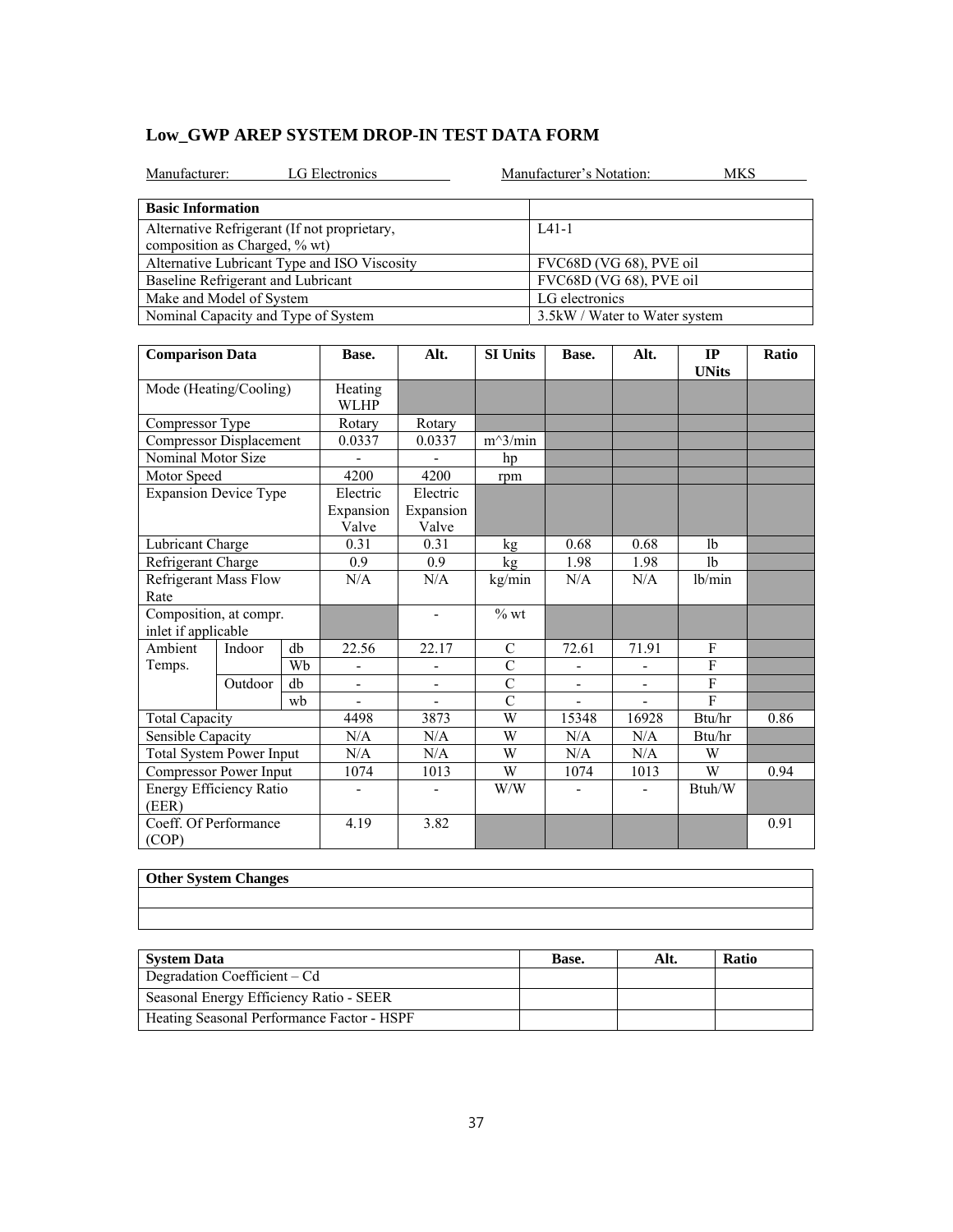Type of System: Water-to-water heat pump Alternate Refrigerant: L41-1<br>(e.g., SSHP, window RAC, chiller, etc.) (and composition as charged, % weight

 $\overline{(and composition as charged, % weight, if not proprietary)}$ 

| <b>Water Side Data</b>    | Base.                    | Alt.  | <b>SI Units</b> | Base.  | Alt.                     | <b>IP UNits</b>  | <b>Ratio</b> |
|---------------------------|--------------------------|-------|-----------------|--------|--------------------------|------------------|--------------|
| Evaporator                |                          |       |                 |        |                          |                  |              |
| Heat Exchange Fluid       | water                    | water |                 |        |                          |                  |              |
| Flow Rate (gas)           | $\overline{\phantom{0}}$ |       | $m^3/min$       | ۰      | $\overline{\phantom{0}}$ | ft $\gamma$ 3min |              |
| Flow Rate (liquid)        | 11.12                    | 11.01 | L/min           | 2.67   | 2.91                     | gal/min          |              |
| <b>Inlet Temperature</b>  | 20.01                    | 20.04 | C               | 68.02  | 68.07                    | F                |              |
| Outlet Temperature        | 15.24                    | 15.41 | C               | 59.43  | 59.74                    | F                |              |
| Condenser                 |                          |       |                 |        |                          |                  |              |
| Heat Exchange Fluid       | water                    | water |                 |        |                          |                  |              |
| Flow Rate (gas)           | ۰                        | -     | $m^3/min$       |        |                          | ft $\gamma$ 3min |              |
| Flow Rate (liquid)        | 11.01                    | 11.04 | L/min           | 2.91   | 2.92                     | gal/min          |              |
| <b>Inlet Temperature</b>  | 40.05                    | 40.01 | C               | 104.09 | 104.02                   | F                |              |
| <b>Outlet Temperature</b> | 45.57                    | 44.68 | C               | 114.03 | 112.42                   | F                |              |

| <b>Refrigerant Side Data</b>        | <b>Baseline</b> |                          | <b>Alternative</b> |           |        | <b>Baseline</b> | <b>Alternative</b> |         |
|-------------------------------------|-----------------|--------------------------|--------------------|-----------|--------|-----------------|--------------------|---------|
| <b>Temperatures &amp; Pressures</b> | T(C)            | P [kPa]                  | T(C)               | $P$ [kPa] | T[F]   | P[psia]         | T[F]               | P[psia] |
| <b>Compressor Suction</b>           | 16.12           | 1052                     | 10.23              | 845       | 61.02  | 153             | 50.41              | 123     |
| Compressor Discharge                | 75.22           | 2856                     | 77.25              | 2453      | 167.40 | 414             | 171.05             | 356     |
| Condenser Inlet                     | 66.88           | 2855                     | 71.25              | 2448      | 152.38 | 414             | 160.25             | 355     |
| Condenser Outlet                    | 44.12           | $\overline{\phantom{a}}$ | 40.95              |           | 111.42 |                 | 105.71             |         |
| <b>Expansion Device Inlet</b>       | 44.10           | ٠                        | 40.91              |           | 111.38 |                 | 105.64             |         |
| Subcooling, at expan. device        |                 |                          | -                  |           |        |                 |                    |         |
| Evaporator Inlet                    | 9.25            | $\overline{\phantom{0}}$ | 8.12               |           | 48.65  |                 | 46.62              |         |
| <b>Evaporator Outlet</b>            | 14.22           | 1053                     | 9.64               | 849       | 57.60  | 153             | 49.35              | 123     |
| <b>Evaporator Superheat</b>         | 2.02            |                          | 0.63               |           | 3.64   |                 | 1.13               |         |

| Data Source(s) for Refrigerant Properties |  |  |  |  |
|-------------------------------------------|--|--|--|--|
|                                           |  |  |  |  |
|                                           |  |  |  |  |

**Additional Notes**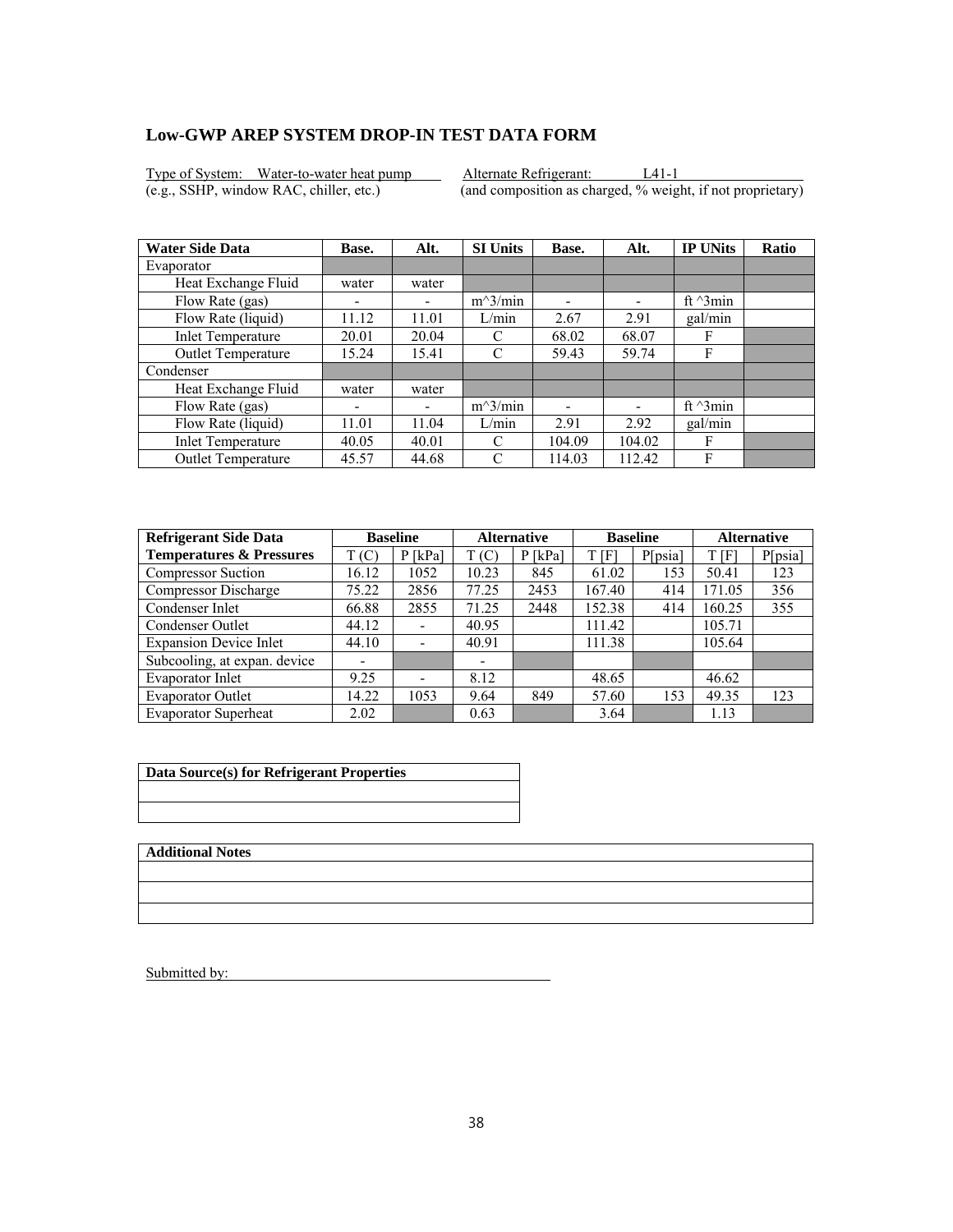|  | Low GWP AREP SYSTEM DROP-IN TEST DATA FORM |  |
|--|--------------------------------------------|--|
|--|--------------------------------------------|--|

| LG Electronics<br>Manufacturer:                                               | Manufacturer's Notation:       | MKS |
|-------------------------------------------------------------------------------|--------------------------------|-----|
| <b>Basic Information</b>                                                      |                                |     |
| Alternative Refrigerant (If not proprietary,<br>composition as Charged, % wt) | $IA1-1$                        |     |
| Alternative Lubricant Type and ISO Viscosity                                  | FVC68D (VG 68), PVE oil        |     |
| Baseline Refrigerant and Lubricant                                            | FVC68D (VG 68), PVE oil        |     |
| Make and Model of System                                                      | LG electronics                 |     |
| Nominal Capacity and Type of System                                           | 3.5 kW / Water to Water system |     |

| <b>Comparison Data</b>                        |         |      | Base.                          | Alt.                           | <b>SI Units</b> | Base.                    | Alt.                         | IP<br><b>UNits</b> | Ratio |
|-----------------------------------------------|---------|------|--------------------------------|--------------------------------|-----------------|--------------------------|------------------------------|--------------------|-------|
| Mode (Heating/Cooling)                        |         |      | Heating<br><b>GWHP</b>         |                                |                 |                          |                              |                    |       |
| Compressor Type                               |         |      | Rotary                         | Rotary                         |                 |                          |                              |                    |       |
| <b>Compressor Displacement</b>                |         |      | 0.0337                         | 0.0337                         | $m^3/min$       |                          |                              |                    |       |
| Nominal Motor Size                            |         |      |                                |                                | hp              |                          |                              |                    |       |
| Motor Speed                                   |         |      | 4200                           | 4200                           | rpm             |                          |                              |                    |       |
| <b>Expansion Device Type</b>                  |         |      | Electric<br>Expansion<br>Valve | Electric<br>Expansion<br>Valve |                 |                          |                              |                    |       |
| Lubricant Charge                              |         |      | 0.31                           | 0.31                           | kg              | 0.68                     | 0.68                         | 1 <sub>b</sub>     |       |
| Refrigerant Charge                            |         |      | 0.9                            | 0.9                            | kg              | 1.98                     | 1.98                         | 1 <sub>b</sub>     |       |
| <b>Refrigerant Mass Flow</b><br>Rate          |         |      | N/A                            | N/A                            | kg/min          | N/A                      | N/A                          | lb/min             |       |
| Composition, at compr.<br>inlet if applicable |         |      |                                | $\overline{\phantom{a}}$       | $%$ wt          |                          |                              |                    |       |
| Ambient                                       | Indoor  | db   | 21.12                          | 21.61                          | $\mathcal{C}$   | 70.02                    | 70.90                        | F                  |       |
| Temps.                                        |         | Wb   | ÷,                             | $\overline{\phantom{0}}$       | $\overline{C}$  | $\overline{\phantom{a}}$ |                              | $\overline{F}$     |       |
|                                               | Outdoor | db   | $\overline{\phantom{0}}$       | $\overline{\phantom{0}}$       | $\overline{C}$  | $\overline{\phantom{a}}$ | $\overline{\phantom{a}}$     | $\overline{F}$     |       |
|                                               |         | wb   |                                |                                | $\overline{C}$  |                          |                              | $\mathbf{F}$       |       |
| <b>Total Capacity</b>                         |         |      | 4088                           | 3458                           | W               | 13949                    | 15379                        | Btu/hr             | 0.85  |
| Sensible Capacity                             |         |      | N/A                            | N/A                            | W               | N/A                      | N/A                          | Btu/hr             |       |
| <b>Total System Power Input</b>               |         | N/A  | N/A                            | W                              | N/A             | N/A                      | W                            |                    |       |
| Compressor Power Input                        |         | 1033 | 940                            | W                              | 1033            | 940                      | W                            | 0.91               |       |
| Energy Efficiency Ratio<br>(EER)              |         |      | $\qquad \qquad \blacksquare$   | $\overline{\phantom{0}}$       | W/W             |                          | $\qquad \qquad \blacksquare$ | Btuh/W             |       |
| Coeff. Of Performance<br>(COP)                |         |      | 3.96                           | 3.68                           |                 |                          |                              |                    | 0.93  |

| Other System Changes |  |  |
|----------------------|--|--|
|                      |  |  |
|                      |  |  |
|                      |  |  |
|                      |  |  |
|                      |  |  |

| <b>System Data</b>                         | Base. | Alt. | <b>Ratio</b> |
|--------------------------------------------|-------|------|--------------|
| Degradation Coefficient $-Cd$              |       |      |              |
| Seasonal Energy Efficiency Ratio - SEER    |       |      |              |
| Heating Seasonal Performance Factor - HSPF |       |      |              |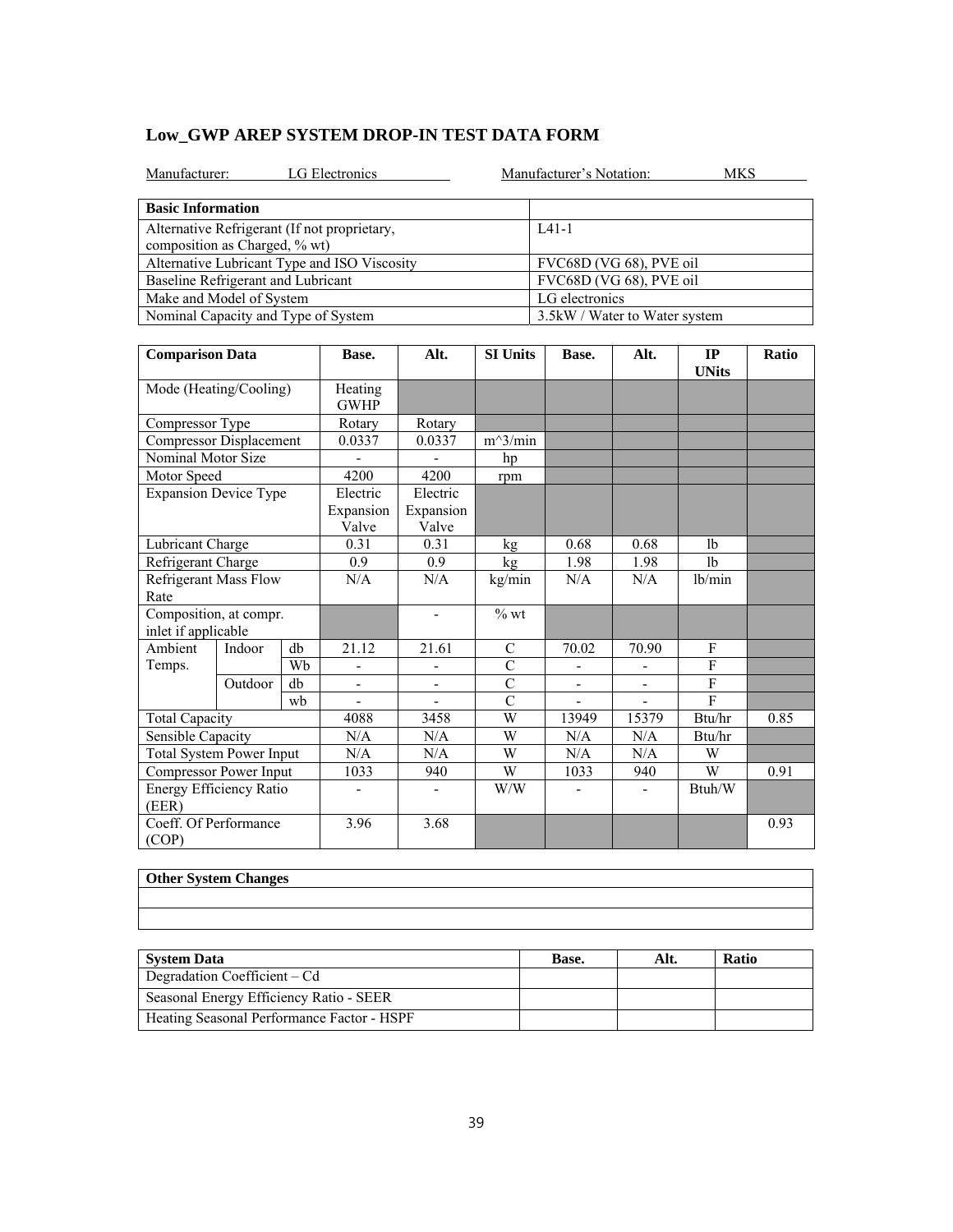Type of System: Water-to-water heat pump Alternate Refrigerant: L41-1<br>
(e.g., SSHP, window RAC, chiller, etc.) (and composition as charged, % weight

 $\overline{(and composition as charged, % weight, if not proprietary)}$ 

| <b>Water Side Data</b>    | Base.                    | Alt.  | <b>SI Units</b> | Base.  | Alt.                     | <b>IP UNits</b>  | <b>Ratio</b> |
|---------------------------|--------------------------|-------|-----------------|--------|--------------------------|------------------|--------------|
| Evaporator                |                          |       |                 |        |                          |                  |              |
| Heat Exchange Fluid       | water                    | water |                 |        |                          |                  |              |
| Flow Rate (gas)           | $\overline{\phantom{0}}$ |       | $m^3/min$       | ۰      | $\overline{\phantom{0}}$ | ft $\gamma$ 3min |              |
| Flow Rate (liquid)        | 11.08                    | 11.16 | L/min           | 2.66   | 2.95                     | gal/min          |              |
| <b>Inlet Temperature</b>  | 10.05                    | 10.11 | C               | 50.09  | 50.20                    | F                |              |
| Outlet Temperature        | 6.44                     | 6.88  | C               | 43.59  | 44.38                    | F                |              |
| Condenser                 |                          |       |                 |        |                          |                  |              |
| Heat Exchange Fluid       | water                    | water |                 |        |                          |                  |              |
| Flow Rate (gas)           | ۰                        | -     | $m^3/min$       |        |                          | ft $\gamma$ 3min |              |
| Flow Rate (liquid)        | 11.11                    | 11.21 | L/min           | 2.93   | 2.96                     | gal/min          |              |
| <b>Inlet Temperature</b>  | 40.01                    | 39.92 | C               | 104.02 | 103.86                   | F                |              |
| <b>Outlet Temperature</b> | 44.88                    | 44.01 | C               | 112.78 | 111.22                   | F                |              |

| <b>Refrigerant Side Data</b>        |       | <b>Baseline</b>              | <b>Alternative</b> |           | <b>Baseline</b> |         | <b>Alternative</b> |         |
|-------------------------------------|-------|------------------------------|--------------------|-----------|-----------------|---------|--------------------|---------|
| <b>Temperatures &amp; Pressures</b> | T(C)  | $P$ [kPa]                    | T(C)               | $P$ [kPa] | t [F]           | P[psia] | T[F]               | P[psia] |
| <b>Compressor Suction</b>           | 8.22  | 802                          | 6.12               | 712       | 46.80           | 116     | 43.02              | 103     |
| Compressor Discharge                | 71.87 | 2681                         | 76.05              | 2315      | 161.37          | 389     | 168.89             | 408     |
| Condenser Inlet                     | 64.24 | 2678                         | 73.58              | 2311      | 147.63          | 388     | 164.44             | 408     |
| Condenser Outlet                    | 43.06 | $\qquad \qquad \blacksquare$ | 40.25              |           | 109.51          |         | 104.45             |         |
| <b>Expansion Device Inlet</b>       | 43.01 | $\overline{\phantom{a}}$     | 40.21              |           | 109.42          |         | 104.38             |         |
| Subcooling, at expan. device        |       |                              |                    |           |                 |         |                    |         |
| Evaporator Inlet                    | 4.85  | $\overline{\phantom{0}}$     | 6.21               |           | 40.73           |         | 43.18              |         |
| <b>Evaporator Outlet</b>            | 5.42  | 806                          | 5.88               | 715       | 41.76           | 117     | 42.58              | 104     |
| <b>Evaporator Superheat</b>         | .27   |                              | 1.72               |           | 2.29            |         | 3.10               |         |

| Data Source(s) for Refrigerant Properties |
|-------------------------------------------|
|                                           |
|                                           |

**Additional Notes**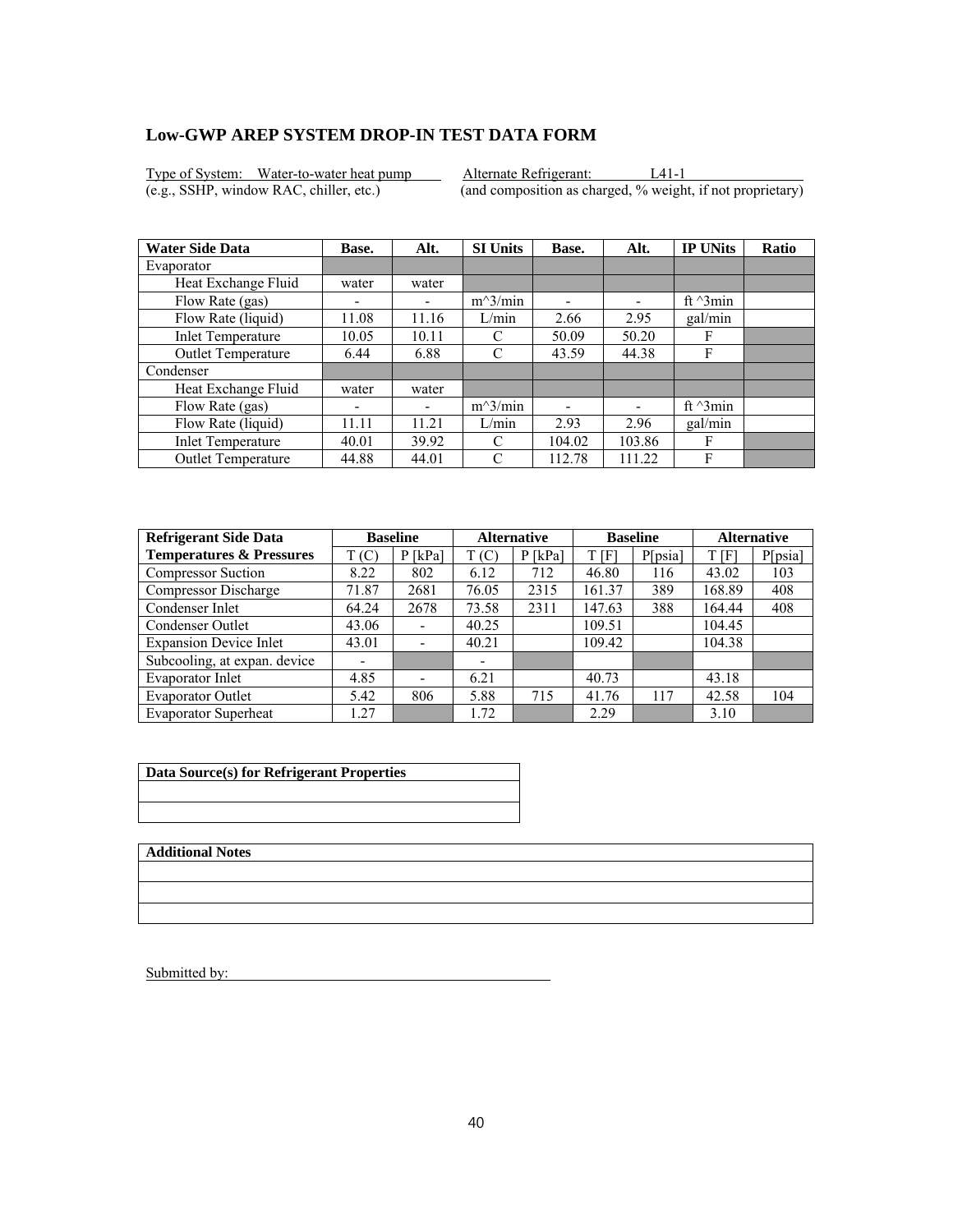|  | Low GWP AREP SYSTEM DROP-IN TEST DATA FORM |  |
|--|--------------------------------------------|--|
|--|--------------------------------------------|--|

| LG Electronics<br>Manufacturer:                                               | Manufacturer's Notation:<br>MKS |
|-------------------------------------------------------------------------------|---------------------------------|
| <b>Basic Information</b>                                                      |                                 |
| Alternative Refrigerant (If not proprietary,<br>composition as Charged, % wt) | $IA1-1$                         |
| Alternative Lubricant Type and ISO Viscosity                                  | FVC68D (VG 68), PVE oil         |
| Baseline Refrigerant and Lubricant                                            | FVC68D (VG 68), PVE oil         |
| Make and Model of System                                                      | LG electronics                  |
| Nominal Capacity and Type of System                                           | 3.5 kW / Water to Water system  |

| <b>Comparison Data</b>                        |         |    | Base.                          | Alt.                           | <b>SI Units</b>    | Base.                    | Alt.                     | IP<br><b>UNits</b> | Ratio |
|-----------------------------------------------|---------|----|--------------------------------|--------------------------------|--------------------|--------------------------|--------------------------|--------------------|-------|
| Mode (Heating/Cooling)                        |         |    | Heating<br><b>GLHP</b>         |                                |                    |                          |                          |                    |       |
| Compressor Type                               |         |    | Rotary                         | Rotary                         |                    |                          |                          |                    |       |
| Compressor Displacement                       |         |    | 0.0337                         | 0.0337                         | $m^3/min$          |                          |                          |                    |       |
| Nominal Motor Size                            |         |    |                                |                                | hp                 |                          |                          |                    |       |
| Motor Speed                                   |         |    | 4200                           | 4200                           | rpm                |                          |                          |                    |       |
| <b>Expansion Device Type</b>                  |         |    | Electric<br>Expansion<br>Valve | Electric<br>Expansion<br>Valve |                    |                          |                          |                    |       |
| Lubricant Charge                              |         |    | 0.31                           | 0.31                           | kg                 | 0.68                     | 0.68                     | 1 <sub>b</sub>     |       |
| Refrigerant Charge                            |         |    | 0.9                            | 0.9                            | kg                 | 1.98                     | 1.98                     | 1 <sub>b</sub>     |       |
| <b>Refrigerant Mass Flow</b><br>Rate          |         |    | N/A                            | N/A                            | kg/min             | N/A                      | N/A                      | lb/min             |       |
| Composition, at compr.<br>inlet if applicable |         |    |                                | $\overline{\phantom{a}}$       | $\%$ wt            |                          |                          |                    |       |
| Ambient                                       | Indoor  | db | 22.72                          | 21.12                          | C                  | 72.90                    | 70.02                    | F                  |       |
| Temps.                                        |         | Wh |                                |                                | $\overline{C}$     |                          |                          | $\mathbf{F}$       |       |
|                                               | Outdoor | db | $\overline{\phantom{a}}$       | $\blacksquare$                 | $\overline{C}$     | $\overline{\phantom{a}}$ | $\overline{\phantom{a}}$ | $\mathbf{F}$       |       |
|                                               |         | wh |                                |                                | $\overline{\rm C}$ |                          |                          | F                  |       |
| <b>Total Capacity</b>                         |         |    | 3066                           | 2698                           | W                  | 10462                    | 9206                     | Btu/hr             | 0.88  |
| Sensible Capacity                             |         |    | N/A                            | N/A                            | W                  | N/A                      | N/A                      | Btu/hr             |       |
| <b>Total System Power Input</b>               |         |    | N/A                            | N/A                            | W                  | N/A                      | N/A                      | W                  |       |
| Compressor Power Input                        |         |    | 1002                           | 883                            | W                  | 1002                     | 883                      | W                  | 0.88  |
| Energy Efficiency Ratio<br>(EER)              |         |    | $\qquad \qquad \blacksquare$   | $\overline{\phantom{a}}$       | W/W                |                          |                          | Btuh/W             |       |
| Coeff. Of Performance<br>(COP)                |         |    | 3.06                           | 3.06                           |                    |                          |                          |                    | 1.00  |

| <b>Other System Changes</b> |  |  |
|-----------------------------|--|--|
|                             |  |  |
|                             |  |  |
|                             |  |  |
|                             |  |  |
|                             |  |  |

| System Data                                | <b>Base.</b> | Alt. | <b>Ratio</b> |
|--------------------------------------------|--------------|------|--------------|
| Degradation Coefficient $-Cd$              |              |      |              |
| Seasonal Energy Efficiency Ratio - SEER    |              |      |              |
| Heating Seasonal Performance Factor - HSPF |              |      |              |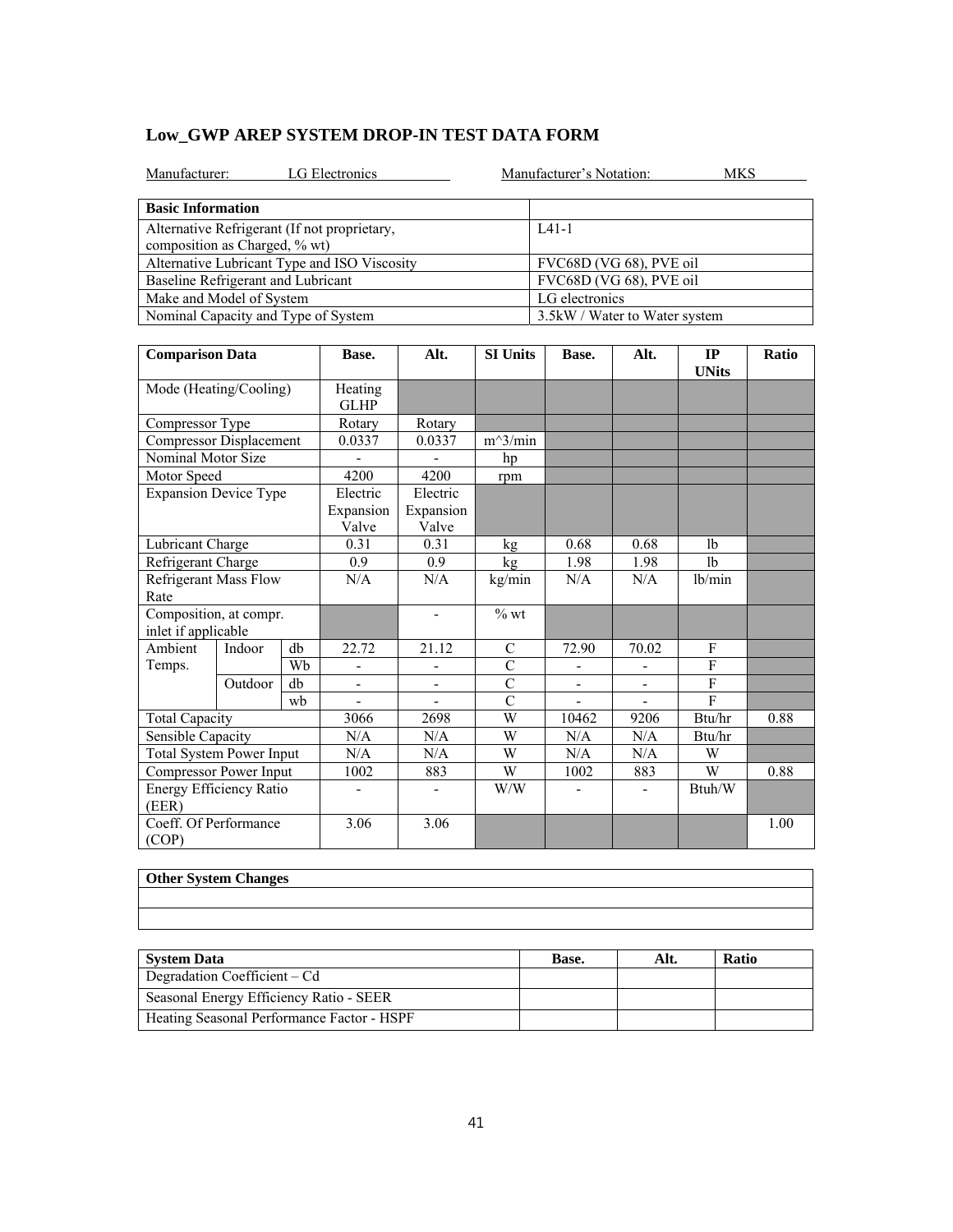Type of System: Water-to-water heat pump Alternate Refrigerant: L41-1<br>
(e.g., SSHP, window RAC, chiller, etc.) (and composition as charged, % weight

 $\overline{(and composition as charged, % weight, if not proprietary)}$ 

| <b>Water Side Data</b>    | Base.                    | Alt.      | <b>SI Units</b> | Base.                    | Alt.                     | <b>IP UNits</b>  | <b>Ratio</b> |
|---------------------------|--------------------------|-----------|-----------------|--------------------------|--------------------------|------------------|--------------|
| Evaporator                |                          |           |                 |                          |                          |                  |              |
| Heat Exchange Fluid       | $50\%$ of                | $50\%$ of |                 |                          |                          |                  |              |
|                           | Ethanol                  | Ethanol   |                 |                          |                          |                  |              |
| Flow Rate (gas)           | ۰                        |           | $m^3/min$       | $\overline{\phantom{0}}$ |                          | ft $\gamma$ 3min |              |
| Flow Rate (liquid)        | 11.18                    | 11.16     | L/min           | 2.93                     | 2.95                     | gal/min          |              |
| <b>Inlet Temperature</b>  | 0.05                     | 0.01      | C               | 32.09                    | 32.02                    | F                |              |
| <b>Outlet Temperature</b> | $-4.23$                  | $-3.12$   | C               | 24.39                    | 26.38                    | F                |              |
| Condenser                 |                          |           |                 |                          |                          |                  |              |
| Heat Exchange Fluid       | water                    | water     |                 |                          |                          |                  |              |
| Flow Rate (gas)           | $\overline{\phantom{0}}$ |           | $m^3/min$       |                          | $\overline{\phantom{0}}$ | ft $\gamma$ 3min |              |
| Flow Rate (liquid)        | 11.21                    | 11.04     | L/min           | 2.96                     | 2.92                     | gal/min          |              |
| <b>Inlet Temperature</b>  | 40.06                    | 40.05     | C               | 104.11                   | 104.09                   | F                |              |
| <b>Outlet Temperature</b> | 43.71                    | 43.29     | C               | 110.68                   | 109.92                   | F                |              |

| <b>Refrigerant Side Data</b>        |                          | <b>Baseline</b>              | <b>Alternative</b> |           | <b>Baseline</b> |         | <b>Alternative</b> |         |
|-------------------------------------|--------------------------|------------------------------|--------------------|-----------|-----------------|---------|--------------------|---------|
| <b>Temperatures &amp; Pressures</b> | T(C)                     | $P$ [kPa]                    | T(C)               | $P$ [kPa] | T[F]            | P[psia] | T[F]               | P[psia] |
| <b>Compressor Suction</b>           | $-0.63$                  | 607                          | $-3.05$            | 541       | 30.87           | 88      | 26.51              | 78      |
| <b>Compressor Discharge</b>         | 74.36                    | 2701                         | 88.21              | 2455      | 165.85          | 392     | 190.78             | 356     |
| Condenser Inlet                     | 67.82                    | 2692                         | 80.64              | 2449      | 154.08          | 390     | 177.15             | 355     |
| Condenser Outlet                    | 41.28                    |                              | 40.08              |           | 106.30          |         | 104.14             |         |
| <b>Expansion Device Inlet</b>       | 41.19                    |                              | 40.06              |           | 106.14          |         | 104.11             |         |
| Subcooling, at expan. device        | $\overline{\phantom{0}}$ |                              | ۰                  |           |                 |         |                    |         |
| Evaporator Inlet                    | $-3.56$                  | $\qquad \qquad \blacksquare$ | $-1.25$            |           | 25.59           |         | 29.75              |         |
| <b>Evaporator Outlet</b>            | $-3.12$                  | 609                          | $-5.61$            | 548       | 26.38           | 88      | 21.90              | 79      |
| <b>Evaporator Superheat</b>         | 0.44                     |                              | $-2.45$            |           | 0.79            |         | $-4.41$            |         |

| Data Source(s) for Refrigerant Properties |
|-------------------------------------------|
|                                           |
|                                           |

**Additional Notes**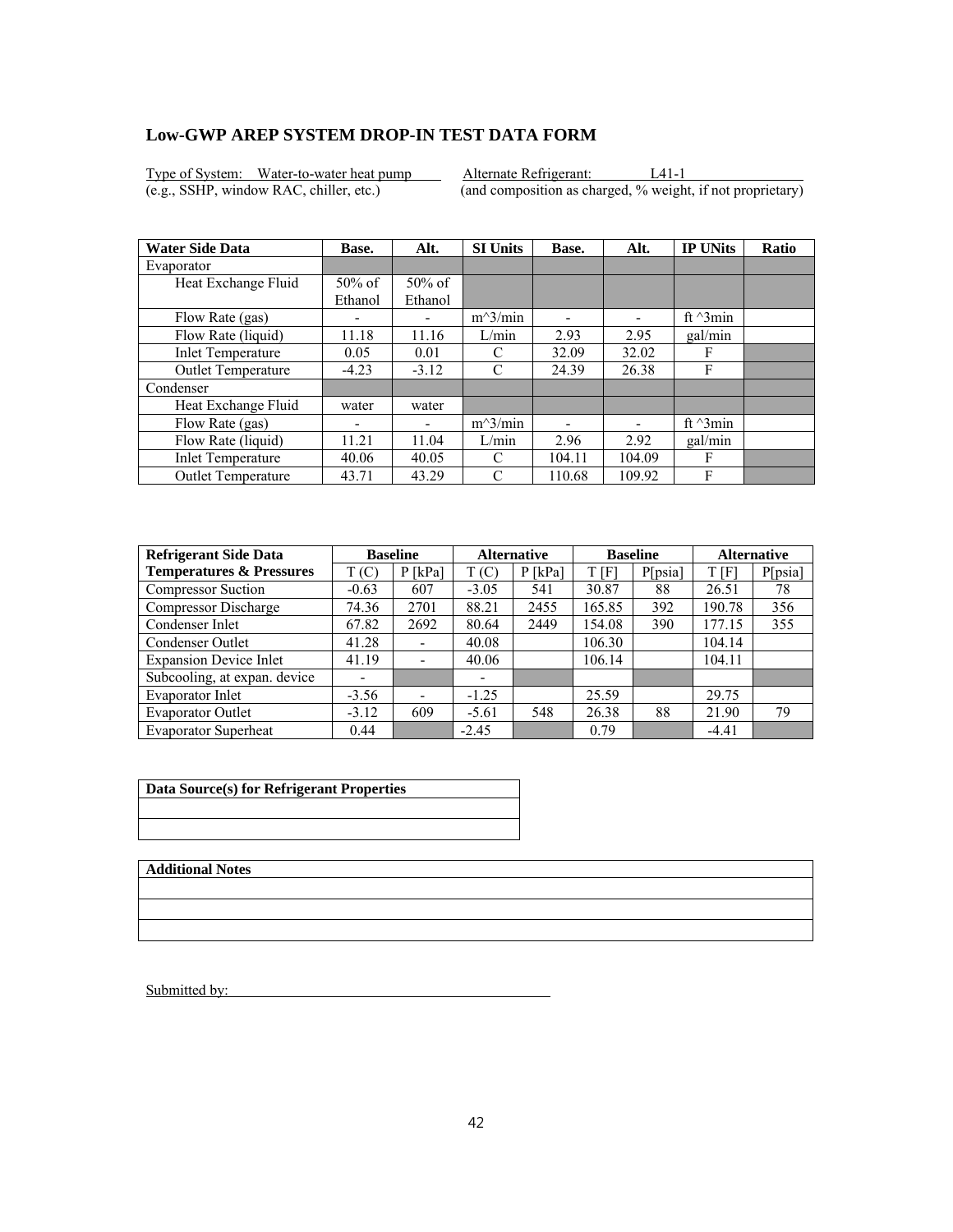|  | Low GWP AREP SYSTEM DROP-IN TEST DATA FORM |  |
|--|--------------------------------------------|--|
|--|--------------------------------------------|--|

| LG Electronics<br>Manufacturer:                                               | Manufacturer's Notation:      | MKS |
|-------------------------------------------------------------------------------|-------------------------------|-----|
| <b>Basic Information</b>                                                      |                               |     |
| Alternative Refrigerant (If not proprietary,<br>composition as Charged, % wt) | $IA1-2$                       |     |
| Alternative Lubricant Type and ISO Viscosity                                  | FVC68D (VG 68), PVE oil       |     |
| Baseline Refrigerant and Lubricant                                            | FVC68D (VG 68), PVE oil       |     |
| Make and Model of System                                                      | LG electronics                |     |
| Nominal Capacity and Type of System                                           | 3.5kW / Water to Water system |     |

|                                               | <b>Comparison Data</b> |                        | Base.                          | Alt.                           | <b>SI Units</b> | Base.                    | Alt.                     | IP<br><b>UNits</b> | Ratio |
|-----------------------------------------------|------------------------|------------------------|--------------------------------|--------------------------------|-----------------|--------------------------|--------------------------|--------------------|-------|
| Mode (Heating/Cooling)                        |                        | Cooling<br><b>WLHP</b> |                                |                                |                 |                          |                          |                    |       |
| Compressor Type                               |                        |                        | Rotary                         | Rotary                         |                 |                          |                          |                    |       |
| Compressor Displacement                       |                        |                        | 0.0337                         | 0.0337                         | $m^3/min$       |                          |                          |                    |       |
| Nominal Motor Size                            |                        |                        |                                |                                | hp              |                          |                          |                    |       |
| Motor Speed                                   |                        |                        | 3300                           | 3300                           | rpm             |                          |                          |                    |       |
| <b>Expansion Device Type</b>                  |                        |                        | Electric<br>Expansion<br>Valve | Electric<br>Expansion<br>Valve |                 |                          |                          |                    |       |
| Lubricant Charge                              |                        |                        | 0.31                           | 0.31                           | kg              | 0.68                     | 0.68                     | 1 <sub>b</sub>     |       |
| Refrigerant Charge                            |                        |                        | 0.9                            | 0.9                            | kg              | 1.98                     | 1.98                     | 1 <sub>b</sub>     |       |
| <b>Refrigerant Mass Flow</b><br>Rate          |                        |                        | N/A                            | N/A                            | kg/min          | N/A                      | N/A                      | lb/min             |       |
| Composition, at compr.<br>inlet if applicable |                        |                        |                                | $\qquad \qquad \blacksquare$   | $%$ wt          |                          |                          |                    |       |
| Ambient                                       | Indoor                 | db                     | 21.2                           | 22.8                           | $\mathcal{C}$   | 70.16                    | 73.04                    | F                  |       |
| Temps.                                        |                        | Wh                     | ÷,                             | -                              | $\overline{C}$  |                          |                          | $\overline{F}$     |       |
|                                               | Outdoor                | db                     | ÷,                             | ÷,                             | $\overline{C}$  | $\overline{\phantom{a}}$ | $\overline{\phantom{a}}$ | F                  |       |
|                                               |                        | wh                     |                                |                                | $\overline{C}$  |                          |                          | F                  |       |
| <b>Total Capacity</b>                         |                        |                        | 3636                           | 3527                           | W               | 12407                    | 12035                    | Btu/hr             | 0.97  |
| Sensible Capacity                             |                        |                        | N/A                            | N/A                            | W               | N/A                      | N/A                      | Btu/hr             |       |
| <b>Total System Power Input</b>               |                        | N/A                    | N/A                            | W                              | N/A             | N/A                      | W                        |                    |       |
| Compressor Power Input                        |                        |                        | 857                            | 803                            | W               | 857                      | 803                      | W                  | 0.94  |
| Energy Efficiency Ratio<br>(EER)              |                        | 4.24                   | 4.39                           | W/W                            | 14.47           | 14.99                    | Btuh/W                   | 1.04               |       |
| Coeff. Of Performance<br>(COP)                |                        |                        |                                |                                |                 |                          |                          |                    |       |

| Other System Changes |
|----------------------|
|                      |
|                      |
|                      |
|                      |
|                      |

| <b>System Data</b>                         | Base. | Alt. | <b>Ratio</b> |
|--------------------------------------------|-------|------|--------------|
| Degradation Coefficient – Cd               |       |      |              |
| Seasonal Energy Efficiency Ratio - SEER    |       |      |              |
| Heating Seasonal Performance Factor - HSPF |       |      |              |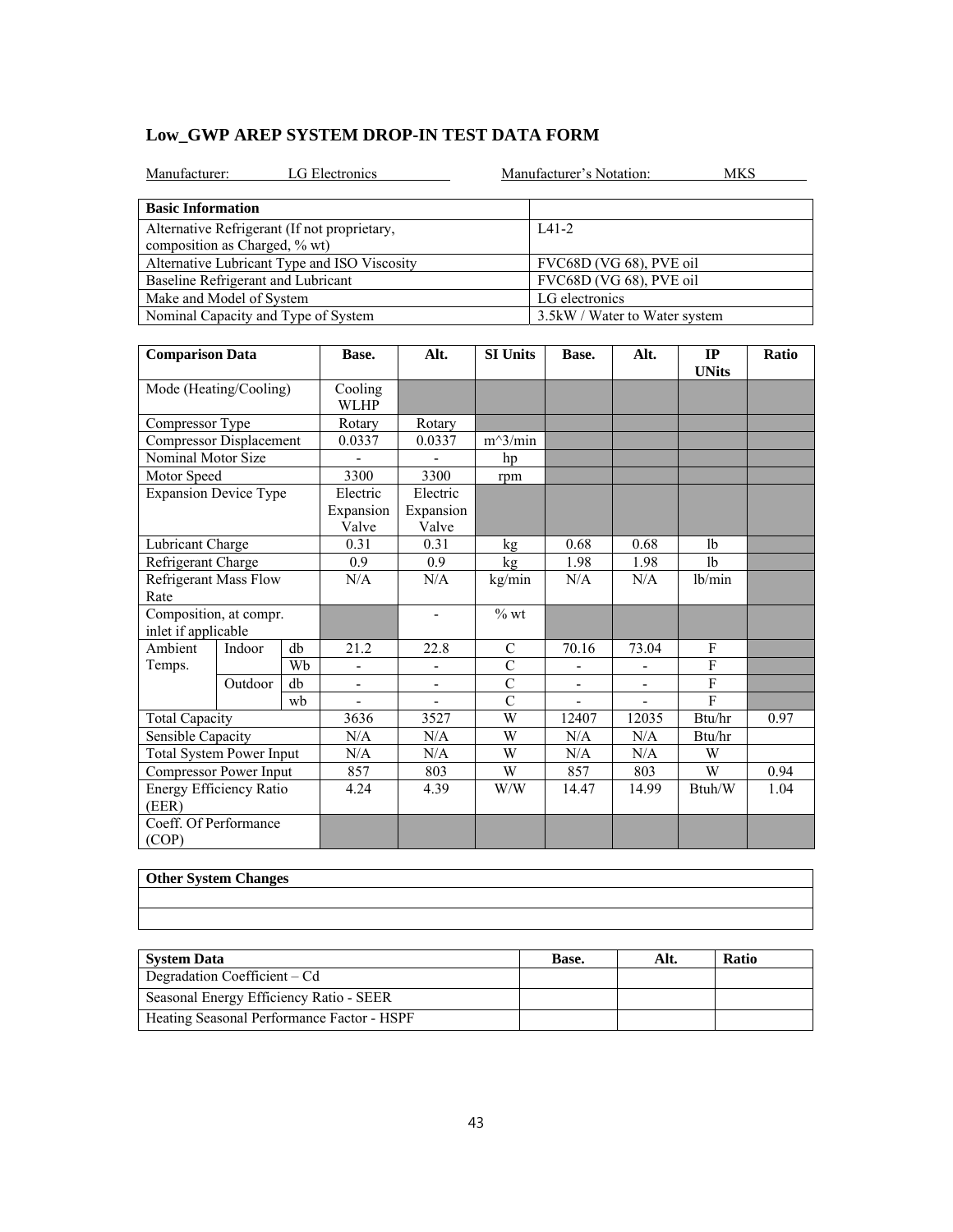Type of System: Water-to-water heat pump Alternate Refrigerant: L41-2<br>
(e.g., SSHP, window RAC, chiller, etc.) (and composition as charged, % we

 $\overline{(and composition as charged, % weight, if not proprietary)}$ 

| <b>Water Side Data</b>    | Base.                    | Alt.  | <b>SI Units</b> | Base. | Alt.                     | <b>IP UNits</b>  | Ratio |
|---------------------------|--------------------------|-------|-----------------|-------|--------------------------|------------------|-------|
| Evaporator                |                          |       |                 |       |                          |                  |       |
| Heat Exchange Fluid       | water                    | water |                 |       |                          |                  |       |
| Flow Rate (gas)           | ۰                        |       | $m^3/min$       | -     | $\overline{\phantom{0}}$ | ft $\gamma$ 3min |       |
| Flow Rate (liquid)        | 11.01                    | 11.02 | L/min           | 2.64  | 2.91                     | gal/min          |       |
| <b>Inlet Temperature</b>  | 12.0                     | 11.98 | C               | 53.6  | 53.56                    | F                |       |
| Outlet Temperature        | 7.55                     | 7.70  | C               | 44.87 | 45.86                    | F                |       |
| Condenser                 |                          |       |                 |       |                          |                  |       |
| Heat Exchange Fluid       | water                    | water |                 |       |                          |                  |       |
| Flow Rate (gas)           | $\overline{\phantom{0}}$ | ۰     | $m^3/min$       | -     |                          | ft $\gamma$ 3min |       |
| Flow Rate (liquid)        | 11.21                    | 11.11 | L/min           | 2.96  | 2.93                     | gal/min          |       |
| <b>Inlet Temperature</b>  | 29.97                    | 30.02 | C               | 85.95 | 86.04                    | F                |       |
| <b>Outlet Temperature</b> | 34.43                    | 34.62 | C               | 93.97 | 94.32                    | F                |       |

| <b>Refrigerant Side Data</b>        | <b>Baseline</b> |                              | <b>Alternative</b> |           | <b>Baseline</b> |         | <b>Alternative</b> |         |
|-------------------------------------|-----------------|------------------------------|--------------------|-----------|-----------------|---------|--------------------|---------|
| <b>Temperatures &amp; Pressures</b> | T(C)            | $P$ [kPa]                    | T(C)               | $P$ [kPa] | t [F]           | P[psia] | T[F]               | P[psia] |
| <b>Compressor Suction</b>           | 13.64           | 1003                         | 13.81              | 943       | 56.55           | 145     | 56.86              | 137     |
| Compressor Discharge                | 76.55           | 2916                         | 78.69              | 2698      | 169.79          | 423     | 173.64             | 391     |
| Condenser Inlet                     | 72.45           | 2897                         | 76.11              | 2692      | 162.41          | 420     | 169.00             | 390     |
| Condenser Outlet                    | 46.82           | $\qquad \qquad \blacksquare$ | 36.24              |           | 116.28          |         | 97.23              |         |
| <b>Expansion Device Inlet</b>       | 44.97           | $\overline{\phantom{a}}$     | 36.19              |           | 112.95          |         | 97.14              |         |
| Subcooling, at expan. device        |                 |                              |                    |           |                 |         |                    |         |
| Evaporator Inlet                    | 8.77            | $\overline{\phantom{0}}$     | 5.89               |           | 47.79           |         | 42.60              |         |
| <b>Evaporator Outlet</b>            | 11.23           | 1005                         | 12.98              | 948       | 52.21           | 146     | 55.36              | 137     |
| <b>Evaporator Superheat</b>         | 0.47            |                              | 0.69               |           | 0.85            |         | 1.23               |         |

| Data Source(s) for Refrigerant Properties |
|-------------------------------------------|
|                                           |
|                                           |

**Additional Notes**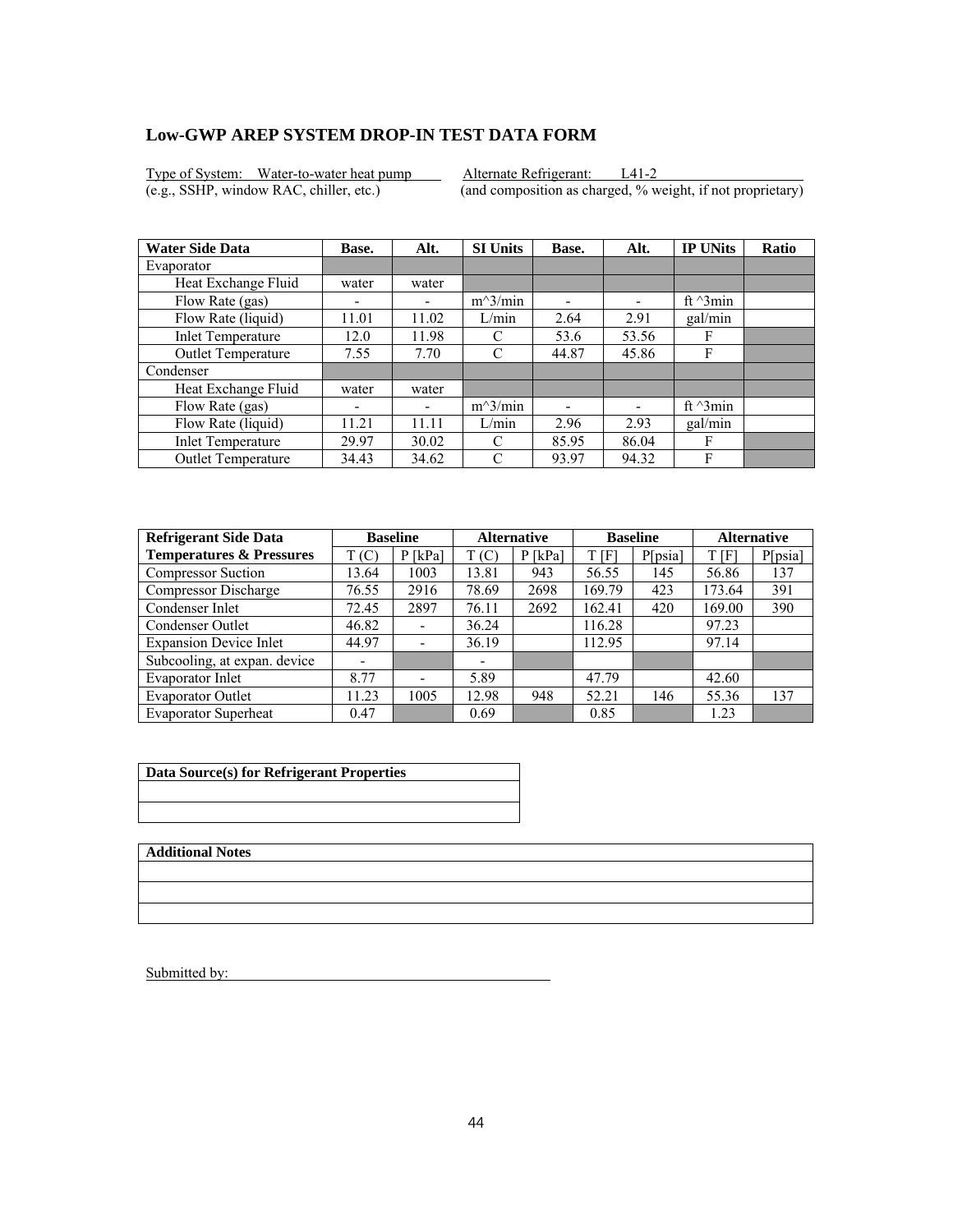|  |  | Low GWP AREP SYSTEM DROP-IN TEST DATA FORM |
|--|--|--------------------------------------------|
|--|--|--------------------------------------------|

| LG Electronics<br>Manufacturer:                                               | Manufacturer's Notation:<br>MKS |
|-------------------------------------------------------------------------------|---------------------------------|
| <b>Basic Information</b>                                                      |                                 |
| Alternative Refrigerant (If not proprietary,<br>composition as Charged, % wt) | $IA1-2$                         |
| Alternative Lubricant Type and ISO Viscosity                                  | FVC68D (VG 68), PVE oil         |
| Baseline Refrigerant and Lubricant                                            | FVC68D (VG 68), PVE oil         |
| Make and Model of System                                                      | LG electronics                  |
| Nominal Capacity and Type of System                                           | 3.5 kW / Water to Water system  |

| <b>Comparison Data</b>                        |         | Base.                          | Alt.                           | <b>SI Units</b>              | Base.          | Alt.           | IP<br><b>UNits</b>       | Ratio          |      |
|-----------------------------------------------|---------|--------------------------------|--------------------------------|------------------------------|----------------|----------------|--------------------------|----------------|------|
| Mode (Heating/Cooling)                        |         | Cooling<br><b>GWHP</b>         |                                |                              |                |                |                          |                |      |
| Compressor Type                               |         |                                | Rotary                         | Rotary                       |                |                |                          |                |      |
| Compressor Displacement                       |         |                                | 0.0337                         | 0.0337                       | $m^3/min$      |                |                          |                |      |
| Nominal Motor Size                            |         |                                |                                |                              | hp             |                |                          |                |      |
| Motor Speed                                   |         |                                | 3300                           | 3300                         | rpm            |                |                          |                |      |
| <b>Expansion Device Type</b>                  |         | Electric<br>Expansion<br>Valve | Electric<br>Expansion<br>Valve |                              |                |                |                          |                |      |
| Lubricant Charge                              |         |                                | 0.31                           | 0.31                         | kg             | 0.68           | 0.68                     | 1 <sub>b</sub> |      |
| Refrigerant Charge                            |         |                                | 0.9                            | 0.9                          | kg             | 1.98           | 1.98                     | 1 <sub>b</sub> |      |
| <b>Refrigerant Mass Flow</b><br>Rate          |         |                                | N/A                            | N/A                          | kg/min         | N/A            | N/A                      | lb/min         |      |
| Composition, at compr.<br>inlet if applicable |         |                                |                                | $\qquad \qquad \blacksquare$ | $%$ wt         |                |                          |                |      |
| Ambient                                       | Indoor  | db                             | 22.2                           | 22.5                         | $\mathcal{C}$  | 71.96          | 72.50                    | F              |      |
| Temps.                                        |         | Wh                             | ÷,                             | $\overline{a}$               | $\overline{C}$ |                |                          | F              |      |
|                                               | Outdoor | db                             | ÷,                             | ÷,                           | $\overline{C}$ | $\blacksquare$ | $\overline{\phantom{a}}$ | F              |      |
|                                               |         | wh                             |                                |                              | $\overline{C}$ |                |                          | F              |      |
| <b>Total Capacity</b>                         |         |                                | 4145                           | 4000                         | W              | 14143          | 13649                    | Btu/hr         | 0.97 |
| Sensible Capacity                             |         | N/A                            | N/A                            | W                            | N/A            | N/A            | Btu/hr                   |                |      |
| <b>Total System Power Input</b>               |         | N/A                            | N/A                            | W                            | N/A            | N/A            | W                        |                |      |
| Compressor Power Input                        |         |                                | 643                            | 616                          | W              | 643            | 616                      | W              | 0.96 |
| Energy Efficiency Ratio<br>(EER)              |         | 6.45                           | 6.50                           | W/W                          | 21.99          | 22.16          | Btuh/W                   | 1.01           |      |
| Coeff. Of Performance<br>(COP)                |         |                                |                                |                              |                |                |                          |                |      |

| Other System Changes |
|----------------------|
|                      |
|                      |
|                      |
|                      |
|                      |

| <b>System Data</b>                         | Base. | Alt. | <b>Ratio</b> |
|--------------------------------------------|-------|------|--------------|
| Degradation Coefficient – Cd               |       |      |              |
| Seasonal Energy Efficiency Ratio - SEER    |       |      |              |
| Heating Seasonal Performance Factor - HSPF |       |      |              |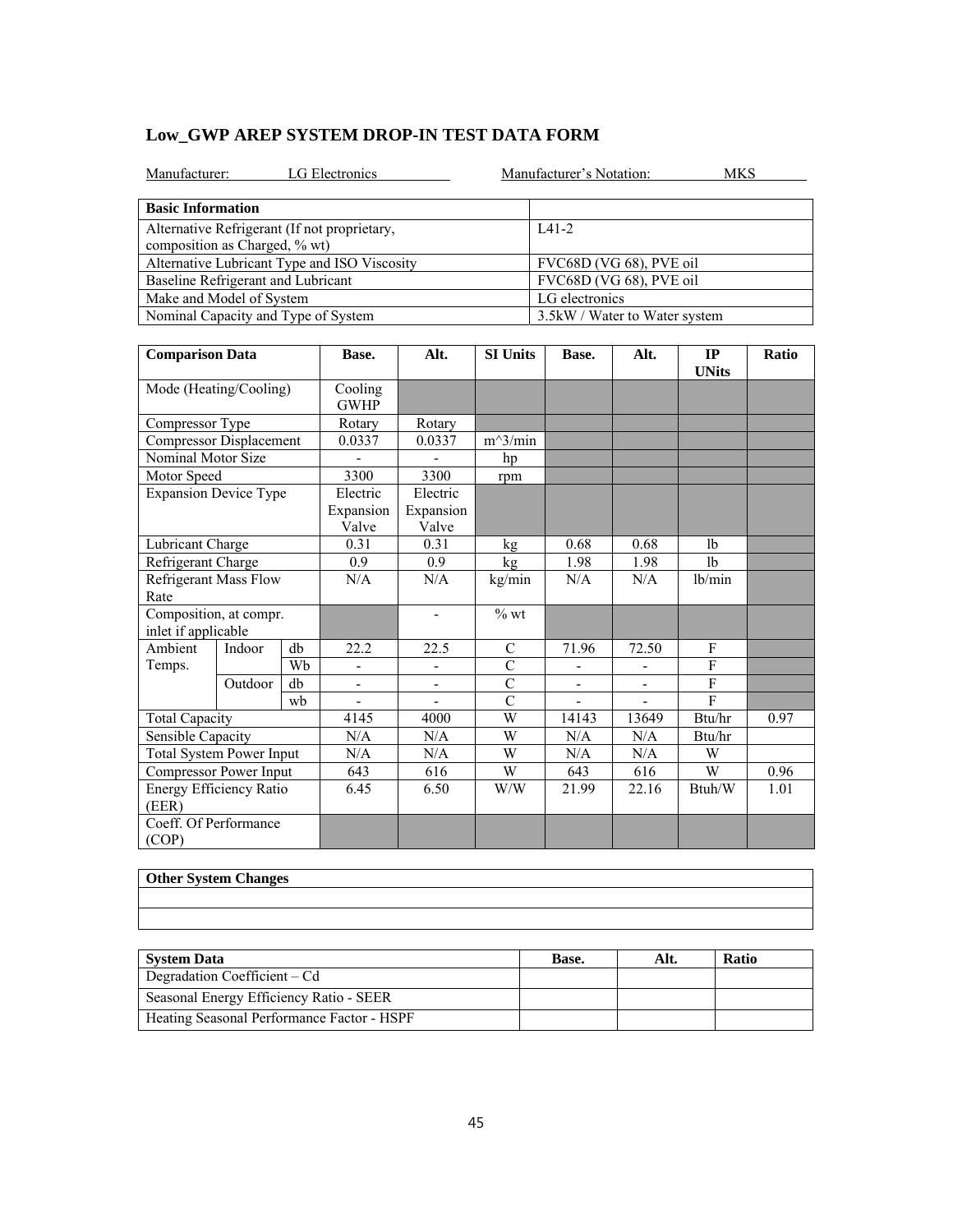Type of System: Water-to-water heat pump Alternate Refrigerant: L41-2<br>(e.g., SSHP, window RAC, chiller, etc.) (and composition as charged, % weight

 $\overline{(and composition as charged, % weight, if not proprietary)}$ 

| <b>Water Side Data</b>   | Base.                    | Alt.  | <b>SI Units</b> | Base. | Alt.                     | <b>IP UNits</b>  | <b>Ratio</b> |
|--------------------------|--------------------------|-------|-----------------|-------|--------------------------|------------------|--------------|
| Evaporator               |                          |       |                 |       |                          |                  |              |
| Heat Exchange Fluid      | water                    | water |                 |       |                          |                  |              |
| Flow Rate (gas)          | $\overline{\phantom{0}}$ |       | $m^3/min$       | ۰     | $\overline{\phantom{0}}$ | ft $\gamma$ 3min |              |
| Flow Rate (liquid)       | 11.01                    | 11.08 | L/min           | 2.64  | 2.93                     | gal/min          |              |
| <b>Inlet Temperature</b> | 12.0                     | 12.05 | C               | 53.60 | 53.69                    | F                |              |
| Outlet Temperature       | 7.02                     | 7.25  | C               | 43.75 | 45.05                    | F                |              |
| Condenser                |                          |       |                 |       |                          |                  |              |
| Heat Exchange Fluid      | water                    | water |                 |       |                          |                  |              |
| Flow Rate (gas)          | ۰                        | -     | $m^3/min$       |       |                          | ft $\gamma$ 3min |              |
| Flow Rate (liquid)       | 11.21                    | 11.05 | L/min           | 2.96  | 2.92                     | gal/min          |              |
| <b>Inlet Temperature</b> | 15.02                    | 15.01 | C               | 59.04 | 59.02                    | F                |              |
| Outlet Temperature       | 20.12                    | 20.91 | C               | 68.22 | 69.64                    | F                |              |

| <b>Refrigerant Side Data</b>        |       | <b>Baseline</b>              | <b>Baseline</b><br><b>Alternative</b> |           |        | <b>Alternative</b> |        |         |
|-------------------------------------|-------|------------------------------|---------------------------------------|-----------|--------|--------------------|--------|---------|
| <b>Temperatures &amp; Pressures</b> | T(C)  | $P$ [kPa]                    | T(C)                                  | $P$ [kPa] | t [f]  | P[psia]            | T[F]   | P[psia] |
| <b>Compressor Suction</b>           | 9.25  | 838                          | 8.96                                  | 772       | 48.65  | 122                | 48.13  | 112     |
| Compressor Discharge                | 50.12 | 1865                         | 56.21                                 | 1801      | 122.22 | 270                | 133.18 | 261     |
| Condenser Inlet                     | 48.22 | 1859                         | 53.88                                 | 1792      | 118.80 | 270                | 128.98 | 260     |
| Condenser Outlet                    | 15.75 | $\qquad \qquad \blacksquare$ | 15.38                                 |           | 60.35  |                    | 59.68  |         |
| <b>Expansion Device Inlet</b>       | 15.64 | $\overline{\phantom{a}}$     | 15.32                                 |           | 60.15  |                    | 59.58  |         |
| Subcooling, at expan. device        |       |                              |                                       |           |        |                    |        |         |
| Evaporator Inlet                    | 5.63  | $\overline{\phantom{0}}$     | 5.11                                  |           | 42.13  |                    | 41.20  |         |
| <b>Evaporator Outlet</b>            | 8.84  | 841                          | 7.75                                  | 778       | 47.91  | 122                | 45.95  | 113     |
| <b>Evaporator Superheat</b>         | 3.45  |                              | 1.39                                  |           | 6.21   |                    | 2.51   |         |

| Data Source(s) for Refrigerant Properties |
|-------------------------------------------|
|                                           |
|                                           |

**Additional Notes**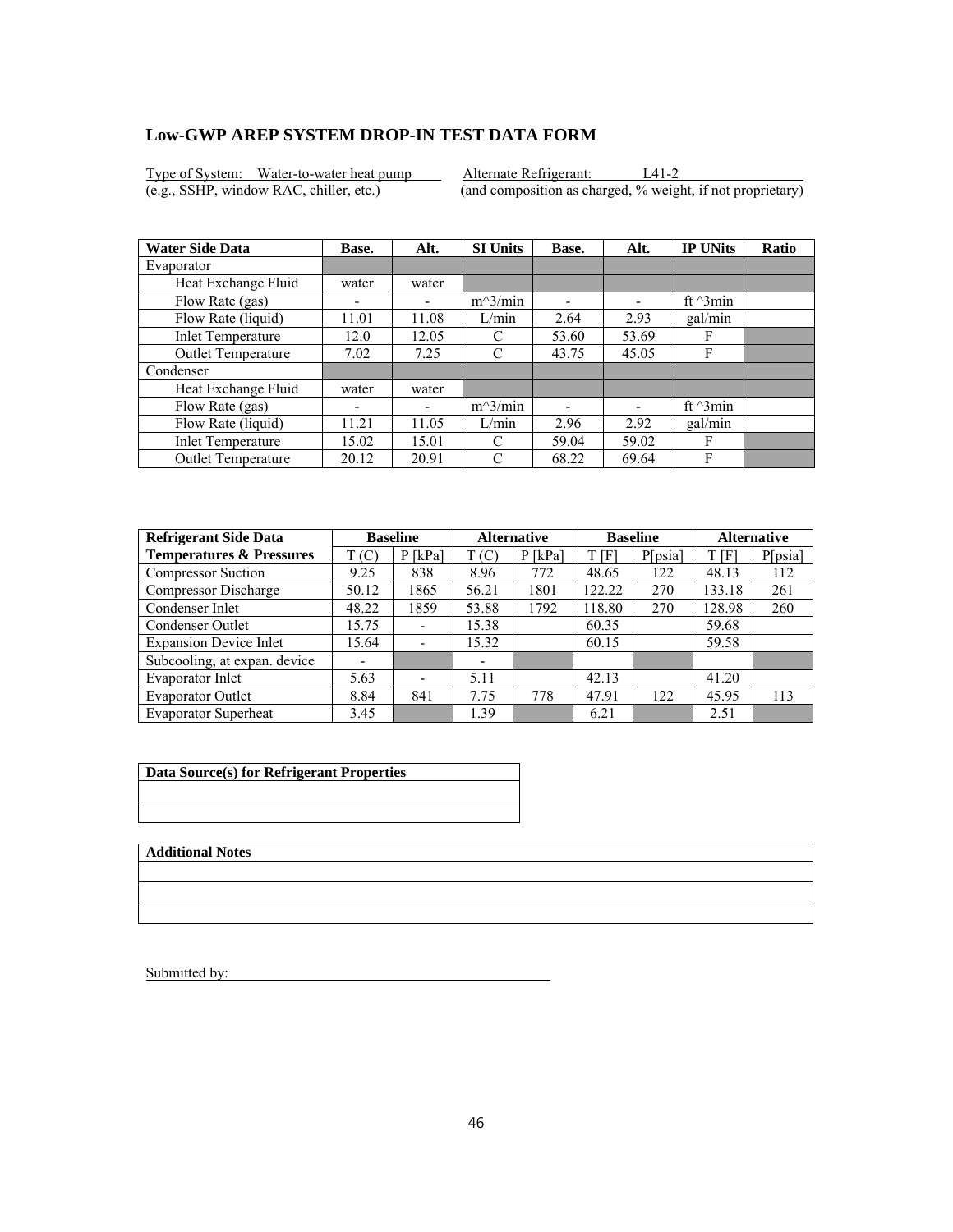|  | Low GWP AREP SYSTEM DROP-IN TEST DATA FORM |  |
|--|--------------------------------------------|--|
|--|--------------------------------------------|--|

| LG Electronics<br>Manufacturer:                                               | Manufacturer's Notation:<br>MKS |  |
|-------------------------------------------------------------------------------|---------------------------------|--|
| <b>Basic Information</b>                                                      |                                 |  |
| Alternative Refrigerant (If not proprietary,<br>composition as Charged, % wt) | $IA1-2$                         |  |
| Alternative Lubricant Type and ISO Viscosity                                  | FVC68D (VG 68), PVE oil         |  |
| Baseline Refrigerant and Lubricant                                            | FVC68D (VG 68), PVE oil         |  |
| Make and Model of System                                                      | LG electronics                  |  |
| Nominal Capacity and Type of System                                           | 3.5 kW / Water to Water system  |  |

| <b>Comparison Data</b>                        |              |    | Base.                          | Alt.                           | <b>SI Units</b><br>Base. |                | Alt.                     | IP<br><b>UNits</b> | Ratio |
|-----------------------------------------------|--------------|----|--------------------------------|--------------------------------|--------------------------|----------------|--------------------------|--------------------|-------|
| Mode (Heating/Cooling)                        |              |    | Cooling<br><b>GLHP</b>         |                                |                          |                |                          |                    |       |
| Compressor Type                               |              |    | Rotary                         | Rotary                         |                          |                |                          |                    |       |
| <b>Compressor Displacement</b>                |              |    | 0.0337                         | 0.0337                         | $m^3/min$                |                |                          |                    |       |
| Nominal Motor Size                            |              |    |                                |                                | hp                       |                |                          |                    |       |
| Motor Speed                                   |              |    | 3300                           | 3300                           | rpm                      |                |                          |                    |       |
| <b>Expansion Device Type</b>                  |              |    | Electric<br>Expansion<br>Valve | Electric<br>Expansion<br>Valve |                          |                |                          |                    |       |
| Lubricant Charge                              |              |    | 0.31                           | 0.31                           | kg                       | 0.68           | 0.68                     | 1 <sub>b</sub>     |       |
| Refrigerant Charge                            |              |    | 0.9                            | 0.9                            | kg                       | 1.98           | 1.98                     | 1 <sub>b</sub>     |       |
| <b>Refrigerant Mass Flow</b><br>Rate          |              |    | N/A                            | N/A                            | kg/min                   | N/A            | N/A                      | lb/min             |       |
| Composition, at compr.<br>inlet if applicable |              |    |                                | $\qquad \qquad \blacksquare$   | $%$ wt                   |                |                          |                    |       |
| Ambient                                       | db<br>Indoor |    | 20.1                           | 21.8                           | $\mathcal{C}$            | 68.18          | 71.24                    | F                  |       |
| Temps.                                        |              | Wh |                                | $\overline{a}$                 | $\overline{C}$           |                |                          | $\overline{F}$     |       |
|                                               | Outdoor      | db | $\overline{\phantom{0}}$       | ÷,                             | $\overline{C}$           | $\blacksquare$ | $\overline{\phantom{a}}$ | F                  |       |
|                                               |              | wh |                                |                                | $\overline{C}$           |                |                          | F                  |       |
| <b>Total Capacity</b>                         |              |    | 3795                           | 3719                           | W                        | 12949          | 12690                    | Btu/hr             | 0.98  |
| Sensible Capacity                             |              |    | N/A                            | N/A                            | W                        | N/A            | N/A                      | Btu/hr             |       |
| <b>Total System Power Input</b>               |              |    | N/A                            | N/A                            | W                        | N/A            | N/A                      | W                  |       |
| Compressor Power Input                        |              |    | 824                            | 792                            | W                        | 824            | 792                      | W                  | 0.96  |
| Energy Efficiency Ratio<br>(EER)              |              |    | 4.60                           | 4.69                           | W/W                      | 15.71          | 16.02                    | Btuh/W             | 1.02  |
| Coeff. Of Performance<br>(COP)                |              |    |                                |                                |                          |                |                          |                    |       |

| Other System Changes |
|----------------------|
|                      |
|                      |
|                      |
|                      |
|                      |

| <b>System Data</b>                         | Base. | Alt. | <b>Ratio</b> |
|--------------------------------------------|-------|------|--------------|
| Degradation Coefficient – Cd               |       |      |              |
| Seasonal Energy Efficiency Ratio - SEER    |       |      |              |
| Heating Seasonal Performance Factor - HSPF |       |      |              |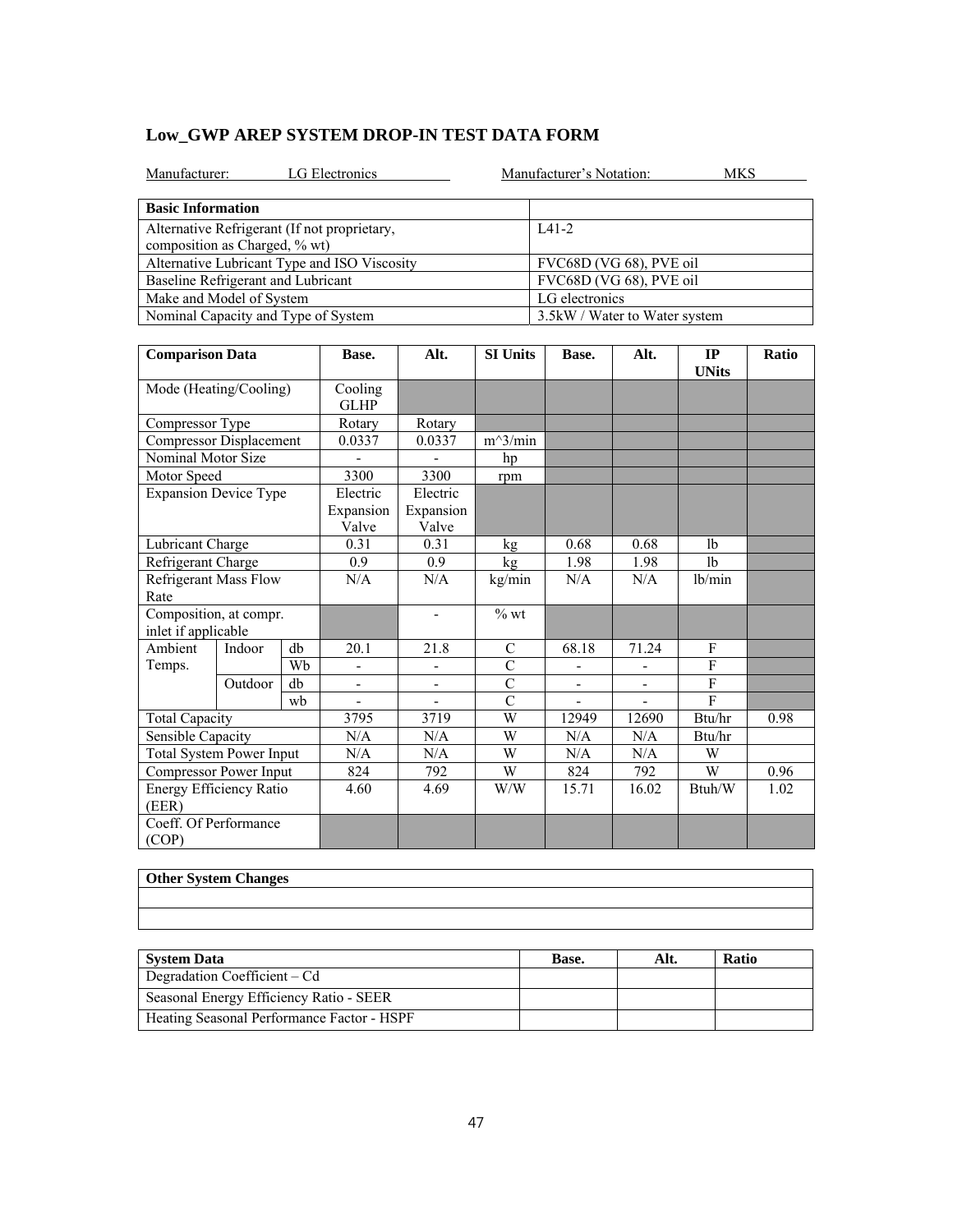Type of System: Water-to-water heat pump Alternate Refrigerant: L41-2<br>(e.g., SSHP, window RAC, chiller, etc.) (and composition as charged, % weight

 $\overline{(and composition as charged, % weight, if not proprietary)}$ 

| <b>Water Side Data</b>   | Base. | Alt.  | <b>SI Units</b> | Base. | Alt.                     | <b>IP UNits</b>  | <b>Ratio</b> |
|--------------------------|-------|-------|-----------------|-------|--------------------------|------------------|--------------|
| Evaporator               |       |       |                 |       |                          |                  |              |
| Heat Exchange Fluid      | water | water |                 |       |                          |                  |              |
| Flow Rate (gas)          |       |       | $m^3/min$       | ۰     | $\overline{\phantom{0}}$ | ft $\gamma$ 3min |              |
| Flow Rate (liquid)       | 11.02 | 11.05 | L/min           | 2.65  | 2.92                     | gal/min          |              |
| <b>Inlet Temperature</b> | 12.02 | 12.08 | C               | 53.64 | 53.74                    | F                |              |
| Outlet Temperature       | 7.46  | 7.59  | C               | 44.65 | 45.66                    | F                |              |
| Condenser                |       |       |                 |       |                          |                  |              |
| Heat Exchange Fluid      | water | water |                 |       |                          |                  |              |
| Flow Rate (gas)          | ۰     | -     | $m^3/min$       |       |                          | ft $\gamma$ 3min |              |
| Flow Rate (liquid)       | 11.01 | 11.05 | L/min           | 2.91  | 2.92                     | gal/min          |              |
| <b>Inlet Temperature</b> | 25.05 | 25.01 | C               | 77.09 | 77.02                    | F                |              |
| Outlet Temperature       | 30.22 | 30.93 | C               | 86.40 | 87.67                    | F                |              |

| <b>Refrigerant Side Data</b>        |       | <b>Baseline</b>          | <b>Alternative</b> |           | <b>Baseline</b> |         | <b>Alternative</b> |         |
|-------------------------------------|-------|--------------------------|--------------------|-----------|-----------------|---------|--------------------|---------|
| <b>Temperatures &amp; Pressures</b> | T(C)  | $P$ [kPa]                | T(C)               | $P$ [kPa] | t [f]           | P[psia] | T[F]               | P[psia] |
| <b>Compressor Suction</b>           | 10.14 | 868                      | 10.11              | 813       | 50.25           | 126     | 50.20              | 118     |
| Compressor Discharge                | 67.34 | 2111                     | 72.89              | 2045      | 153.21          | 306     | 163.20             | 297     |
| Condenser Inlet                     | 65.78 | 2108                     | 69.12              | 2041      | 150.40          | 306     | 156.42             | 296     |
| Condenser Outlet                    | 25.95 | $\overline{\phantom{0}}$ | 25.25              |           | 78.71           |         | 77.45              |         |
| <b>Expansion Device Inlet</b>       | 25.84 | $\overline{\phantom{a}}$ | 25.22              |           | 78.51           |         | 77.40              |         |
| Subcooling, at expan. device        |       |                          | -                  |           |                 |         |                    |         |
| Evaporator Inlet                    | 6.73  | $\overline{\phantom{0}}$ | 5.84               |           | 44.11           |         | 42.51              |         |
| <b>Evaporator Outlet</b>            | 9.98  | 872                      | 8.11               | 819       | 49.96           | 126     | 46.60              | 119     |
| <b>Evaporator Superheat</b>         | 3.52  |                          | 0.28               |           | 6.34            |         | 0.51               |         |

| Data Source(s) for Refrigerant Properties |
|-------------------------------------------|
|                                           |
|                                           |

**Additional Notes**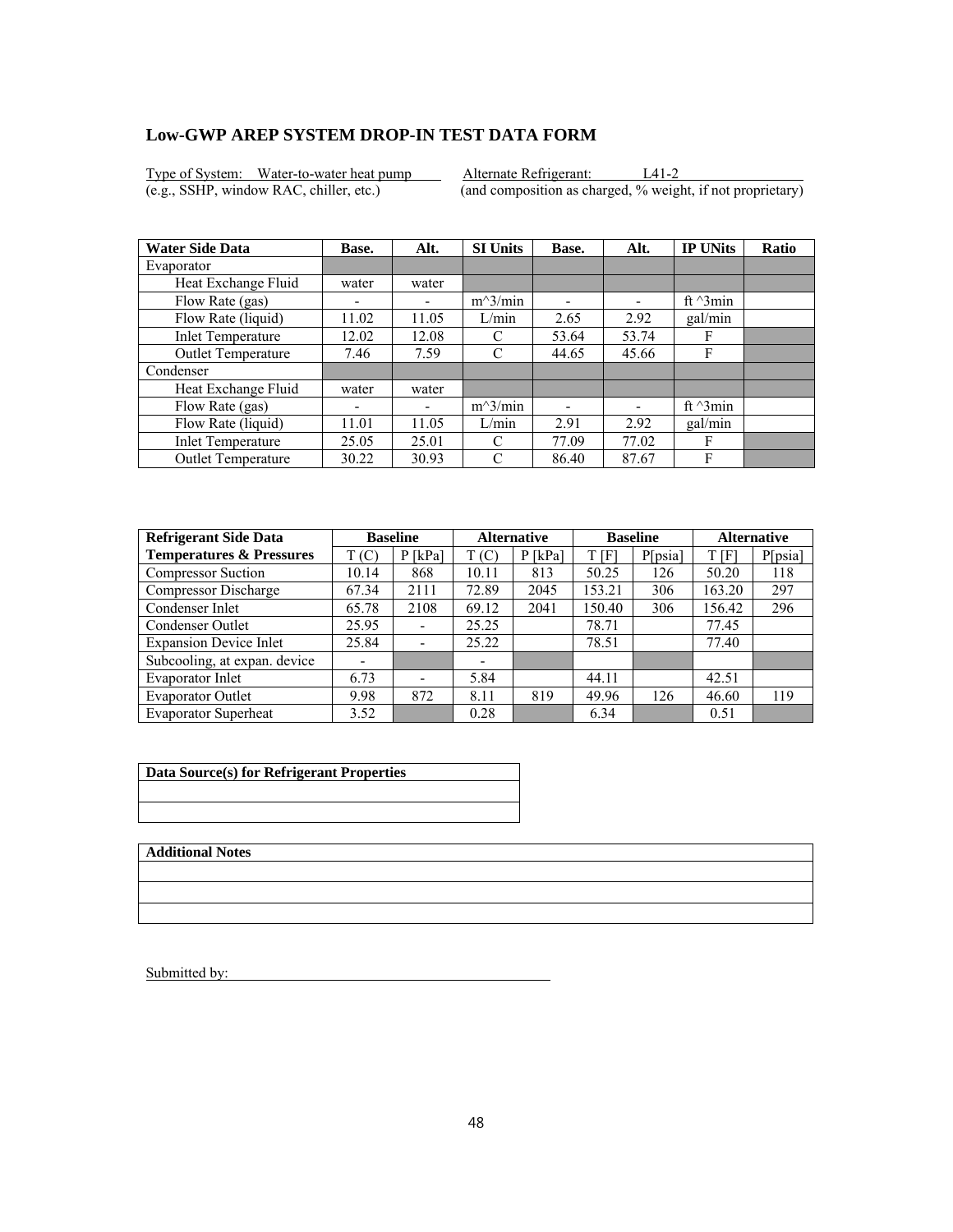|  | Low GWP AREP SYSTEM DROP-IN TEST DATA FORM |  |
|--|--------------------------------------------|--|
|--|--------------------------------------------|--|

| LG Electronics<br>Manufacturer:                                               | Manufacturer's Notation:<br>MKS |
|-------------------------------------------------------------------------------|---------------------------------|
| <b>Basic Information</b>                                                      |                                 |
| Alternative Refrigerant (If not proprietary,<br>composition as Charged, % wt) | $IA1-2$                         |
| Alternative Lubricant Type and ISO Viscosity                                  | FVC68D (VG 68), PVE oil         |
| Baseline Refrigerant and Lubricant                                            | FVC68D (VG 68), PVE oil         |
| Make and Model of System                                                      | LG electronics                  |
| Nominal Capacity and Type of System                                           | 3.5 kW / Water to Water system  |

| <b>Comparison Data</b>                        |         |                                | Base.                          | Alt.                     | <b>SI Units</b>    | Base.                    | Alt.                     | IP<br><b>UNits</b> | Ratio |
|-----------------------------------------------|---------|--------------------------------|--------------------------------|--------------------------|--------------------|--------------------------|--------------------------|--------------------|-------|
| Mode (Heating/Cooling)                        |         | Heating<br><b>WLHP</b>         |                                |                          |                    |                          |                          |                    |       |
| Compressor Type                               |         |                                | Rotary                         | Rotary                   |                    |                          |                          |                    |       |
| Compressor Displacement                       |         |                                | 0.0337                         | 0.0337                   | $m^3/min$          |                          |                          |                    |       |
| Nominal Motor Size                            |         |                                |                                |                          | hp                 |                          |                          |                    |       |
| Motor Speed                                   |         |                                | 4200                           | 4200                     | rpm                |                          |                          |                    |       |
| <b>Expansion Device Type</b>                  |         | Electric<br>Expansion<br>Valve | Electric<br>Expansion<br>Valve |                          |                    |                          |                          |                    |       |
| Lubricant Charge                              |         |                                | 0.31                           | 0.31                     | kg                 | 0.68                     | 0.68                     | 1 <sub>b</sub>     |       |
| Refrigerant Charge                            |         |                                | 0.9                            | 0.9                      | kg                 | 1.98                     | 1.98                     | 1 <sub>b</sub>     |       |
| <b>Refrigerant Mass Flow</b><br>Rate          |         |                                | N/A                            | N/A                      | kg/min             | N/A                      | N/A                      | lb/min             |       |
| Composition, at compr.<br>inlet if applicable |         |                                |                                | $\overline{\phantom{a}}$ | $\%$ wt            |                          |                          |                    |       |
| Ambient                                       | Indoor  | db                             | 22.56                          | 22.02                    | C                  | 72.61                    | 71.64                    | F                  |       |
| Temps.                                        |         | Wh                             |                                |                          | $\overline{C}$     |                          |                          | $\mathbf{F}$       |       |
|                                               | Outdoor | db                             | $\overline{\phantom{a}}$       | $\blacksquare$           | $\overline{C}$     | $\overline{\phantom{a}}$ | $\overline{\phantom{a}}$ | $\mathbf{F}$       |       |
|                                               |         | wh                             |                                |                          | $\overline{\rm C}$ |                          |                          | F                  |       |
| <b>Total Capacity</b>                         |         | 4498                           | 3828                           | W                        | 15348              | 13062                    | Btu/hr                   | 0.85               |       |
| Sensible Capacity                             |         | N/A                            | N/A                            | W                        | N/A                | N/A                      | Btu/hr                   |                    |       |
| <b>Total System Power Input</b>               |         | N/A                            | N/A                            | W                        | N/A                | N/A                      | W                        |                    |       |
| Compressor Power Input                        |         | 1074                           | 1011                           | W                        | 1074               | 1011                     | W                        | 0.94               |       |
| Energy Efficiency Ratio<br>(EER)              |         |                                | $\qquad \qquad \blacksquare$   |                          | W/W                |                          |                          | Btuh/W             |       |
| Coeff. Of Performance<br>(COP)                |         |                                | 4.19                           | 3.79                     |                    |                          |                          |                    | 0.90  |

| <b>Other System Changes</b> |  |  |
|-----------------------------|--|--|
|                             |  |  |
|                             |  |  |
|                             |  |  |
|                             |  |  |
|                             |  |  |

| <b>System Data</b>                         | Base. | Alt. | <b>Ratio</b> |
|--------------------------------------------|-------|------|--------------|
| Degradation Coefficient – Cd               |       |      |              |
| Seasonal Energy Efficiency Ratio - SEER    |       |      |              |
| Heating Seasonal Performance Factor - HSPF |       |      |              |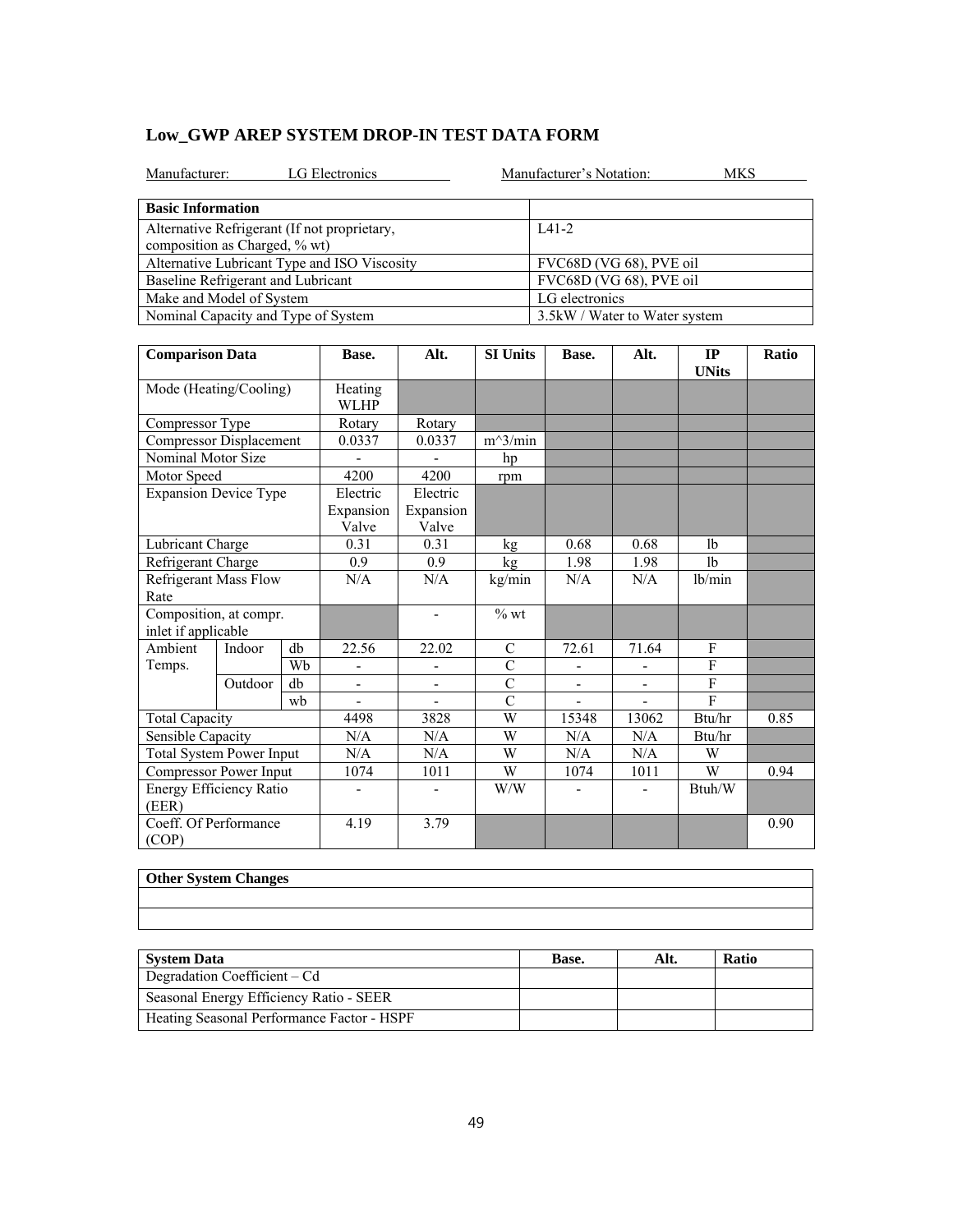Type of System: Water-to-water heat pump Alternate Refrigerant: L41-2 (e.g., SSHP, window RAC, chiller, etc.) (and composition as charged, % weight, if not proprietary)

| <b>Water Side Data</b>    | Base.                    | Alt.  | <b>SI Units</b> | Base.  | Alt.                     | <b>IP UNits</b>  | <b>Ratio</b> |
|---------------------------|--------------------------|-------|-----------------|--------|--------------------------|------------------|--------------|
| Evaporator                |                          |       |                 |        |                          |                  |              |
| Heat Exchange Fluid       | water                    | water |                 |        |                          |                  |              |
| Flow Rate (gas)           | $\overline{\phantom{0}}$ |       | $m^3/min$       | ۰      | $\overline{\phantom{0}}$ | ft $\gamma$ 3min |              |
| Flow Rate (liquid)        | 11.12                    | 11.05 | L/min           | 2.67   | 2.92                     | gal/min          |              |
| <b>Inlet Temperature</b>  | 20.01                    | 20.12 | C               | 68.02  | 68.22                    | F                |              |
| Outlet Temperature        | 15.24                    | 15.51 | C               | 59.43  | 59.92                    | F                |              |
| Condenser                 |                          |       |                 |        |                          |                  |              |
| Heat Exchange Fluid       | water                    | water |                 |        |                          |                  |              |
| Flow Rate (gas)           | ٠                        | -     | $m^3/min$       |        |                          | ft $\gamma$ 3min |              |
| Flow Rate (liquid)        | 11.01                    | 11.08 | L/min           | 2.91   | 2.93                     | gal/min          |              |
| <b>Inlet Temperature</b>  | 40.05                    | 40.06 | C               | 104.09 | 104.11                   | F                |              |
| <b>Outlet Temperature</b> | 45.57                    | 44.67 | C               | 114.03 | 112.41                   | F                |              |

| <b>Refrigerant Side Data</b>        | <b>Baseline</b> |                          | <b>Alternative</b>       |           | <b>Baseline</b> |         | <b>Alternative</b> |         |
|-------------------------------------|-----------------|--------------------------|--------------------------|-----------|-----------------|---------|--------------------|---------|
| <b>Temperatures &amp; Pressures</b> | T(C)            | $P$ [kPa]                | T(C)                     | $P$ [kPa] | T [F]           | P[psia] | T [F]              | P[psia] |
| <b>Compressor Suction</b>           | 16.12           | 1052                     | 10.23                    | 832       | 61.02           | 153     | 50.41              | 121     |
| Compressor Discharge                | 75.22           | 2856                     | 77.69                    | 2441      | 167.40          | 414     | 171.84             | 354     |
| Condenser Inlet                     | 66.88           | 2855                     | 71.11                    | 2436      | 152.38          | 414     | 160.00             | 353     |
| Condenser Outlet                    | 44.12           | $\overline{\phantom{a}}$ | 40.24                    |           | 111.42          |         | 104.43             |         |
| <b>Expansion Device Inlet</b>       | 44.10           |                          | 40.19                    |           | 111.38          |         | 104.34             |         |
| Subcooling, at expan. device        | -               |                          | $\overline{\phantom{0}}$ |           |                 |         |                    |         |
| Evaporator Inlet                    | 9.25            |                          | 8.12                     |           | 48.65           |         | 46.62              |         |
| <b>Evaporator Outlet</b>            | 14.22           | 1053                     | 9.56                     | 836       | 57.60           | 153     | 49.21              | 121     |
| <b>Evaporator Superheat</b>         | 2.02            |                          | 1.02                     |           | 3.64            |         | 1.83               |         |

| Data Source(s) for Refrigerant Properties |
|-------------------------------------------|
|                                           |
|                                           |

**Additional Notes**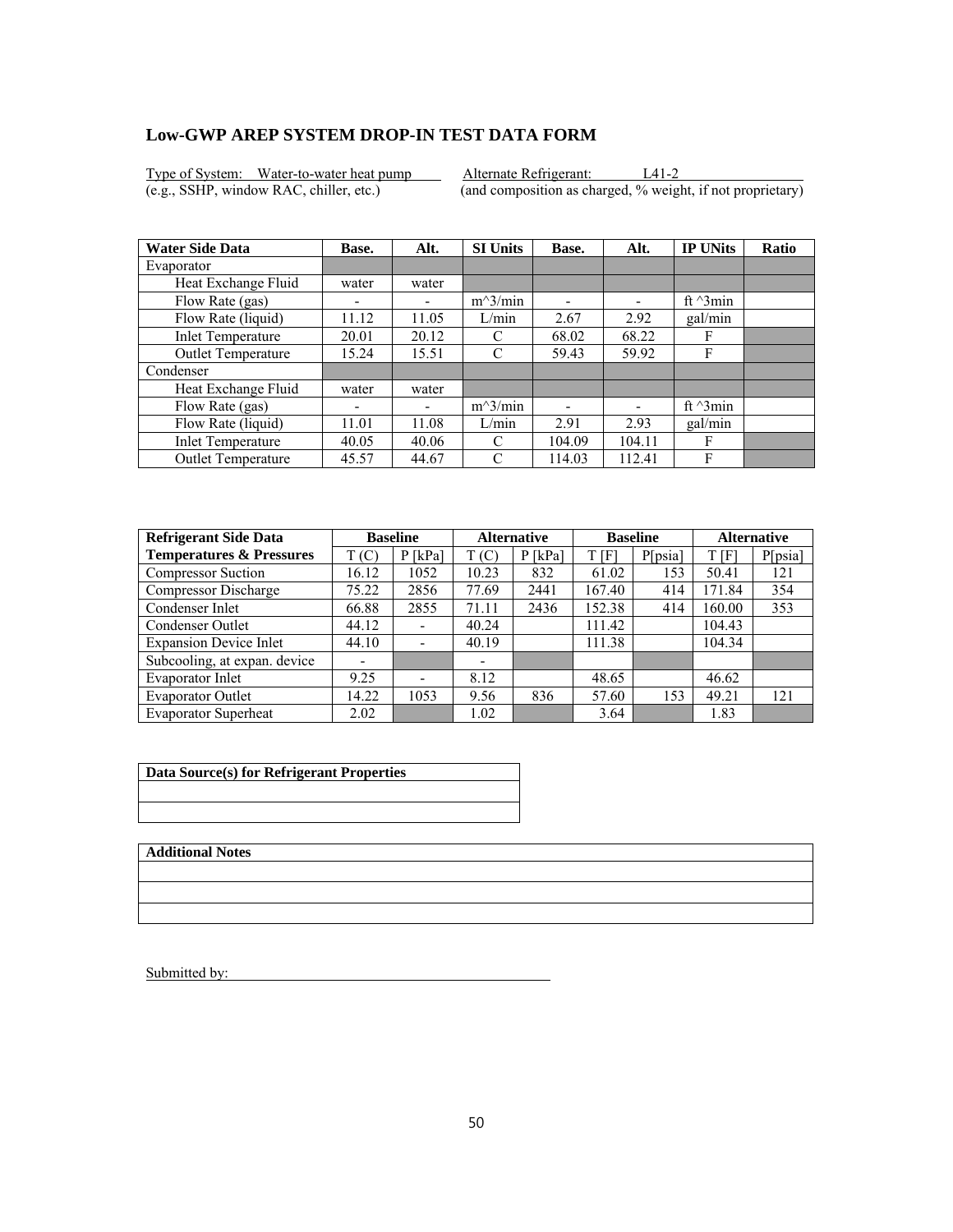|  | Low GWP AREP SYSTEM DROP-IN TEST DATA FORM |  |
|--|--------------------------------------------|--|
|--|--------------------------------------------|--|

| LG Electronics<br>Manufacturer:                                               | Manufacturer's Notation:       | MKS |
|-------------------------------------------------------------------------------|--------------------------------|-----|
| <b>Basic Information</b>                                                      |                                |     |
| Alternative Refrigerant (If not proprietary,<br>composition as Charged, % wt) | $IA1-2$                        |     |
| Alternative Lubricant Type and ISO Viscosity                                  | FVC68D (VG 68), PVE oil        |     |
| Baseline Refrigerant and Lubricant                                            | FVC68D (VG 68), PVE oil        |     |
| Make and Model of System                                                      | LG electronics                 |     |
| Nominal Capacity and Type of System                                           | 3.5 kW / Water to Water system |     |

| <b>Comparison Data</b>                        |         |                        | Base.                          | Alt.                           | <b>SI Units</b> | Base.                    | Alt.                     | IP<br><b>UNits</b> | Ratio |
|-----------------------------------------------|---------|------------------------|--------------------------------|--------------------------------|-----------------|--------------------------|--------------------------|--------------------|-------|
| Mode (Heating/Cooling)                        |         | Heating<br><b>GWHP</b> |                                |                                |                 |                          |                          |                    |       |
| Compressor Type                               |         |                        | Rotary                         | Rotary                         |                 |                          |                          |                    |       |
| Compressor Displacement                       |         |                        | 0.0337                         | 0.0337                         | $m^3/min$       |                          |                          |                    |       |
| Nominal Motor Size                            |         |                        |                                |                                | hp              |                          |                          |                    |       |
| Motor Speed                                   |         |                        | 4200                           | 4200                           | rpm             |                          |                          |                    |       |
| <b>Expansion Device Type</b>                  |         |                        | Electric<br>Expansion<br>Valve | Electric<br>Expansion<br>Valve |                 |                          |                          |                    |       |
| Lubricant Charge                              |         |                        | 0.31                           | 0.31                           | kg              | 0.68                     | 0.68                     | 1 <sub>b</sub>     |       |
| Refrigerant Charge                            |         |                        | 0.9                            | 0.9                            | kg              | 1.98                     | 1.98                     | 1 <sub>b</sub>     |       |
| <b>Refrigerant Mass Flow</b><br>Rate          |         | N/A                    | N/A                            | kg/min                         | N/A             | N/A                      | lb/min                   |                    |       |
| Composition, at compr.<br>inlet if applicable |         |                        |                                | $\blacksquare$                 | $%$ wt          |                          |                          |                    |       |
| Ambient                                       | Indoor  | db                     | 21.12                          | 22.42                          | C               | 70.02                    | 72.36                    | F                  |       |
| Temps.                                        |         | Wb                     | ÷,                             | $\overline{\phantom{a}}$       | $\overline{C}$  | $\overline{\phantom{a}}$ |                          | $\overline{F}$     |       |
|                                               | Outdoor | db                     | $\overline{\phantom{a}}$       | $\overline{\phantom{a}}$       | $\overline{C}$  | $\overline{\phantom{a}}$ | $\overline{\phantom{a}}$ | $\overline{F}$     |       |
|                                               |         | wb                     |                                |                                | $\overline{C}$  |                          |                          | $\mathbf{F}$       |       |
| <b>Total Capacity</b>                         |         | 4088                   | 3283                           | W                              | 13949           | 11202                    | Btu/hr                   | 0.80               |       |
| Sensible Capacity                             |         | N/A                    | N/A                            | W                              | N/A             | N/A                      | Btu/hr                   |                    |       |
| <b>Total System Power Input</b>               |         | N/A                    | N/A                            | W                              | N/A             | N/A                      | W                        |                    |       |
| Compressor Power Input                        |         | 1033                   | 931                            | W                              | 1033            | 931                      | W                        | 0.90               |       |
| Energy Efficiency Ratio<br>(EER)              |         |                        | ۰                              | $\overline{\phantom{a}}$       | W/W             |                          |                          | Btuh/W             |       |
| Coeff. Of Performance                         |         |                        | 3.96                           | 3.53                           |                 |                          |                          |                    | 0.89  |
| (COP)                                         |         |                        |                                |                                |                 |                          |                          |                    |       |

| <b>Other System Changes</b> |  |  |
|-----------------------------|--|--|
|                             |  |  |
|                             |  |  |
|                             |  |  |
|                             |  |  |
|                             |  |  |

| System Data                                | <b>Base.</b> | Alt. | <b>Ratio</b> |
|--------------------------------------------|--------------|------|--------------|
| Degradation Coefficient $-Cd$              |              |      |              |
| Seasonal Energy Efficiency Ratio - SEER    |              |      |              |
| Heating Seasonal Performance Factor - HSPF |              |      |              |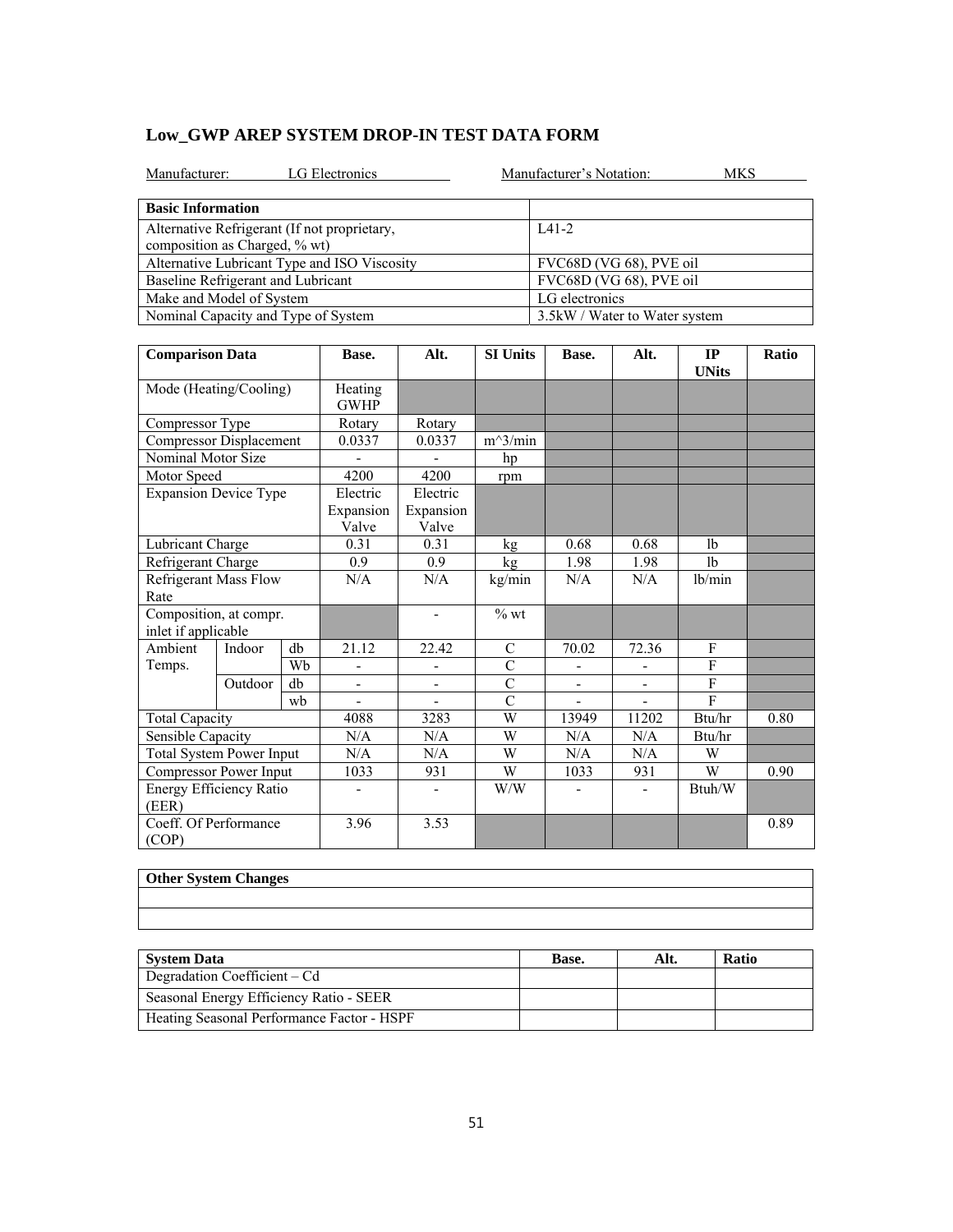Type of System: Water-to-water heat pump Alternate Refrigerant: L41-2<br>
(e.g., SSHP, window RAC, chiller, etc.) (and composition as charged, % weight

 $\overline{(and composition as charged, % weight, if not proprietary)}$ 

| <b>Water Side Data</b>    | Base.                    | Alt.  | <b>SI Units</b> | Base.  | Alt.                     | <b>IP UNits</b>  | <b>Ratio</b> |
|---------------------------|--------------------------|-------|-----------------|--------|--------------------------|------------------|--------------|
| Evaporator                |                          |       |                 |        |                          |                  |              |
| Heat Exchange Fluid       | water                    | water |                 |        |                          |                  |              |
| Flow Rate (gas)           | $\overline{\phantom{0}}$ |       | $m^3/min$       | ۰      | $\overline{\phantom{0}}$ | ft $\gamma$ 3min |              |
| Flow Rate (liquid)        | 11.08                    | 11.01 | L/min           | 2.66   | 2.91                     | gal/min          |              |
| <b>Inlet Temperature</b>  | 10.05                    | 10.13 | C               | 50.09  | 50.23                    | F                |              |
| Outlet Temperature        | 6.44                     | 6.98  | C               | 43.59  | 44.56                    | F                |              |
| Condenser                 |                          |       |                 |        |                          |                  |              |
| Heat Exchange Fluid       | water                    | water |                 |        |                          |                  |              |
| Flow Rate (gas)           | ٠                        | -     | $m^3/min$       |        |                          | ft $\gamma$ 3min |              |
| Flow Rate (liquid)        | 11.11                    | 11.05 | L/min           | 2.93   | 2.92                     | gal/min          |              |
| <b>Inlet Temperature</b>  | 40.01                    | 40.08 | C               | 104.02 | 104.14                   | F                |              |
| <b>Outlet Temperature</b> | 44.88                    | 44.03 | C               | 112.78 | 111.25                   | F                |              |

| <b>Refrigerant Side Data</b>        |       | <b>Baseline</b>              |       | <b>Baseline</b><br><b>Alternative</b> |        | <b>Alternative</b> |        |         |
|-------------------------------------|-------|------------------------------|-------|---------------------------------------|--------|--------------------|--------|---------|
| <b>Temperatures &amp; Pressures</b> | T(C)  | $P$ [kPa]                    | T(C)  | $P$ [kPa]                             | t [F]  | P[psia]            | T[F]   | P[psia] |
| <b>Compressor Suction</b>           | 8.22  | 802                          | 6.39  | 701                                   | 46.80  | 116                | 43.50  | 102     |
| Compressor Discharge                | 71.87 | 2681                         | 75.98 | 2287                                  | 161.37 | 389                | 168.76 | 332     |
| Condenser Inlet                     | 64.24 | 2678                         | 73.12 | 2281                                  | 147.63 | 388                | 163.62 | 331     |
| Condenser Outlet                    | 43.06 | $\qquad \qquad \blacksquare$ | 40.11 |                                       | 109.51 |                    | 104.20 |         |
| <b>Expansion Device Inlet</b>       | 43.01 | $\overline{\phantom{a}}$     | 40.09 |                                       | 109.42 |                    | 104.16 |         |
| Subcooling, at expan. device        |       |                              |       |                                       |        |                    |        |         |
| Evaporator Inlet                    | 4.85  | $\overline{\phantom{0}}$     | 6.56  |                                       | 40.73  |                    | 43.81  |         |
| <b>Evaporator Outlet</b>            | 5.42  | 806                          | 5.12  | 706                                   | 41.76  | 117                | 41.22  | 102     |
| <b>Evaporator Superheat</b>         | .27   |                              | 1.46  |                                       | 2.29   |                    | 2.63   |         |

| Data Source(s) for Refrigerant Properties |
|-------------------------------------------|
|                                           |
|                                           |

**Additional Notes**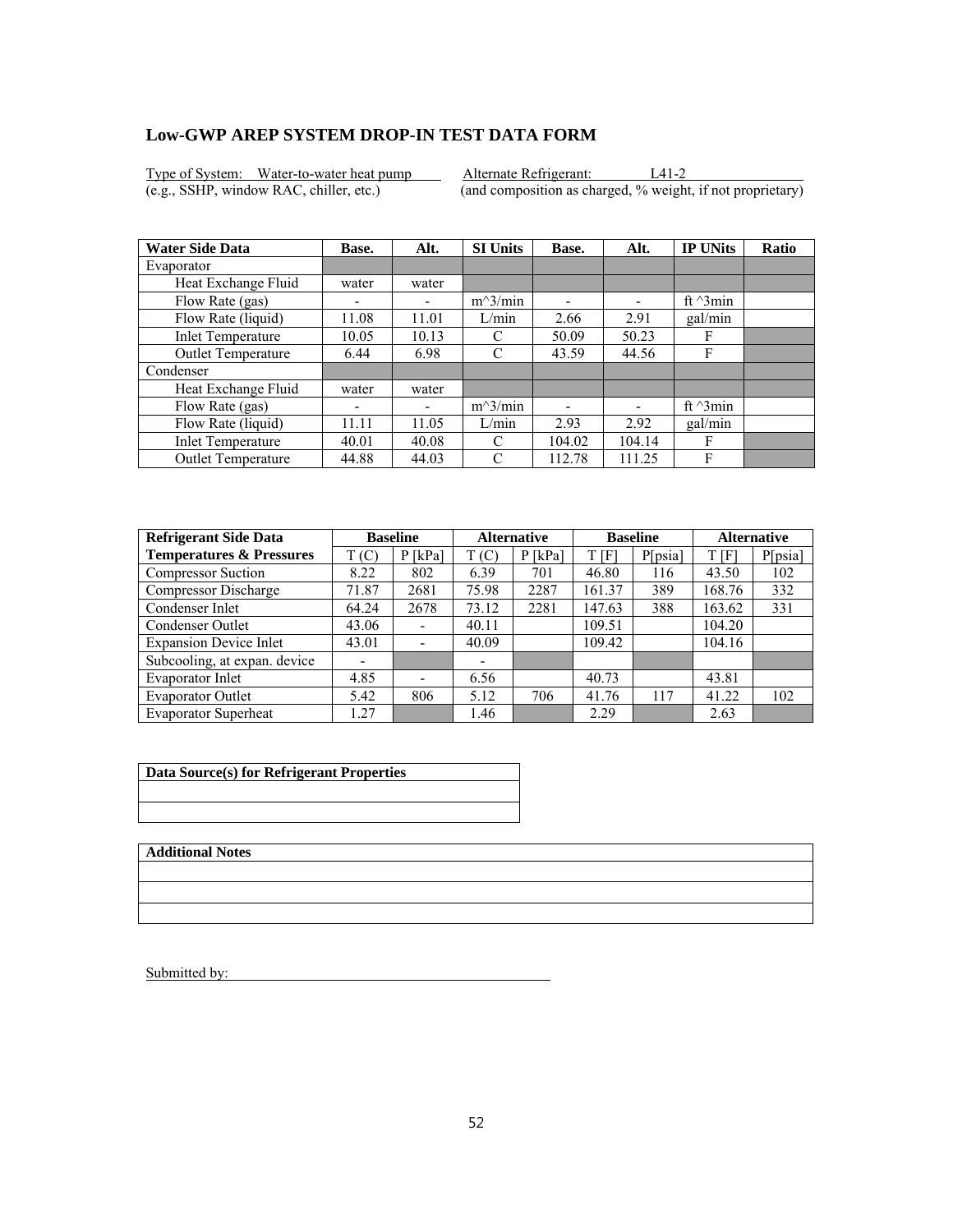|  | Low GWP AREP SYSTEM DROP-IN TEST DATA FORM |  |
|--|--------------------------------------------|--|
|--|--------------------------------------------|--|

| LG Electronics<br>Manufacturer:                                               | Manufacturer's Notation:<br>MKS |
|-------------------------------------------------------------------------------|---------------------------------|
| <b>Basic Information</b>                                                      |                                 |
| Alternative Refrigerant (If not proprietary,<br>composition as Charged, % wt) | $IA1-2$                         |
| Alternative Lubricant Type and ISO Viscosity                                  | FVC68D (VG 68), PVE oil         |
| Baseline Refrigerant and Lubricant                                            | FVC68D (VG 68), PVE oil         |
| Make and Model of System                                                      | LG electronics                  |
| Nominal Capacity and Type of System                                           | 3.5 kW / Water to Water system  |

| <b>Comparison Data</b>                        |         |                        | Base.                          | Alt.                           | <b>SI Units</b> | Base.                    | Alt.                     | IP<br><b>UNits</b> | Ratio |
|-----------------------------------------------|---------|------------------------|--------------------------------|--------------------------------|-----------------|--------------------------|--------------------------|--------------------|-------|
| Mode (Heating/Cooling)                        |         | Heating<br><b>GLHP</b> |                                |                                |                 |                          |                          |                    |       |
| Compressor Type                               |         |                        | Rotary                         | Rotary                         |                 |                          |                          |                    |       |
| Compressor Displacement                       |         |                        | 0.0337                         | 0.0337                         | $m^3/m$ in      |                          |                          |                    |       |
| Nominal Motor Size                            |         |                        |                                |                                | hp              |                          |                          |                    |       |
| Motor Speed                                   |         |                        | 4200                           | 4200                           | rpm             |                          |                          |                    |       |
| <b>Expansion Device Type</b>                  |         |                        | Electric<br>Expansion<br>Valve | Electric<br>Expansion<br>Valve |                 |                          |                          |                    |       |
| Lubricant Charge                              |         |                        | 0.31                           | 0.31                           | kg              | 0.68                     | 0.68                     | 1 <sub>b</sub>     |       |
| Refrigerant Charge                            |         |                        | 0.9                            | 0.9                            | kg              | 1.98                     | 1.98                     | 1 <sub>b</sub>     |       |
| <b>Refrigerant Mass Flow</b><br>Rate          |         |                        | N/A                            | N/A                            | kg/min          | N/A                      | N/A                      | lb/min             |       |
| Composition, at compr.<br>inlet if applicable |         |                        |                                | $\overline{\phantom{a}}$       | $%$ wt          |                          |                          |                    |       |
| Ambient                                       | Indoor  | db                     | 22.72                          | 23.21                          | $\mathcal{C}$   | 72.90                    | 73.78                    | F                  |       |
| Temps.                                        |         | Wh                     |                                |                                | $\overline{C}$  |                          |                          | F                  |       |
|                                               | Outdoor | db                     | $\overline{\phantom{0}}$       | $\blacksquare$                 | $\overline{C}$  | $\overline{\phantom{a}}$ | $\overline{\phantom{a}}$ | $\mathbf{F}$       |       |
|                                               |         | wh                     |                                |                                | $\overline{C}$  |                          |                          | $\mathbf{F}$       |       |
| <b>Total Capacity</b>                         |         |                        | 3066                           | 2713                           | W               | 10462                    | 9257                     | Btu/hr             | 0.88  |
| Sensible Capacity                             |         |                        | N/A                            | N/A                            | W               | N/A                      | N/A                      | Btu/hr             |       |
| <b>Total System Power Input</b>               |         |                        | N/A                            | N/A                            | W               | N/A                      | N/A                      | W                  |       |
| Compressor Power Input                        |         |                        | 1002                           | 881                            | W               | 1002                     | 881                      | W                  | 0.88  |
| Energy Efficiency Ratio<br>(EER)              |         |                        | $\qquad \qquad \blacksquare$   |                                | W/W             |                          |                          | Btuh/W             |       |
| Coeff. Of Performance<br>(COP)                |         |                        | 3.06                           | 3.08                           |                 |                          |                          |                    | 1.01  |

| Other System Changes |
|----------------------|
|                      |
|                      |
|                      |
|                      |
|                      |

| <b>System Data</b>                         | Base. | Alt. | <b>Ratio</b> |
|--------------------------------------------|-------|------|--------------|
| Degradation Coefficient – Cd               |       |      |              |
| Seasonal Energy Efficiency Ratio - SEER    |       |      |              |
| Heating Seasonal Performance Factor - HSPF |       |      |              |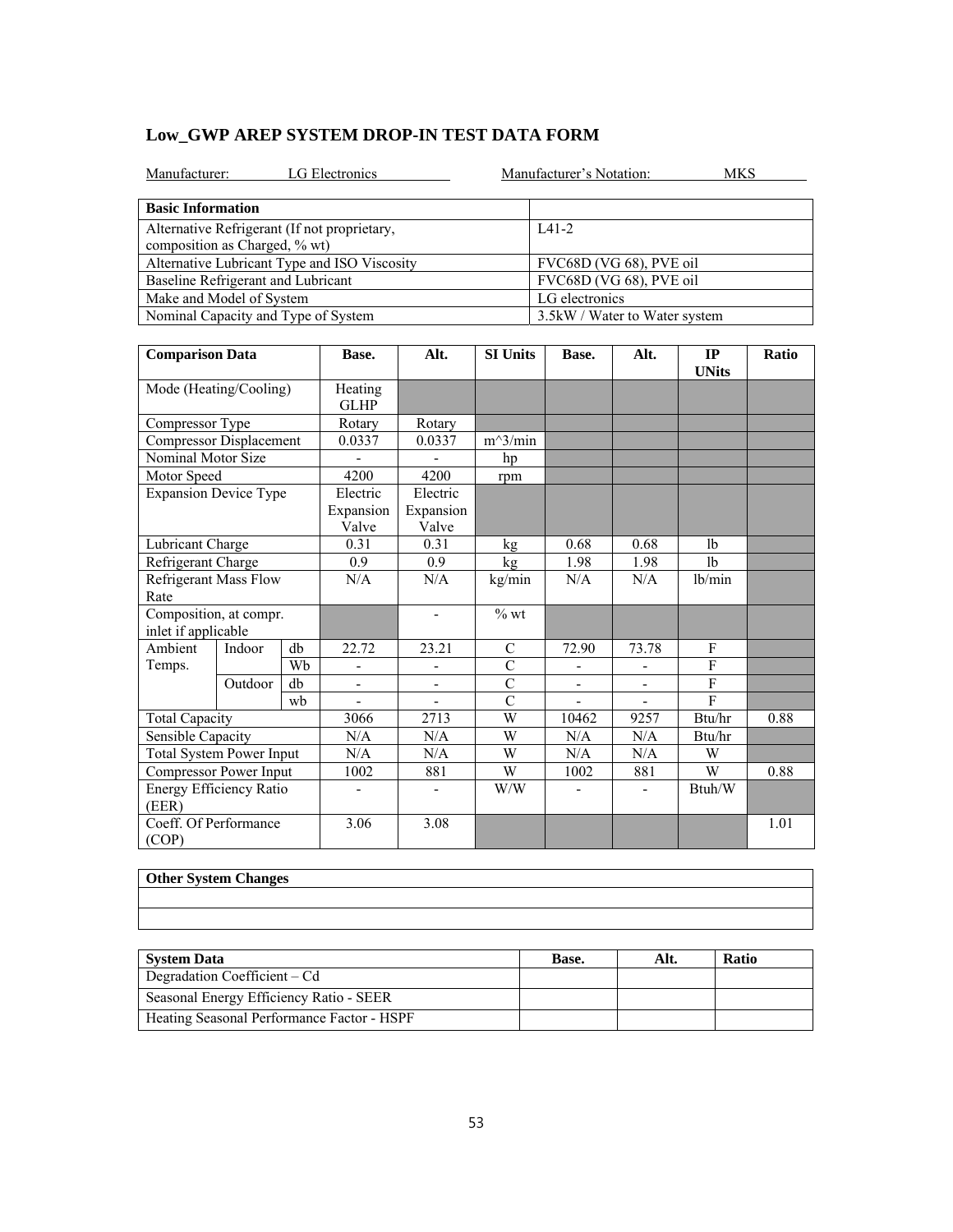Type of System: Water-to-water heat pump Alternate Refrigerant: L41-2<br>
(e.g., SSHP, window RAC, chiller, etc.) (and composition as charged, % weight

 $\overline{(and composition as charged, % weight, if not proprietary)}$ 

| <b>Water Side Data</b>    | Base.     | Alt.      | <b>SI Units</b> | Base.  | Alt.   | <b>IP UNits</b>  | Ratio |
|---------------------------|-----------|-----------|-----------------|--------|--------|------------------|-------|
| Evaporator                |           |           |                 |        |        |                  |       |
| Heat Exchange Fluid       | $50\%$ of | $50\%$ of |                 |        |        |                  |       |
|                           | Ethanol   | Ethanol   |                 |        |        |                  |       |
| Flow Rate (gas)           | ٠         |           | $m^3/min$       | ٠      |        | ft $\gamma$ 3min |       |
| Flow Rate (liquid)        | 11.18     | 11.10     | L/min           | 2.93   | 2.93   | gal/min          |       |
| <b>Inlet Temperature</b>  | 0.05      | 0.04      | C               | 32.09  | 32.07  | F                |       |
| <b>Outlet Temperature</b> | $-4.23$   | $-3.02$   | C               | 24.39  | 26.56  | F                |       |
| Condenser                 |           |           |                 |        |        |                  |       |
| Heat Exchange Fluid       | water     | water     |                 |        |        |                  |       |
| Flow Rate (gas)           |           |           | $m^3/min$       |        |        | ft $\gamma$ 3min |       |
| Flow Rate (liquid)        | 11.21     | 11.02     | L/min           | 2.96   | 2.91   | gal/min          |       |
| <b>Inlet Temperature</b>  | 40.06     | 40.12     | C               | 104.11 | 104.22 | F                |       |
| <b>Outlet Temperature</b> | 43.71     | 43.42     | C               | 110.68 | 110.16 | F                |       |

| <b>Refrigerant Side Data</b>        |         | <b>Baseline</b>              | <b>Alternative</b> |           |        | <b>Baseline</b> |         | <b>Alternative</b> |
|-------------------------------------|---------|------------------------------|--------------------|-----------|--------|-----------------|---------|--------------------|
| <b>Temperatures &amp; Pressures</b> | T (C)   | $P$ [kPa]                    | T(C)               | $P$ [kPa] | T[F]   | P[psia]         | T[F]    | P[psia]            |
| <b>Compressor Suction</b>           | $-0.63$ | 607                          | $-3.26$            | 530       | 30.87  | 88              | 26.13   | 77                 |
| <b>Compressor Discharge</b>         | 74.36   | 2701                         | 88.86              | 2412      | 165.85 | 392             | 191.95  | 350                |
| Condenser Inlet                     | 67.82   | 2692                         | 80.75              | 2404      | 154.08 | 390             | 177.35  | 349                |
| Condenser Outlet                    | 41.28   | $\overline{\phantom{a}}$     | 40.19              |           | 106.30 |                 | 104.34  |                    |
| <b>Expansion Device Inlet</b>       | 41.19   |                              | 40.16              |           | 106.14 |                 | 104.29  |                    |
| Subcooling, at expan. device        | ۰       |                              | ۰                  |           |        |                 |         |                    |
| Evaporator Inlet                    | $-3.56$ | $\qquad \qquad \blacksquare$ | $-1.86$            |           | 25.59  |                 | 28.65   |                    |
| <b>Evaporator Outlet</b>            | $-3.12$ | 609                          | $-5.12$            | 532       | 26.38  | 88              | 22.78   | 77                 |
| <b>Evaporator Superheat</b>         | 0.44    |                              | $-0.93$            |           | 0.79   |                 | $-1.68$ |                    |

| Data Source(s) for Refrigerant Properties |
|-------------------------------------------|
|                                           |
|                                           |

**Additional Notes**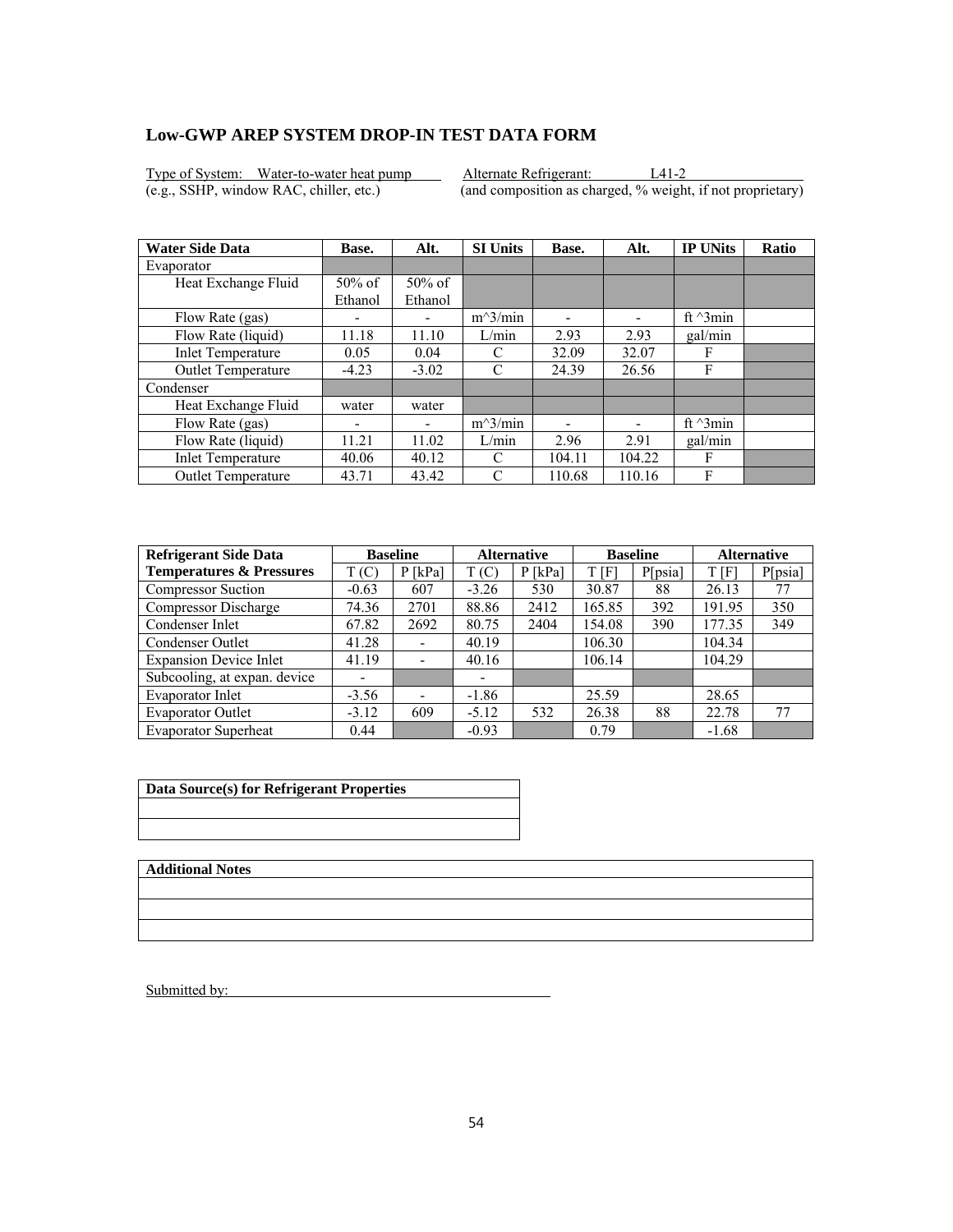Capacity Matching Test Data Sheet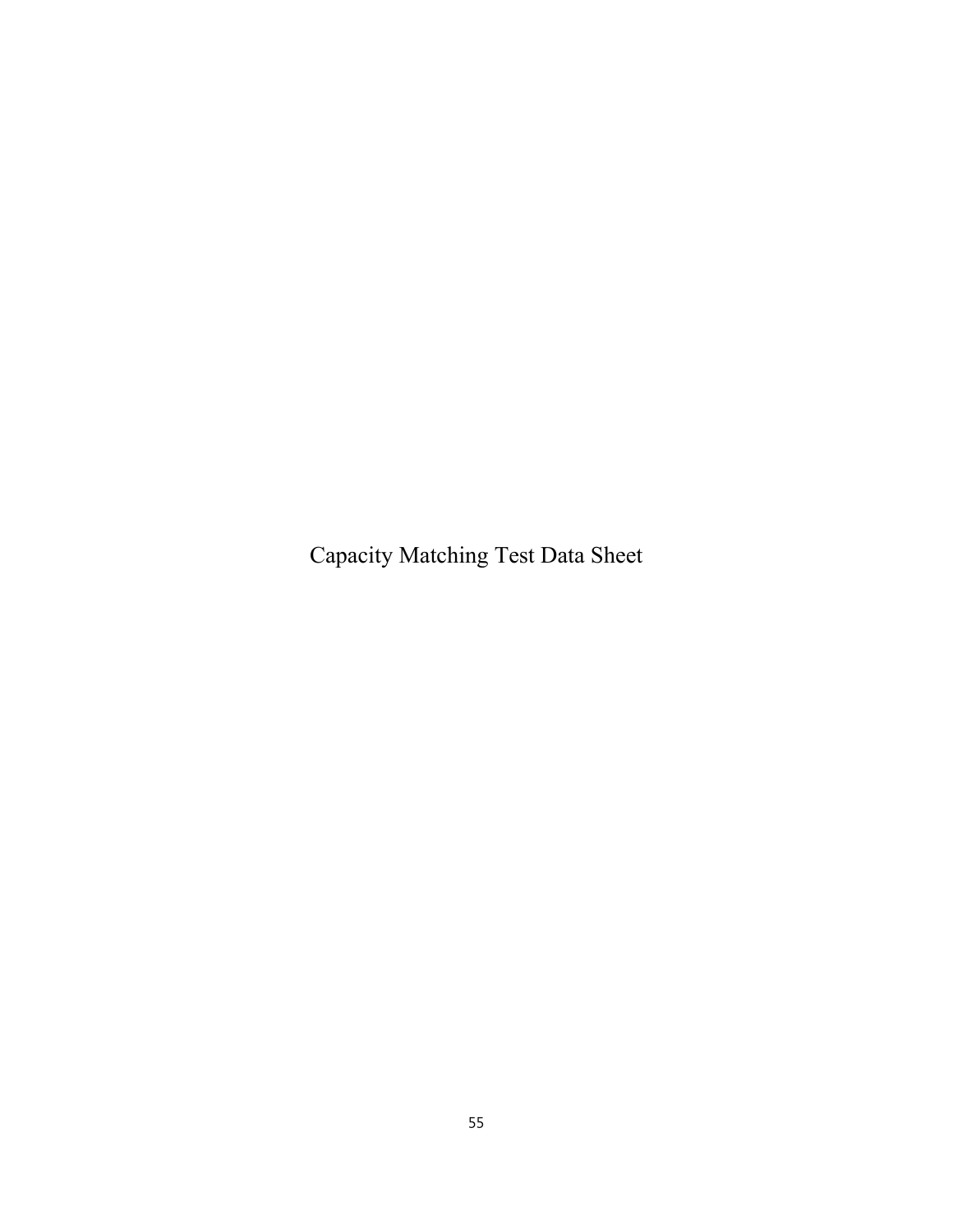| LG Electronics<br>Manufacturer:                                               | Manufacturer's Notation:<br><b>MKS</b> |
|-------------------------------------------------------------------------------|----------------------------------------|
| <b>Basic Information</b>                                                      |                                        |
| Alternative Refrigerant (If not proprietary,<br>composition as Charged, % wt) | 100% R32                               |
| Alternative Lubricant Type and ISO Viscosity                                  | RM68 (VG 68), POE oil                  |
| Baseline Refrigerant and Lubricant                                            | FVC68D (VG 68), PVE oil                |
| Make and Model of System                                                      | LG electronics                         |
| Nominal Capacity and Type of System                                           | 3.5kW / Water to Water system          |

| <b>Comparison Data</b>                              |         |                                | Base.                          | Alt.           | <b>SI Units</b> | Base. | Alt.   | IP<br><b>UNits</b> | Ratio |
|-----------------------------------------------------|---------|--------------------------------|--------------------------------|----------------|-----------------|-------|--------|--------------------|-------|
| Mode (Heating/Cooling)                              |         | Cooling<br>Matching<br>3.5kW   |                                |                |                 |       |        |                    |       |
| Compressor Type                                     |         |                                | Rotary                         | Rotary         |                 |       |        |                    |       |
| <b>Compressor Displacement</b>                      |         |                                | 0.0337                         | 0.0337         | $m^3/min$       |       |        |                    |       |
| Nominal Motor Size                                  |         |                                |                                |                | hp              |       |        |                    |       |
| Motor Speed                                         |         |                                | 3300                           | 3120           | rpm             |       |        |                    |       |
| <b>Expansion Device Type</b>                        |         | Electric<br>Expansion<br>Valve | Electric<br>Expansion<br>Valve |                |                 |       |        |                    |       |
| Lubricant Charge                                    |         |                                | 0.31                           | 0.31           | kg              | 0.68  | 0.68   | 1 <sub>b</sub>     |       |
|                                                     |         |                                | 0.9                            | 0.7            | kg              | 1.98  | 1.98   | 1 <sub>b</sub>     |       |
| Refrigerant Charge<br>Refrigerant Mass Flow<br>Rate |         | N/A                            | N/A                            | kg/min         | $\rm N/A$       | N/A   | lb/min |                    |       |
| Composition, at compr.<br>inlet if applicable       |         |                                |                                | $\overline{a}$ | $%$ wt          |       |        |                    |       |
| Ambient                                             | Indoor  | db                             | 21.2                           | 21.1           | $\mathcal{C}$   | 70.16 | 69.98  | F                  |       |
| Temps.                                              |         | Wb                             | -                              | -              | $\overline{C}$  |       | -      | $\overline{F}$     |       |
|                                                     | Outdoor | db                             | $\overline{\phantom{a}}$       | -              | $\overline{C}$  |       |        | ${\rm F}$          |       |
|                                                     |         | wb                             |                                |                | $\overline{C}$  |       |        | F                  |       |
| <b>Total Capacity</b>                               |         |                                | 3636                           | 3598           | W               | 12407 | 12277  | Btu/hr             | 0.99  |
| Sensible Capacity                                   |         | N/A                            | N/A                            | W              | N/A             | N/A   | Btu/hr |                    |       |
| Total System Power Input                            |         | N/A                            | N/A                            | W              | N/A             | N/A   | W      |                    |       |
| Compressor Power Input                              |         | 857                            | 849                            | W              | 857             | 849   | W      | 0.99               |       |
| Energy Efficiency Ratio<br>(EER)                    |         |                                | 4.24                           | 4.24           | W/W             | 14.47 | 14.46  | Btuh/W             | 1.00  |
| Coeff. Of Performance<br>(COP)                      |         |                                |                                |                |                 |       |        |                    |       |

| <b>Other System Changes</b> |  |  |
|-----------------------------|--|--|
|                             |  |  |
|                             |  |  |

| <b>System Data</b>                         | Base. | Alt. | <b>Ratio</b> |
|--------------------------------------------|-------|------|--------------|
| Degradation Coefficient – Cd               |       |      |              |
| Seasonal Energy Efficiency Ratio - SEER    |       |      |              |
| Heating Seasonal Performance Factor - HSPF |       |      |              |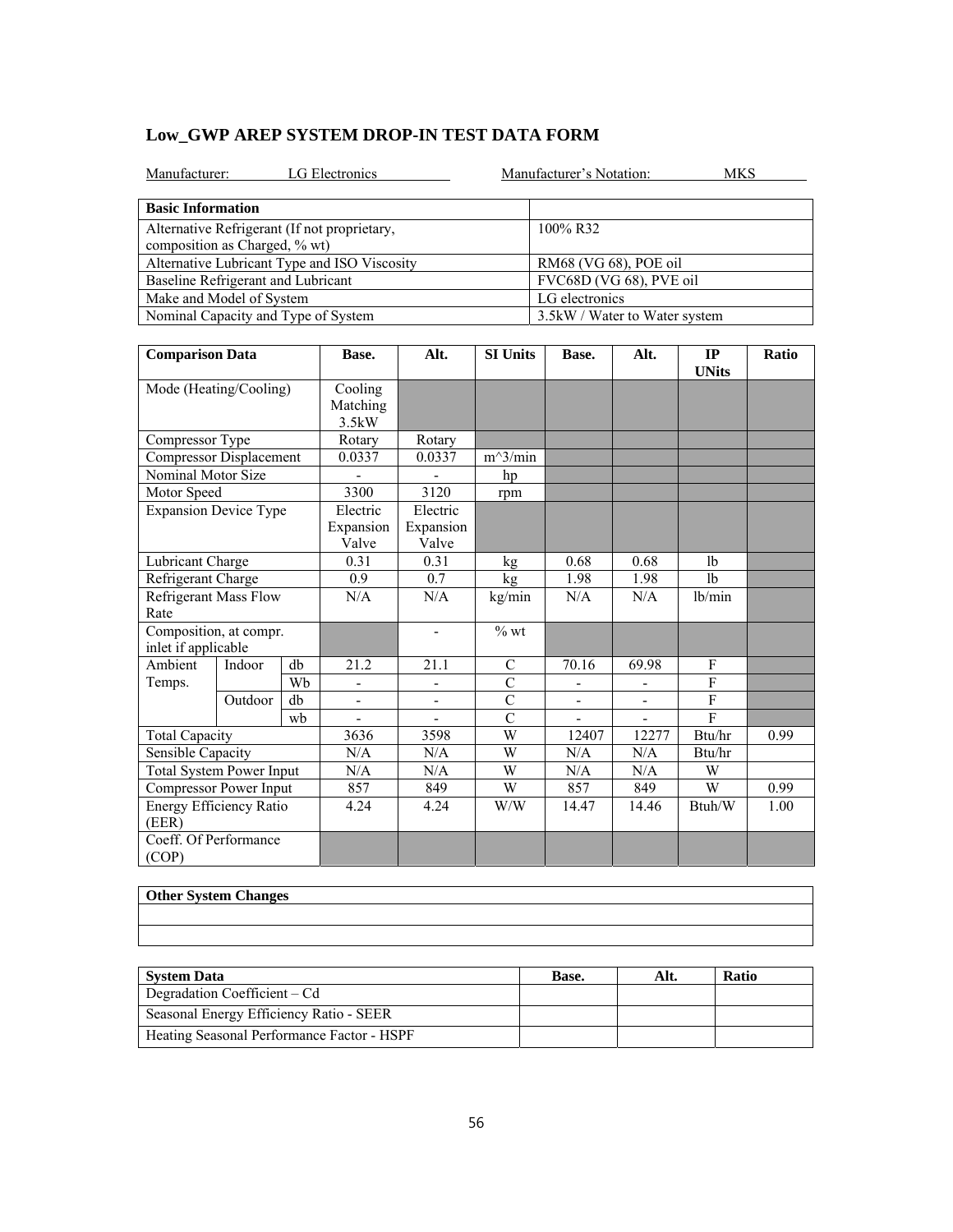Type of System: Water-to-water heat pump Alternate Refrigerant: 100% R32<br>(e.g., SSHP, window RAC, chiller, etc.) (and composition as charged, % weight

 $\overline{(and composition as charged, % weight, if not proprietary)}$ 

| <b>Water Side Data</b>   | Base.                    | Alt.  | <b>SI Units</b> | Base. | Alt.                     | <b>IP UNits</b>  | <b>Ratio</b> |
|--------------------------|--------------------------|-------|-----------------|-------|--------------------------|------------------|--------------|
| Evaporator               |                          |       |                 |       |                          |                  |              |
| Heat Exchange Fluid      | water                    | water |                 |       |                          |                  |              |
| Flow Rate (gas)          | $\overline{\phantom{0}}$ |       | $m^3/min$       | ۰     | $\overline{\phantom{0}}$ | ft $\gamma$ 3min |              |
| Flow Rate (liquid)       | 11.01                    | 11.05 | L/min           | 2.64  | 2.92                     | gal/min          |              |
| <b>Inlet Temperature</b> | 12.0                     | 12.01 | C               | 53.6  | 53.62                    | F                |              |
| Outlet Temperature       | 7.55                     | 7.68  | C               | 44.87 | 45.82                    | F                |              |
| Condenser                |                          |       |                 |       |                          |                  |              |
| Heat Exchange Fluid      | water                    | water |                 |       |                          |                  |              |
| Flow Rate (gas)          | ٠                        | -     | $m^3/min$       |       |                          | ft $\gamma$ 3min |              |
| Flow Rate (liquid)       | 11.21                    | 11.20 | L/min           | 2.96  | 2.96                     | gal/min          |              |
| <b>Inlet Temperature</b> | 29.97                    | 30.02 | C               | 85.95 | 86.04                    | F                |              |
| Outlet Temperature       | 34.43                    | 34.50 | C               | 93.97 | 94.10                    | F                |              |

| <b>Refrigerant Side Data</b>        | <b>Baseline</b> |                              | <b>Alternative</b> |           | <b>Baseline</b> |         | <b>Alternative</b> |         |
|-------------------------------------|-----------------|------------------------------|--------------------|-----------|-----------------|---------|--------------------|---------|
| <b>Temperatures &amp; Pressures</b> | T(C)            | $P$ [kPa]                    | T(C)               | $P$ [kPa] | t [F]           | P[psia] | T[F]               | P[psia] |
| <b>Compressor Suction</b>           | 13.64           | 1003                         | 13.58              | 1014      | 56.55           | 145     | 56.44              | 147     |
| Compressor Discharge                | 76.55           | 2916                         | 86.25              | 2884      | 169.79          | 423     | 187.25             | 418     |
| Condenser Inlet                     | 72.45           | 2897                         | 82.12              | 2875      | 162.41          | 420     | 179.82             | 417     |
| Condenser Outlet                    | 46.82           | $\qquad \qquad \blacksquare$ | 38.24              |           | 116.28          |         | 100.83             |         |
| <b>Expansion Device Inlet</b>       | 44.97           | $\overline{\phantom{a}}$     | 37.11              |           | 112.95          |         | 98.80              |         |
| Subcooling, at expan. device        |                 |                              | -                  |           |                 |         |                    |         |
| Evaporator Inlet                    | 8.77            | $\overline{\phantom{0}}$     | 9.12               |           | 47.79           |         | 48.42              |         |
| <b>Evaporator Outlet</b>            | 11.23           | 1005                         | 12.25              | 1017      | 52.21           | 146     | 54.05              | 148     |
| <b>Evaporator Superheat</b>         | 0.47            |                              | 1.70               |           | 0.85            |         | 3.06               |         |

| Data Source(s) for Refrigerant Properties |  |  |  |  |
|-------------------------------------------|--|--|--|--|
|                                           |  |  |  |  |
|                                           |  |  |  |  |

**Additional Notes**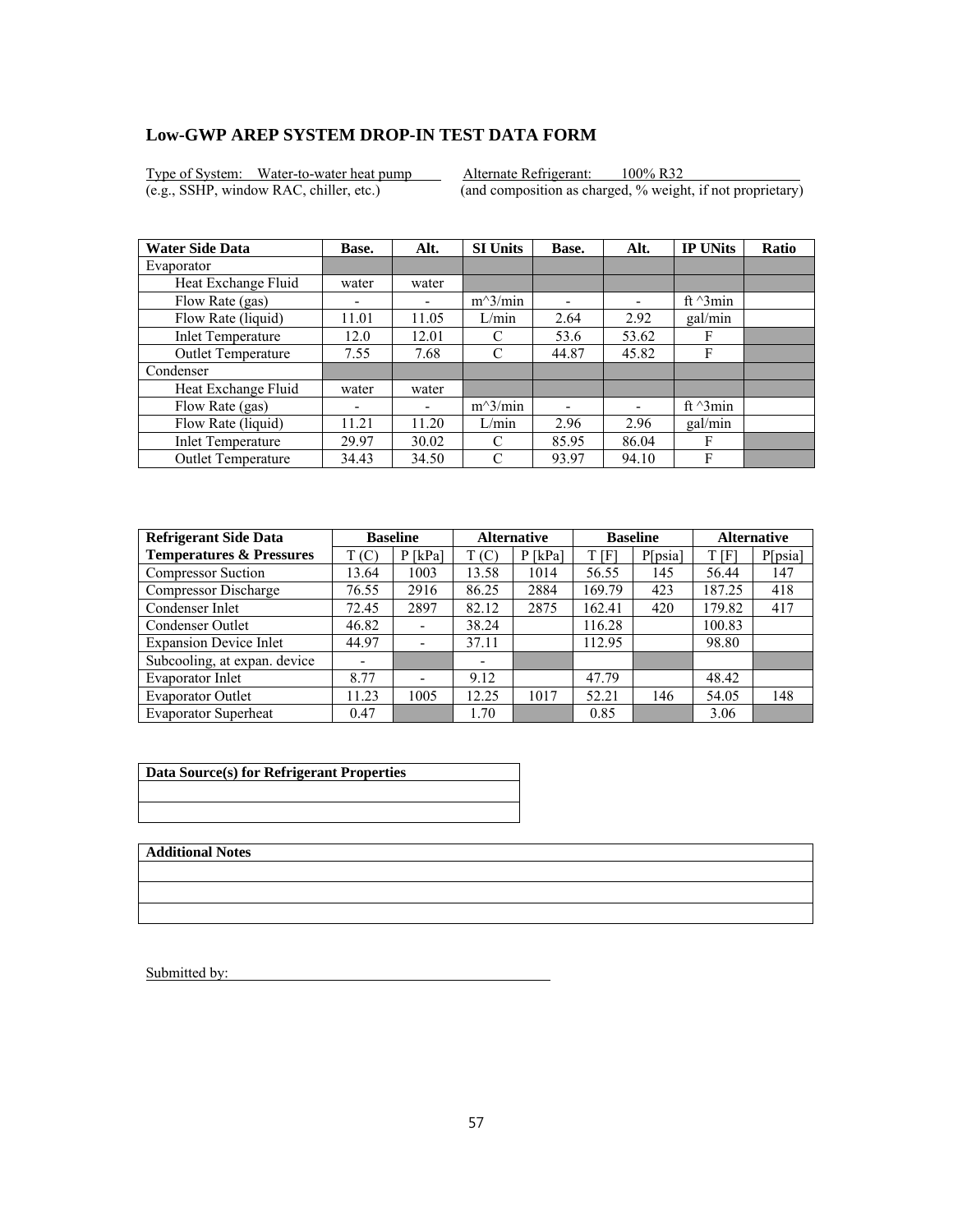|  | Low GWP AREP SYSTEM DROP-IN TEST DATA FORM |  |  |
|--|--------------------------------------------|--|--|
|--|--------------------------------------------|--|--|

| LG Electronics<br>Manufacturer:                                               | Manufacturer's Notation:<br>MKS |
|-------------------------------------------------------------------------------|---------------------------------|
| <b>Basic Information</b>                                                      |                                 |
| Alternative Refrigerant (If not proprietary,<br>composition as Charged, % wt) | $IA1-1$                         |
| Alternative Lubricant Type and ISO Viscosity                                  | FVC68D (VG 68), PVE oil         |
| Baseline Refrigerant and Lubricant                                            | FVC68D (VG 68), PVE oil         |
| Make and Model of System                                                      | LG electronics                  |
| Nominal Capacity and Type of System                                           | 3.5 kW / Water to Water system  |

| <b>Comparison Data</b>                        |         |                              | Base.                    | Alt.               | <b>SI Units</b> | Base. | Alt.   | IP<br><b>UNits</b> | Ratio |
|-----------------------------------------------|---------|------------------------------|--------------------------|--------------------|-----------------|-------|--------|--------------------|-------|
| Mode (Heating/Cooling)                        |         | Cooling<br>Matching<br>3.5kW |                          |                    |                 |       |        |                    |       |
| Compressor Type                               |         |                              | Rotary                   | Rotary             |                 |       |        |                    |       |
| Compressor Displacement                       |         |                              | 0.0337                   | 0.0337             | $m^3/min$       |       |        |                    |       |
| Nominal Motor Size                            |         |                              |                          |                    | hp              |       |        |                    |       |
| Motor Speed                                   |         |                              | 3300                     | 3300               | rpm             |       |        |                    |       |
| <b>Expansion Device Type</b>                  |         |                              | Electric                 | Electric           |                 |       |        |                    |       |
|                                               |         |                              | Expansion<br>Valve       | Expansion<br>Valve |                 |       |        |                    |       |
| Lubricant Charge                              |         |                              | 0.31                     | 0.31               | kg              | 0.68  | 0.68   | 1 <sub>b</sub>     |       |
| Refrigerant Charge                            |         |                              | 0.9                      | 0.8                | kg              | 1.98  | 1.98   | 1 <sub>b</sub>     |       |
| Refrigerant Mass Flow<br>Rate                 |         |                              | N/A                      | N/A                | kg/min          | N/A   | N/A    | lb/min             |       |
| Composition, at compr.<br>inlet if applicable |         |                              |                          | $\blacksquare$     | $%$ wt          |       |        |                    |       |
| Ambient                                       | Indoor  | db                           | 21.2                     | 22.17              | C               | 70.16 | 71.91  | F                  |       |
| Temps.                                        |         | Wb                           |                          |                    | $\overline{C}$  |       |        | $\overline{F}$     |       |
|                                               | Outdoor | db                           | $\overline{\phantom{0}}$ | -                  | $\overline{C}$  |       |        | ${\bf F}$          |       |
|                                               |         | wb                           |                          |                    | $\mathcal{C}$   |       |        | $\mathbf{F}$       |       |
| <b>Total Capacity</b>                         |         |                              | 3636                     | 3472               | $\overline{W}$  | 12407 | 11847  | Btu/hr             | 0.95  |
| Sensible Capacity                             |         | N/A                          | N/A                      | W                  | N/A             | N/A   | Btu/hr |                    |       |
| <b>Total System Power Input</b>               |         | N/A                          | N/A                      | W                  | N/A             | N/A   | W      |                    |       |
| Compressor Power Input                        |         | 857                          | 752                      | W                  | 857             | 752   | W      | 0.88               |       |
| Energy Efficiency Ratio<br>(EER)              |         |                              | 4.24                     | 4.62               | W/W             | 14.47 | 14.46  | Btuh/W             | 1.09  |
| Coeff. Of Performance<br>(COP)                |         |                              |                          |                    |                 |       |        |                    |       |

| <b>Other System Changes</b> |  |  |
|-----------------------------|--|--|
|                             |  |  |
|                             |  |  |

| <b>System Data</b>                         | Base. | Alt. | <b>Ratio</b> |
|--------------------------------------------|-------|------|--------------|
| Degradation Coefficient – Cd               |       |      |              |
| Seasonal Energy Efficiency Ratio - SEER    |       |      |              |
| Heating Seasonal Performance Factor - HSPF |       |      |              |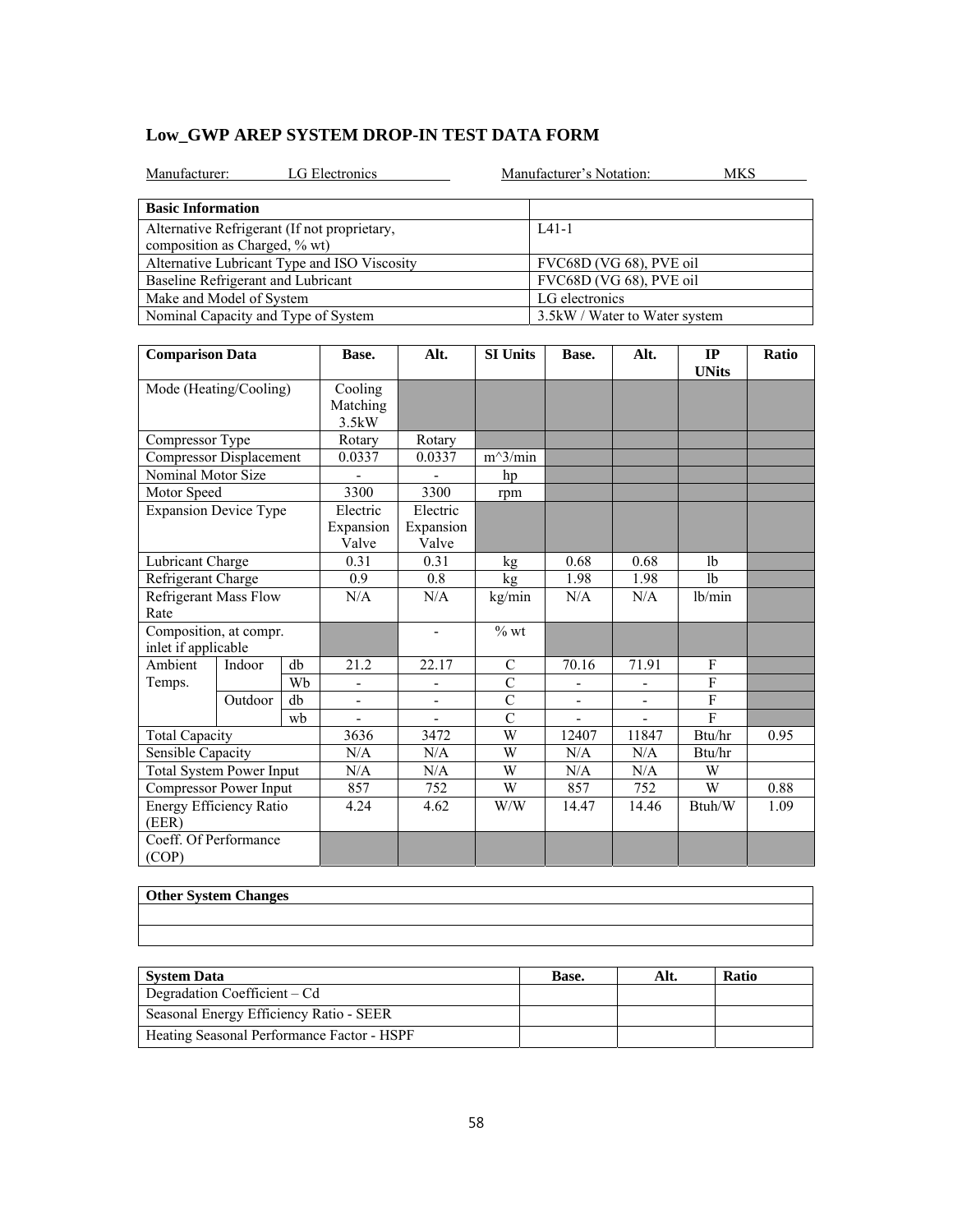Type of System: Water-to-water heat pump Alternate Refrigerant: L41-1<br>
(e.g., SSHP, window RAC, chiller, etc.) (and composition as charged, % weight

 $\overline{(and composition as charged, % weight, if not proprietary)}$ 

| <b>Water Side Data</b>    | Base.                    | Alt.  | <b>SI Units</b> | Base. | Alt.                     | <b>IP UNits</b>  | <b>Ratio</b> |
|---------------------------|--------------------------|-------|-----------------|-------|--------------------------|------------------|--------------|
| Evaporator                |                          |       |                 |       |                          |                  |              |
| Heat Exchange Fluid       | water                    | water |                 |       |                          |                  |              |
| Flow Rate (gas)           | -                        |       | $m^3/min$       | -     | $\overline{\phantom{0}}$ | ft $\gamma$ 3min |              |
| Flow Rate (liquid)        | 11.01                    | 11.03 | L/min           | 2.64  | 2.91                     | gal/min          |              |
| <b>Inlet Temperature</b>  | 12.0                     | 12.13 | C               | 53.6  | 53.83                    | F                |              |
| Outlet Temperature        | 7.55                     | 7.95  | C               | 44.87 | 46.31                    | F                |              |
| Condenser                 |                          |       |                 |       |                          |                  |              |
| Heat Exchange Fluid       | water                    | water |                 |       |                          |                  |              |
| Flow Rate (gas)           | $\overline{\phantom{0}}$ | -     | $m^3/min$       |       |                          | ft $\gamma$ 3min |              |
| Flow Rate (liquid)        | 11.21                    | 11.14 | L/min           | 2.96  | 2.94                     | gal/min          |              |
| <b>Inlet Temperature</b>  | 29.97                    | 30.06 | C               | 85.95 | 86.11                    | F                |              |
| <b>Outlet Temperature</b> | 34.43                    | 34.56 | C               | 93.97 | 94.21                    | F                |              |

| <b>Refrigerant Side Data</b>        |       | <b>Baseline</b>              | <b>Alternative</b> |           | <b>Baseline</b> |         | <b>Alternative</b> |         |
|-------------------------------------|-------|------------------------------|--------------------|-----------|-----------------|---------|--------------------|---------|
| <b>Temperatures &amp; Pressures</b> | T(C)  | $P$ [kPa]                    | T(C)               | $P$ [kPa] | t [F]           | P[psia] | T[F]               | P[psia] |
| <b>Compressor Suction</b>           | 13.64 | 1003                         | 13.89              | 925       | 56.55           | 145     | 57.00              | 134     |
| Compressor Discharge                | 76.55 | 2916                         | 79.81              | 2534      | 169.79          | 423     | 175.66             | 368     |
| Condenser Inlet                     | 72.45 | 2897                         | 77.21              | 2531      | 162.41          | 420     | 170.98             | 367     |
| Condenser Outlet                    | 46.82 | $\qquad \qquad \blacksquare$ | 36.11              |           | 116.28          |         | 97.00              |         |
| <b>Expansion Device Inlet</b>       | 44.97 | $\overline{\phantom{a}}$     | 36.01              |           | 112.95          |         | 96.82              |         |
| Subcooling, at expan. device        |       |                              | -                  |           |                 |         |                    |         |
| Evaporator Inlet                    | 8.77  | $\overline{\phantom{0}}$     | 8.68               |           | 47.79           |         | 47.62              |         |
| <b>Evaporator Outlet</b>            | 11.23 | 1005                         | 13.25              | 928       | 52.21           | 146     | 55.85              | 135     |
| <b>Evaporator Superheat</b>         | 0.47  |                              | 1.49               |           | 0.85            |         | 2.68               |         |

| Data Source(s) for Refrigerant Properties |  |
|-------------------------------------------|--|
|                                           |  |
|                                           |  |
|                                           |  |
|                                           |  |

**Additional Notes**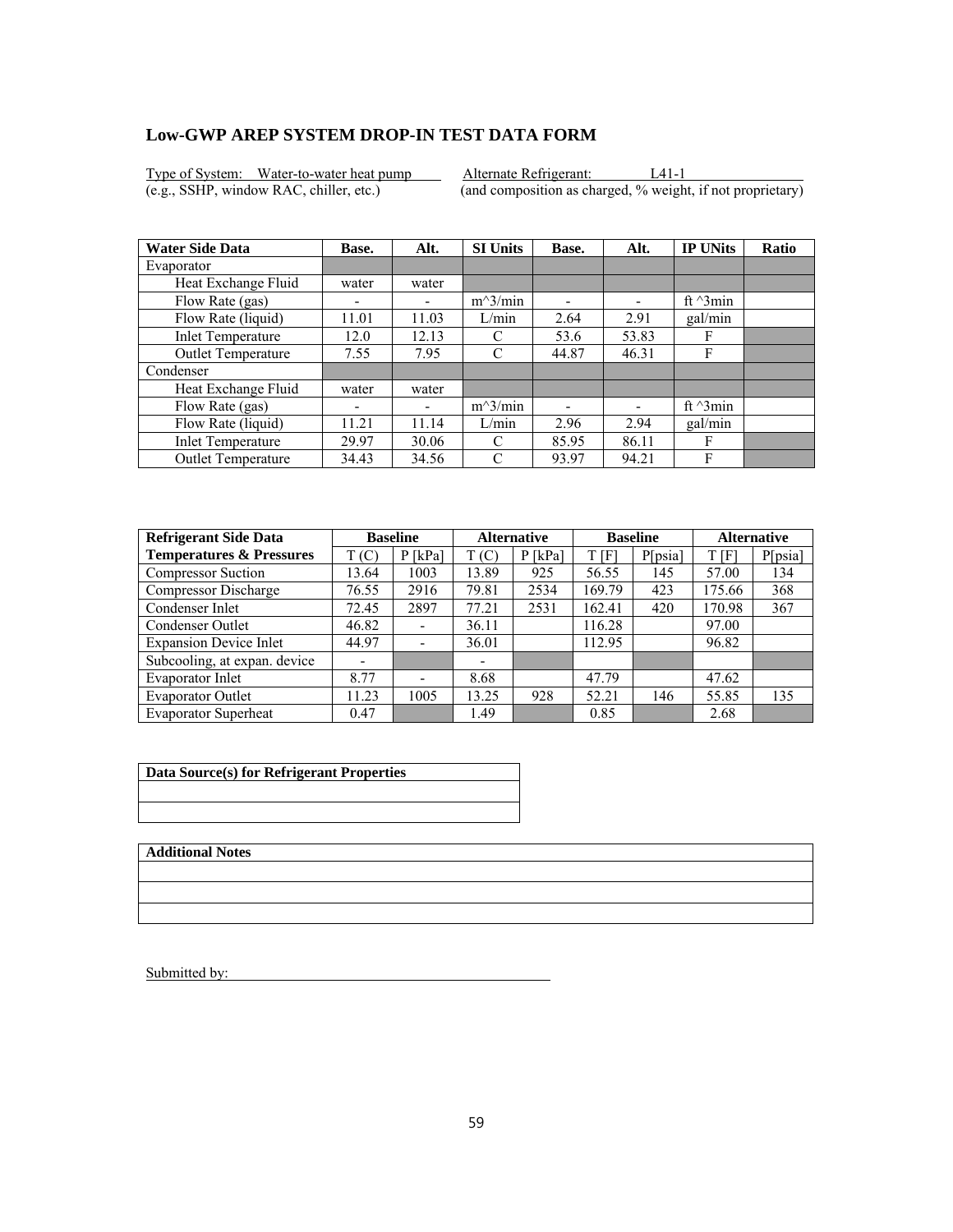|  | Low GWP AREP SYSTEM DROP-IN TEST DATA FORM |  |  |
|--|--------------------------------------------|--|--|
|--|--------------------------------------------|--|--|

| LG Electronics<br>Manufacturer:                                               | Manufacturer's Notation:<br>MKS |
|-------------------------------------------------------------------------------|---------------------------------|
| <b>Basic Information</b>                                                      |                                 |
| Alternative Refrigerant (If not proprietary,<br>composition as Charged, % wt) | $IA1-2$                         |
| Alternative Lubricant Type and ISO Viscosity                                  | FVC68D (VG 68), PVE oil         |
| Baseline Refrigerant and Lubricant                                            | FVC68D (VG 68), PVE oil         |
| Make and Model of System                                                      | LG electronics                  |
| Nominal Capacity and Type of System                                           | 3.5kW / Water to Water system   |

| <b>Comparison Data</b>                        |                              |     | Base.                        | Alt.               | <b>SI Units</b> | Base. | Alt.   | IP<br><b>UNits</b> | Ratio |
|-----------------------------------------------|------------------------------|-----|------------------------------|--------------------|-----------------|-------|--------|--------------------|-------|
| Mode (Heating/Cooling)                        |                              |     | Cooling<br>Matching<br>3.5kW |                    |                 |       |        |                    |       |
| Compressor Type                               |                              |     | Rotary                       | Rotary             |                 |       |        |                    |       |
| Compressor Displacement                       |                              |     | 0.0337                       | 0.0337             | $m^3/min$       |       |        |                    |       |
| Nominal Motor Size                            |                              |     |                              |                    | hp              |       |        |                    |       |
| Motor Speed                                   |                              |     | 3300                         | 3300               | rpm             |       |        |                    |       |
| <b>Expansion Device Type</b>                  |                              |     | Electric                     | Electric           |                 |       |        |                    |       |
|                                               |                              |     | Expansion<br>Valve           | Expansion<br>Valve |                 |       |        |                    |       |
| Lubricant Charge                              |                              |     | 0.31                         | 0.31               | kg              | 0.68  | 0.68   | lb                 |       |
| Refrigerant Charge                            |                              |     | 0.9                          | 0.8                | kg              | 1.98  | 1.98   | 1 <sub>b</sub>     |       |
| Rate                                          | <b>Refrigerant Mass Flow</b> |     | N/A                          | N/A                | kg/min          | N/A   | N/A    | lb/min             |       |
| Composition, at compr.<br>inlet if applicable |                              |     |                              | $\blacksquare$     | $%$ wt          |       |        |                    |       |
| Ambient                                       | Indoor                       | db  | 21.2                         | 22.15              | $\mathbf C$     | 70.16 | 71.87  | F                  |       |
| Temps.                                        |                              | Wb  |                              |                    | $\mathcal{C}$   |       |        | $\mathbf{F}$       |       |
|                                               | Outdoor                      | db  | -                            | -                  | $\overline{C}$  |       |        | F                  |       |
|                                               |                              | wh  |                              |                    | $\mathcal{C}$   |       |        | $\mathbf{F}$       |       |
| <b>Total Capacity</b>                         |                              |     | 3636                         | 3423               | $\overline{W}$  | 12407 | 11680  | Btu/hr             | 0.94  |
| Sensible Capacity                             |                              | N/A | N/A                          | W                  | N/A             | N/A   | Btu/hr |                    |       |
| <b>Total System Power Input</b>               |                              | N/A | N/A                          | W                  | N/A             | N/A   | W      |                    |       |
| Compressor Power Input                        |                              | 857 | 765                          | W                  | 857             | 765   | W      | 0.89               |       |
| Energy Efficiency Ratio<br>(EER)              |                              |     | 4.24                         | 4.47               | W/W             | 14.47 | 15.26  | Btuh/W             | 1.05  |
| Coeff. Of Performance<br>(COP)                |                              |     |                              |                    |                 |       |        |                    |       |

| <b>Other System Changes</b> |  |  |
|-----------------------------|--|--|
|                             |  |  |
|                             |  |  |

| <b>System Data</b>                         | Base. | Alt. | <b>Ratio</b> |
|--------------------------------------------|-------|------|--------------|
| Degradation Coefficient – Cd               |       |      |              |
| Seasonal Energy Efficiency Ratio - SEER    |       |      |              |
| Heating Seasonal Performance Factor - HSPF |       |      |              |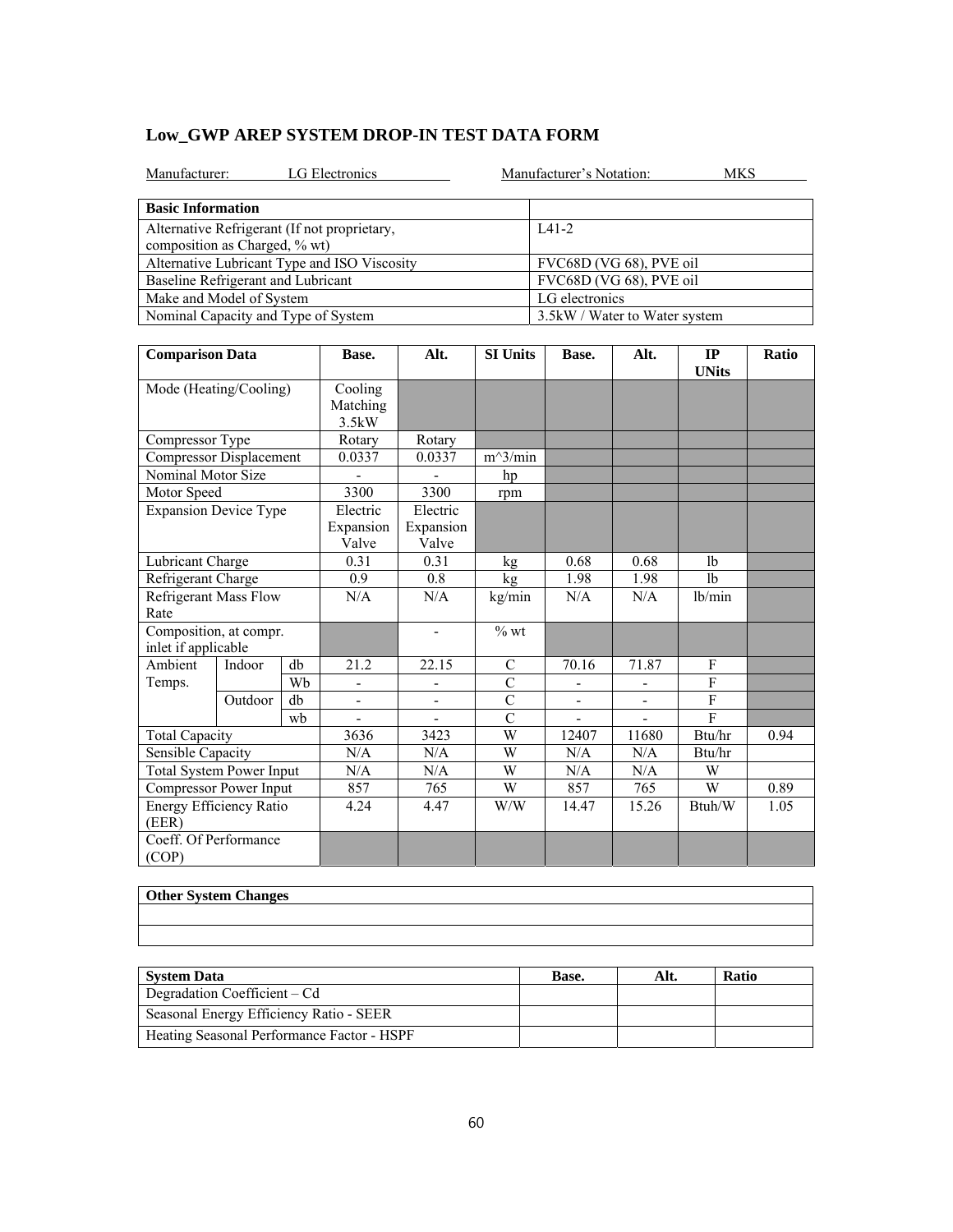Type of System: Water-to-water heat pump Alternate Refrigerant: L41-2<br>
(e.g., SSHP, window RAC, chiller, etc.) (and composition as charged, % weight

 $\overline{(and composition as charged, % weight, if not proprietary)}$ 

| <b>Water Side Data</b>   | Base.                    | Alt.  | <b>SI Units</b> | Base. | Alt.                     | <b>IP UNits</b>  | <b>Ratio</b> |
|--------------------------|--------------------------|-------|-----------------|-------|--------------------------|------------------|--------------|
| Evaporator               |                          |       |                 |       |                          |                  |              |
| Heat Exchange Fluid      | water                    | water |                 |       |                          |                  |              |
| Flow Rate (gas)          | $\overline{\phantom{0}}$ |       | $m^3/min$       | ۰     | $\overline{\phantom{0}}$ | ft $\gamma$ 3min |              |
| Flow Rate (liquid)       | 11.01                    | 11.02 | L/min           | 2.64  | 2.91                     | gal/min          |              |
| <b>Inlet Temperature</b> | 12.0                     | 12.02 | C               | 53.6  | 53.64                    | F                |              |
| Outlet Temperature       | 7.55                     | 7.89  | C               | 44.87 | 46.20                    | F                |              |
| Condenser                |                          |       |                 |       |                          |                  |              |
| Heat Exchange Fluid      | water                    | water |                 |       |                          |                  |              |
| Flow Rate (gas)          | ۰                        | -     | $m^3/min$       |       |                          | ft $\gamma$ 3min |              |
| Flow Rate (liquid)       | 11.21                    | 11.11 | L/min           | 2.96  | 2.93                     | gal/min          |              |
| <b>Inlet Temperature</b> | 29.97                    | 30.02 | C               | 85.95 | 86.04                    | F                |              |
| Outlet Temperature       | 34.43                    | 34.51 | C               | 93.97 | 94.12                    | F                |              |

| <b>Refrigerant Side Data</b>        |       | <b>Baseline</b>              | <b>Alternative</b> |           | <b>Baseline</b> |         | <b>Alternative</b> |         |
|-------------------------------------|-------|------------------------------|--------------------|-----------|-----------------|---------|--------------------|---------|
| <b>Temperatures &amp; Pressures</b> | T(C)  | $P$ [kPa]                    | T(C)               | $P$ [kPa] | t [F]           | P[psia] | T[F]               | P[psia] |
| <b>Compressor Suction</b>           | 13.64 | 1003                         | 13.54              | 921       | 56.55           | 145     | 56.37              | 134     |
| Compressor Discharge                | 76.55 | 2916                         | 79.25              | 2525      | 169.79          | 423     | 174.65             | 366     |
| Condenser Inlet                     | 72.45 | 2897                         | 77.63              | 2521      | 162.41          | 420     | 171.73             | 366     |
| Condenser Outlet                    | 46.82 | $\qquad \qquad \blacksquare$ | 36.01              |           | 116.28          |         | 96.82              |         |
| <b>Expansion Device Inlet</b>       | 44.97 | $\overline{\phantom{a}}$     | 35.94              |           | 112.95          |         | 96.69              |         |
| Subcooling, at expan. device        |       |                              | -                  |           |                 |         |                    |         |
| Evaporator Inlet                    | 8.77  | $\overline{\phantom{0}}$     | 8.21               |           | 47.79           |         | 46.78              |         |
| <b>Evaporator Outlet</b>            | 11.23 | 1005                         | 13.11              | 924       | 52.21           | 146     | 55.60              | 134     |
| <b>Evaporator Superheat</b>         | 0.47  |                              | 1.48               |           | 0.85            |         | 2.66               |         |

| Data Source(s) for Refrigerant Properties |  |
|-------------------------------------------|--|
|                                           |  |
|                                           |  |
|                                           |  |
|                                           |  |

**Additional Notes**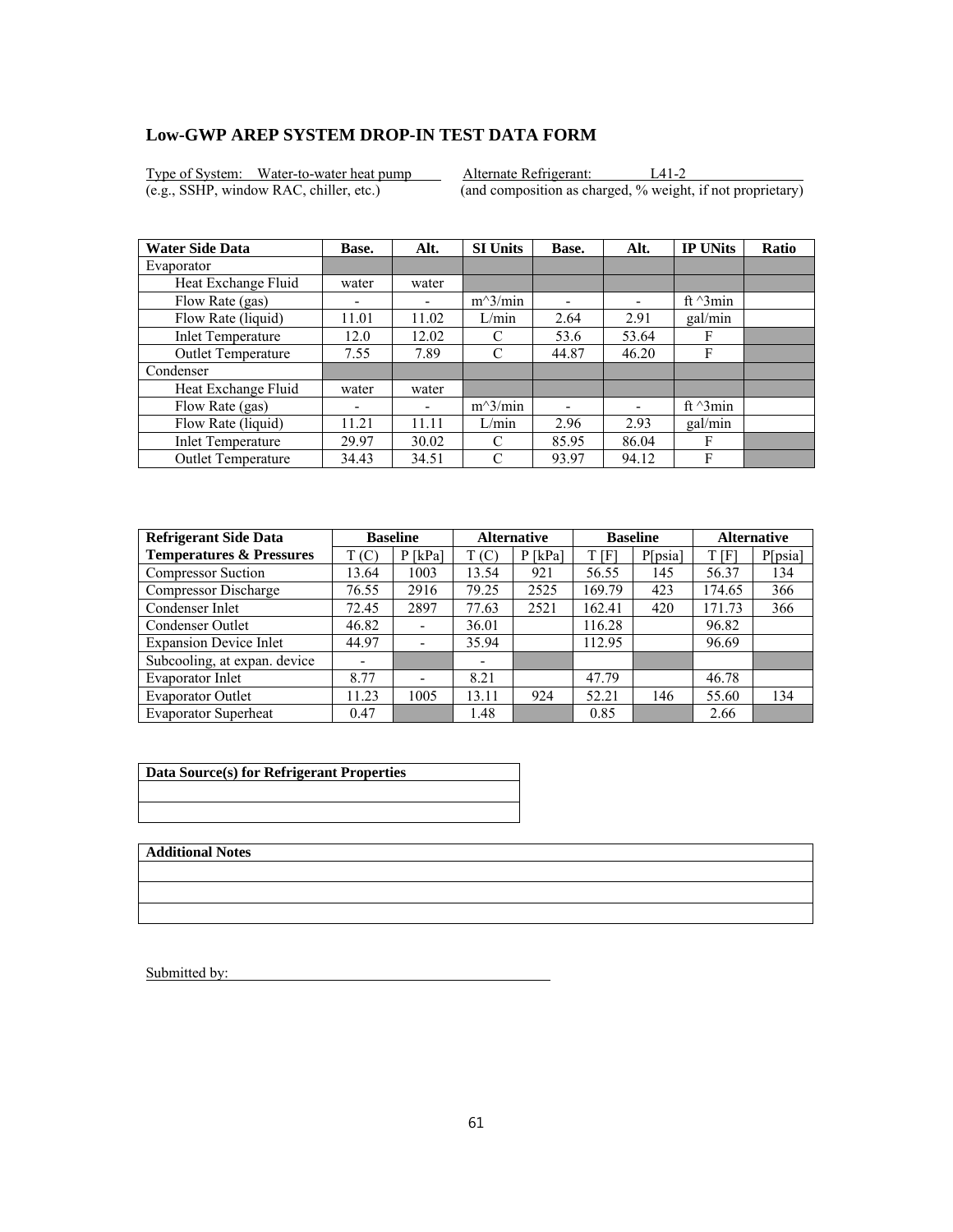| Manufacturer:<br>LG Electronics              | Manufacturer's Notation:      | MKS. |
|----------------------------------------------|-------------------------------|------|
| <b>Basic Information</b>                     |                               |      |
| Alternative Refrigerant (If not proprietary, | 100% R32                      |      |
| composition as Charged, % wt)                |                               |      |
| Alternative Lubricant Type and ISO Viscosity | RM68 (VG 68), POE oil         |      |
| Baseline Refrigerant and Lubricant           | FVC68D (VG 68), PVE oil       |      |
| Make and Model of System                     | LG electronics                |      |
| Nominal Capacity and Type of System          | 3.5kW / Water to Water system |      |

| <b>Comparison Data</b>                        |         |    | Base.                          | Alt.                           | <b>SI Units</b> | Base.                        | Alt.  | IP<br><b>UNits</b> | Ratio |
|-----------------------------------------------|---------|----|--------------------------------|--------------------------------|-----------------|------------------------------|-------|--------------------|-------|
| Mode (Heating/Cooling)                        |         |    | Cooling<br>Matching<br>1.8kW   |                                |                 |                              |       |                    |       |
| Compressor Type                               |         |    | Rotary                         | Rotary                         |                 |                              |       |                    |       |
| Compressor Displacement                       |         |    | 0.0337                         | 0.0337                         | $m^3/min$       |                              |       |                    |       |
| Nominal Motor Size                            |         |    |                                |                                | hp              |                              |       |                    |       |
| Motor Speed                                   |         |    | 1500                           | 1380                           | rpm             |                              |       |                    |       |
| <b>Expansion Device Type</b>                  |         |    | Electric<br>Expansion<br>Valve | Electric<br>Expansion<br>Valve |                 |                              |       |                    |       |
| Lubricant Charge                              |         |    | 0.31                           | 0.31                           | kg              | 0.68                         | 0.68  | 1 <sub>b</sub>     |       |
| Refrigerant Charge                            |         |    | 0.9                            | 0.7                            | kg              | 1.98                         | 1.98  | 1 <sub>b</sub>     |       |
| <b>Refrigerant Mass Flow</b><br>Rate          |         |    | N/A                            | N/A                            | kg/min          | N/A                          | N/A   | lb/min             |       |
| Composition, at compr.<br>inlet if applicable |         |    |                                |                                | $%$ wt          |                              |       |                    |       |
| Ambient                                       | Indoor  | db | 21.2                           | 21.5                           | $\mathcal{C}$   | 70.16                        | 70.70 | F                  |       |
| Temps.                                        |         | Wb | -                              |                                | $\overline{C}$  | $\overline{\phantom{0}}$     |       | $\overline{F}$     |       |
|                                               | Outdoor | db |                                | $\overline{\phantom{0}}$       | $\mathcal{C}$   |                              |       | $\mathbf{F}$       |       |
|                                               |         | wb |                                |                                | $\overline{C}$  | $\qquad \qquad \blacksquare$ |       | $\overline{F}$     |       |
| <b>Total Capacity</b>                         |         |    | 1850                           | 1858                           | W               | 6312                         | 6340  | Btu/hr             | 1.00  |
| Sensible Capacity                             |         |    | N/A                            | N/A                            | W               | N/A                          | N/A   | Btu/hr             |       |
| <b>Total System Power Input</b>               |         |    | N/A                            | N/A                            | W               | N/A                          | N/A   | W                  |       |
| Compressor Power Input                        |         |    | 369                            | 361                            | W               | 369                          | 361   | W                  | 0.98  |
| Energy Efficiency Ratio<br>(EER)              |         |    | 5.01                           | 5.15                           | W/W             | 17.11                        | 17.56 | Btuh/W             | 1.02  |
| Coeff. Of Performance<br>(COP)                |         |    |                                |                                |                 |                              |       |                    |       |

| <b>Other System Changes</b> |  |  |
|-----------------------------|--|--|
|                             |  |  |
|                             |  |  |

| <b>System Data</b>                         | Base. | Alt. | <b>Ratio</b> |
|--------------------------------------------|-------|------|--------------|
| Degradation Coefficient – Cd               |       |      |              |
| Seasonal Energy Efficiency Ratio - SEER    |       |      |              |
| Heating Seasonal Performance Factor - HSPF |       |      |              |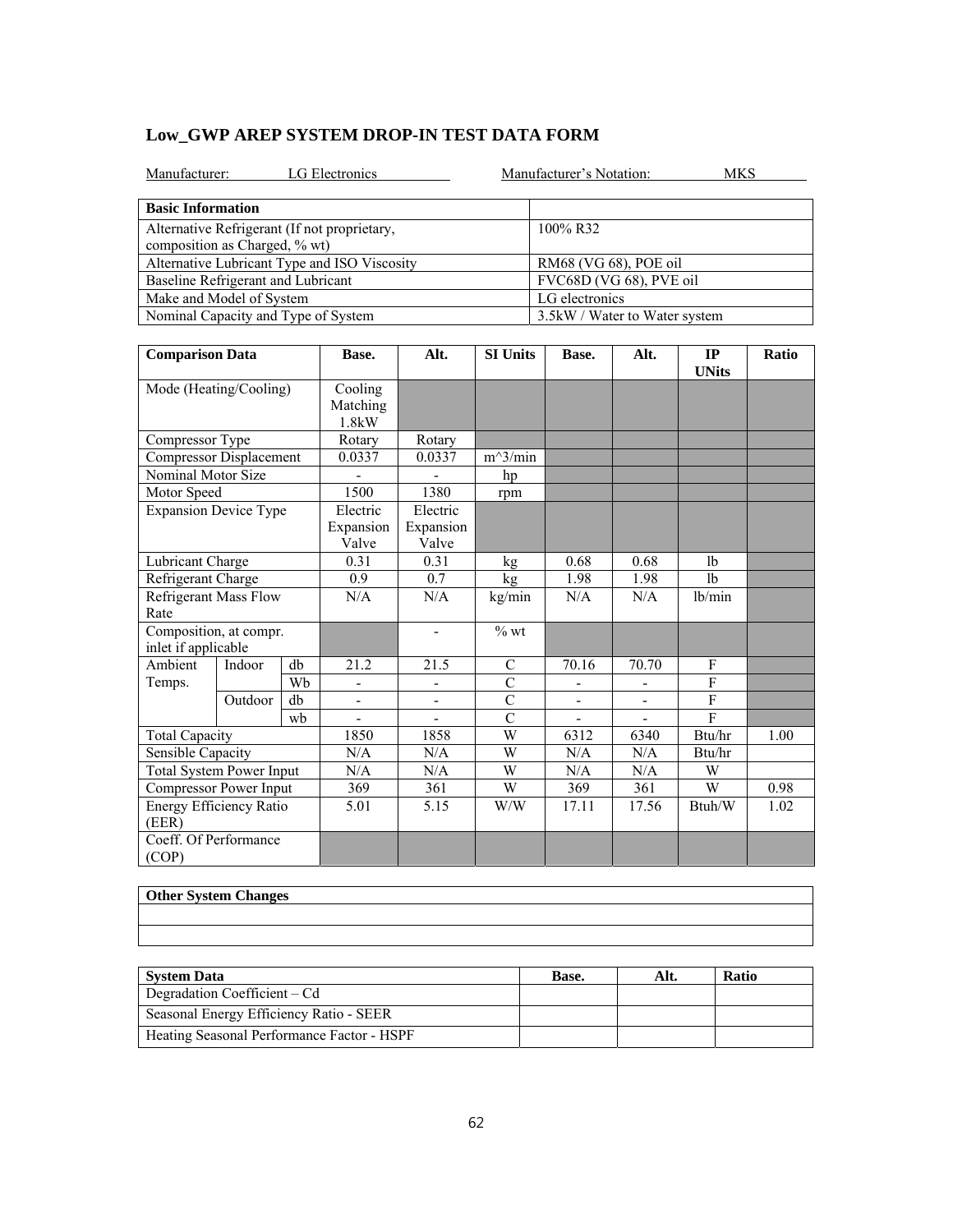Type of System: Water-to-water heat pump Alternate Refrigerant: 100% R32<br>(e.g., SSHP, window RAC, chiller, etc.) (and composition as charged, % weight

 $\overline{(and composition as charged, % weight, if not proprietary)}$ 

| <b>Water Side Data</b>   | Base.                    | Alt.  | <b>SI Units</b> | Base. | Alt.                     | <b>IP UNits</b>  | <b>Ratio</b> |
|--------------------------|--------------------------|-------|-----------------|-------|--------------------------|------------------|--------------|
| Evaporator               |                          |       |                 |       |                          |                  |              |
| Heat Exchange Fluid      | water                    | water |                 |       |                          |                  |              |
| Flow Rate (gas)          | $\overline{\phantom{0}}$ |       | $m^3/min$       | ۰     | $\overline{\phantom{0}}$ | ft $\gamma$ 3min |              |
| Flow Rate (liquid)       | 11.02                    | 11.05 | L/min           | 2.91  | 2.92                     | gal/min          |              |
| <b>Inlet Temperature</b> | 12.0                     | 12.01 | C               | 53.60 | 53.62                    | F                |              |
| Outlet Temperature       | 9.75                     | 9.73  | C               | 49.55 | 49.51                    | F                |              |
| Condenser                |                          |       |                 |       |                          |                  |              |
| Heat Exchange Fluid      | water                    | water |                 |       |                          |                  |              |
| Flow Rate (gas)          | ۰                        | -     | $m^3/min$       |       |                          | ft $\gamma$ 3min |              |
| Flow Rate (liquid)       | 11.12                    | 11.10 | L/min           | 2.94  | 2.93                     | gal/min          |              |
| <b>Inlet Temperature</b> | 30.01                    | 30.03 | C               | 86.02 | 86.05                    | F                |              |
| Outlet Temperature       | 32.56                    | 32.68 | C               | 90.61 | 90.82                    | F                |              |

| <b>Refrigerant Side Data</b>        | <b>Baseline</b> |                          | <b>Alternative</b> |           | <b>Baseline</b> |         | <b>Alternative</b> |         |
|-------------------------------------|-----------------|--------------------------|--------------------|-----------|-----------------|---------|--------------------|---------|
| <b>Temperatures &amp; Pressures</b> | T(C)            | $P$ [kPa]                | T(C)               | $P$ [kPa] | t [F]           | P[psia] | T[F]               | P[psia] |
| <b>Compressor Suction</b>           | 16.64           | 1150                     | 17.58              | 1210      | 61.95           | 167     | 63.64              | 175     |
| Compressor Discharge                | 67.21           | 2582                     | 73.07              | 2612      | 152.98          | 374     | 163.53             | 379     |
| Condenser Inlet                     | 65.31           | 2576                     | 70.12              | 2608      | 149.56          | 374     | 158.22             | 378     |
| Condenser Outlet                    | 41.11           | $\overline{\phantom{0}}$ | 36.21              |           | 116.80          |         | 97.18              |         |
| <b>Expansion Device Inlet</b>       | 40.97           | $\overline{\phantom{a}}$ | 35.87              |           | 116.55          |         | 96.57              |         |
| Subcooling, at expan. device        |                 |                          | -                  |           |                 |         |                    |         |
| Evaporator Inlet                    | 10.77           | $\overline{\phantom{0}}$ | 10.12              |           | 51.39           |         | 50.22              |         |
| <b>Evaporator Outlet</b>            | 15.26           | 1156                     | 15.25              | 1216      | 59.47           | 168     | 59.45              | 176     |
| <b>Evaporator Superheat</b>         | 0.08            |                          | $-0.96$            |           | 0.14            |         | $-1.73$            |         |

| Data Source(s) for Refrigerant Properties |  |  |  |  |  |  |
|-------------------------------------------|--|--|--|--|--|--|
|                                           |  |  |  |  |  |  |
|                                           |  |  |  |  |  |  |

**Additional Notes**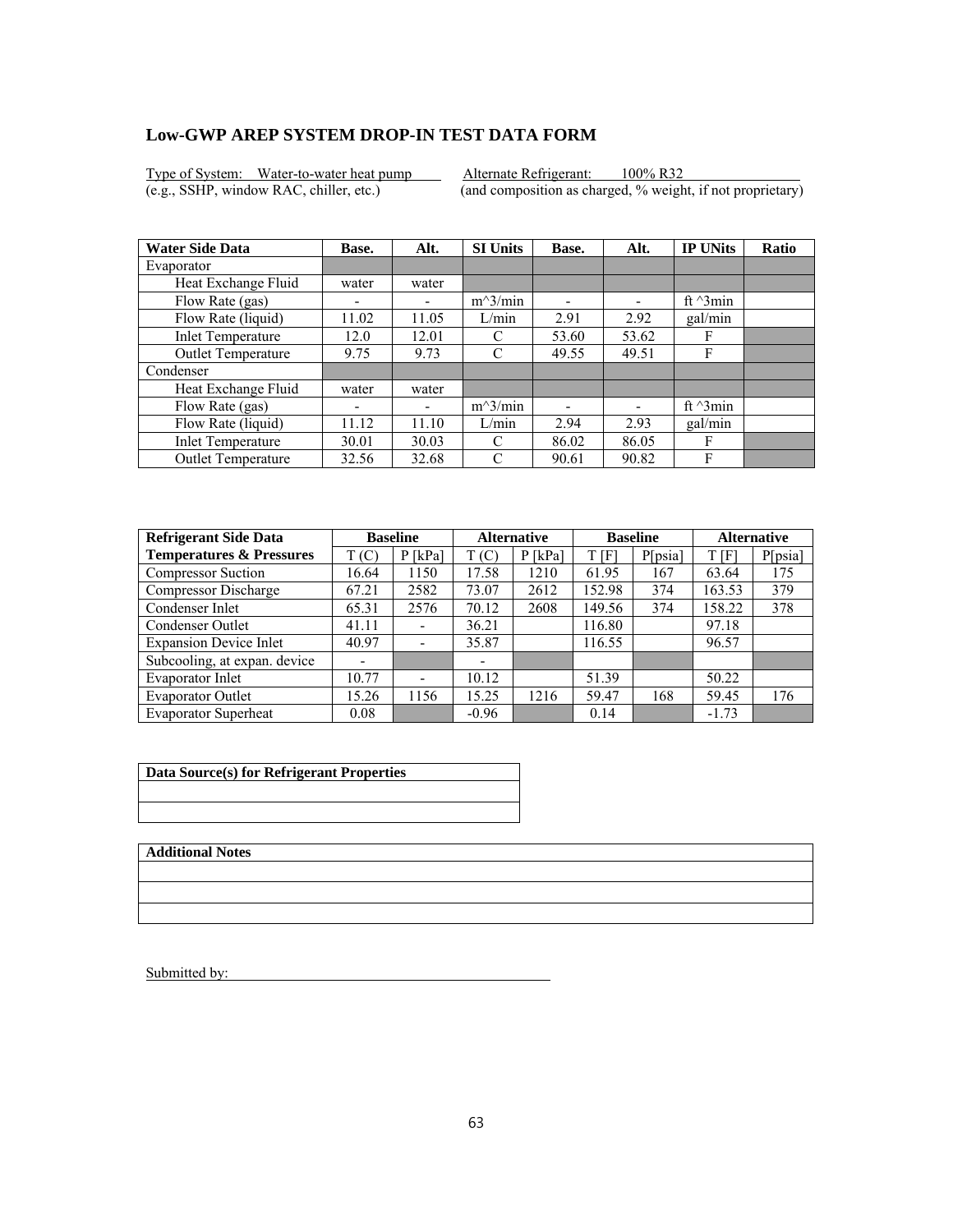|  | Low GWP AREP SYSTEM DROP-IN TEST DATA FORM |  |  |
|--|--------------------------------------------|--|--|
|--|--------------------------------------------|--|--|

| LG Electronics<br>Manufacturer:                                               | Manufacturer's Notation:<br>MKS |
|-------------------------------------------------------------------------------|---------------------------------|
| <b>Basic Information</b>                                                      |                                 |
| Alternative Refrigerant (If not proprietary,<br>composition as Charged, % wt) | $IA1-1$                         |
| Alternative Lubricant Type and ISO Viscosity                                  | FVC68D (VG 68), PVE oil         |
| Baseline Refrigerant and Lubricant                                            | FVC68D (VG 68), PVE oil         |
| Make and Model of System                                                      | LG electronics                  |
| Nominal Capacity and Type of System                                           | 3.5kW / Water to Water system   |

| <b>Comparison Data</b>                        |         |                              | Base.              | Alt.                     | <b>SI Units</b> | Base. | Alt.  | IP<br><b>UNits</b> | Ratio |
|-----------------------------------------------|---------|------------------------------|--------------------|--------------------------|-----------------|-------|-------|--------------------|-------|
| Mode (Heating/Cooling)                        |         | Cooling<br>Matching<br>1.8kW |                    |                          |                 |       |       |                    |       |
| Compressor Type                               |         |                              | Rotary             | Rotary                   |                 |       |       |                    |       |
| Compressor Displacement                       |         |                              | 0.0337             | 0.0337                   | $m^3/min$       |       |       |                    |       |
| Nominal Motor Size                            |         |                              |                    |                          | hp              |       |       |                    |       |
| Motor Speed                                   |         |                              | 1500               | 1500                     | rpm             |       |       |                    |       |
| <b>Expansion Device Type</b>                  |         |                              | Electric           | Electric                 |                 |       |       |                    |       |
|                                               |         |                              | Expansion<br>Valve | Expansion<br>Valve       |                 |       |       |                    |       |
| Lubricant Charge                              |         |                              | 0.31               | 0.31                     | kg              | 0.68  | 0.68  | lb                 |       |
| Refrigerant Charge                            |         |                              | 0.9                | 0.8                      | kg              | 1.98  | 1.98  | 1 <sub>b</sub>     |       |
| <b>Refrigerant Mass Flow</b><br>Rate          |         |                              | N/A                | N/A                      | kg/min          | N/A   | N/A   | lb/min             |       |
| Composition, at compr.<br>inlet if applicable |         |                              |                    | $\overline{\phantom{a}}$ | $%$ wt          |       |       |                    |       |
| Ambient                                       | Indoor  | db                           | 21.2               | 22.32                    | $\mathbf C$     | 70.16 | 72.18 | F                  |       |
| Temps.                                        |         | Wb                           |                    |                          | $\mathcal{C}$   |       |       | $\mathbf{F}$       |       |
|                                               | Outdoor | db                           | -                  | -                        | $\overline{C}$  |       |       | $\mathbf{F}$       |       |
|                                               |         | wh                           |                    |                          | $\mathcal{C}$   |       |       | $\mathbf{F}$       |       |
| <b>Total Capacity</b>                         |         |                              | 1850               | 1831                     | W               | 6312  | 6248  | Btu/hr             | 0.99  |
| Sensible Capacity                             |         |                              | N/A                | N/A                      | W               | N/A   | N/A   | Btu/hr             |       |
| <b>Total System Power Input</b>               |         |                              | N/A                | N/A                      | W               | N/A   | N/A   | W                  |       |
| Compressor Power Input                        |         |                              | 369                | 314                      | W               | 369   | 314   | W                  | 0.85  |
| Energy Efficiency Ratio<br>(EER)              |         |                              | 5.01               | 5.83                     | W/W             | 17.11 | 19.90 | Btuh/W             | 1.16  |
| Coeff. Of Performance<br>(COP)                |         |                              |                    |                          |                 |       |       |                    |       |

| <b>Other System Changes</b> |  |  |
|-----------------------------|--|--|
|                             |  |  |
|                             |  |  |

| <b>System Data</b>                         | Base. | Alt. | <b>Ratio</b> |
|--------------------------------------------|-------|------|--------------|
| Degradation Coefficient – Cd               |       |      |              |
| Seasonal Energy Efficiency Ratio - SEER    |       |      |              |
| Heating Seasonal Performance Factor - HSPF |       |      |              |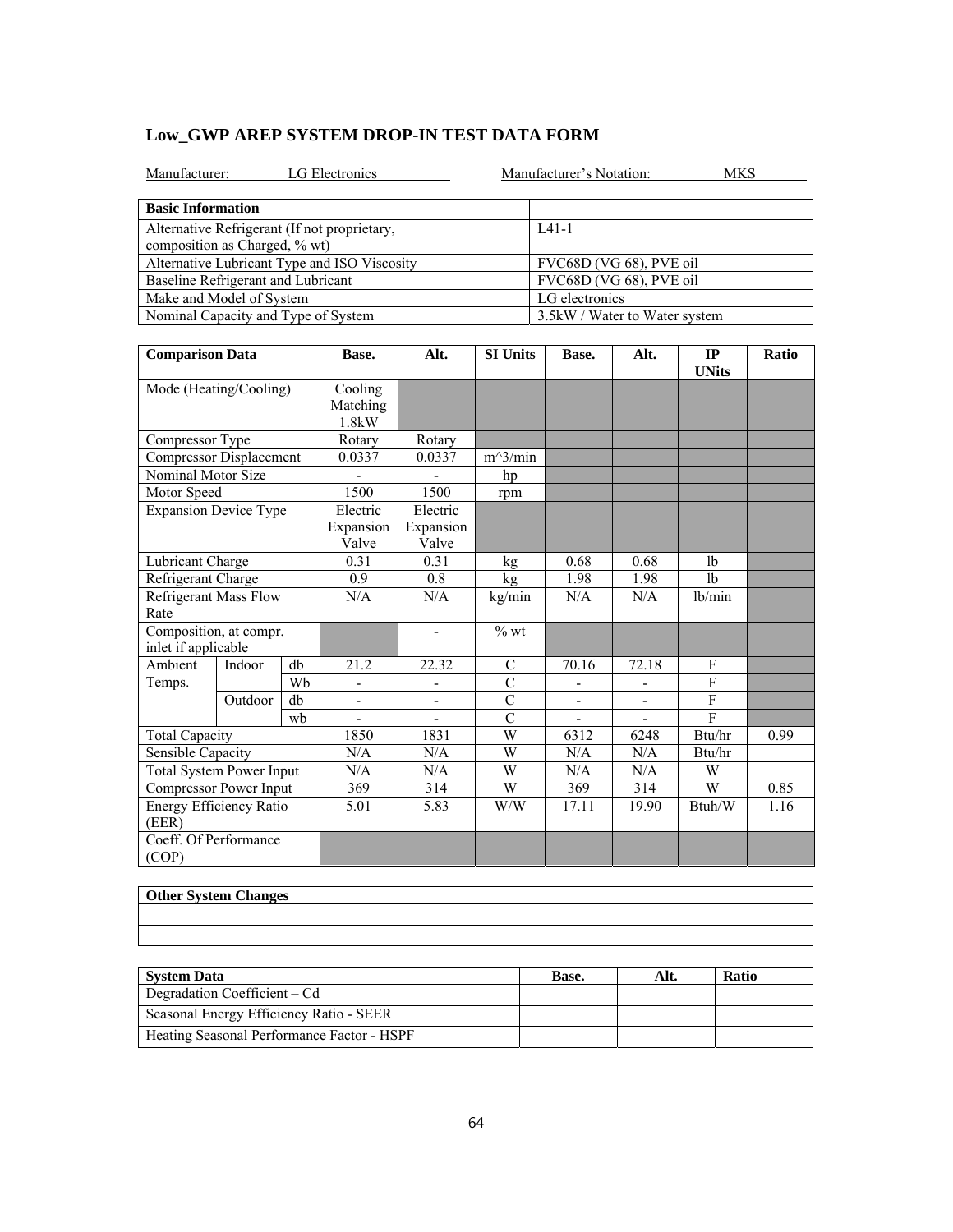Type of System: Water-to-water heat pump Alternate Refrigerant: L41-1<br>
(e.g., SSHP, window RAC, chiller, etc.) (and composition as charged, % weight

 $\overline{(and composition as charged, % weight, if not proprietary)}$ 

| <b>Water Side Data</b>    | Base. | Alt.  | <b>SI Units</b> | Base. | Alt.                     | <b>IP UNits</b>  | <b>Ratio</b> |
|---------------------------|-------|-------|-----------------|-------|--------------------------|------------------|--------------|
| Evaporator                |       |       |                 |       |                          |                  |              |
| Heat Exchange Fluid       | water | water |                 |       |                          |                  |              |
| Flow Rate (gas)           |       |       | $m^3/min$       | ۰     | $\overline{\phantom{0}}$ | ft $\gamma$ 3min |              |
| Flow Rate (liquid)        | 11.02 | 11.06 | L/min           | 2.91  | 2.92                     | gal/min          |              |
| <b>Inlet Temperature</b>  | 12.0  | 12.02 | C               | 53.60 | 53.64                    | F                |              |
| Outlet Temperature        | 9.75  | 9.78  | C               | 49.55 | 49.60                    | F                |              |
| Condenser                 |       |       |                 |       |                          |                  |              |
| Heat Exchange Fluid       | water | water |                 |       |                          |                  |              |
| Flow Rate (gas)           | ۰     | -     | $m^3/min$       |       |                          | ft $\gamma$ 3min |              |
| Flow Rate (liquid)        | 11.12 | 11.13 | L/min           | 2.94  | 2.94                     | gal/min          |              |
| <b>Inlet Temperature</b>  | 30.01 | 30.05 | C               | 86.02 | 86.09                    | F                |              |
| <b>Outlet Temperature</b> | 32.56 | 32.48 | C               | 90.61 | 90.46                    | F                |              |

| <b>Refrigerant Side Data</b>        | <b>Baseline</b> |                          |       | <b>Alternative</b> |        | <b>Baseline</b> |        | <b>Alternative</b> |  |
|-------------------------------------|-----------------|--------------------------|-------|--------------------|--------|-----------------|--------|--------------------|--|
| <b>Temperatures &amp; Pressures</b> | T(C)            | $P$ [kPa]                | T(C)  | $P$ [kPa]          | t [F]  | P[psia]         | T[F]   | P[psia]            |  |
| <b>Compressor Suction</b>           | 16.64           | 1150                     | 18.16 | 1021               | 61.95  | 167             | 64.69  | 148                |  |
| Compressor Discharge                | 67.21           | 2582                     | 66.07 | 2241               | 152.98 | 374             | 150.93 | 325                |  |
| Condenser Inlet                     | 65.31           | 2576                     | 64.89 | 2238               | 149.56 | 374             | 148.80 | 325                |  |
| Condenser Outlet                    | 41.11           | $\overline{\phantom{0}}$ | 34.15 |                    | 106.00 |                 | 93.47  |                    |  |
| <b>Expansion Device Inlet</b>       | 40.97           | $\overline{\phantom{a}}$ | 34.08 |                    | 105.75 |                 | 93.34  |                    |  |
| Subcooling, at expan. device        |                 |                          | -     |                    |        |                 |        |                    |  |
| Evaporator Inlet                    | 10.77           | $\overline{\phantom{0}}$ | 9.23  |                    | 51.39  |                 | 48.61  |                    |  |
| <b>Evaporator Outlet</b>            | 15.26           | 1156                     | 16.02 | 1023               | 59.47  | 168             | 60.84  | 148                |  |
| <b>Evaporator Superheat</b>         | 0.08            |                          | 1.36  |                    | 0.14   |                 | 2.44   |                    |  |

| Data Source(s) for Refrigerant Properties |
|-------------------------------------------|
|                                           |
|                                           |

**Additional Notes**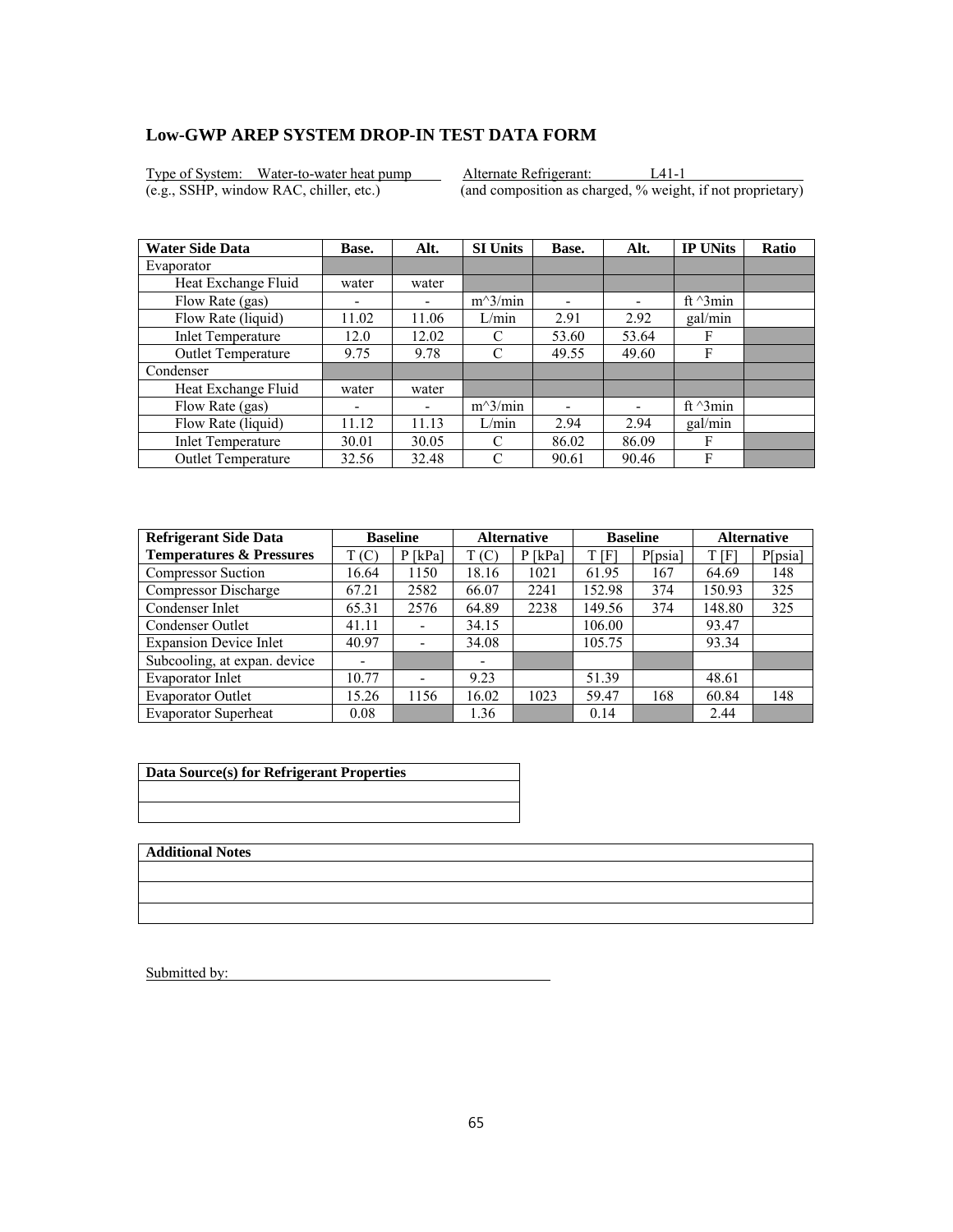|  | Low GWP AREP SYSTEM DROP-IN TEST DATA FORM |  |  |
|--|--------------------------------------------|--|--|
|--|--------------------------------------------|--|--|

| LG Electronics<br>Manufacturer:                                               | Manufacturer's Notation:<br>MKS |
|-------------------------------------------------------------------------------|---------------------------------|
| <b>Basic Information</b>                                                      |                                 |
| Alternative Refrigerant (If not proprietary,<br>composition as Charged, % wt) | $IA1-2$                         |
| Alternative Lubricant Type and ISO Viscosity                                  | FVC68D (VG 68), PVE oil         |
| Baseline Refrigerant and Lubricant                                            | FVC68D (VG 68), PVE oil         |
| Make and Model of System                                                      | LG electronics                  |
| Nominal Capacity and Type of System                                           | 3.5kW / Water to Water system   |

| <b>Comparison Data</b>           |                                               |        | Base.                        | Alt.               | <b>SI Units</b> | Base. | Alt.  | IP<br><b>UNits</b> | Ratio |
|----------------------------------|-----------------------------------------------|--------|------------------------------|--------------------|-----------------|-------|-------|--------------------|-------|
| Mode (Heating/Cooling)           |                                               |        | Cooling<br>Matching<br>1.8kW |                    |                 |       |       |                    |       |
| Compressor Type                  |                                               | Rotary | Rotary                       |                    |                 |       |       |                    |       |
| Compressor Displacement          |                                               |        | 0.0337                       | 0.0337             | $m^3/min$       |       |       |                    |       |
| Nominal Motor Size               |                                               |        |                              |                    | hp              |       |       |                    |       |
| Motor Speed                      |                                               |        | 1500                         | 1500               | rpm             |       |       |                    |       |
| <b>Expansion Device Type</b>     |                                               |        | Electric                     | Electric           |                 |       |       |                    |       |
|                                  |                                               |        | Expansion<br>Valve           | Expansion<br>Valve |                 |       |       |                    |       |
| Lubricant Charge                 |                                               |        | 0.31                         | 0.31               | kg              | 0.68  | 0.68  | lb                 |       |
| Refrigerant Charge               |                                               |        | 0.9                          | 0.8                | kg              | 1.98  | 1.98  | 1 <sub>b</sub>     |       |
| Rate                             | <b>Refrigerant Mass Flow</b>                  |        | N/A                          | N/A                | kg/min          | N/A   | N/A   | lb/min             |       |
|                                  | Composition, at compr.<br>inlet if applicable |        |                              | $\blacksquare$     | $%$ wt          |       |       |                    |       |
| Ambient                          | Indoor                                        | db     | 21.2                         | 21.85              | $\mathbf C$     | 70.16 | 71.33 | F                  |       |
| Temps.                           |                                               | Wb     |                              |                    | $\mathcal{C}$   |       |       | $\mathbf{F}$       |       |
|                                  | Outdoor                                       | db     | -                            | -                  | $\overline{C}$  |       |       | $\mathbf{F}$       |       |
|                                  |                                               | wh     |                              |                    | $\mathcal{C}$   |       |       | $\mathbf{F}$       |       |
| <b>Total Capacity</b>            |                                               |        | 1850                         | 1811               | $\overline{W}$  | 6312  | 6179  | Btu/hr             | 0.98  |
| <b>Sensible Capacity</b>         |                                               |        | N/A                          | N/A                | W               | N/A   | N/A   | Btu/hr             |       |
| <b>Total System Power Input</b>  |                                               |        | N/A                          | N/A                | W               | N/A   | N/A   | W                  |       |
| Compressor Power Input           |                                               |        | 369                          | 319                | W               | 369   | 319   | W                  | 0.86  |
| Energy Efficiency Ratio<br>(EER) |                                               |        | 5.01                         | 5.68               | W/W             | 17.11 | 19.37 | Btuh/W             | 1.13  |
| Coeff. Of Performance<br>(COP)   |                                               |        |                              |                    |                 |       |       |                    |       |

| <b>Other System Changes</b> |  |  |
|-----------------------------|--|--|
|                             |  |  |
|                             |  |  |

| <b>System Data</b>                         | Base. | Alt. | <b>Ratio</b> |
|--------------------------------------------|-------|------|--------------|
| Degradation Coefficient – Cd               |       |      |              |
| Seasonal Energy Efficiency Ratio - SEER    |       |      |              |
| Heating Seasonal Performance Factor - HSPF |       |      |              |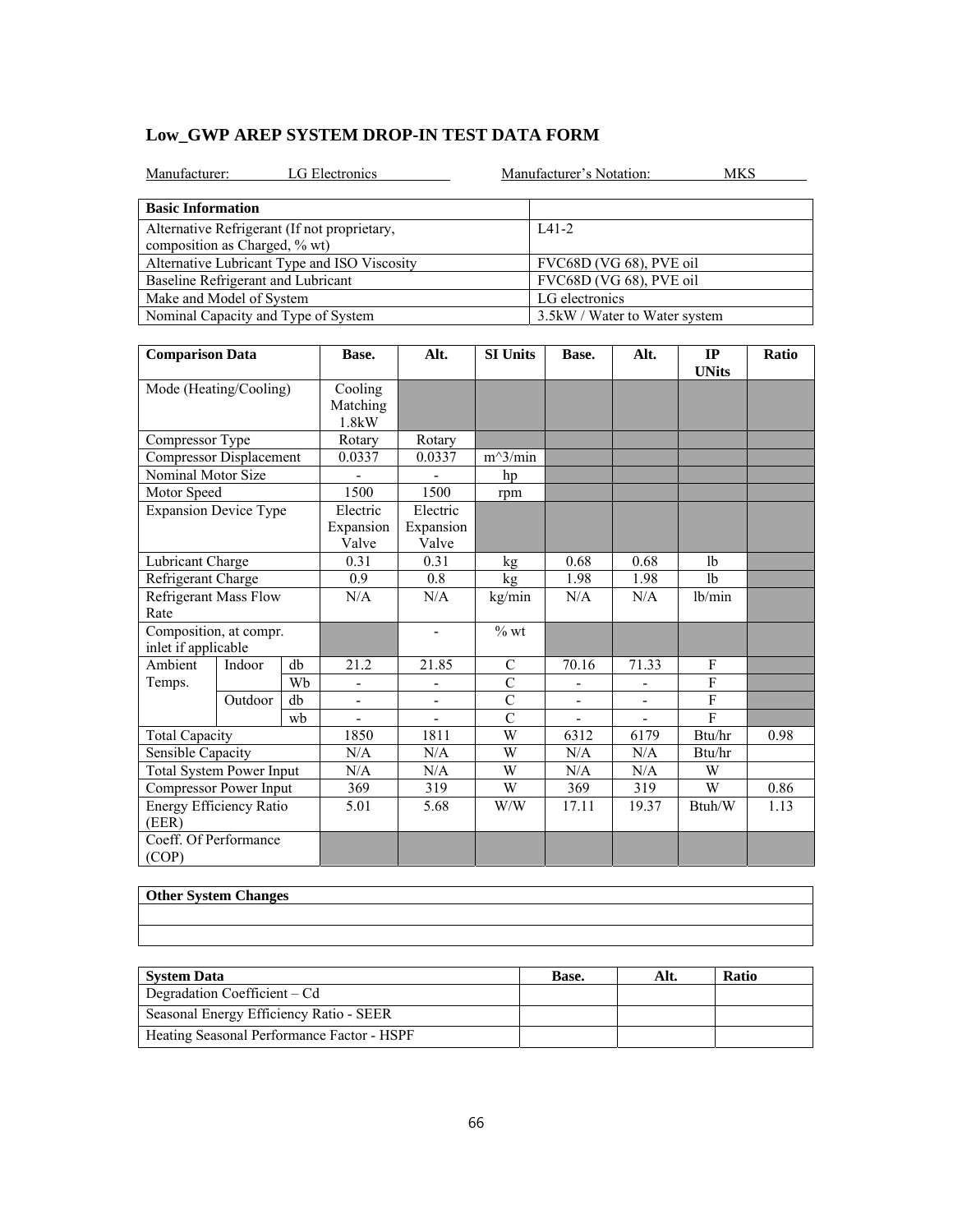Type of System: Water-to-water heat pump Alternate Refrigerant: L41-2<br>
(e.g., SSHP, window RAC, chiller, etc.) (and composition as charged, % weight

 $\overline{(and composition as charged, % weight, if not proprietary)}$ 

| <b>Water Side Data</b>   | Base. | Alt.  | <b>SI Units</b> | Base. | Alt.                     | <b>IP UNits</b>  | <b>Ratio</b> |
|--------------------------|-------|-------|-----------------|-------|--------------------------|------------------|--------------|
| Evaporator               |       |       |                 |       |                          |                  |              |
| Heat Exchange Fluid      | water | water |                 |       |                          |                  |              |
| Flow Rate (gas)          |       |       | $m^3/min$       | ۰     | $\overline{\phantom{0}}$ | ft $\gamma$ 3min |              |
| Flow Rate (liquid)       | 11.02 | 11.04 | L/min           | 2.91  | 2.92                     | gal/min          |              |
| <b>Inlet Temperature</b> | 12.0  | 12.06 | C               | 53.60 | 53.71                    | F                |              |
| Outlet Temperature       | 9.75  | 9.85  | C               | 49.55 | 49.73                    | F                |              |
| Condenser                |       |       |                 |       |                          |                  |              |
| Heat Exchange Fluid      | water | water |                 |       |                          |                  |              |
| Flow Rate (gas)          | ۰     | -     | $m^3/min$       |       |                          | ft $\gamma$ 3min |              |
| Flow Rate (liquid)       | 11.12 | 11.08 | L/min           | 2.94  | 2.93                     | gal/min          |              |
| <b>Inlet Temperature</b> | 30.01 | 30.05 | C               | 86.02 | 86.09                    | F                |              |
| Outlet Temperature       | 32.56 | 32.68 | C               | 90.61 | 90.82                    | F                |              |

| <b>Refrigerant Side Data</b>        | <b>Baseline</b> |                              | <b>Alternative</b> |           | <b>Baseline</b> |         | <b>Alternative</b> |         |
|-------------------------------------|-----------------|------------------------------|--------------------|-----------|-----------------|---------|--------------------|---------|
| <b>Temperatures &amp; Pressures</b> | T(C)            | $P$ [kPa]                    | T(C)               | $P$ [kPa] | t [F]           | P[psia] | T[F]               | P[psia] |
| <b>Compressor Suction</b>           | 16.64           | 1150                         | 18.32              | 1035      | 61.95           | 167     | 64.98              | 150     |
| Compressor Discharge                | 67.21           | 2582                         | 67.70              | 2263      | 152.98          | 374     | 153.86             | 328     |
| Condenser Inlet                     | 65.31           | 2576                         | 65.12              | 2257      | 149.56          | 374     | 149.22             | 327     |
| Condenser Outlet                    | 41.11           | $\qquad \qquad \blacksquare$ | 34.26              |           | 106.00          |         | 93.67              |         |
| <b>Expansion Device Inlet</b>       | 40.97           | $\overline{\phantom{a}}$     | 34.19              |           | 105.75          |         | 93.54              |         |
| Subcooling, at expan. device        |                 |                              | -                  |           |                 |         |                    |         |
| Evaporator Inlet                    | 10.77           | $\overline{\phantom{0}}$     | 8.88               |           | 51.39           |         | 47.98              |         |
| <b>Evaporator Outlet</b>            | 15.26           | 1156                         | 15.86              | 1039      | 59.47           | 168     | 60.55              | 151     |
| <b>Evaporator Superheat</b>         | 0.08            |                              | 0.71               |           | 0.14            |         | 1.28               |         |

| Data Source(s) for Refrigerant Properties |
|-------------------------------------------|
|                                           |
|                                           |

**Additional Notes**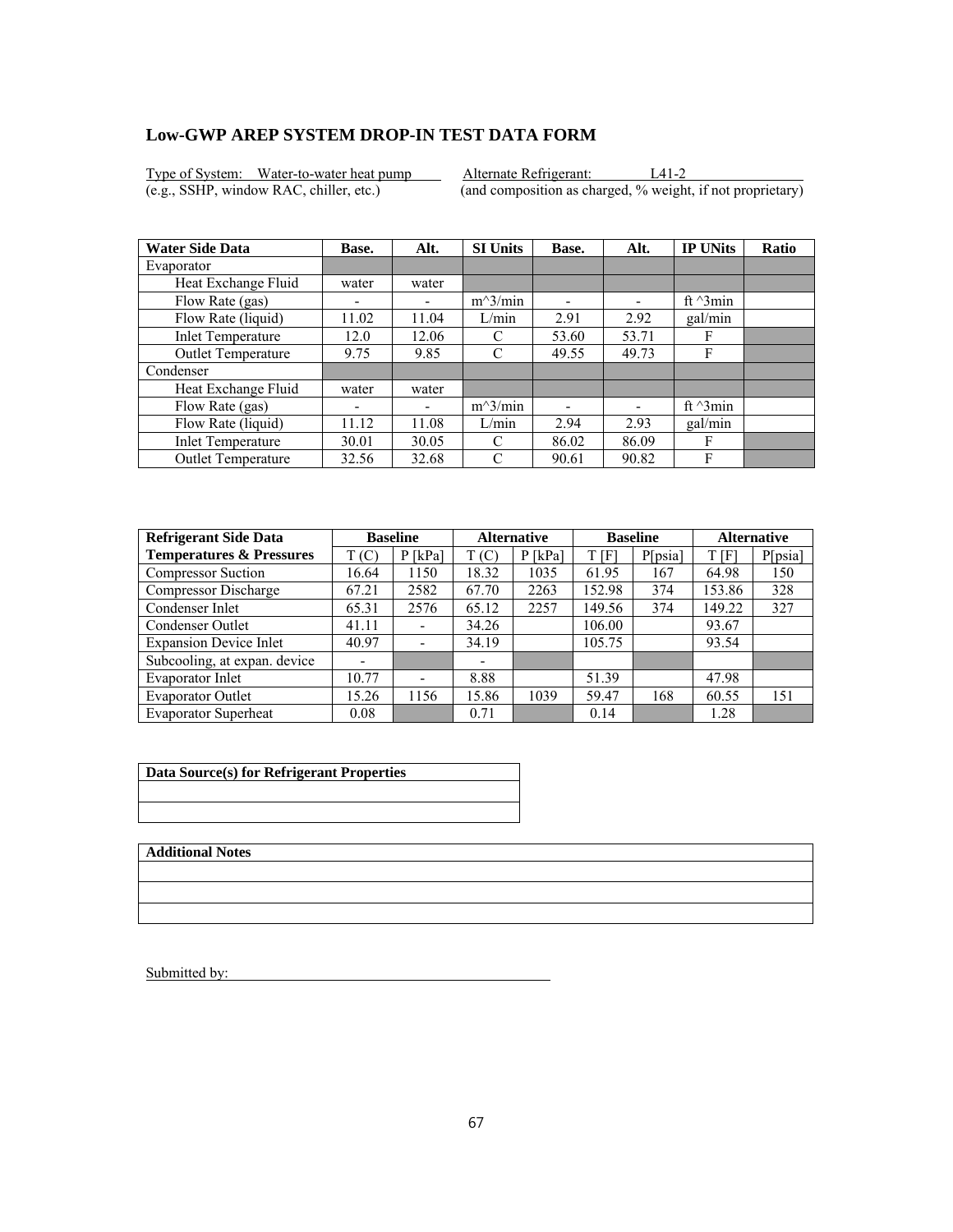| LG Electronics<br>Manufacturer:              | Manufacturer's Notation:<br>MKS |
|----------------------------------------------|---------------------------------|
| <b>Basic Information</b>                     |                                 |
| Alternative Refrigerant (If not proprietary, | 100% R32                        |
| composition as Charged, % wt)                |                                 |
| Alternative Lubricant Type and ISO Viscosity | RM68 (VG 68), POE oil           |
| Baseline Refrigerant and Lubricant           | FVC68D (VG 68), PVE oil         |
| Make and Model of System                     | LG electronics                  |
| Nominal Capacity and Type of System          | 3.5 kW / Water to Water system  |

| <b>Comparison Data</b>                        |         |                                | Base.                           | Alt.           | <b>SI Units</b> | Base. | Alt.           | IP<br><b>UNits</b> | Ratio |
|-----------------------------------------------|---------|--------------------------------|---------------------------------|----------------|-----------------|-------|----------------|--------------------|-------|
| Mode (Heating/Cooling)                        |         |                                | Heating<br>Matching<br>$4.0$ kW |                |                 |       |                |                    |       |
| Compressor Type                               |         | Rotary                         | Rotary                          |                |                 |       |                |                    |       |
| <b>Compressor Displacement</b>                |         |                                | 0.0337                          | 0.0337         | $m^3/min$       |       |                |                    |       |
| Nominal Motor Size                            |         |                                |                                 |                | hp              |       |                |                    |       |
| Motor Speed                                   |         |                                | 4200                            | 4200           | rpm             |       |                |                    |       |
| <b>Expansion Device Type</b>                  |         | Electric<br>Expansion<br>Valve | Electric<br>Expansion<br>Valve  |                |                 |       |                |                    |       |
| Lubricant Charge                              |         |                                | 0.31                            | 0.31           | kg              | 0.68  | 0.68           | 1 <sub>b</sub>     |       |
| Refrigerant Charge                            |         | 0.9                            | 0.7                             | kg             | 1.98            | 1.98  | 1 <sub>b</sub> |                    |       |
| Refrigerant Mass Flow<br>Rate                 |         | N/A                            | N/A                             | kg/min         | N/A             | N/A   | lb/min         |                    |       |
| Composition, at compr.<br>inlet if applicable |         |                                |                                 | $\blacksquare$ | $%$ wt          |       |                |                    |       |
| Ambient                                       | Indoor  | db                             | 21.12                           | 22.14          | $\mathcal{C}$   | 70.02 | 71.85          | F                  |       |
| Temps.                                        |         | Wb                             |                                 | -              | $\overline{C}$  |       |                | $\mathbf{F}$       |       |
|                                               | Outdoor | db                             |                                 |                | $\overline{C}$  |       |                | $\mathbf{F}$       |       |
|                                               |         | wb                             |                                 |                | $\overline{C}$  |       |                | F                  |       |
| <b>Total Capacity</b>                         |         |                                | 4088                            | 4116           | W               | 13949 | 14044          | Btu/hr             | 1.01  |
| Sensible Capacity                             |         |                                | N/A                             | N/A            | W               | N/A   | N/A            | Btu/hr             |       |
| <b>Total System Power Input</b>               |         |                                | N/A                             | N/A            | W               | N/A   | N/A            | W                  |       |
| Compressor Power Input                        |         |                                | 1033                            | 1043           | W               | 1033  | 1043           | W                  | 1.01  |
| Energy Efficiency Ratio<br>(EER)              |         |                                |                                 |                | W/W             |       |                | Btuh/W             |       |
| Coeff. Of Performance<br>(COP)                |         |                                | 3.96                            | 3.95           |                 |       |                |                    | 1.00  |

| <b>System Data</b>                         | Base. | Alt. | <b>Ratio</b> |
|--------------------------------------------|-------|------|--------------|
| Degradation Coefficient – Cd               |       |      |              |
| Seasonal Energy Efficiency Ratio - SEER    |       |      |              |
| Heating Seasonal Performance Factor - HSPF |       |      |              |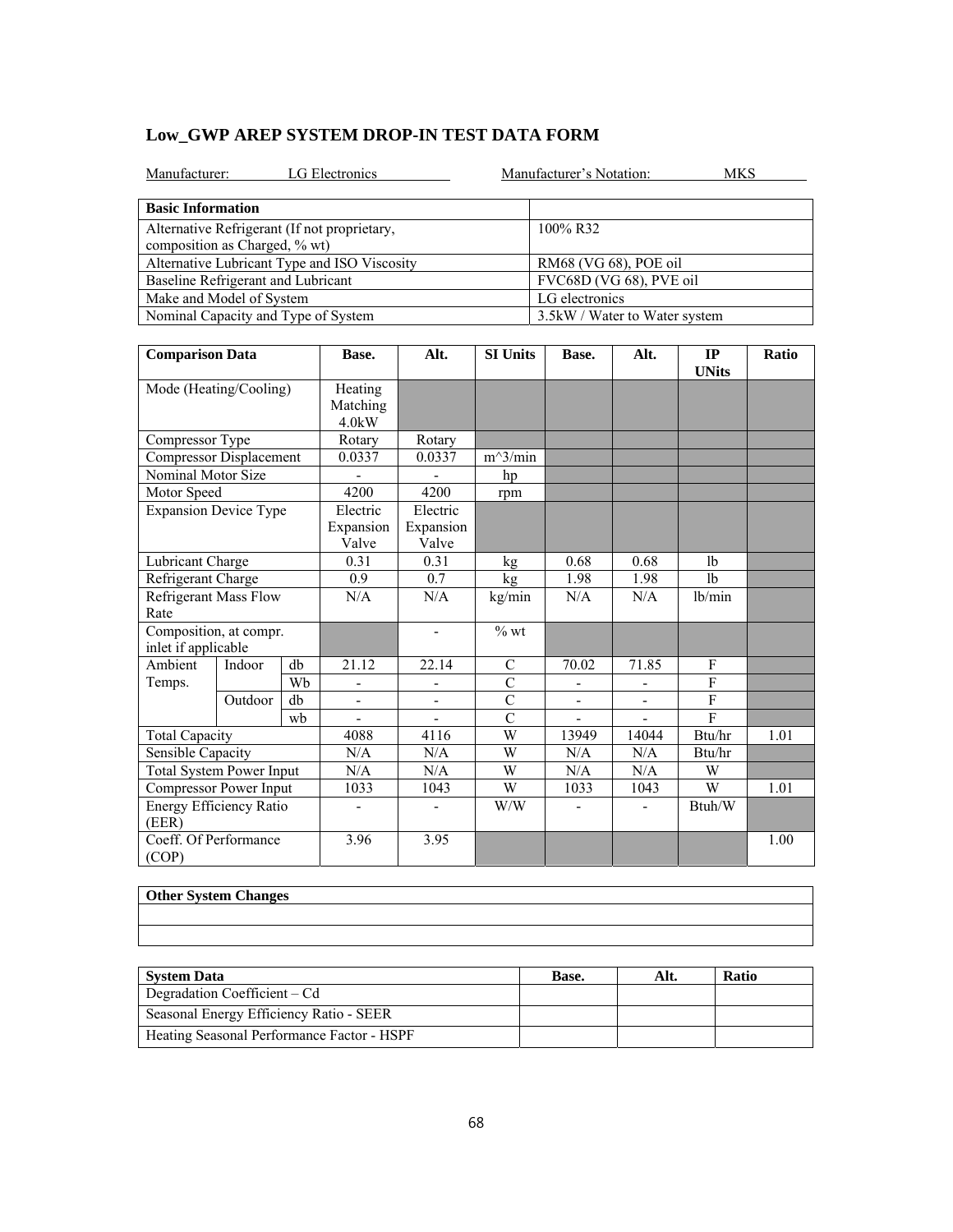Type of System: Water-to-water heat pump Alternate Refrigerant: 100% R32<br>(e.g., SSHP, window RAC, chiller, etc.) (and composition as charged, % weight

 $\overline{(and composition as charged, % weight, if not proprietary)}$ 

| <b>Water Side Data</b>    | Base.                    | Alt.  | <b>SI Units</b> | Base.  | Alt.                     | <b>IP UNits</b>  | <b>Ratio</b> |
|---------------------------|--------------------------|-------|-----------------|--------|--------------------------|------------------|--------------|
| Evaporator                |                          |       |                 |        |                          |                  |              |
| Heat Exchange Fluid       | water                    | water |                 |        |                          |                  |              |
| Flow Rate (gas)           | $\overline{\phantom{0}}$ |       | $m^3/min$       | ۰      | $\overline{\phantom{0}}$ | ft $\gamma$ 3min |              |
| Flow Rate (liquid)        | 11.08                    | 11.11 | L/min           | 2.93   | 2.93                     | gal/min          |              |
| <b>Inlet Temperature</b>  | 10.05                    | 10.08 | C               | 50.09  | 50.14                    | F                |              |
| Outlet Temperature        | 6.44                     | 6.35  | C               | 43.59  | 43.43                    | F                |              |
| Condenser                 |                          |       |                 |        |                          |                  |              |
| Heat Exchange Fluid       | water                    | water |                 |        |                          |                  |              |
| Flow Rate (gas)           | ۰                        | -     | $m^3/min$       |        |                          | ft $\gamma$ 3min |              |
| Flow Rate (liquid)        | 11.11                    | 11.21 | L/min           | 2.93   | 2.96                     | gal/min          |              |
| <b>Inlet Temperature</b>  | 40.01                    | 40.01 | C               | 104.02 | 104.02                   | F                |              |
| <b>Outlet Temperature</b> | 44.88                    | 44.89 | C               | 112.78 | 112.80                   | F                |              |

| <b>Refrigerant Side Data</b>        | <b>Baseline</b> |                          | <b>Alternative</b>       |           | <b>Baseline</b> |         | <b>Alternative</b> |         |
|-------------------------------------|-----------------|--------------------------|--------------------------|-----------|-----------------|---------|--------------------|---------|
| <b>Temperatures &amp; Pressures</b> | T(C)            | $P$ [kPa]                | T(C)                     | $P$ [kPa] | T [F]           | P[psia] | T [F]              | P[psia] |
| <b>Compressor Suction</b>           | 8.22            | 802                      | 7.88                     | 800       | 46.80           | 116     | 46.18              | 116     |
| Compressor Discharge                | 71.87           | 2681                     | 93.12                    | 2653      | 161.37          | 389     | 199.62             | 385     |
| Condenser Inlet                     | 64.24           | 2678                     | 88.65                    | 2648      | 147.63          | 388     | 191.57             | 384     |
| Condenser Outlet                    | 43.06           | $\overline{\phantom{a}}$ | 41.23                    |           | 109.51          |         | 106.21             |         |
| <b>Expansion Device Inlet</b>       | 43.01           |                          | 41.18                    |           | 109.42          |         | 106.12             |         |
| Subcooling, at expan. device        | -               |                          | $\overline{\phantom{0}}$ |           |                 |         |                    |         |
| Evaporator Inlet                    | 4.85            |                          | 4.15                     |           | 40.73           |         | 39.47              |         |
| <b>Evaporator Outlet</b>            | 5.42            | 806                      | 7.56                     | 806       | 41.76           | 117     | 45.61              | 117     |
| <b>Evaporator Superheat</b>         | 1.27            |                          | 3.85                     |           | 2.29            |         | 6.93               |         |

| Data Source(s) for Refrigerant Properties |  |  |  |  |  |  |  |
|-------------------------------------------|--|--|--|--|--|--|--|
|                                           |  |  |  |  |  |  |  |
|                                           |  |  |  |  |  |  |  |

**Additional Notes**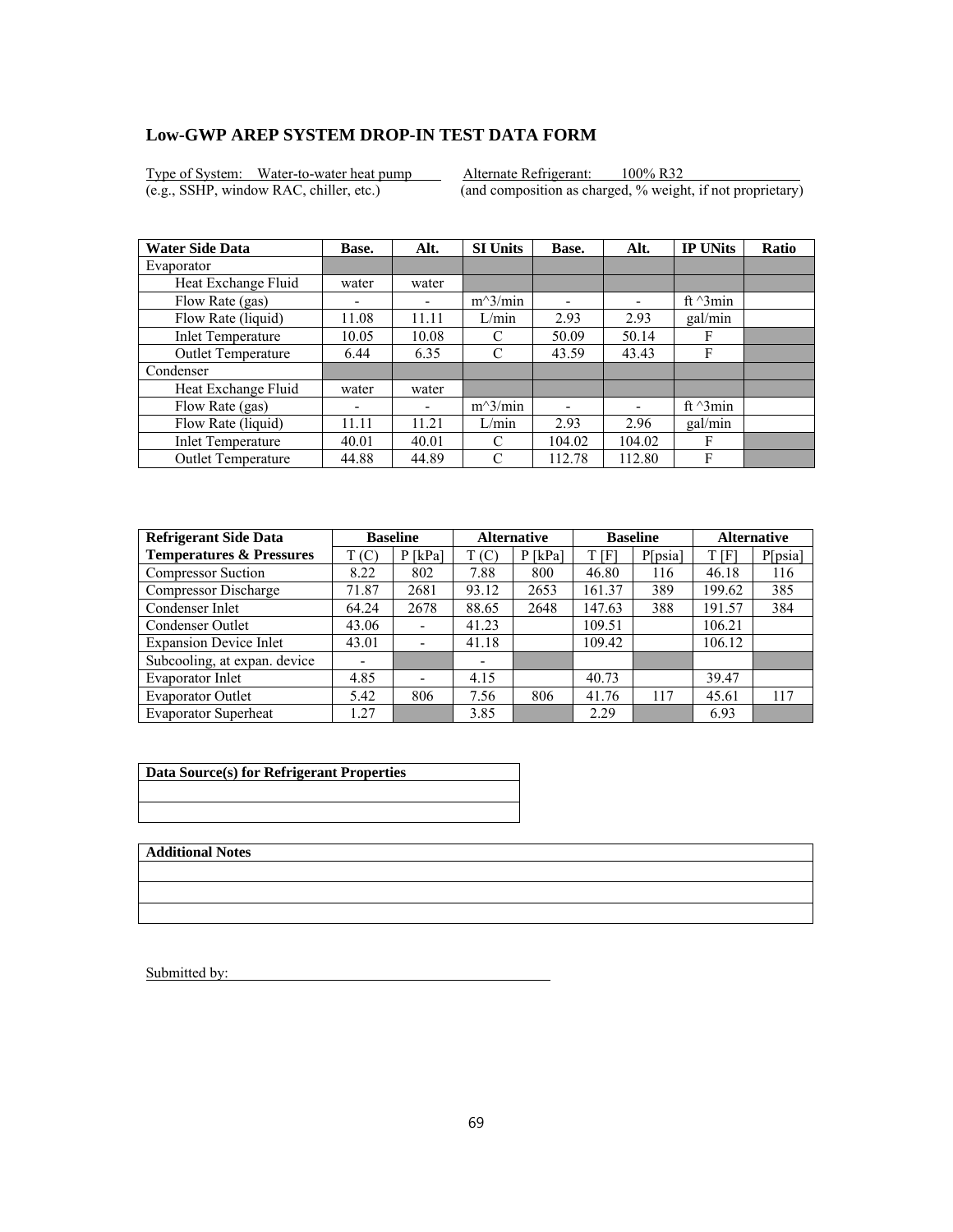|  | Low GWP AREP SYSTEM DROP-IN TEST DATA FORM |  |  |
|--|--------------------------------------------|--|--|
|--|--------------------------------------------|--|--|

| LG Electronics<br>Manufacturer:                                               | Manufacturer's Notation:<br>MKS |
|-------------------------------------------------------------------------------|---------------------------------|
| <b>Basic Information</b>                                                      |                                 |
| Alternative Refrigerant (If not proprietary,<br>composition as Charged, % wt) | $IA1-1$                         |
| Alternative Lubricant Type and ISO Viscosity                                  | FVC68D (VG 68), PVE oil         |
| Baseline Refrigerant and Lubricant                                            | FVC68D (VG 68), PVE oil         |
| Make and Model of System                                                      | LG electronics                  |
| Nominal Capacity and Type of System                                           | 3.5 kW / Water to Water system  |

| <b>Comparison Data</b>                        |                                 |    | Base.                                       | Alt.                     | <b>SI Units</b> | Base.          | Alt.                         | IP<br><b>UNits</b> | Ratio |
|-----------------------------------------------|---------------------------------|----|---------------------------------------------|--------------------------|-----------------|----------------|------------------------------|--------------------|-------|
|                                               | Mode (Heating/Cooling)          |    | Heating<br>Matching<br>$4.0$ <sub>k</sub> W |                          |                 |                |                              |                    |       |
| Compressor Type                               |                                 |    | Rotary                                      | Rotary                   |                 |                |                              |                    |       |
| <b>Compressor Displacement</b>                |                                 |    | 0.0337                                      | 0.0337                   | $m^3/min$       |                |                              |                    |       |
| Nominal Motor Size                            |                                 |    |                                             |                          | hp              |                |                              |                    |       |
| Motor Speed                                   |                                 |    | 4200                                        | 5100                     | rpm             |                |                              |                    |       |
| <b>Expansion Device Type</b>                  |                                 |    | Electric                                    | Electric                 |                 |                |                              |                    |       |
|                                               |                                 |    | Expansion<br>Valve                          | Expansion<br>Valve       |                 |                |                              |                    |       |
| Lubricant Charge                              |                                 |    | 0.31                                        | 0.31                     | kg              | 0.68           | 0.68                         | 1 <sub>b</sub>     |       |
|                                               | Refrigerant Charge              |    | 0.9                                         | 0.8                      | kg              | 1.98           | 1.98                         | 1 <sub>b</sub>     |       |
| Rate                                          | <b>Refrigerant Mass Flow</b>    |    | N/A                                         | N/A                      | kg/min          | N/A            | N/A                          | lb/min             |       |
| Composition, at compr.<br>inlet if applicable |                                 |    |                                             | $\overline{\phantom{0}}$ | $%$ wt          |                |                              |                    |       |
| Ambient                                       | Indoor                          | db | 21.12                                       | 22.54                    | $\mathbf C$     | 70.02          | 72.57                        | F                  |       |
| Temps.                                        |                                 | Wh |                                             |                          | $\overline{C}$  |                |                              | F                  |       |
|                                               | Outdoor                         | db |                                             |                          | $\overline{C}$  |                |                              | $\overline{F}$     |       |
|                                               |                                 | wh |                                             |                          | $\overline{C}$  | $\blacksquare$ |                              | $\mathbf{F}$       |       |
| <b>Total Capacity</b>                         |                                 |    | 4088                                        | 4164                     | W               | 13949          | 14208                        | Btu/hr             | 1.02  |
| Sensible Capacity                             |                                 |    | N/A                                         | N/A                      | W               | N/A            | N/A                          | Btu/hr             |       |
|                                               | <b>Total System Power Input</b> |    | N/A                                         | N/A                      | W               | N/A            | N/A                          | W                  |       |
| Compressor Power Input                        |                                 |    | 1033                                        | 1095                     | W               | 1033           | 1095                         | W                  | 1.06  |
| Energy Efficiency Ratio<br>(EER)              |                                 |    | ÷,                                          | $\overline{\phantom{0}}$ | W/W             |                | $\qquad \qquad \blacksquare$ | Btuh/W             |       |
| Coeff. Of Performance<br>(COP)                |                                 |    | 3.96                                        | 3.80                     |                 |                |                              |                    | 0.96  |

| <b>Other System Changes</b> |  |  |
|-----------------------------|--|--|
|                             |  |  |
|                             |  |  |

| <b>System Data</b>                         | Base. | Alt. | <b>Ratio</b> |
|--------------------------------------------|-------|------|--------------|
| Degradation Coefficient – Cd               |       |      |              |
| Seasonal Energy Efficiency Ratio - SEER    |       |      |              |
| Heating Seasonal Performance Factor - HSPF |       |      |              |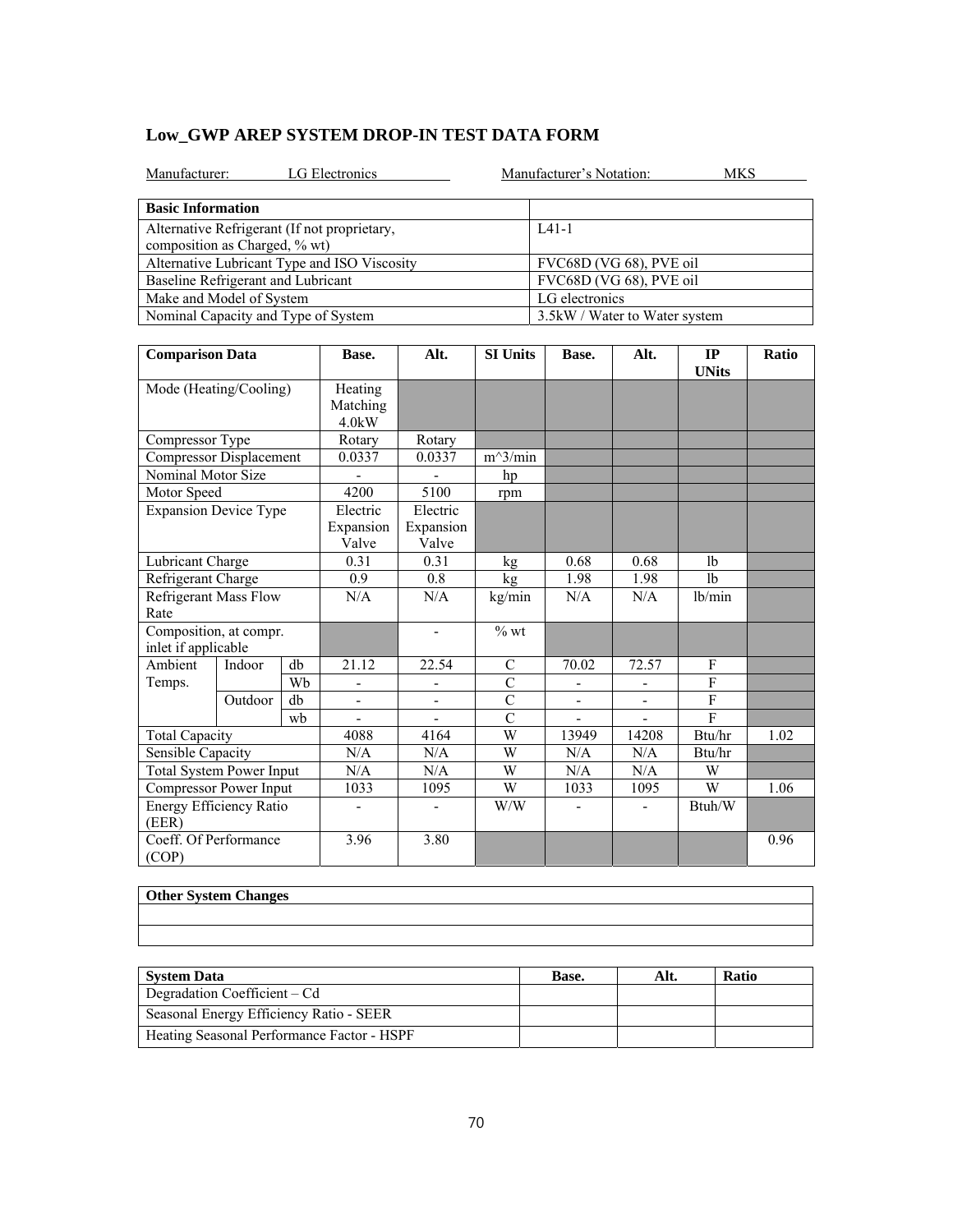Type of System: Water-to-water heat pump Alternate Refrigerant: L41-1<br>
(e.g., SSHP, window RAC, chiller, etc.) (and composition as charged, % weight

 $\overline{(and composition as charged, % weight, if not proprietary)}$ 

| <b>Water Side Data</b>    | Base.                    | Alt.  | <b>SI Units</b> | Base.  | Alt.                     | <b>IP UNits</b>  | <b>Ratio</b> |
|---------------------------|--------------------------|-------|-----------------|--------|--------------------------|------------------|--------------|
| Evaporator                |                          |       |                 |        |                          |                  |              |
| Heat Exchange Fluid       | water                    | water |                 |        |                          |                  |              |
| Flow Rate (gas)           | $\overline{\phantom{0}}$ |       | $m^3/min$       | ۰      | $\overline{\phantom{0}}$ | ft $\gamma$ 3min |              |
| Flow Rate (liquid)        | 11.08                    | 11.15 | L/min           | 2.93   | 2.95                     | gal/min          |              |
| <b>Inlet Temperature</b>  | 10.05                    | 10.01 | C               | 50.09  | 50.02                    | F                |              |
| Outlet Temperature        | 6.44                     | 6.29  | C               | 43.59  | 43.32                    | F                |              |
| Condenser                 |                          |       |                 |        |                          |                  |              |
| Heat Exchange Fluid       | water                    | water |                 |        |                          |                  |              |
| Flow Rate (gas)           | ۰                        | -     | $m^3/min$       |        |                          | ft $\gamma$ 3min |              |
| Flow Rate (liquid)        | 11.11                    | 11.08 | L/min           | 2.93   | 2.93                     | gal/min          |              |
| <b>Inlet Temperature</b>  | 40.01                    | 40.06 | C               | 104.02 | 104.11                   | F                |              |
| <b>Outlet Temperature</b> | 44.88                    | 45.05 | C               | 112.78 | 113.09                   | F                |              |

| <b>Refrigerant Side Data</b>        | <b>Baseline</b> |                          | <b>Alternative</b> |           | <b>Baseline</b> |         | <b>Alternative</b> |         |
|-------------------------------------|-----------------|--------------------------|--------------------|-----------|-----------------|---------|--------------------|---------|
| <b>Temperatures &amp; Pressures</b> | T(C)            | $P$ [kPa]                | T(C)               | $P$ [kPa] | T[F]            | P[psia] | T[F]               | P[psia] |
| <b>Compressor Suction</b>           | 8.22            | 802                      | 3.56               | 617       | 46.80           | 116     | 38.41              | 89      |
| Compressor Discharge                | 71.87           | 2681                     | 85.13              | 2324      | 161.37          | 389     | 185.23             | 337     |
| Condenser Inlet                     | 64.24           | 2678                     | 79.56              | 2318      | 147.63          | 388     | 175.21             | 336     |
| Condenser Outlet                    | 43.06           | $\overline{\phantom{a}}$ | 40.85              |           | 109.51          |         | 105.53             |         |
| <b>Expansion Device Inlet</b>       | 43.01           | ٠                        | 40.78              |           | 109.42          |         | 105.40             |         |
| Subcooling, at expan. device        |                 |                          | -                  |           |                 |         |                    |         |
| Evaporator Inlet                    | 4.85            | $\overline{\phantom{0}}$ | 2.68               |           | 40.73           |         | 36.82              |         |
| <b>Evaporator Outlet</b>            | 5.42            | 806                      | 1.85               | 621       | 41.76           | 117     | 35.33              | 90      |
| <b>Evaporator Superheat</b>         | 1.27            |                          | 1.84               |           | 2.29            |         | 3.31               |         |

| Data Source(s) for Refrigerant Properties |  |  |  |
|-------------------------------------------|--|--|--|
|                                           |  |  |  |
|                                           |  |  |  |

**Additional Notes**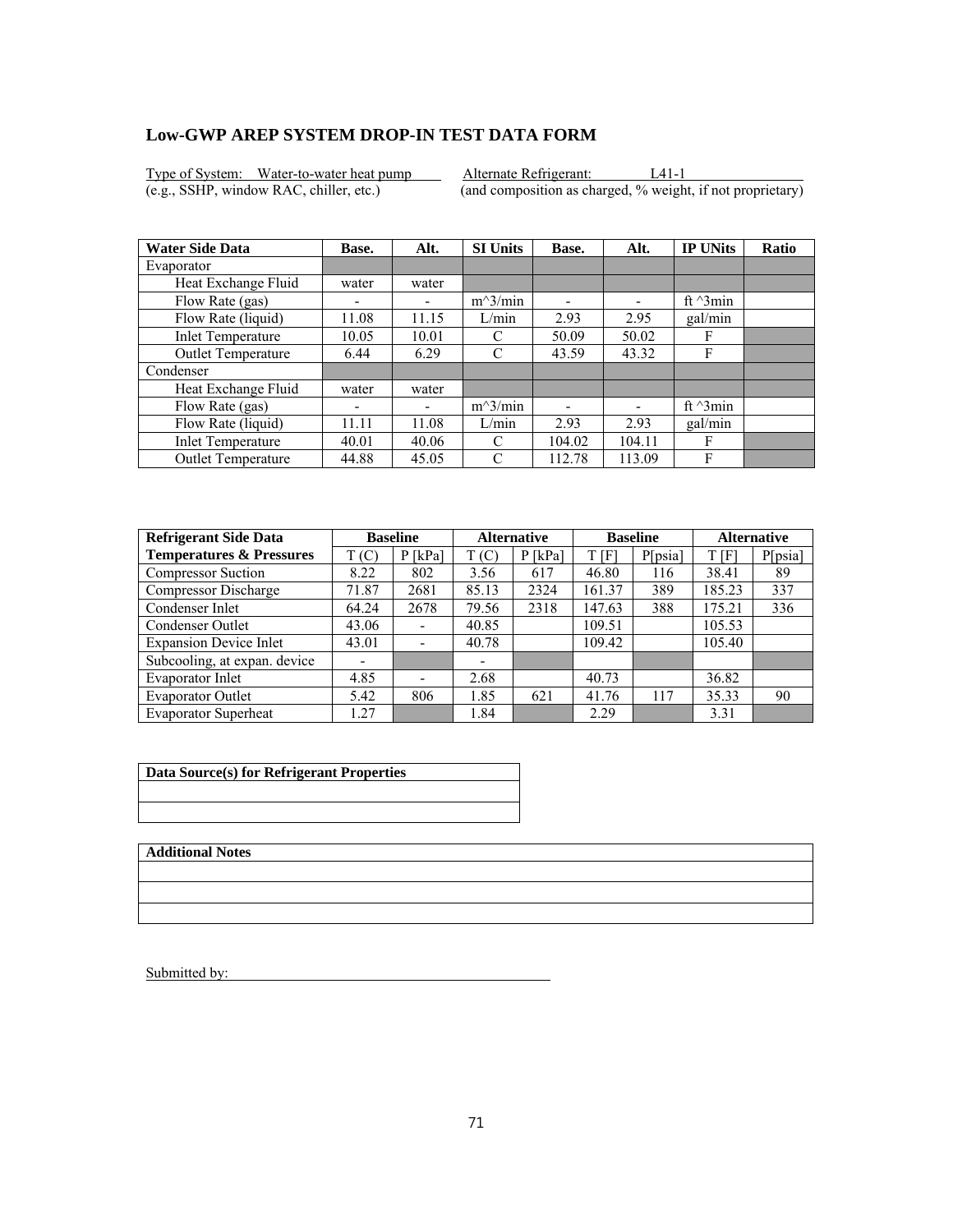|  | Low GWP AREP SYSTEM DROP-IN TEST DATA FORM |  |  |
|--|--------------------------------------------|--|--|
|--|--------------------------------------------|--|--|

| LG Electronics<br>Manufacturer:                                               | Manufacturer's Notation:<br>MKS |
|-------------------------------------------------------------------------------|---------------------------------|
| <b>Basic Information</b>                                                      |                                 |
| Alternative Refrigerant (If not proprietary,<br>composition as Charged, % wt) | $IA1-2$                         |
| Alternative Lubricant Type and ISO Viscosity                                  | FVC68D (VG 68), PVE oil         |
| Baseline Refrigerant and Lubricant                                            | FVC68D (VG 68), PVE oil         |
| Make and Model of System                                                      | LG electronics                  |
| Nominal Capacity and Type of System                                           | 3.5 kW / Water to Water system  |

| <b>Comparison Data</b>                        |         | Base.                           | Alt.               | <b>SI Units</b>          | Base.          | Alt.  | IP<br><b>UNits</b> | Ratio          |  |
|-----------------------------------------------|---------|---------------------------------|--------------------|--------------------------|----------------|-------|--------------------|----------------|--|
| Mode (Heating/Cooling)                        |         | Heating<br>Matching<br>$4.0$ kW |                    |                          |                |       |                    |                |  |
| Compressor Type                               |         |                                 | Rotary             | Rotary                   |                |       |                    |                |  |
| Compressor Displacement                       |         |                                 | 0.0337             | 0.0337                   | $m^3/min$      |       |                    |                |  |
| Nominal Motor Size                            |         |                                 |                    |                          | hp             |       |                    |                |  |
| Motor Speed                                   |         |                                 | 4200               | 5100                     | rpm            |       |                    |                |  |
| <b>Expansion Device Type</b>                  |         |                                 | Electric           | Electric                 |                |       |                    |                |  |
|                                               |         | Expansion<br>Valve              | Expansion<br>Valve |                          |                |       |                    |                |  |
| Lubricant Charge                              |         |                                 | 0.31               | 0.31                     | kg             | 0.68  | 0.68               | 1 <sub>b</sub> |  |
| Refrigerant Charge                            |         | 0.9                             | 0.8                | kg                       | 1.98           | 1.98  | 1 <sub>b</sub>     |                |  |
| <b>Refrigerant Mass Flow</b><br>Rate          |         | N/A                             | N/A                | kg/min                   | N/A            | N/A   | lb/min             |                |  |
| Composition, at compr.<br>inlet if applicable |         |                                 | $\blacksquare$     | $%$ wt                   |                |       |                    |                |  |
| Ambient                                       | Indoor  | db                              | 21.12              | 20.63                    | C              | 70.02 | 69.13              | F              |  |
| Temps.                                        |         | Wh                              |                    |                          | $\mathcal{C}$  |       |                    | $\mathbf{F}$   |  |
|                                               | Outdoor | db                              | -                  | $\overline{\phantom{a}}$ | $\overline{C}$ | -     |                    | $\mathbf{F}$   |  |
|                                               |         | wh                              |                    |                          | $\mathcal{C}$  |       |                    | $\mathbf{F}$   |  |
| <b>Total Capacity</b>                         |         | 4088                            | 4131               | W                        | 13949          | 14096 | Btu/hr             | 1.01           |  |
| Sensible Capacity                             |         | N/A                             | N/A                | W                        | N/A            | N/A   | Btu/hr             |                |  |
| <b>Total System Power Input</b>               |         | N/A                             | N/A                | W                        | N/A            | N/A   | W                  |                |  |
| Compressor Power Input                        |         | 1033                            | 1162               | W                        | 1033           | 1162  | W                  | 1.12           |  |
| Energy Efficiency Ratio<br>(EER)              |         | ۰                               |                    | W/W                      |                |       | Btuh/W             |                |  |
| Coeff. Of Performance<br>(COP)                |         | 3.96                            | 3.56               |                          |                |       |                    | 0.90           |  |

| <b>Other System Changes</b> |  |  |
|-----------------------------|--|--|
|                             |  |  |
|                             |  |  |

| <b>System Data</b>                         | Base. | Alt. | <b>Ratio</b> |
|--------------------------------------------|-------|------|--------------|
| Degradation Coefficient – Cd               |       |      |              |
| Seasonal Energy Efficiency Ratio - SEER    |       |      |              |
| Heating Seasonal Performance Factor - HSPF |       |      |              |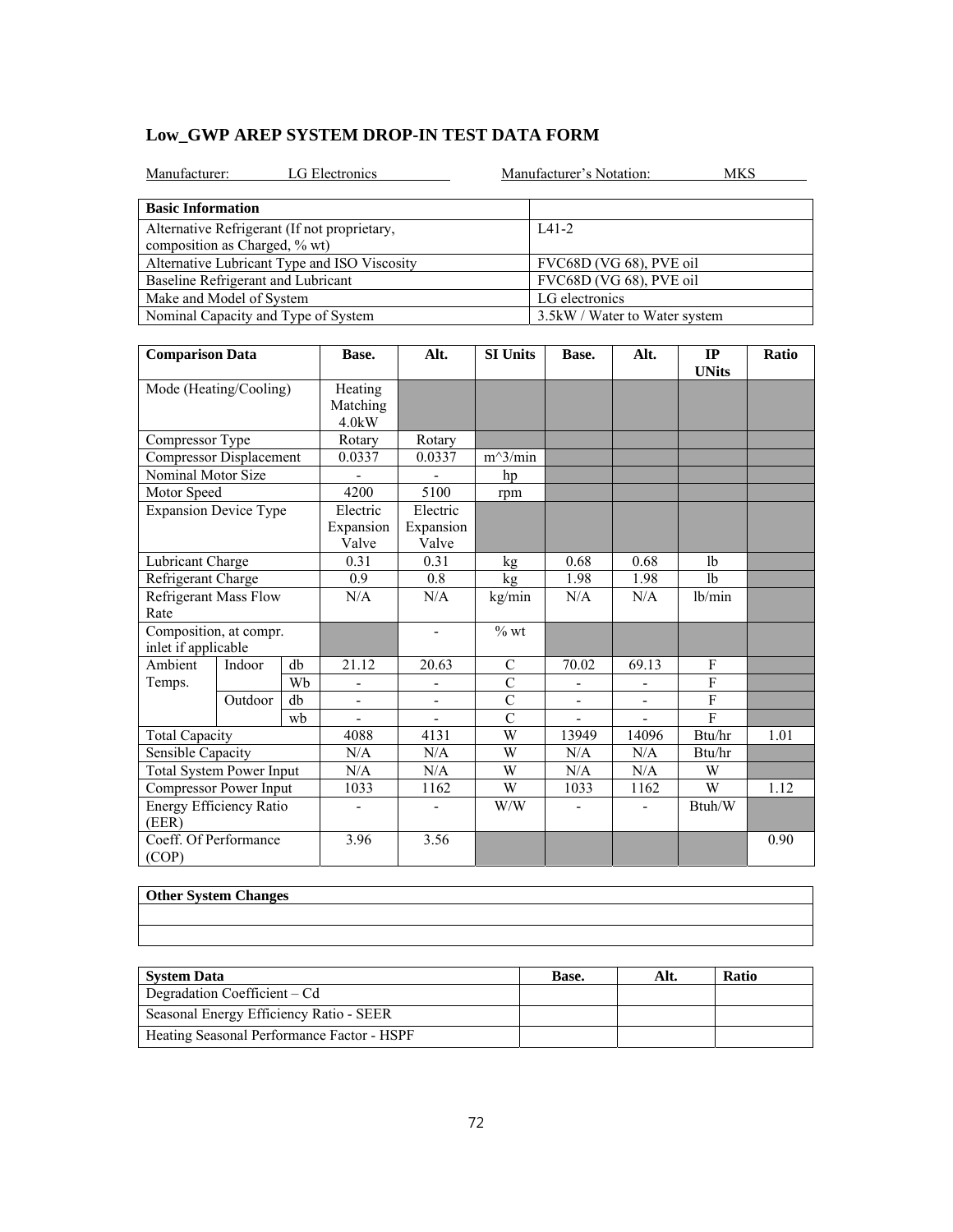Type of System: Water-to-water heat pump Alternate Refrigerant: L41-2<br>
(e.g., SSHP, window RAC, chiller, etc.) (and composition as charged, % weight

 $\overline{(and composition as charged, % weight, if not proprietary)}$ 

| <b>Water Side Data</b>   | Base.                    | Alt.  | <b>SI Units</b> | Base.  | Alt.                     | <b>IP UNits</b>  | <b>Ratio</b> |
|--------------------------|--------------------------|-------|-----------------|--------|--------------------------|------------------|--------------|
| Evaporator               |                          |       |                 |        |                          |                  |              |
| Heat Exchange Fluid      | water                    | water |                 |        |                          |                  |              |
| Flow Rate (gas)          | -                        |       | $m^3/min$       | -      | $\overline{\phantom{0}}$ | ft $\gamma$ 3min |              |
| Flow Rate (liquid)       | 11.08                    | 11.12 | L/min           | 2.93   | 2.94                     | gal/min          |              |
| <b>Inlet Temperature</b> | 10.05                    | 10.08 | C               | 50.09  | 50.14                    | F                |              |
| Outlet Temperature       | 6.44                     | 6.65  | C               | 43.59  | 43.97                    | F                |              |
| Condenser                |                          |       |                 |        |                          |                  |              |
| Heat Exchange Fluid      | water                    | water |                 |        |                          |                  |              |
| Flow Rate (gas)          | $\overline{\phantom{0}}$ | ٠     | $m^3/min$       |        |                          | ft $\gamma$ 3min |              |
| Flow Rate (liquid)       | 11.11                    | 11.09 | L/min           | 2.93   | 2.93                     | gal/min          |              |
| <b>Inlet Temperature</b> | 40.01                    | 40.02 | C               | 104.02 | 104.04                   | F                |              |
| Outlet Temperature       | 44.88                    | 44.96 | C               | 112.78 | 112.93                   | F                |              |

| <b>Refrigerant Side Data</b>        |       | <b>Baseline</b>              |       | <b>Alternative</b> |        | <b>Baseline</b> |        | <b>Alternative</b> |
|-------------------------------------|-------|------------------------------|-------|--------------------|--------|-----------------|--------|--------------------|
| <b>Temperatures &amp; Pressures</b> | T(C)  | $P$ [kPa]                    | T(C)  | $P$ [kPa]          | t [f]  | P[psia]         | T[F]   | P[psia]            |
| <b>Compressor Suction</b>           | 8.22  | 802                          | 3.32  | 629                | 46.80  | 116             | 37.98  | 91                 |
| Compressor Discharge                | 71.87 | 2681                         | 87.23 | 2376               | 161.37 | 389             | 189.01 | 345                |
| Condenser Inlet                     | 64.24 | 2678                         | 81.55 | 2371               | 147.63 | 388             | 178.79 | 344                |
| Condenser Outlet                    | 43.06 | $\qquad \qquad \blacksquare$ | 40.59 |                    | 109.51 |                 | 105.06 |                    |
| <b>Expansion Device Inlet</b>       | 43.01 | $\overline{\phantom{a}}$     | 40.54 |                    | 109.42 |                 | 104.97 |                    |
| Subcooling, at expan. device        |       |                              |       |                    |        |                 |        |                    |
| Evaporator Inlet                    | 4.85  | $\overline{\phantom{0}}$     | 2.11  |                    | 40.73  |                 | 35.80  |                    |
| <b>Evaporator Outlet</b>            | 5.42  | 806                          | 1.34  | 633                | 41.76  | 117             | 34.41  | 92                 |
| <b>Evaporator Superheat</b>         | 27    |                              | 0.99  |                    | 2.29   |                 | 1.78   |                    |

| Data Source(s) for Refrigerant Properties |  |  |  |  |
|-------------------------------------------|--|--|--|--|
|                                           |  |  |  |  |
|                                           |  |  |  |  |

**Additional Notes**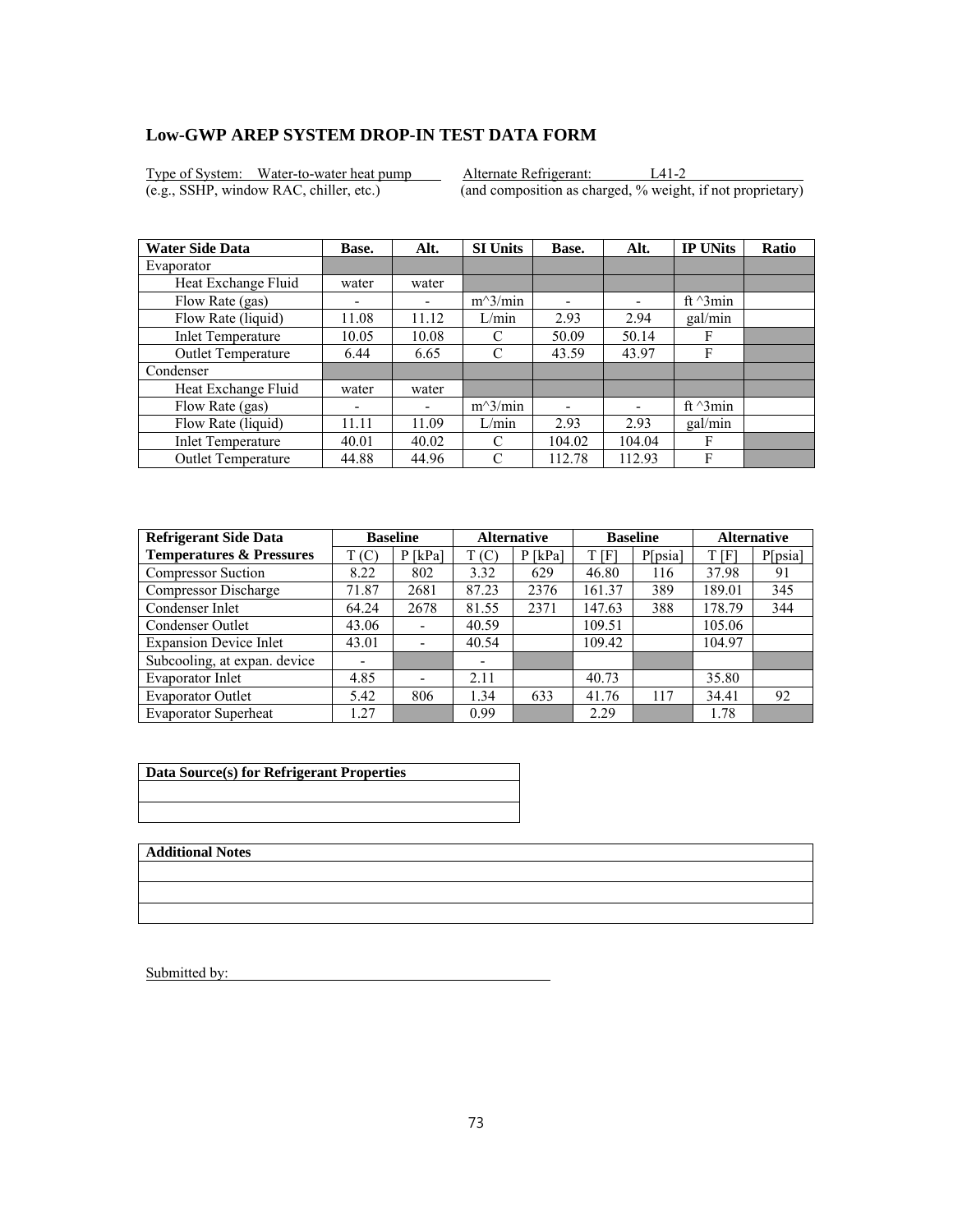| LG Electronics<br>Manufacturer:              | Manufacturer's Notation:<br>MKS |  |  |  |  |
|----------------------------------------------|---------------------------------|--|--|--|--|
| <b>Basic Information</b>                     |                                 |  |  |  |  |
| Alternative Refrigerant (If not proprietary, | 100% R32                        |  |  |  |  |
| composition as Charged, % wt)                |                                 |  |  |  |  |
| Alternative Lubricant Type and ISO Viscosity | RM68 (VG 68), POE oil           |  |  |  |  |
| Baseline Refrigerant and Lubricant           | FVC68D (VG 68), PVE oil         |  |  |  |  |
| Make and Model of System                     | LG electronics                  |  |  |  |  |
| Nominal Capacity and Type of System          | 3.5kW / Water to Water system   |  |  |  |  |

| <b>Comparison Data</b>                        |         |                                 | Base.                          | Alt.           | <b>SI Units</b> | Base. | Alt.           | IP<br><b>UNits</b> | Ratio |
|-----------------------------------------------|---------|---------------------------------|--------------------------------|----------------|-----------------|-------|----------------|--------------------|-------|
| Mode (Heating/Cooling)                        |         | Heating<br>Matching<br>$2.2$ kW |                                |                |                 |       |                |                    |       |
| Compressor Type                               |         |                                 | Rotary                         | Rotary         |                 |       |                |                    |       |
| <b>Compressor Displacement</b>                |         |                                 | 0.0337                         | 0.0337         | $m^3/min$       |       |                |                    |       |
| Nominal Motor Size                            |         |                                 |                                |                | hp              |       |                |                    |       |
| Motor Speed                                   |         |                                 | 2340                           | 2100           | rpm             |       |                |                    |       |
| <b>Expansion Device Type</b>                  |         | Electric<br>Expansion<br>Valve  | Electric<br>Expansion<br>Valve |                |                 |       |                |                    |       |
| Lubricant Charge                              |         |                                 | 0.31                           | 0.31           | kg              | 0.68  | 0.68           | 1 <sub>b</sub>     |       |
| Refrigerant Charge                            |         | 0.9                             | 0.7                            | kg             | 1.98            | 1.98  | 1 <sub>b</sub> |                    |       |
| <b>Refrigerant Mass Flow</b><br>Rate          |         | N/A                             | N/A                            | kg/min         | N/A             | N/A   | lb/min         |                    |       |
| Composition, at compr.<br>inlet if applicable |         |                                 |                                | $\blacksquare$ | $%$ wt          |       |                |                    |       |
| Ambient                                       | Indoor  | db                              | 21.12                          | 20.52          | $\mathcal{C}$   | 70.02 | 68.94          | F                  |       |
| Temps.                                        |         | Wb                              |                                | -              | $\overline{C}$  |       |                | $\mathbf{F}$       |       |
|                                               | Outdoor | db                              |                                |                | $\overline{C}$  |       |                | $\mathbf{F}$       |       |
|                                               |         | wb                              |                                |                | $\overline{C}$  |       |                | F                  |       |
| <b>Total Capacity</b>                         |         |                                 | 2130                           | 2133           | W               | 7268  | 7278           | Btu/hr             | 1.00  |
| Sensible Capacity                             |         |                                 | N/A                            | N/A            | W               | N/A   | N/A            | Btu/hr             |       |
| <b>Total System Power Input</b>               |         |                                 | N/A                            | N/A            | W               | N/A   | N/A            | W                  |       |
| Compressor Power Input                        |         |                                 | 464                            | 464            | W               | 464   | 464            | W                  | 1.00  |
| Energy Efficiency Ratio<br>(EER)              |         |                                 | ÷.                             |                | W/W             |       | ÷,             | Btuh/W             |       |
| Coeff. Of Performance<br>(COP)                |         |                                 | 4.59                           | 4.60           |                 |       |                |                    | 1.00  |

| <b>Other System Changes</b> |  |  |
|-----------------------------|--|--|
|                             |  |  |
|                             |  |  |

| <b>System Data</b>                         | Base. | Alt. | <b>Ratio</b> |
|--------------------------------------------|-------|------|--------------|
| Degradation Coefficient – Cd               |       |      |              |
| Seasonal Energy Efficiency Ratio - SEER    |       |      |              |
| Heating Seasonal Performance Factor - HSPF |       |      |              |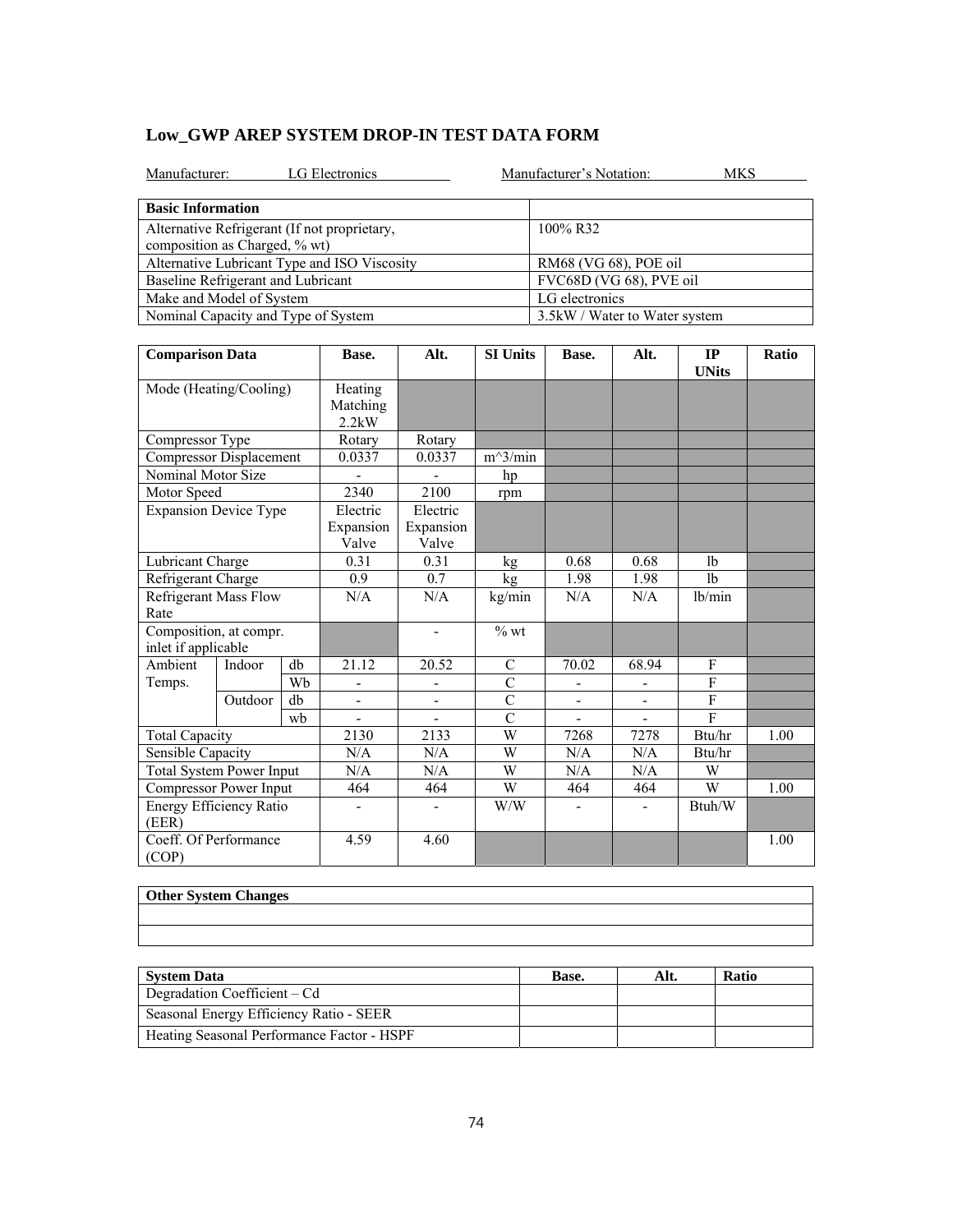Type of System: Water-to-water heat pump Alternate Refrigerant: 100% R32<br>(e.g., SSHP, window RAC, chiller, etc.) (and composition as charged, % weight

 $\overline{(and composition as charged, % weight, if not proprietary)}$ 

| <b>Water Side Data</b>    | Base.                    | Alt.  | <b>SI Units</b> | Base.  | Alt.                     | <b>IP UNits</b>  | <b>Ratio</b> |
|---------------------------|--------------------------|-------|-----------------|--------|--------------------------|------------------|--------------|
| Evaporator                |                          |       |                 |        |                          |                  |              |
| Heat Exchange Fluid       | water                    | water |                 |        |                          |                  |              |
| Flow Rate (gas)           | $\overline{\phantom{0}}$ |       | $m^3/min$       | ۰      | $\overline{\phantom{0}}$ | ft $\gamma$ 3min |              |
| Flow Rate (liquid)        | 11.08                    | 11.05 | L/min           | 2.93   | 2.92                     | gal/min          |              |
| <b>Inlet Temperature</b>  | 10.01                    | 10.08 | C               | 50.02  | 50.14                    | F                |              |
| Outlet Temperature        | 8.25                     | 8.24  | C               | 46.85  | 46.83                    | F                |              |
| Condenser                 |                          |       |                 |        |                          |                  |              |
| Heat Exchange Fluid       | water                    | water |                 |        |                          |                  |              |
| Flow Rate (gas)           | ۰                        | -     | $m^3/min$       |        |                          | ft $\gamma$ 3min |              |
| Flow Rate (liquid)        | 11.02                    | 11.05 | L/min           | 2.91   | 2.92                     | gal/min          |              |
| <b>Inlet Temperature</b>  | 40.03                    | 40.06 | C               | 104.05 | 104.11                   | F                |              |
| <b>Outlet Temperature</b> | 42.62                    | 42.63 | C               | 108.72 | 108.73                   | F                |              |

| <b>Refrigerant Side Data</b>        |       | <b>Baseline</b>              |       | <b>Alternative</b> |        | <b>Baseline</b> |        | <b>Alternative</b> |
|-------------------------------------|-------|------------------------------|-------|--------------------|--------|-----------------|--------|--------------------|
| <b>Temperatures &amp; Pressures</b> | T(C)  | $P$ [kPa]                    | T(C)  | $P$ [kPa]          | t [f]  | P[psia]         | T[F]   | P[psia]            |
| <b>Compressor Suction</b>           | 9.32  | 872                          | 7.88  | 901                | 48.78  | 126             | 46.18  | 131                |
| Compressor Discharge                | 68.12 | 2376                         | 76.58 | 2336               | 154.62 | 345             | 169.84 | 339                |
| Condenser Inlet                     | 65.45 | 2371                         | 71.24 | 2332               | 149.81 | 344             | 160.23 | 338                |
| Condenser Outlet                    | 41.22 | $\qquad \qquad \blacksquare$ | 40.56 |                    | 106.20 |                 | 105.01 |                    |
| <b>Expansion Device Inlet</b>       | 41.19 | $\overline{\phantom{a}}$     | 40.52 |                    | 106.14 |                 | 104.94 |                    |
| Subcooling, at expan. device        |       |                              |       |                    |        |                 |        |                    |
| Evaporator Inlet                    | 6.98  | $\overline{\phantom{0}}$     | 5.96  |                    | 44.56  |                 | 42.73  |                    |
| <b>Evaporator Outlet</b>            | 8.65  | 877                          | 8.54  | 905                | 47.57  | 127             | 47.37  | 131                |
| <b>Evaporator Superheat</b>         | 2.03  |                              | 1.44  |                    | 3.65   |                 | 2.59   |                    |

| Data Source(s) for Refrigerant Properties |  |
|-------------------------------------------|--|
|                                           |  |
|                                           |  |
|                                           |  |
|                                           |  |

**Additional Notes**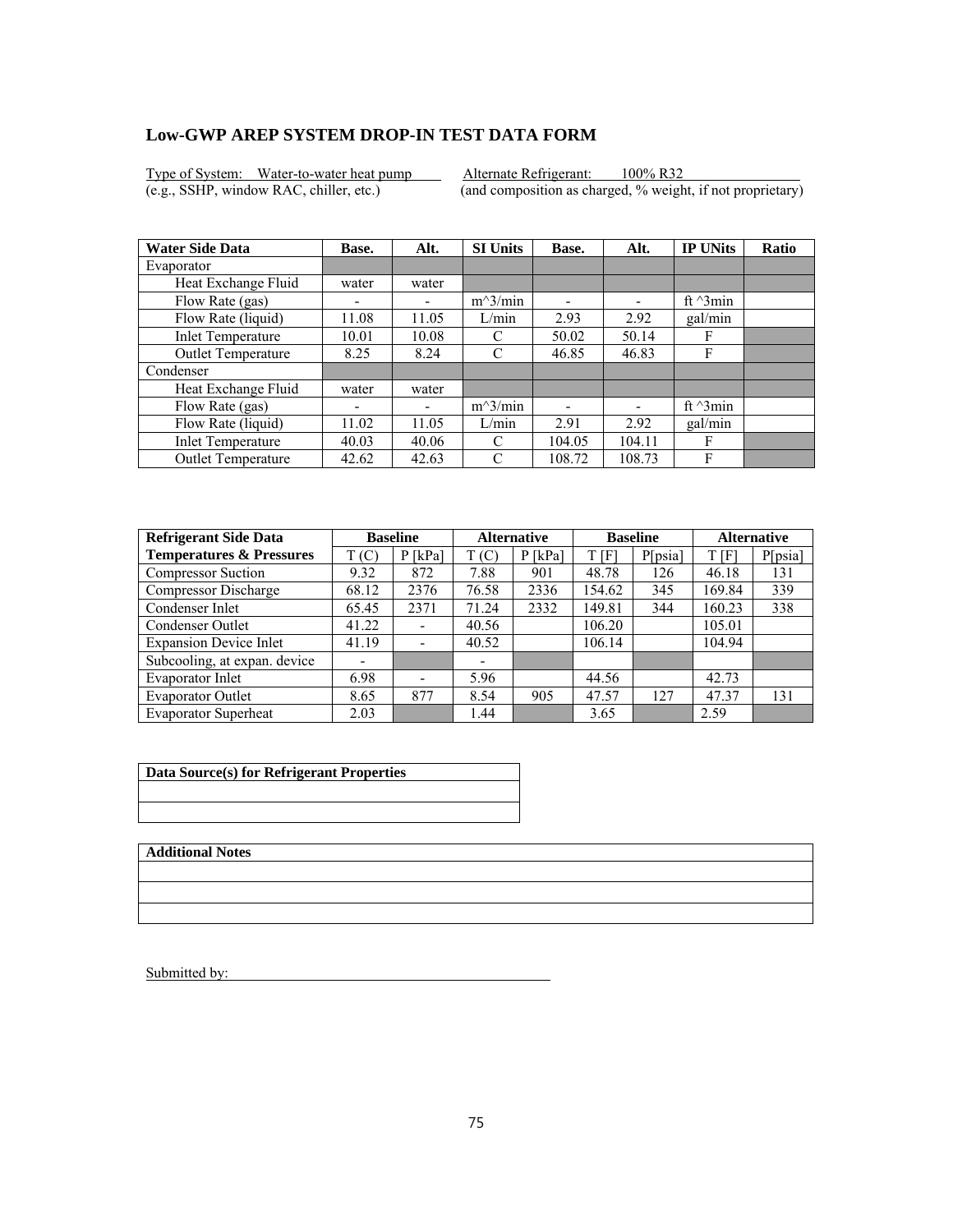|  | Low GWP AREP SYSTEM DROP-IN TEST DATA FORM |  |  |
|--|--------------------------------------------|--|--|
|--|--------------------------------------------|--|--|

| LG Electronics<br>Manufacturer:                                               | Manufacturer's Notation:<br>MKS |
|-------------------------------------------------------------------------------|---------------------------------|
| <b>Basic Information</b>                                                      |                                 |
| Alternative Refrigerant (If not proprietary,<br>composition as Charged, % wt) | $IA1-1$                         |
| Alternative Lubricant Type and ISO Viscosity                                  | FVC68D (VG 68), PVE oil         |
| Baseline Refrigerant and Lubricant                                            | FVC68D (VG 68), PVE oil         |
| Make and Model of System                                                      | LG electronics                  |
| Nominal Capacity and Type of System                                           | 3.5 kW / Water to Water system  |

| <b>Comparison Data</b>                        |         | Base. | Alt.                         | <b>SI Units</b>          | Base.          | Alt.           | IP<br><b>UNits</b> | Ratio          |      |
|-----------------------------------------------|---------|-------|------------------------------|--------------------------|----------------|----------------|--------------------|----------------|------|
| Mode (Heating/Cooling)                        |         |       | Heating<br>Matching<br>2.2kW |                          |                |                |                    |                |      |
| Compressor Type                               |         |       | Rotary                       | Rotary                   |                |                |                    |                |      |
| <b>Compressor Displacement</b>                |         |       | 0.0337                       | 0.0337                   | $m^3/min$      |                |                    |                |      |
| Nominal Motor Size                            |         |       |                              |                          | hp             |                |                    |                |      |
| Motor Speed                                   |         |       | 2340                         | 2700                     | rpm            |                |                    |                |      |
| <b>Expansion Device Type</b>                  |         |       | Electric                     | Electric                 |                |                |                    |                |      |
|                                               |         |       | Expansion<br>Valve           | Expansion<br>Valve       |                |                |                    |                |      |
| Lubricant Charge                              |         |       | 0.31                         | 0.31                     | kg             | 0.68           | 0.68               | 1 <sub>b</sub> |      |
| Refrigerant Charge                            |         |       | 0.9                          | 0.8                      | kg             | 1.98           | 1.98               | 1 <sub>b</sub> |      |
| <b>Refrigerant Mass Flow</b><br>Rate          |         |       | N/A                          | N/A                      | kg/min         | N/A            | N/A                | lb/min         |      |
| Composition, at compr.<br>inlet if applicable |         |       |                              | $\overline{\phantom{a}}$ | $%$ wt         |                |                    |                |      |
| Ambient                                       | Indoor  | db    | 21.12                        | 22.24                    | $\mathbf C$    | 70.02          | 72.03              | F              |      |
| Temps.                                        |         | Wh    |                              |                          | $\overline{C}$ |                |                    | F              |      |
|                                               | Outdoor | db    |                              |                          | $\overline{C}$ |                |                    | $\overline{F}$ |      |
|                                               |         | wh    | ÷,                           |                          | $\overline{C}$ | $\overline{a}$ |                    | $\mathbf{F}$   |      |
| <b>Total Capacity</b>                         |         |       | 2130                         | 2145                     | W              | 7268           | 7319               | Btu/hr         | 1.01 |
| Sensible Capacity                             |         |       | N/A                          | N/A                      | W              | N/A            | N/A                | Btu/hr         |      |
| <b>Total System Power Input</b>               |         |       | N/A                          | N/A                      | W              | N/A            | N/A                | W              |      |
| Compressor Power Input                        |         |       | 464                          | 508                      | W              | 464            | 508                | W              | 1.09 |
| Energy Efficiency Ratio<br>(EER)              |         |       | ۰                            | $\overline{\phantom{0}}$ | W/W            |                | ٠                  | Btuh/W         |      |
| Coeff. Of Performance<br>(COP)                |         |       | 4.59                         | 4.22                     |                |                |                    |                | 0.92 |

| <b>Other System Changes</b> |  |  |
|-----------------------------|--|--|
|                             |  |  |
|                             |  |  |

| <b>System Data</b>                         | Base. | Alt. | <b>Ratio</b> |
|--------------------------------------------|-------|------|--------------|
| Degradation Coefficient – Cd               |       |      |              |
| Seasonal Energy Efficiency Ratio - SEER    |       |      |              |
| Heating Seasonal Performance Factor - HSPF |       |      |              |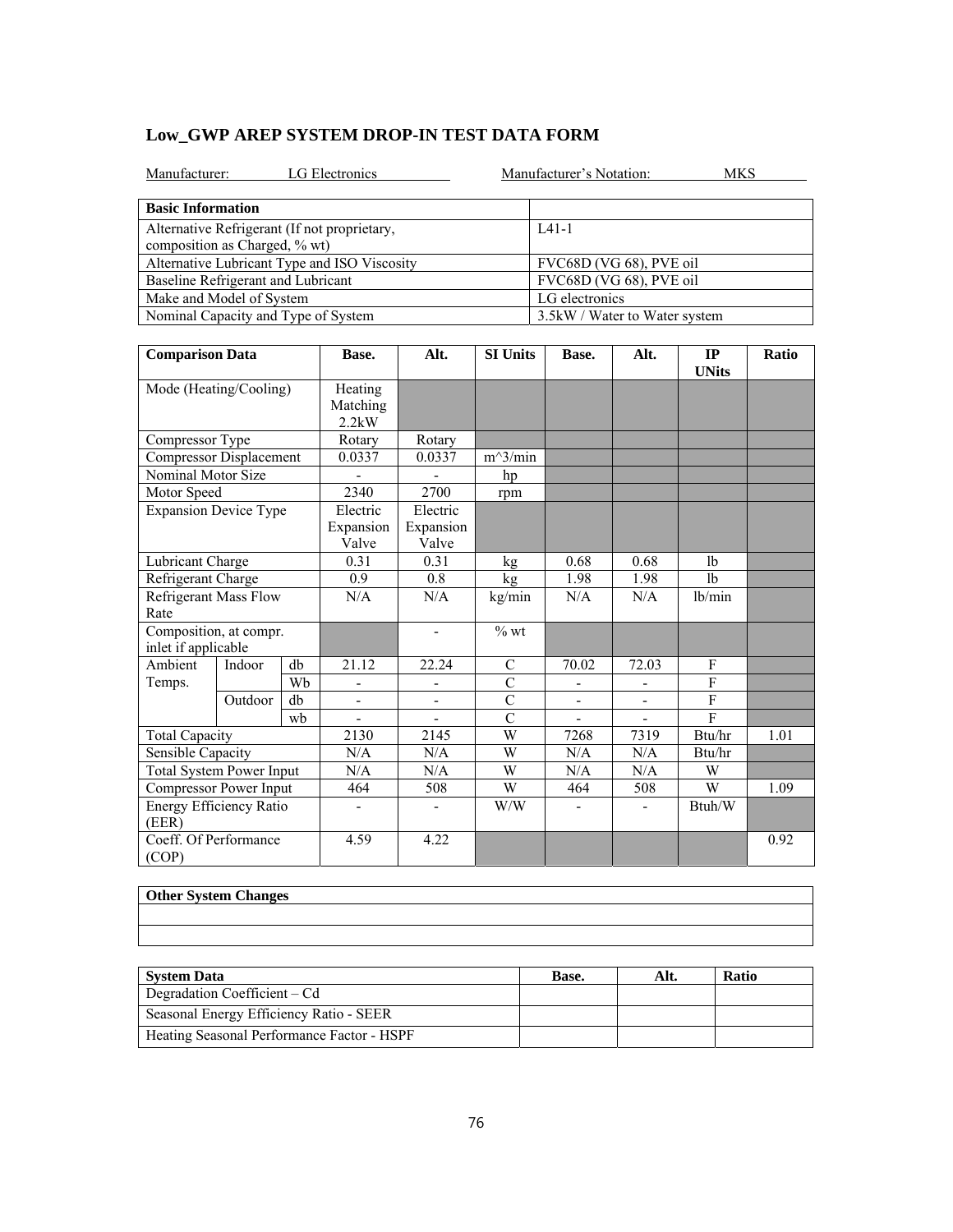Type of System: Water-to-water heat pump Alternate Refrigerant: L41-1<br>
(e.g., SSHP, window RAC, chiller, etc.) (and composition as charged, % weight

 $\overline{(and composition as charged, % weight, if not proprietary)}$ 

| <b>Water Side Data</b>    | Base.                    | Alt.  | <b>SI Units</b> | Base.  | Alt.                     | <b>IP UNits</b>  | <b>Ratio</b> |
|---------------------------|--------------------------|-------|-----------------|--------|--------------------------|------------------|--------------|
| Evaporator                |                          |       |                 |        |                          |                  |              |
| Heat Exchange Fluid       | water                    | water |                 |        |                          |                  |              |
| Flow Rate (gas)           | $\overline{\phantom{0}}$ |       | $m^3/min$       | ۰      | $\overline{\phantom{0}}$ | ft $\gamma$ 3min |              |
| Flow Rate (liquid)        | 11.08                    | 11.05 | L/min           | 2.93   | 2.92                     | gal/min          |              |
| <b>Inlet Temperature</b>  | 10.01                    | 10.05 | C               | 50.02  | 50.09                    | F                |              |
| Outlet Temperature        | 8.25                     | 8.29  | C               | 46.85  | 46.92                    | F                |              |
| Condenser                 |                          |       |                 |        |                          |                  |              |
| Heat Exchange Fluid       | water                    | water |                 |        |                          |                  |              |
| Flow Rate (gas)           | ۰                        | -     | $m^3/min$       |        |                          | ft $\gamma$ 3min |              |
| Flow Rate (liquid)        | 11.02                    | 11.01 | L/min           | 2.91   | 2.91                     | gal/min          |              |
| <b>Inlet Temperature</b>  | 40.03                    | 40.03 | C               | 104.05 | 104.05                   | F                |              |
| <b>Outlet Temperature</b> | 42.62                    | 42.67 | C               | 108.72 | 108.81                   | F                |              |

| <b>Refrigerant Side Data</b>        | <b>Baseline</b> |                              | <b>Alternative</b> |           | <b>Baseline</b> |         | <b>Alternative</b> |         |
|-------------------------------------|-----------------|------------------------------|--------------------|-----------|-----------------|---------|--------------------|---------|
| <b>Temperatures &amp; Pressures</b> | T(C)            | $P$ [kPa]                    | T(C)               | $P$ [kPa] | t [f]           | P[psia] | T[F]               | P[psia] |
| <b>Compressor Suction</b>           | 9.32            | 872                          | 4.28               | 712       | 48.78           | 126     | 39.70              | 103     |
| Compressor Discharge                | 68.12           | 2376                         | 71.56              | 2063      | 154.62          | 345     | 160.81             | 299     |
| Condenser Inlet                     | 65.45           | 2371                         | 67.17              | 2059      | 149.81          | 344     | 152.91             | 299     |
| Condenser Outlet                    | 41.22           | $\qquad \qquad \blacksquare$ | 40.19              |           | 106.20          |         | 104.34             |         |
| <b>Expansion Device Inlet</b>       | 41.19           | $\overline{\phantom{a}}$     | 40.14              |           | 106.14          |         | 104.25             |         |
| Subcooling, at expan. device        |                 |                              |                    |           |                 |         |                    |         |
| Evaporator Inlet                    | 6.98            | $\overline{\phantom{0}}$     | 4.21               |           | 44.56           |         | 39.58              |         |
| <b>Evaporator Outlet</b>            | 8.65            | 877                          | 2.98               | 718       | 47.57           | 127     | 37.36              | 104     |
| <b>Evaporator Superheat</b>         | 2.03            |                              | $-1.18$            |           | 3.65            |         | $-2.12$            |         |

| Data Source(s) for Refrigerant Properties |  |  |  |  |  |  |
|-------------------------------------------|--|--|--|--|--|--|
|                                           |  |  |  |  |  |  |
|                                           |  |  |  |  |  |  |

**Additional Notes**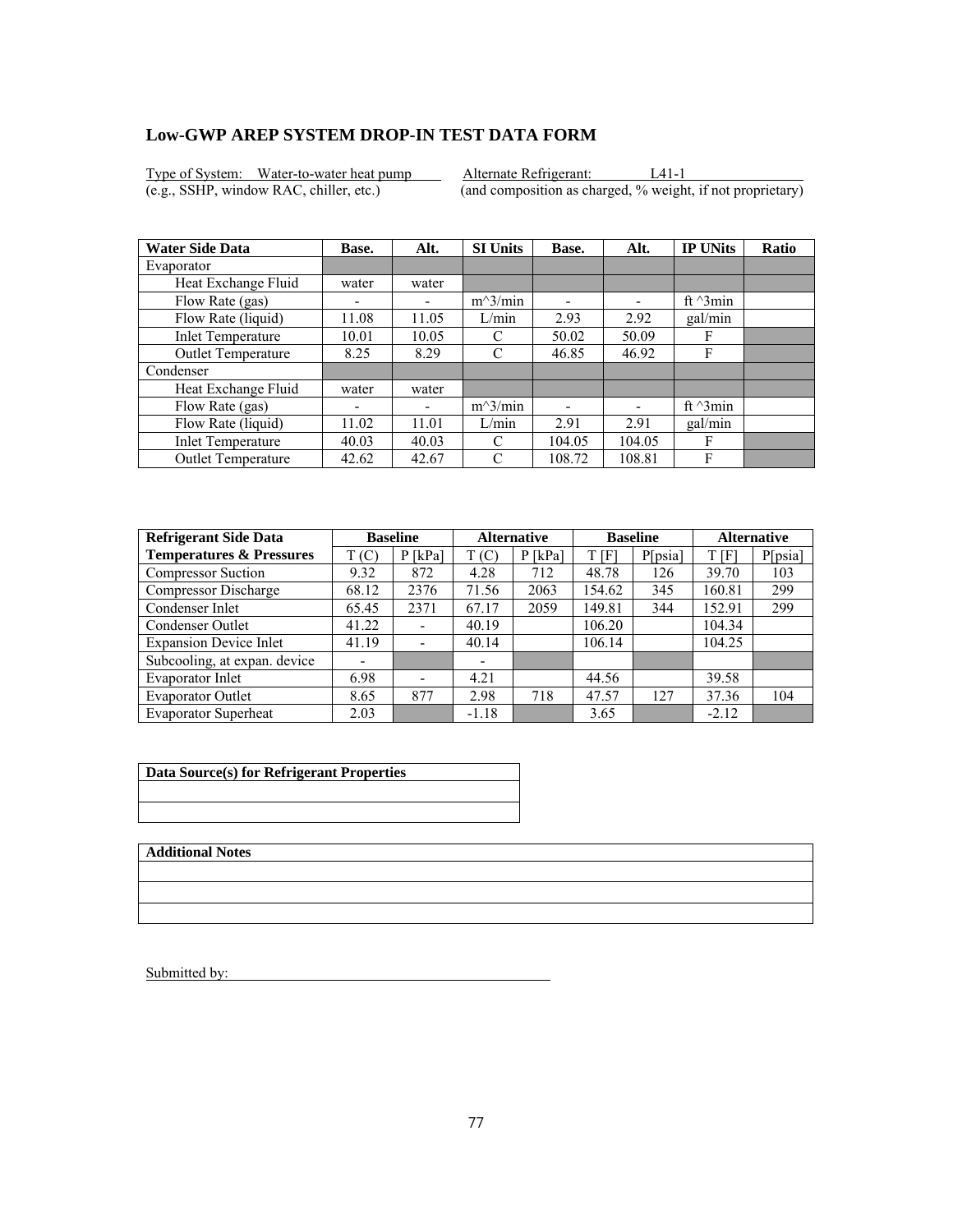|  |  | Low GWP AREP SYSTEM DROP-IN TEST DATA FORM |
|--|--|--------------------------------------------|
|--|--|--------------------------------------------|

| LG Electronics<br>Manufacturer:                                               | Manufacturer's Notation:<br>MKS |
|-------------------------------------------------------------------------------|---------------------------------|
| <b>Basic Information</b>                                                      |                                 |
| Alternative Refrigerant (If not proprietary,<br>composition as Charged, % wt) | $IA1-2$                         |
| Alternative Lubricant Type and ISO Viscosity                                  | FVC68D (VG 68), PVE oil         |
| Baseline Refrigerant and Lubricant                                            | FVC68D (VG 68), PVE oil         |
| Make and Model of System                                                      | LG electronics                  |
| Nominal Capacity and Type of System                                           | 3.5 kW / Water to Water system  |

| <b>Comparison Data</b>                        |         | Base. | Alt.                         | <b>SI Units</b>          | Base.          | Alt.           | IP<br><b>UNits</b> | Ratio          |      |
|-----------------------------------------------|---------|-------|------------------------------|--------------------------|----------------|----------------|--------------------|----------------|------|
| Mode (Heating/Cooling)                        |         |       | Heating<br>Matching<br>2.2kW |                          |                |                |                    |                |      |
| Compressor Type                               |         |       | Rotary                       | Rotary                   |                |                |                    |                |      |
| <b>Compressor Displacement</b>                |         |       | 0.0337                       | 0.0337                   | $m^3/min$      |                |                    |                |      |
| Nominal Motor Size                            |         |       |                              |                          | hp             |                |                    |                |      |
| Motor Speed                                   |         |       | 2340                         | 3000                     | rpm            |                |                    |                |      |
| <b>Expansion Device Type</b>                  |         |       | Electric                     | Electric                 |                |                |                    |                |      |
|                                               |         |       | Expansion<br>Valve           | Expansion<br>Valve       |                |                |                    |                |      |
| Lubricant Charge                              |         |       | 0.31                         | 0.31                     | kg             | 0.68           | 0.68               | 1 <sub>b</sub> |      |
| Refrigerant Charge                            |         |       | 0.9                          | 0.8                      | kg             | 1.98           | 1.98               | 1 <sub>b</sub> |      |
| <b>Refrigerant Mass Flow</b><br>Rate          |         |       | N/A                          | N/A                      | kg/min         | N/A            | N/A                | lb/min         |      |
| Composition, at compr.<br>inlet if applicable |         |       |                              | $\overline{\phantom{0}}$ | $%$ wt         |                |                    |                |      |
| Ambient                                       | Indoor  | db    | 21.12                        | 20.19                    | $\mathbf C$    | 70.02          | 68.34              | F              |      |
| Temps.                                        |         | Wh    |                              |                          | $\overline{C}$ |                |                    | F              |      |
|                                               | Outdoor | db    |                              |                          | $\overline{C}$ |                |                    | $\overline{F}$ |      |
|                                               |         | wh    | ÷,                           |                          | $\overline{C}$ | $\overline{a}$ |                    | $\mathbf{F}$   |      |
| <b>Total Capacity</b>                         |         |       | 2130                         | 2244                     | W              | 7268           | 7657               | Btu/hr         | 1.05 |
| Sensible Capacity                             |         |       | N/A                          | N/A                      | W              | N/A            | N/A                | Btu/hr         |      |
| <b>Total System Power Input</b>               |         |       | N/A                          | N/A                      | W              | N/A            | N/A                | W              |      |
| Compressor Power Input                        |         |       | 464                          | 581                      | W              | 464            | 581                | W              | 1.25 |
| Energy Efficiency Ratio<br>(EER)              |         |       | ۰                            | $\overline{\phantom{0}}$ | W/W            |                | ٠                  | Btuh/W         |      |
| Coeff. Of Performance<br>(COP)                |         |       | 4.59                         | 3.86                     |                |                |                    |                | 0.84 |

| <b>Other System Changes</b> |  |  |
|-----------------------------|--|--|
|                             |  |  |
|                             |  |  |

| <b>System Data</b>                         | Base. | Alt. | <b>Ratio</b> |
|--------------------------------------------|-------|------|--------------|
| Degradation Coefficient – Cd               |       |      |              |
| Seasonal Energy Efficiency Ratio - SEER    |       |      |              |
| Heating Seasonal Performance Factor - HSPF |       |      |              |